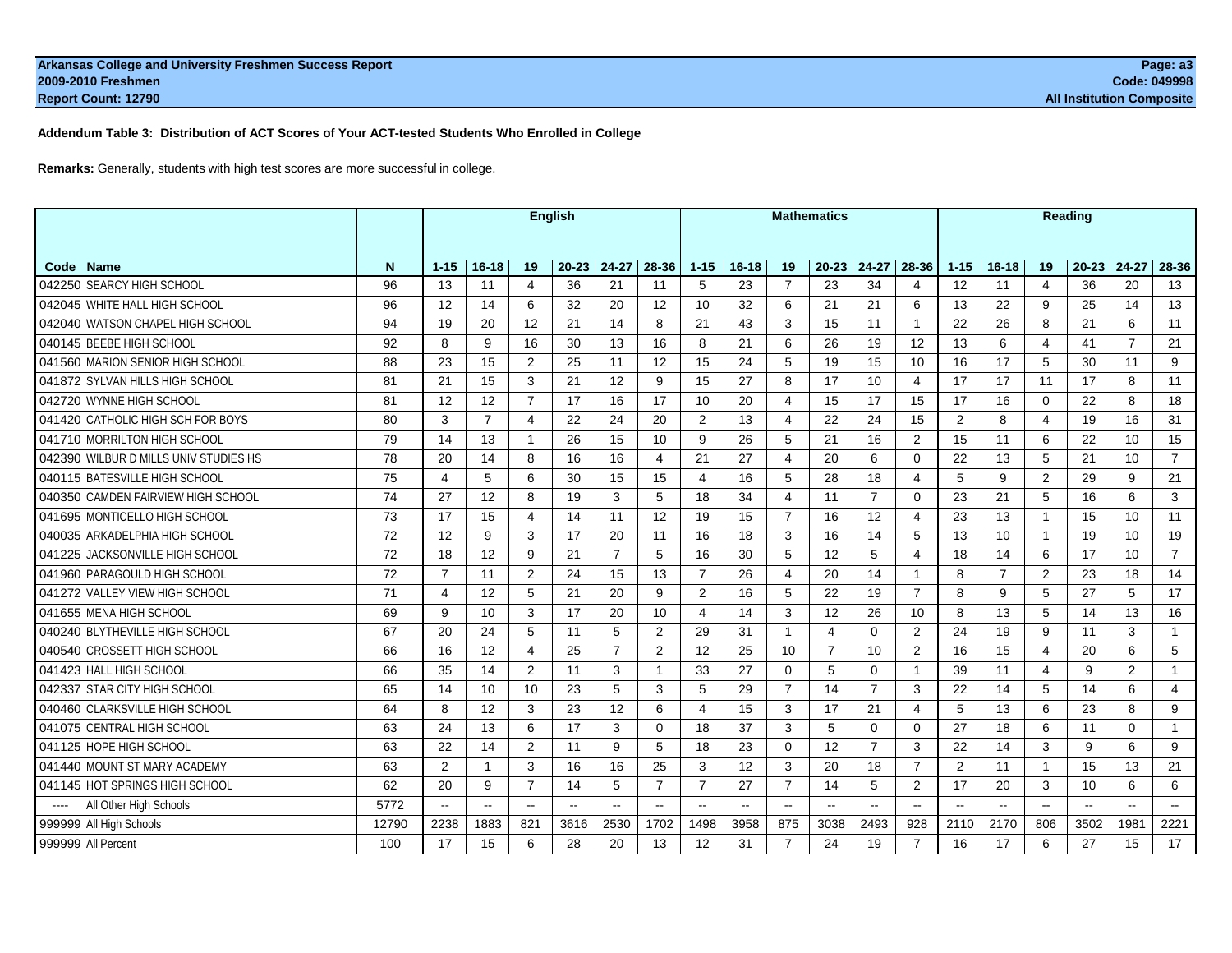**Addendum Table 4: Summary Statistics for Your ACT-tested Students Who Were Placed in College-level or Developmental Courses by High School Math Course Sequence Taken**

**Remarks:** Students who take more rigorous patterns of courses in mathematics are less likely to require developmental (remedial) course assignment in college.

Key: A1 = Algebra 1, A2 = Algebra 2, G = Geometry, T = Trigonometry

|                                       |     | <b>High School Mathematics Taken</b> |                  |                |                |                |                |         |                          |                 |                          |
|---------------------------------------|-----|--------------------------------------|------------------|----------------|----------------|----------------|----------------|---------|--------------------------|-----------------|--------------------------|
|                                       |     |                                      | <b>Less Than</b> |                |                |                |                |         | <b>Combinations of 4</b> |                 | <b>Combinations of 5</b> |
|                                       |     |                                      | A1, A2, G *      |                | A1, A2, G *    |                | A1, A2, G, T*  |         | vears of math *          |                 | or more years of math *  |
| Code Name                             | N   | College                              | Developmental    | College        | Developmental  | College        | Developmental  | College | Developmental            | College         | Developmental            |
| 040490 CONWAY HIGH SCHOOL WEST CAMPUS | 281 | 5                                    | 5                | 15             | 15             | 27             | 3              | 102     | 10 <sup>1</sup>          | 11              | $\mathbf{1}$             |
| 040175 BENTONVILLE HIGH SCHOOL        | 276 | 5                                    | $\overline{7}$   | 17             | 20             | 10             | $\mathbf{1}$   | 107     | 12                       | 13              | 2                        |
| 040320 CABOT HIGH SCHOOL              | 272 | $\overline{2}$                       | 3                | 12             | 25             | 10             | 3              | 85      | 9                        | 18              | $\mathbf 0$              |
| 042165 ROGERS HIGH SCHOOL             | 236 | 5                                    | 8                | $\overline{4}$ | 21             | 5              | 3              | 107     | 24                       | 8               | 2                        |
| 041860 NORTH LITTLE ROCK HS-WEST CAMP | 225 | $\mathbf{1}$                         | 17               | 8              | 32             | 19             | $\overline{4}$ | 68      | $12 \overline{ }$        | $\overline{7}$  | $\overline{4}$           |
| 040837 SOUTHSIDE HIGH SCHOOL          | 220 | $\Omega$                             | $\mathbf{1}$     | 3              | 8              | 6              | $\Omega$       | 103     | 2                        | 21              | $\Omega$                 |
| 040770 FAYETTEVILLE SR HIGH SCHOOL    | 215 | $\Omega$                             | 1                | 11             | 12             | 27             | 5              | 97      | 5                        | 19              | $\mathbf 0$              |
| 040310 BRYANT HIGH SCHOOL             | 207 | 3                                    | 8                | 14             | 21             | 9              | $\overline{1}$ | 61      | $12 \overline{ }$        | 16              | $\mathbf 0$              |
| 041422 LITTLE ROCK CENTRAL HIGH SCH   | 206 | $\overline{1}$                       | $\mathbf{1}$     | 5              | 5              | $\overline{2}$ | 2              | 60      | 19                       | 19              | 9                        |
| 042195 RUSSELLVILLE HIGH SCHOOL       | 179 | $\mathbf{1}$                         | 2                | 3              | 12             | $\overline{2}$ | $\Omega$       | 53      | 5                        | 10              | $\Omega$                 |
| 042147 HAR-BER HIGH SCHOOL            | 153 | $\Omega$                             | $\mathbf 0$      | 3              | $\overline{7}$ | $\overline{2}$ | $\mathbf 0$    | 51      | 6                        | 23              | 2                        |
| 042500 VAN BUREN HIGH SCHOOL          | 145 | $\mathbf{1}$                         | $\mathbf{1}$     | $\mathbf 0$    | 6              | $\overline{2}$ | $\mathbf 0$    | 91      | 5                        | 14              | $\mathbf{1}$             |
| 042315 SPRINGDALE SENIOR HIGH SCHOOL  | 136 | $\Omega$                             | $\mathbf{1}$     | 3              | $\overline{7}$ | 3              | $\mathbf{1}$   | 43      | 9                        | $\overline{7}$  | 3                        |
| 040170 BENTON HIGH SCHOOL             | 135 | $\mathbf 0$                          | 5                | 8              | 4              | 9              | $\mathbf 0$    | 60      | $\mathbf 0$              | 16              | $\mathbf 0$              |
| 040835 NORTHSIDE HIGH SCHOOL          | 133 | $\mathbf{1}$                         | $\mathbf 0$      | $\overline{2}$ | 5              | 6              | $\overline{2}$ | 38      | 10                       | $\overline{7}$  | 2                        |
| 041270 JONESBORO HIGH SCHOOL          | 129 | $\overline{2}$                       | 0                | $\mathbf 0$    | $\overline{7}$ | 8              | $\overline{2}$ | 59      | 10                       | 8               | $\mathbf 0$              |
| 041443 PARKVIEW ARTS SCI MAGNET HS    | 128 | $\Omega$                             | $\mathbf{1}$     | 2              | 3              | $\mathbf{1}$   | 2              | 25      | $12 \overline{ }$        | $\overline{7}$  | $\overline{7}$           |
| 041155 LAKE HAMILTON HIGH SCHOOL      | 124 | $\Omega$                             | $\mathbf{1}$     | 3              | 5              | 6              | 3              | 39      | 6                        | $\overline{7}$  | 3                        |
| 040690 EL DORADO HIGH SCHOOL          | 120 | $\Omega$                             | $\overline{7}$   | 3              | 13             | $\Omega$       | 2              | 26      | $\overline{4}$           | $\overline{4}$  | 3                        |
| 040955 GREENWOOD HIGH SCHOOL          | 118 | $\overline{2}$                       | 2                | 2              | 3              | $\mathbf{1}$   | $\Omega$       | 37      | $\mathbf{1}$             | $\overline{1}$  | $\mathbf{1}$             |
| 041025 HARRISON HIGH SCHOOL           | 114 | $\mathbf 0$                          | $\mathbf{1}$     | 4              | 12             | 14             | $\overline{1}$ | 34      | $\overline{7}$           | 11              | 2                        |
| 041500 MAGNOLIA HIGH SCHOOL           | 114 | $\overline{2}$                       | 8                | $\overline{7}$ | 10             | 5              | $\Omega$       | 38      | $\overline{4}$           | 10 <sup>1</sup> | $\mathbf{1}$             |
| 042030 PINE BLUFF HIGH SCHOOL         | 108 | $\mathbf 0$                          | 3                | 5              | 18             | $\overline{4}$ | 13             | 14      | 20                       | 5               | $\overline{7}$           |
| 042615 WEST MEMPHIS HIGH SCHOOL       | 108 | $\Omega$                             | $\overline{7}$   | 6              | 16             | $\mathbf{1}$   | $\mathbf{1}$   | 34      | 8                        | $\overline{1}$  | $\mathbf{1}$             |
| 041160 LAKESIDE HIGH SCHOOL           | 107 | $\Omega$                             | $\mathbf 0$      | 1              | $\overline{7}$ | 10             | 4              | 46      | 6                        | 11              | 2                        |
| 042530 VILONIA HIGH SCHOOL            | 106 | $\Omega$                             | 5                | 4              | $\overline{4}$ | 4              | 2              | 41      | 5                        | $\overline{7}$  | $\Omega$                 |
| 041740 MOUNTAIN HOME HIGH SCHOOL      | 104 | $\mathbf 0$                          | 4                | 8              | $\overline{2}$ | 5              | $\mathbf 0$    | 39      | 3                        | $\overline{4}$  | 3                        |
| 041815 NETTLETON HIGH SCHOOL          | 104 | $\mathbf{1}$                         | 3                | 2              | 3              | 4              | $\Omega$       | 36      | 5                        | 8               | 2                        |
| 040000 ALMA HIGH SCHOOL               | 100 | $\Omega$                             | 3                | $\mathbf{1}$   | 4              | 5              | $\mathbf 0$    | 42      | 2                        | 9               | $\mathbf{1}$             |
| 042265 SHERIDAN HIGH SCHOOL           | 100 | $\mathbf{1}$                         | 2                | $\overline{7}$ | 5              | 6              | 2              | 29      | $\overline{4}$           | 3               | 0                        |
| 040805 FORREST CITY HIGH SCHOOL       | 99  | $\mathbf{1}$                         | 15               | $\overline{2}$ | 14             | $\mathbf{1}$   | 3              | 17      | 21                       | $\overline{1}$  | $\mathbf{1}$             |
| 040935 GREENBRIER HIGH SCHOOL         | 98  | $\overline{2}$                       | 3                | 4              | 9              | $\overline{2}$ | $\Omega$       | 30      | $\overline{7}$           | Page 54 of 113  | $\Omega$                 |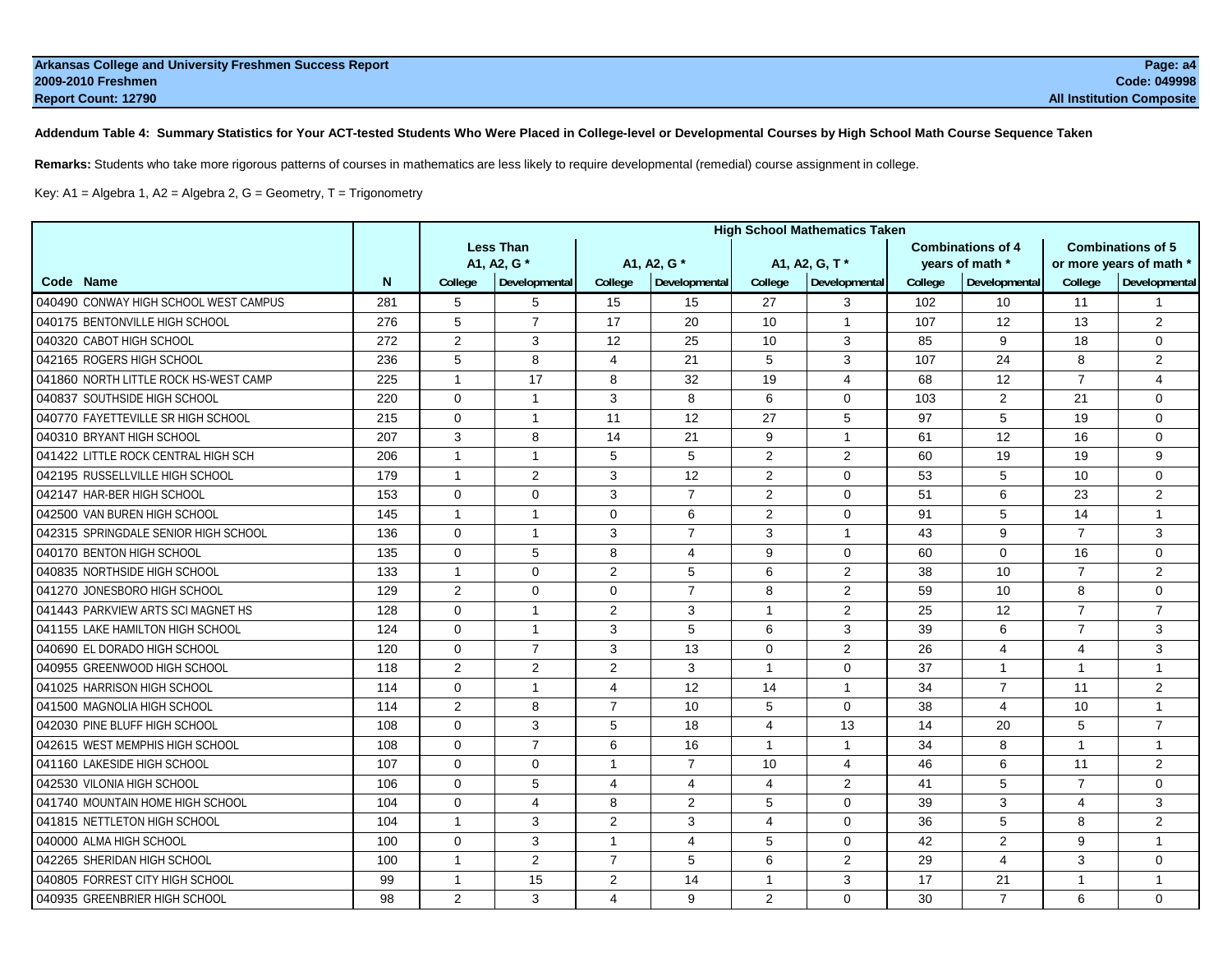**Addendum Table 4: Summary Statistics for Your ACT-tested Students Who Were Placed in College-level or Developmental Courses by High School Math Course Sequence Taken**

**Remarks:** Students who take more rigorous patterns of courses in mathematics are less likely to require developmental (remedial) course assignment in college.

Key: A1 = Algebra 1, A2 = Algebra 2, G = Geometry, T = Trigonometry

|                                       |       | <b>High School Mathematics Taken</b> |                  |                |                |                |                |                |                          |                |                          |
|---------------------------------------|-------|--------------------------------------|------------------|----------------|----------------|----------------|----------------|----------------|--------------------------|----------------|--------------------------|
|                                       |       |                                      | <b>Less Than</b> |                |                |                |                |                | <b>Combinations of 4</b> |                | <b>Combinations of 5</b> |
|                                       |       |                                      | A1, A2, G *      |                | A1, A2, G*     |                | A1, A2, G, T*  |                | years of math *          |                | or more years of math *  |
| Code Name                             | N     | College                              | Developmental    | College        | Developmental  | College        | Developmental  | College        | Developmental            | College        | Developmental            |
| 041950 GREENE COUNTY TECHNICAL HS     | 96    | $\overline{2}$                       | $\overline{2}$   | 8              | 9              | 3              | $\overline{1}$ | 33             | $\overline{\mathbf{A}}$  | 6              | 3                        |
| 042250 SEARCY HIGH SCHOOL             | 96    | $\mathbf{1}$                         | $\overline{4}$   | 5              | 8              | $\overline{2}$ | $\overline{2}$ | 24             | 2                        | $\overline{4}$ | $\mathbf 0$              |
| 042045 WHITE HALL HIGH SCHOOL         | 96    | $\mathbf 0$                          | 3                | $\Omega$       | 2              | 2              | $\mathbf 0$    | 34             | 3                        | 9              | $\mathbf 0$              |
| 042040 WATSON CHAPEL HIGH SCHOOL      | 94    | $\mathbf{1}$                         | $\overline{2}$   | $\mathbf{1}$   | $\overline{7}$ | $\mathbf{1}$   | 2              | 24             | 11                       | 3              | 2                        |
| 040145 BEEBE HIGH SCHOOL              | 92    | $\mathbf{1}$                         | 4                | $\mathbf{1}$   | 10             | 6              | $\mathbf 0$    | 37             | $\mathbf{1}$             | 3              | $\mathbf 0$              |
| 041560 MARION SENIOR HIGH SCHOOL      | 88    | $\overline{1}$                       | 5                | $\overline{2}$ | 3              | 11             | $\mathbf{1}$   | 28             | $\overline{4}$           | 8              | 3                        |
| 041872 SYLVAN HILLS HIGH SCHOOL       | 81    | $\Omega$                             | $\mathbf{1}$     | 4              | 12             | 2              | $\mathbf 0$    | 16             | 3                        | $\mathbf{1}$   | $\mathbf 0$              |
| 042720 WYNNE HIGH SCHOOL              | 81    | $\overline{1}$                       | $\overline{2}$   | $\overline{2}$ | 6              | 9              | $\mathbf 0$    | 21             | 3                        | 2              | $\mathbf 0$              |
| 041420 CATHOLIC HIGH SCH FOR BOYS     | 80    | $\Omega$                             | $\mathbf 0$      | 3              | $\mathbf 0$    | 6              | 3              | 35             | $\mathbf{1}$             | 20             | $\mathbf 0$              |
| 041710 MORRILTON HIGH SCHOOL          | 79    | $\mathbf{1}$                         | 0                | $\mathbf{1}$   | 5              | 2              | $\overline{1}$ | 24             | 5                        | 3              | $\mathbf{1}$             |
| 042390 WILBUR D MILLS UNIV STUDIES HS | 78    | $\mathbf{1}$                         | $\mathbf{1}$     | $\mathbf{2}$   | 6              | $\mathbf{1}$   | $\overline{1}$ | 22             | 8                        | $\mathbf{1}$   | 2                        |
| 040115 BATESVILLE HIGH SCHOOL         | 75    | $\Omega$                             | $\mathbf 0$      | 5              | $\overline{7}$ | 5              | $\mathbf{1}$   | 18             | $\overline{2}$           | 2              | $\overline{1}$           |
| 040350 CAMDEN FAIRVIEW HIGH SCHOOL    | 74    | $\mathbf 0$                          | 5                | 5              | 10             | 2              | $\overline{2}$ | 16             | 9                        | $\mathbf{1}$   | 3                        |
| 041695 MONTICELLO HIGH SCHOOL         | 73    | $\mathbf 0$                          | 4                | 3              | 19             | $\mathbf{1}$   | $\mathbf 0$    | 8              | 2                        | $\mathbf 0$    | $\mathbf{1}$             |
| 040035 ARKADELPHIA HIGH SCHOOL        | 72    | $\Omega$                             | $\mathbf{1}$     | $\mathbf{1}$   | $\mathbf 0$    | 5              | 5              | 29             | $\overline{7}$           | 9              | $\mathbf{1}$             |
| 041225 JACKSONVILLE HIGH SCHOOL       | 72    | $\mathbf 0$                          | $\mathbf 0$      | 0              | 4              | $\mathbf 0$    | $\mathbf 0$    | 17             | 13                       | $\mathbf 0$    | 3                        |
| 041960 PARAGOULD HIGH SCHOOL          | 72    | 2                                    | $\mathbf{1}$     | 3              | 4              | 4              | $\mathbf 0$    | 23             | $\overline{1}$           | $\overline{4}$ | $\mathbf{1}$             |
| 041272 VALLEY VIEW HIGH SCHOOL        | 71    | $\mathbf{1}$                         | $\mathbf{1}$     | 10             | 2              | 3              | $\Omega$       | 23             | 3                        | $\overline{4}$ | $\mathbf 0$              |
| 041655 MENA HIGH SCHOOL               | 69    | 3                                    | $\overline{2}$   | $\mathbf 0$    | 6              | 4              | $\mathbf 0$    | 26             | $\mathbf{1}$             | 6              | $\mathbf 0$              |
| 040240 BLYTHEVILLE HIGH SCHOOL        | 67    | $\Omega$                             | 4                | 1              | 10             | $\Omega$       | 5              | 4              | 8                        | $\overline{1}$ | $\Omega$                 |
| 040540 CROSSETT HIGH SCHOOL           | 66    | $\mathbf{1}$                         | 4                | $\overline{7}$ | 14             | 3              | 3              | 13             | 0                        | 4              | $\mathbf{1}$             |
| 041423 HALL HIGH SCHOOL               | 66    | $\mathbf 0$                          | $\overline{2}$   | $\mathbf 0$    | 6              | $\Omega$       | $\mathbf 0$    | 5              | 16                       | 2              | $\overline{2}$           |
| 042337 STAR CITY HIGH SCHOOL          | 65    | $\overline{1}$                       | $\mathbf{1}$     | 3              | $\overline{7}$ | 3              | $\mathbf 0$    | 11             | 2                        | $\mathbf 0$    | $\mathbf 0$              |
| 040460 CLARKSVILLE HIGH SCHOOL        | 64    | $\Omega$                             | $\overline{2}$   | 4              | $\overline{7}$ | $\mathbf{1}$   | $\mathbf 0$    | 17             | $\mathbf 0$              | 2              | $\mathbf 0$              |
| 041075 CENTRAL HIGH SCHOOL            | 63    | $\mathbf{1}$                         | $\mathbf{1}$     | $\mathbf{1}$   | 12             | 4              | 9              | $\overline{7}$ | 12                       | $\overline{1}$ | $\overline{4}$           |
| 041125 HOPE HIGH SCHOOL               | 63    | 3                                    | $\overline{4}$   | $\overline{7}$ | 5              | 8              | 4              | 21             | 3                        | $\overline{4}$ | $\mathbf 0$              |
| 041440 MOUNT ST MARY ACADEMY          | 63    | $\mathbf 0$                          | $\mathbf 0$      | $\overline{2}$ | $\mathbf{1}$   | 6              | 2              | 38             | $\overline{4}$           | 6              | $\overline{1}$           |
| 041145 HOT SPRINGS HIGH SCHOOL        | 62    | $\Omega$                             | $\mathbf 0$      | $\Omega$       | 4              | $\mathbf{1}$   | $\overline{1}$ | 14             | 15                       | 4              | $\mathbf{1}$             |
| All Other High Schools                | 5772  | $\overline{\phantom{a}}$             | $\overline{a}$   | $-$            | $\overline{a}$ | $\sim$ $\sim$  | $\sim$ $\sim$  | $\sim$         | $\sim$ $\sim$            | $\sim$         | $\sim$                   |
| 999999 All High Schools               | 12790 | 120                                  | 362              | 442            | 933            | 616            | 264            | 3964           | 847                      | 682            | 188                      |
| 999999 All Percent                    | 100   | $\mathbf{1}$                         | 3                | 3              | $\overline{7}$ | 5              | $\overline{2}$ | 31             | $\overline{7}$           | 5              | $\mathbf{1}$             |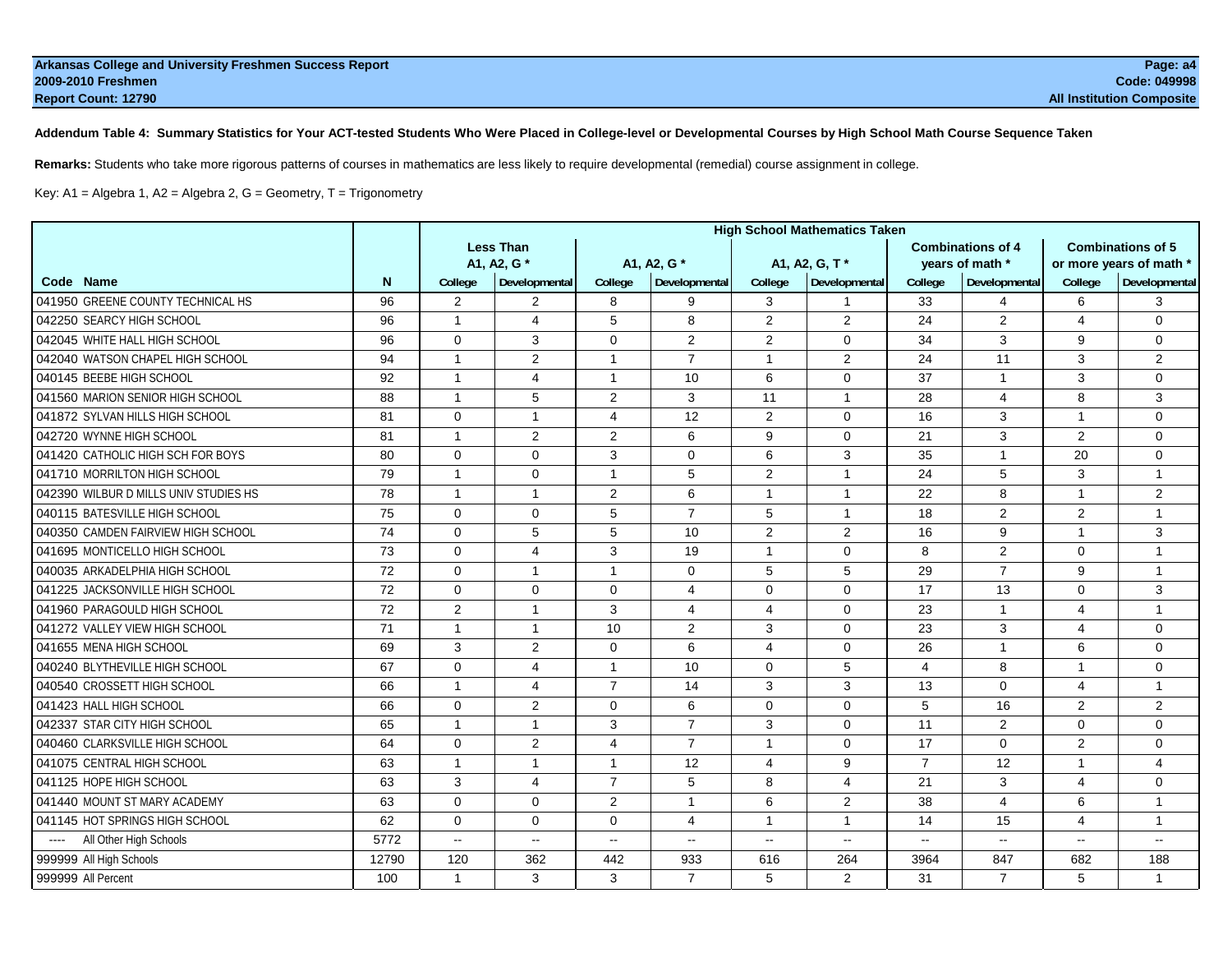# **Addendum Table 5: Summary Statistics for Your ACT-tested Students Who Were Placed in College-level or Developmental Courses by High School English Course Sequence Taken**

**Remarks:** Generally, taking more English courses in high school will better prepare students for college-level English.

|                                       |     | <b>High School English Taken</b>       |                      |         |                |                |                        |                |                    |  |
|---------------------------------------|-----|----------------------------------------|----------------------|---------|----------------|----------------|------------------------|----------------|--------------------|--|
|                                       |     | Less Than 4 years of<br>Eng 9, Eng 10, |                      |         |                |                | Eng 9, Eng 10, Eng 11, |                | <b>No English</b>  |  |
|                                       |     |                                        | <b>English</b>       |         | Eng 11, Eng 12 |                | Eng 12, & Other Eng    |                | <b>Information</b> |  |
| Code Name                             | N   | College                                | <b>Developmental</b> | College | Developmental  | College        | Developmental          | College        | Developmental      |  |
| 040490 CONWAY HIGH SCHOOL WEST CAMPUS | 281 | 3                                      | 1                    | 178     | 59             | 27             | 10                     | 2              |                    |  |
| 040175 BENTONVILLE HIGH SCHOOL        | 276 | $\Omega$                               | $\Omega$             | 147     | 71             | 42             | 16                     | $\Omega$       | $\Omega$           |  |
| 040320 CABOT HIGH SCHOOL              | 272 | 3                                      | $\mathbf{1}$         | 139     | 65             | 45             | 13                     | 5              | $\overline{1}$     |  |
| 042165 ROGERS HIGH SCHOOL             | 236 | 2                                      | $\overline{2}$       | 127     | 73             | 20             | 12                     | $\Omega$       | $\mathbf 0$        |  |
| 041860 NORTH LITTLE ROCK HS-WEST CAMP | 225 | $\mathbf{1}$                           | $\overline{c}$       | 94      | 92             | 13             | 19                     | $\overline{c}$ | $\overline{2}$     |  |
| 040837 SOUTHSIDE HIGH SCHOOL          | 220 | $\Omega$                               | $\Omega$             | 157     | 37             | 22             | 3                      | $\mathbf{1}$   | $\Omega$           |  |
| 040770 FAYETTEVILLE SR HIGH SCHOOL    | 215 | $\Omega$                               | $\Omega$             | 137     | 39             | 28             | 5                      | $\overline{2}$ | $\overline{4}$     |  |
| 040310 BRYANT HIGH SCHOOL             | 207 | $\mathbf{1}$                           | 0                    | 94      | 59             | 43             | $\overline{7}$         | $\overline{2}$ | $\mathbf{1}$       |  |
| 041422 LITTLE ROCK CENTRAL HIGH SCH   | 206 | 2                                      | 4                    | 76      | 57             | 30             | 36                     | $\mathbf 0$    | $\overline{1}$     |  |
| 042195 RUSSELLVILLE HIGH SCHOOL       | 179 | $\overline{1}$                         | $\mathbf{1}$         | 101     | 39             | 25             | 9                      | $\overline{2}$ | $\overline{1}$     |  |
| 042147 HAR-BER HIGH SCHOOL            | 153 | $\mathbf 0$                            | $\overline{2}$       | 78      | 37             | 25             | 11                     | $\mathbf 0$    | $\mathbf 0$        |  |
| 042500 VAN BUREN HIGH SCHOOL          | 145 | $\mathbf{1}$                           | $\Omega$             | 79      | 29             | 30             | 3                      | 3              | $\Omega$           |  |
| 042315 SPRINGDALE SENIOR HIGH SCHOOL  | 136 | $\Omega$                               | $\mathbf{1}$         | 62      | 46             | 15             | 8                      | $\Omega$       | $\overline{4}$     |  |
| 040170 BENTON HIGH SCHOOL             | 135 | 2                                      | 0                    | 63      | 26             | 31             | 10                     | 3              | $\mathbf 0$        |  |
| 040835 NORTHSIDE HIGH SCHOOL          | 133 | $\mathbf{1}$                           | 0                    | 66      | 48             | 10             | 6                      | $\overline{2}$ | $\mathbf 0$        |  |
| 041270 JONESBORO HIGH SCHOOL          | 129 | 3                                      | $\overline{2}$       | 57      | 37             | 20             | 6                      | $\mathbf{1}$   | 3                  |  |
| 041443 PARKVIEW ARTS SCI MAGNET HS    | 128 | $\mathbf 0$                            | 3                    | 34      | 53             | 19             | 17                     | $\mathbf 0$    | $\overline{2}$     |  |
| 041155 LAKE HAMILTON HIGH SCHOOL      | 124 | $\mathbf{1}$                           | 0                    | 56      | 36             | 19             | 9                      | 3              | $\Omega$           |  |
| 040690 EL DORADO HIGH SCHOOL          | 120 | $\Omega$                               | $\overline{2}$       | 35      | 54             | 9              | 10                     | $\overline{4}$ | 6                  |  |
| 040955 GREENWOOD HIGH SCHOOL          | 118 | $\Omega$                               | 0                    | 92      | 15             | 5              | 2                      | 2              | 2                  |  |
| 041025 HARRISON HIGH SCHOOL           | 114 | 2                                      | $\mathbf{1}$         | 55      | 36             | 13             | 5                      | $\mathbf{1}$   | $\mathbf{1}$       |  |
| 041500 MAGNOLIA HIGH SCHOOL           | 114 | $\Omega$                               | $\mathbf{1}$         | 35      | 31             | 23             | 15                     | $\overline{7}$ | $\overline{2}$     |  |
| 042030 PINE BLUFF HIGH SCHOOL         | 108 | $\Omega$                               | $\mathbf{1}$         | 17      | 66             | 8              | 12                     | $\mathbf{1}$   | 3                  |  |
| 042615 WEST MEMPHIS HIGH SCHOOL       | 108 | $\overline{1}$                         | $\overline{2}$       | 25      | 50             | 13             | 14                     | $\Omega$       | 3                  |  |
| 041160 LAKESIDE HIGH SCHOOL           | 107 | $\Omega$                               | $\mathbf{1}$         | 52      | 34             | 16             | $\overline{4}$         | $\Omega$       | $\Omega$           |  |
| 042530 VILONIA HIGH SCHOOL            | 106 | $\Omega$                               | 0                    | 58      | 18             | 14             | 10                     | 3              | 3                  |  |
| 041740 MOUNTAIN HOME HIGH SCHOOL      | 104 | $\mathbf{1}$                           | $\Omega$             | 50      | 31             | 16             | 5                      | $\Omega$       | $\overline{1}$     |  |
| 041815 NETTLETON HIGH SCHOOL          | 104 | $\mathbf 0$                            | 0                    | 44      | 23             | 30             | $\overline{7}$         | $\mathbf 0$    | $\mathbf 0$        |  |
| 040000 ALMA HIGH SCHOOL               | 100 | $\mathbf 0$                            | 1                    | 65      | 20             | $\overline{7}$ | 3                      | 3              | $\overline{1}$     |  |
| 042265 SHERIDAN HIGH SCHOOL           | 100 | $\mathbf{1}$                           | $\mathbf{1}$         | 52      | 28             | 9              | $\overline{4}$         | $\overline{4}$ | $\overline{1}$     |  |
| 040805 FORREST CITY HIGH SCHOOL       | 99  | $\mathbf 0$                            | 2                    | 16      | 71             | 1              | 6                      | 0              | 3                  |  |
| 040935 GREENBRIER HIGH SCHOOL         | 98  | 3                                      | $\mathbf{1}$         | 44      | 43             | 3              | 3                      | $\Omega$       |                    |  |
| 041950 GREENE COUNTY TECHNICAL HS     | 96  | $\Omega$                               | $\Omega$             | 57      | 25             | 6              | $\overline{7}$         | Page 56 of 113 |                    |  |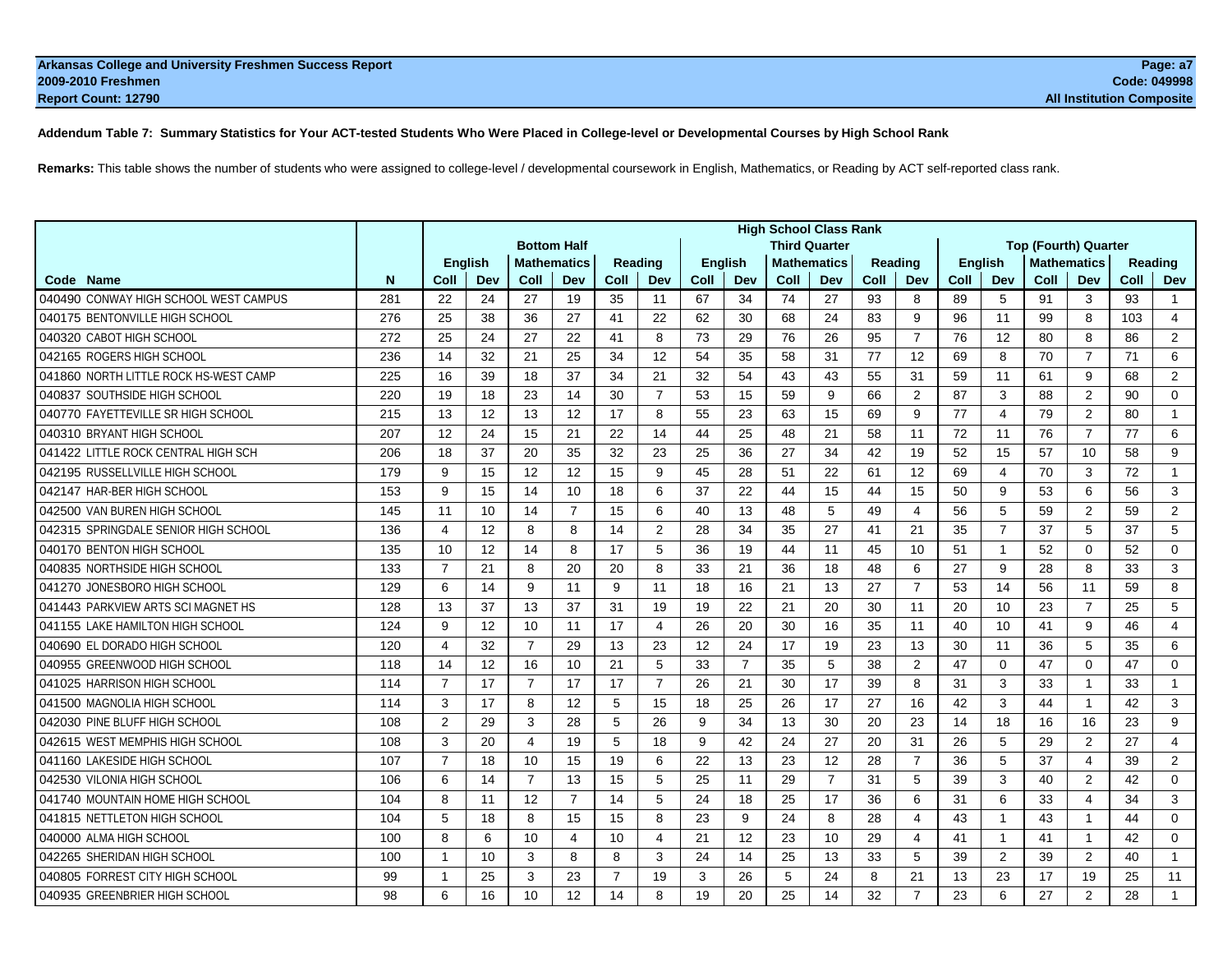# **Addendum Table 7: Summary Statistics for Your ACT-tested Students Who Were Placed in College-level or Developmental Courses by High School Rank**

**Remarks:** This table shows the number of students who were assigned to college-level / developmental coursework in English, Mathematics, or Reading by ACT self-reported class rank.

|                                       |       | <b>High School Class Rank</b> |                 |                |                    |                |                |                |                          |                      |                |                          |                          |                          |                |                |                             |                |                          |
|---------------------------------------|-------|-------------------------------|-----------------|----------------|--------------------|----------------|----------------|----------------|--------------------------|----------------------|----------------|--------------------------|--------------------------|--------------------------|----------------|----------------|-----------------------------|----------------|--------------------------|
|                                       |       |                               |                 |                | <b>Bottom Half</b> |                |                |                |                          | <b>Third Quarter</b> |                |                          |                          |                          |                |                | <b>Top (Fourth) Quarter</b> |                |                          |
|                                       |       |                               | <b>English</b>  |                | <b>Mathematics</b> |                | Reading        | <b>English</b> |                          | <b>Mathematics</b>   |                | Reading                  |                          |                          | <b>English</b> |                | <b>Mathematics</b>          | <b>Reading</b> |                          |
| Code Name                             | N     | Coll                          | Dev             | Coll           | Dev                | Coll           | Dev            | Coll           | Dev                      | Coll                 | Dev            | Coll                     | Dev                      | Coll                     | Dev            | Coll           | Dev                         | Coll           | Dev                      |
| 041950 GREENE COUNTY TECHNICAL HS     | 96    | 10                            | 9               | 11             | 8                  | 13             | 6              | 18             | 19                       | 22                   | 15             | 26                       | 11                       | 30                       | 3              | 32             | $\mathbf{1}$                | 30             | 3                        |
| 042250 SEARCY HIGH SCHOOL             | 96    | 9                             | 16              | 11             | 14                 | 21             | $\overline{4}$ | 30             | 9                        | 32                   | $\overline{7}$ | 36                       | 3                        | 26                       | $\mathbf{1}$   | 27             | $\Omega$                    | 27             | $\Omega$                 |
| 042045 WHITE HALL HIGH SCHOOL         | 96    | 8                             | 11              | 10             | 9                  | 13             | 6              | 33             | 15                       | 37                   | 11             | 39                       | 9                        | 25                       | 3              | 26             | 2                           | 27             | $\mathbf{1}$             |
| 042040 WATSON CHAPEL HIGH SCHOOL      | 94    | 6                             | 15              | $\overline{7}$ | 14                 | 8              | 13             | 13             | 27                       | 15                   | 25             | 22                       | 18                       | 23                       | 6              | 25             | 4                           | 26             | 3                        |
| 040145 BEEBE HIGH SCHOOL              | 92    | 11                            | 11              | 12             | 10                 | 19             | 3              | 18             | 13                       | 21                   | 10             | 27                       | 4                        | 33                       | 3              | 35             | 1                           | 35             | $\mathbf{1}$             |
| 041560 MARION SENIOR HIGH SCHOOL      | 88    | 3                             | 12              | 5              | 10                 | 6              | 9              | 13             | 19                       | 17                   | 15             | 24                       | 8                        | 29                       | 5              | 31             | 3                           | 33             | $\mathbf{1}$             |
| 041872 SYLVAN HILLS HIGH SCHOOL       | 81    | $\overline{7}$                | 13              | 8              | 12                 | 13             | $\overline{7}$ | 10             | 13                       | 11                   | 12             | 15                       | 8                        | 22                       | 10             | 23             | 9                           | 28             | $\overline{4}$           |
| 042720 WYNNE HIGH SCHOOL              | 81    | 5                             | 17              | 9              | 13                 | $\overline{7}$ | 15             | 11             | 15                       | 18                   | 8              | 17                       | 9                        | 31                       | $\Omega$       | 31             | $\Omega$                    | 31             | 0                        |
| 041420 CATHOLIC HIGH SCH FOR BOYS     | 80    | 22                            | 6               | 23             | 5                  | 25             | 3              | 25             | $\overline{\mathbf{1}}$  | 26                   | $\Omega$       | 25                       | -1                       | 19                       | $\Omega$       | 19             | $\Omega$                    | 19             | $\Omega$                 |
| 041710 MORRILTON HIGH SCHOOL          | 79    | 3                             | 10              | $\sqrt{5}$     | 8                  | $\overline{7}$ | 6              | 13             | 13                       | 14                   | 12             | 18                       | 8                        | 28                       | 6              | 31             | 3                           | 33             | $\mathbf{1}$             |
| 042390 WILBUR D MILLS UNIV STUDIES HS | 78    | 5                             | 10 <sup>1</sup> | 5              | 10                 | $\overline{7}$ | 8              | 12             | 17                       | 15                   | 14             | 18                       | 11                       | 12                       | $\overline{7}$ | 12             | $\overline{7}$              | 16             | 3                        |
| 040115 BATESVILLE HIGH SCHOOL         | 75    | 6                             | 8               | $\overline{7}$ | $\overline{7}$     | 11             | 3              | 20             | 6                        | 20                   | 6              | 24                       | 2                        | 28                       | $\overline{4}$ | 29             | 3                           | 30             | $\overline{2}$           |
| 040350 CAMDEN FAIRVIEW HIGH SCHOOL    | 74    | $\mathbf{1}$                  | 18              | 3              | 16                 | 5              | 14             | 8              | 23                       | 11                   | 20             | 17                       | 14                       | 14                       | 6              | 14             | 6                           | 17             | 3                        |
| 041695 MONTICELLO HIGH SCHOOL         | 73    | $\mathbf{1}$                  | 18              | 3              | 16                 | 5              | 14             | 11             | 14                       | 15                   | 10             | 14                       | 11                       | 21                       | $\overline{4}$ | 22             | 3                           | 23             | $\overline{2}$           |
| 040035 ARKADELPHIA HIGH SCHOOL        | 72    | 5                             | 2               | 5              | 2                  | 6              | $\mathbf{1}$   | 10             | 12                       | 10                   | 12             | 13                       | 9                        | 26                       | $\Omega$       | 26             | 0                           | 26             | $\mathbf 0$              |
| 041225 JACKSONVILLE HIGH SCHOOL       | 72    | $\Omega$                      | 17              | $\overline{2}$ | 15                 | $\overline{7}$ | 10             | 3              | 17                       | 3                    | 17             | 9                        | 11                       | 20                       | 10             | 21             | 9                           | 28             | $\overline{2}$           |
| 041960 PARAGOULD HIGH SCHOOL          | 72    | 3                             | 6               | 4              | 5                  | $\overline{7}$ | 2              | 12             | 14                       | 14                   | 12             | 21                       | 5                        | 30                       | $\mathbf 0$    | 30             | 0                           | 30             | $\mathbf 0$              |
| 041272 VALLEY VIEW HIGH SCHOOL        | 71    | 8                             | 6               | 9              | 5                  | 10             | $\overline{4}$ | 15             | 9                        | 21                   | 3              | 19                       | 5                        | 27                       | 2              | 28             | 1                           | 29             | $\Omega$                 |
| 041655 MENA HIGH SCHOOL               | 69    | $\overline{7}$                | 6               | $\overline{7}$ | 6                  | 9              | $\overline{4}$ | 14             | 8                        | 17                   | 5              | 19                       | 3                        | 29                       | $\mathbf{1}$   | 30             | $\mathbf 0$                 | 29             | $\mathbf{1}$             |
| 040240 BLYTHEVILLE HIGH SCHOOL        | 67    | $\mathbf{1}$                  | 17              |                | 17                 | 8              | 10             | $\overline{1}$ | 25                       | 3                    | 23             | 12                       | 14                       | 6                        | 13             | 6              | 13                          | 14             | 5                        |
| 040540 CROSSETT HIGH SCHOOL           | 66    | $\overline{2}$                | $\overline{7}$  | 3              | 6                  | 6              | 3              | 9              | 18                       | 11                   | 16             | 17                       | 10                       | 21                       | 5              | 22             | $\overline{4}$              | 23             | 3                        |
| 041423 HALL HIGH SCHOOL               | 66    | $\Omega$                      | 17              | $\Omega$       | 17                 | 4              | 13             | 4              | 17                       | 5                    | 16             | 9                        | 12                       | 4                        | 16             | 6              | 14                          | 9              | 11                       |
| 042337 STAR CITY HIGH SCHOOL          | 65    | 8                             | 10              | 12             | 6                  | 11             | $\overline{7}$ | 9              | 13                       | 15                   | $\overline{7}$ | 14                       | 8                        | 13                       | $\overline{4}$ | 14             | 3                           | 15             | 2                        |
| 040460 CLARKSVILLE HIGH SCHOOL        | 64    | 2                             | 5               | 3              | $\overline{4}$     | 5              | 2              | 16             | 13                       | 22                   | $\overline{7}$ | 23                       | 6                        | 24                       | 2              | 24             | $\overline{2}$              | 25             | $\mathbf{1}$             |
| 041075 CENTRAL HIGH SCHOOL            | 63    | $\overline{4}$                | 16              | $\overline{4}$ | 16                 | $\overline{7}$ | 13             | $\overline{7}$ | 18                       | 9                    | 16             | 12                       | 13                       | 3                        | 13             | 5              | 11                          | 8              | 8                        |
| 041125 HOPE HIGH SCHOOL               | 63    | 9                             | $\overline{7}$  | 10             | 6                  | 11             | 5              | 11             | 12                       | 14                   | 9              | 16                       | $\overline{7}$           | 21                       | 2              | 21             | $\overline{2}$              | 22             | $\mathbf{1}$             |
| 041440 MOUNT ST MARY ACADEMY          | 63    | 11                            | 5               | 11             | 5                  | 15             | $\mathbf{1}$   | 18             | 4                        | 19                   | 3              | 21                       | 1                        | 20                       | $\mathbf{1}$   | 20             | 1                           | 21             | $\Omega$                 |
| 041145 HOT SPRINGS HIGH SCHOOL        | 62    | $\mathbf{1}$                  | $\overline{7}$  | 2              | 6                  | 4              | $\overline{4}$ | 6              | 23                       | 11                   | 18             | 12                       | 17                       | 9                        | $\overline{7}$ | 11             | 5                           | 12             | 4                        |
| All Other High Schools                | 5772  | $\sim$                        | $\sim$          | $\mathbf{u}$   | $\mathbf{u}$       | $\mathbf{u}$   | $\sim$ $\sim$  | $\mathbf{u}$   | $\overline{\phantom{a}}$ | $\sim$ $\sim$        | $\mathbf{u}$   | $\overline{\phantom{a}}$ | $\overline{\phantom{a}}$ | $\overline{\phantom{a}}$ | $\sim$ $\sim$  | $\overline{a}$ | $\overline{\phantom{a}}$    | $\overline{a}$ | $\overline{\phantom{a}}$ |
| 999999 All High Schools               | 12790 | 738                           | 1600            | 953            | 1385               | 1403           | 935            | 2108           | 2169                     | 2520                 | 1757           | 3156                     | 1121                     | 4176                     | 1006           | 4401           | 781                         | 4767           | 415                      |
| 999999 All Percent                    | 100   | 6                             | 13              | $\overline{7}$ | 11                 | 11             | $\overline{7}$ | 16             | 17                       | 20                   | 14             | 25                       | 9                        | 33                       | 8              | 34             | 6                           | 37             | 3                        |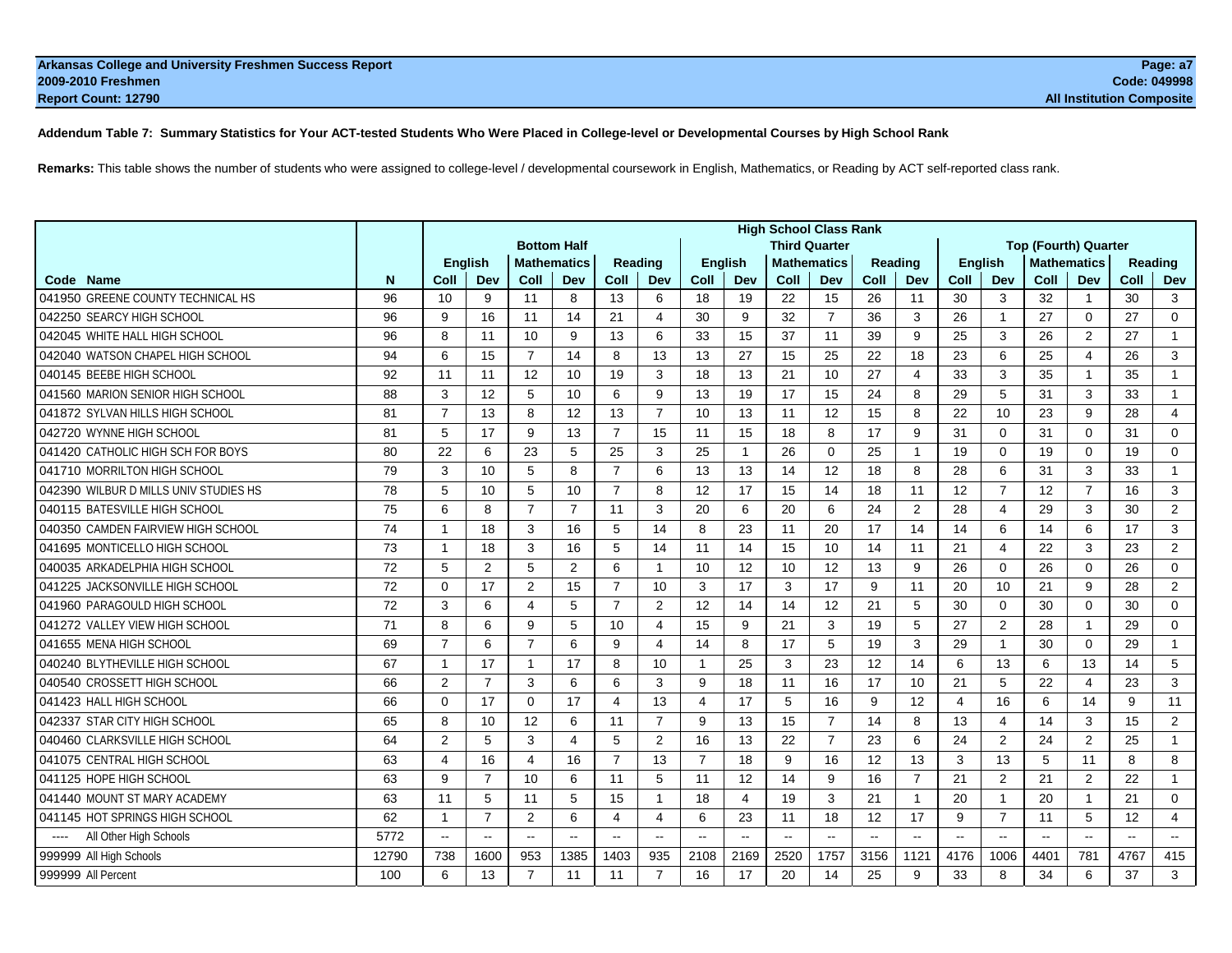

High School-to-College Success Report

Arkansas2009-2010 Freshmen - Public Institutions

> **ACT Code: 049999All High School Composite**

How well are Arkansas high schools preparing students for success in Arkansas postsecondary institutions?

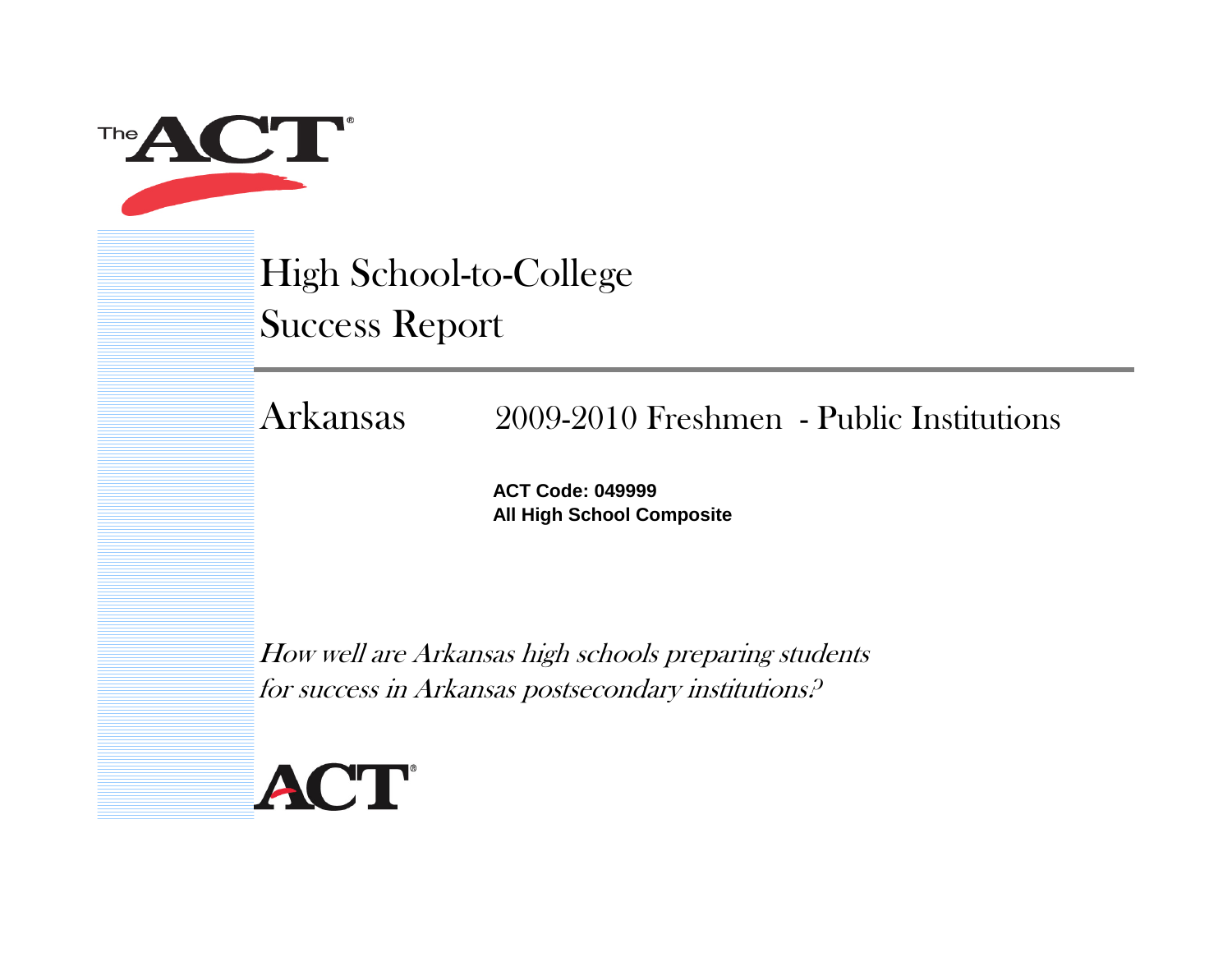# Report Overview

# **Introduction**

The charts and tables in this report describe performance indicators for the ACT-tested high school graduates of 2009 who attended a participating postsecondary institution in Arkansas in fall 2009. Suggested next steps are provided to help guide your thinking as you work to improve the academic development of students and their success in college.

The importance of academic preparation for college or work is greater than ever today. Sixty-eight percent of the top 50 occupations require postsecondary education. Clearly, students need to be ready for education beyond high school, and the goal of this report is to promote actions that will assist all students in being prepared for postsecondary education.

To measure academic preparation, this report uses ACT College Readiness Benchmark Scores and College Readiness Standards Score Ranges. These measures are explained below. This report also refers to taking core coursework which is defined as 4 or more years of English, 3 or more years of mathematics beyond pre-algebra, and 3 or more years of science and social studies.

# What are College Readiness Benchmark Scores?

College Readiness refers to the level of student preparation needed to be ready to succeed--without remediation--in an introductory level course at a two or four-year institution, trade school, or technical school. A College Readiness Benchmark Score is the minimum score needed on an ACT subject-area test to indicate a 50% chance of obtaining a B or higher or about a 75% chance of obtaining a C or higher in the corresponding credit-bearing college courses. The corresponding credit-bearing college course used to determine College Readiness Benchmark Scores for English was College English Composition, for Math was College Algebra, for Reading was Social Studies, and for Science was College Biology. These scores were empirically derived based on the actual performance of students in these college courses.

# What are College Readiness Standards (CRS) and CRS Score Ranges?

College Readiness Standards (CRS) are detailed research-based descriptions of the skills and knowledge associated with what students are likely to know and to be able to do based on their PLAN and/or ACT test scores. For each content area - English, mathematics, reading, and science - Standards are provided for score ranges along a scale common to the ACT (1-36); the ranges are 1-15, 16-19, 20-23, 24-27, 28-32, and 33-36. These ranges are CRS Score Ranges.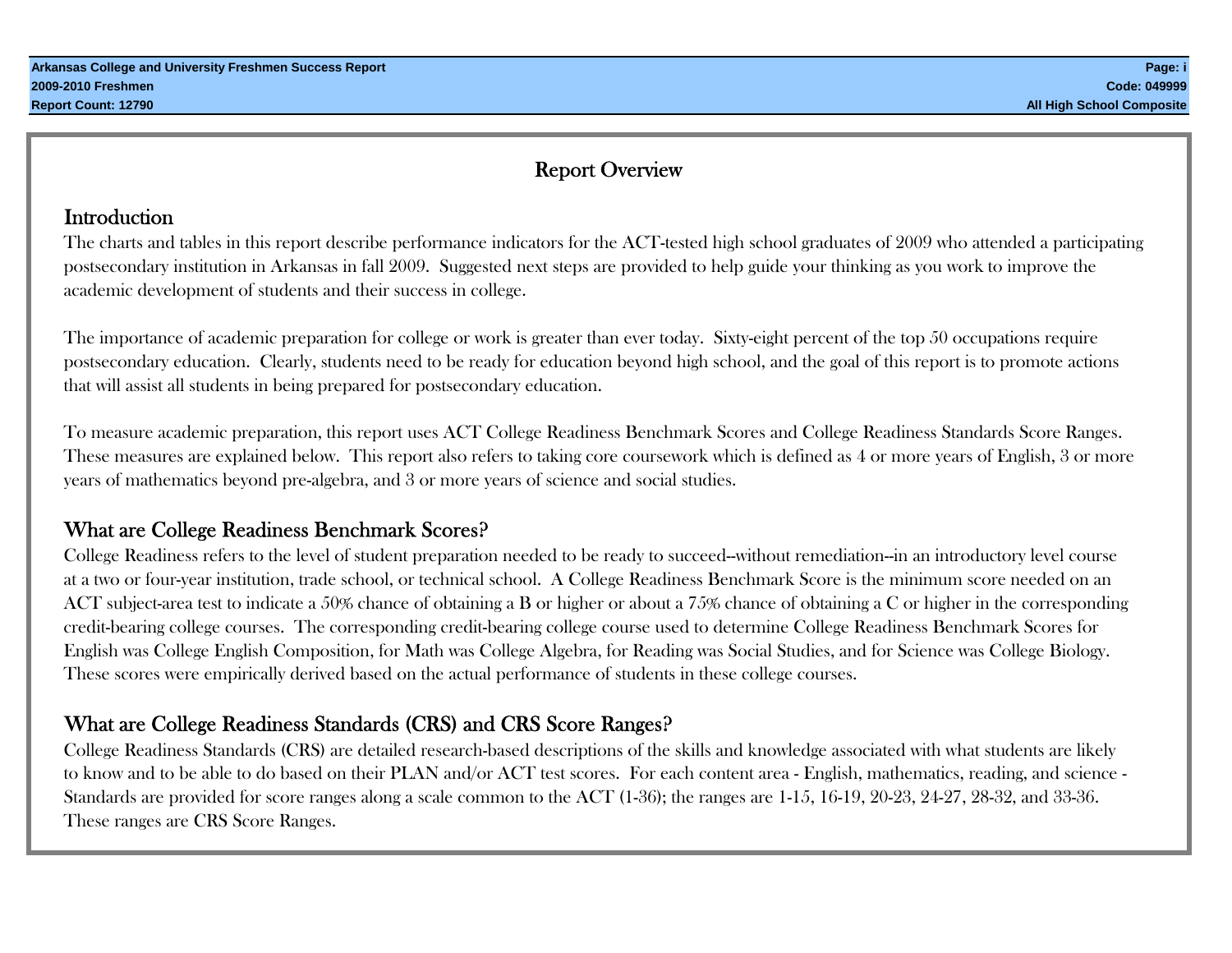# Chart and Table Topics Included in This Report

The charts and tables in this report describe performance indicators for the ACT-tested high school graduates of 2009 who attended a participating postsecondary institution in Arkansas in fall 2009. Each chart and table adds to a larger understanding of your students' academic strengths and weaknesses. To preserve individual confidentiality, summary data are only shown for table cells with five or more students. Some topical questions are listed below with references to the relevant report charts and tables.

- How did fall college grade average for our students compare to those statewide and of other subset populations? preparatory (core) coursework? (See Charts 1, 5, 6, 7b, 9, 10 and Tables 1, 2, 3, 4, 5, 6, 8, 9) (See Charts 7a, 7b, and Table 2)
- Did students who achieve ACT College Readiness Benchmark Scores earn higher freshmen grades? preparatory (core) coursework more successful (See Chart 2 and Table 3) during their first-year at college?
- How important was rigorous preparation in high school mathematics for success during the first year of college?  $\bullet$  How many of our ACT-tested students were assigned (See Chart 3 and Table 4) to developmental coursework, and what were their
- How important was rigorous preparation in high school (See Charts 1, 7a, 7b, 8, and Table 7) science for success during the first year of college?
- How did the ACT Composite scores of our students compare (See Charts 9, 10, and Table 8) to those statewide and of other subset populations? (See Charts 7a, 8, and Tables 1, 2, 7, 8) Were graduates who received state scholarships more
- By ACT College Readiness Standards Score Ranges, what were (See Chart 11 and Table 9) the first-term and first-year college GPAs of our students? (See Charts 5, 6, and Table 6)
- $\bullet$  What percent of our enrolled students completed college
- $\bullet$  Were students who took the recommended college (See Chart 7b and Table 2)
- ACT scores and fall college GPAs?
- (See Chart 4 and Table 5)  $\bullet$  How many of our students persisted into year two and what are the academic indicators for these students?
	- successful than those who did not?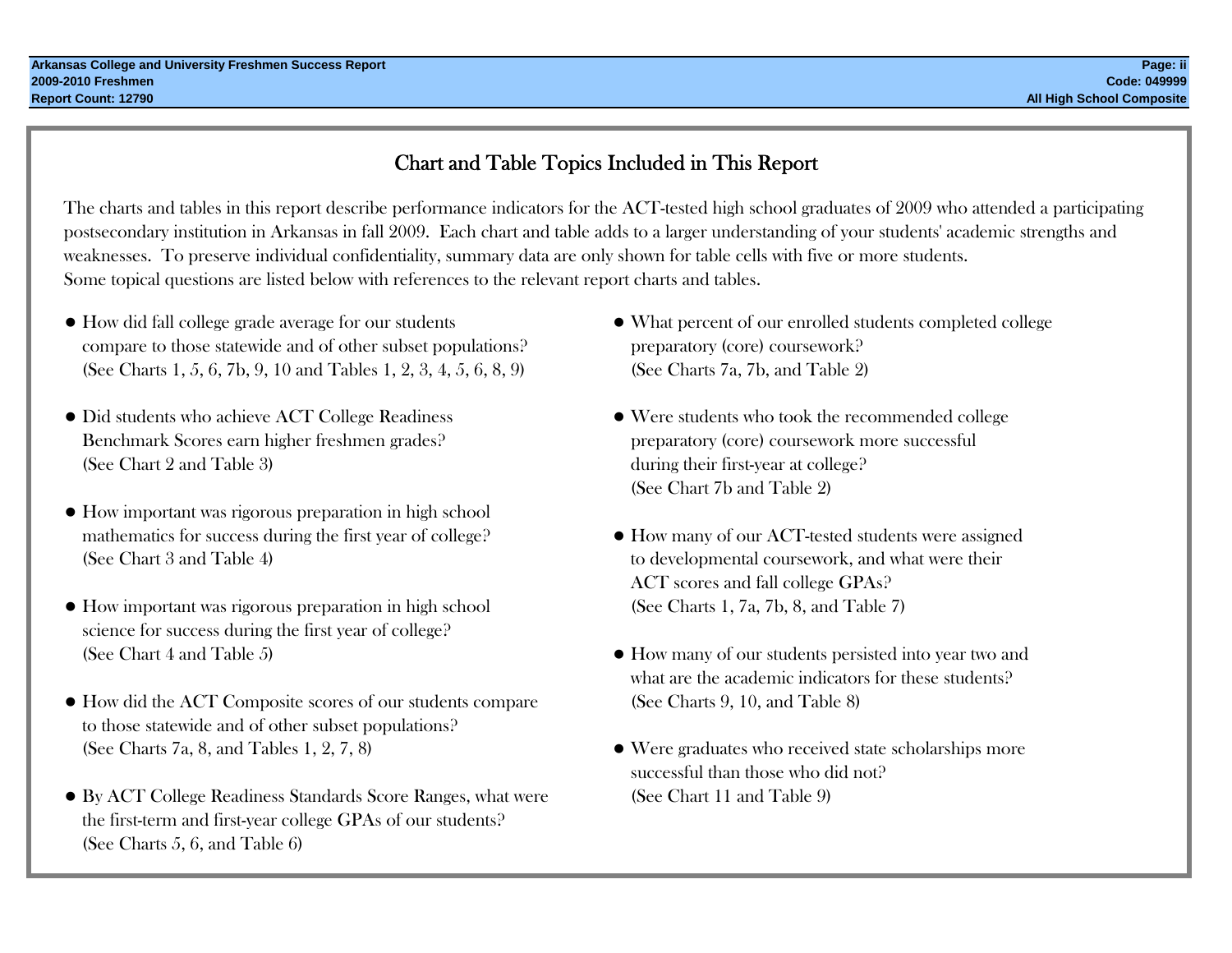|           | <b>High School Preparation and Success</b>                                                                                                             | Page           |                  | <b>College Success and Persistence</b>                                                                                                                                                 | Page |
|-----------|--------------------------------------------------------------------------------------------------------------------------------------------------------|----------------|------------------|----------------------------------------------------------------------------------------------------------------------------------------------------------------------------------------|------|
| Chart 1:  | High School and Fall College GPAs for Local and<br><b>Statewide Students - All Students and Those Assigned</b><br>to Developmental Courses             | 1.             | Chart 9:         | Local and Statewide Students Who Returned in Year Two<br>- Fall College GPA and First Year College GPA                                                                                 | 10   |
| Chart 2:  | Average Fall College GPA for Students Who Did/Did Not<br>Earn ACT College Readiness Benchmark Scores Across<br><b>Test Subjects</b>                    | $\overline{2}$ | <b>Chart 10:</b> | Local and Statewide Students Who Returned to the Same<br>Campus in Year Two (Persisters) and Those Who Did Not<br>Return (Non Persisters) - ACT Composite Score<br>and High School GPA | 11   |
| Chart 3:  | Percent 'Below' and 'At or Above' a Fall College GPA of<br>2.50 by Mathematics Course Sequence Patterns Studied                                        | 3              |                  |                                                                                                                                                                                        |      |
|           | in High School                                                                                                                                         |                |                  | <b>College Success and State Scholarship</b>                                                                                                                                           |      |
| Chart 4:  | Percent 'Below' and 'At or Above' a Fall College GPA of<br>2.50 by Science Course Sequence Patterns Studied in<br><b>High School</b>                   | 4              | <b>Chart 11:</b> | <b>Local and Statewide Students Who Did/Did Not Receive</b><br>a State Scholarship - ACT Composite Score and<br><b>First-Year GPA</b>                                                  | 12   |
| Chart 5:  | Local and Statewide Fall College GPAs by ACT College<br><b>Readiness Standards Score Ranges</b>                                                        | 5              |                  |                                                                                                                                                                                        |      |
|           | <b>College Readiness and Success</b>                                                                                                                   |                |                  |                                                                                                                                                                                        |      |
| Chart 6:  | Fall College GPA by ACT College Readiness Standards<br><b>Score Ranges and Test Subjects</b>                                                           | 6              |                  |                                                                                                                                                                                        |      |
| Chart 7a: | Local and Statewide ACT Composite Test Scores for All<br><b>Students and for Students Taking Developmental</b><br><b>Courses by Core Course-Taking</b> | $\overline{7}$ |                  |                                                                                                                                                                                        |      |
| Chart 7b: | Local and Statewide Fall College GPAs for All Students<br>and for Students Taking Developmental Courses by<br><b>Core Course-Taking</b>                | 8              |                  |                                                                                                                                                                                        |      |
| Chart 8:  | Local and Statewide Average ACT Scores for Students<br>Assigned to Developmental Coursework in College<br><b>Across Test Subjects</b>                  | 9              | Note:            | No information is provided in cases where chart student count<br>is less than 5.                                                                                                       |      |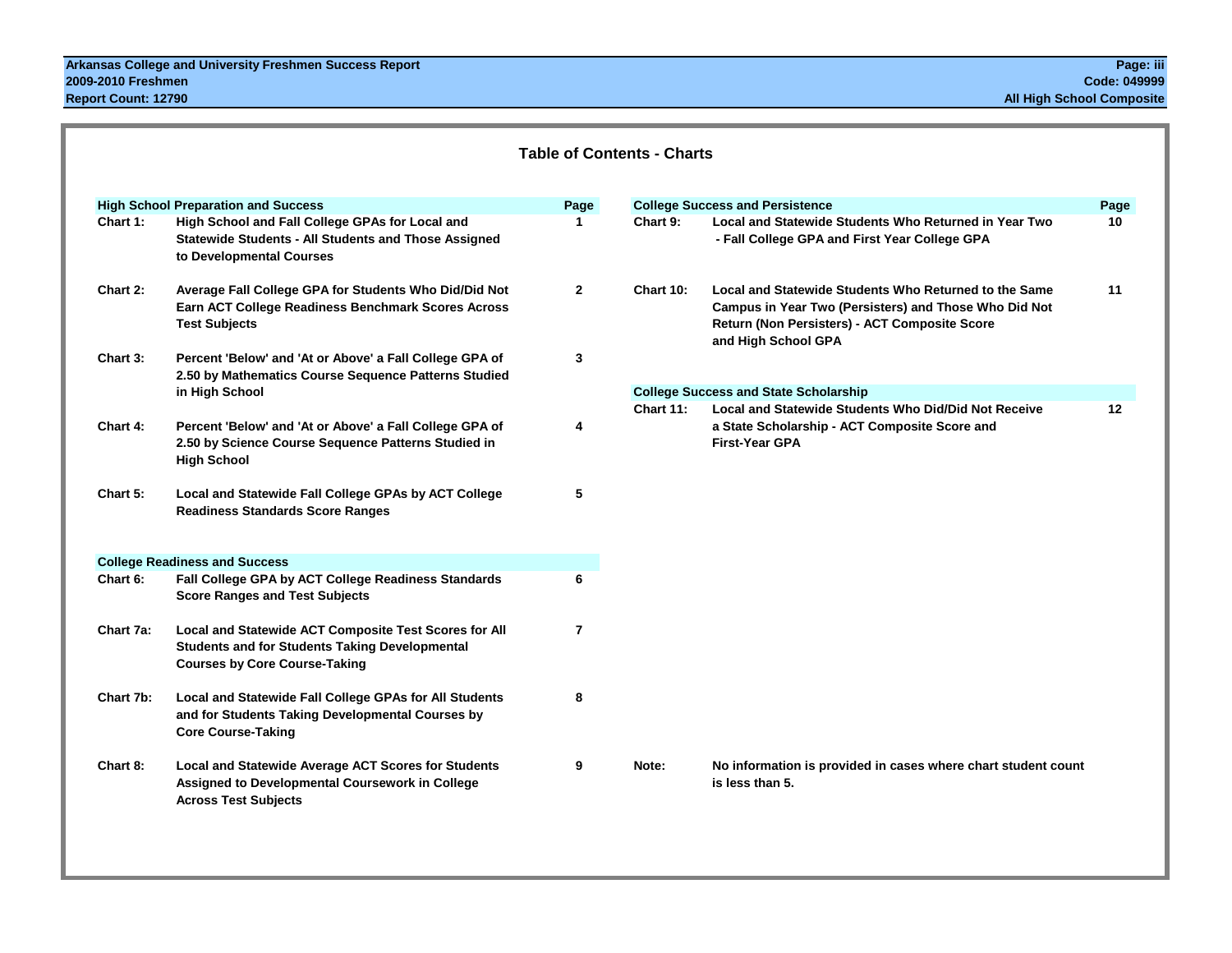|           |                                                                                                                                   | Page |          |                                                                                                                                                                                        | Page |
|-----------|-----------------------------------------------------------------------------------------------------------------------------------|------|----------|----------------------------------------------------------------------------------------------------------------------------------------------------------------------------------------|------|
| Appendix: | <b>Detailed Summary Information by Campus</b><br>and Selected References and Resources                                            | 13   | Table 8: | <b>Summary Statistics for Your ACT-tested Students</b><br>Who Returned/Did Not Return for Year Two                                                                                     | 21   |
| Table 1:  | <b>Summary Statistics for Your ACT-tested Students</b><br><b>Compared to All Enrolled ACT-tested Students</b><br><b>Statewide</b> | 14   | Table 9: | <b>Summary Statistics for Your ACT-tested Students Who</b><br>Did/Did Not Receive a State Scholarship                                                                                  | 22   |
| Table 2:  | <b>Summary Statistics for Your ACT-tested Students</b>                                                                            | 15   |          |                                                                                                                                                                                        |      |
|           | Who Did/Did Not Take Core Coursework                                                                                              |      |          | <b>Suggested References for Developing College Readiness Skills</b><br>A. On Course for Success: A Close Look at Selected High<br>School Courses That Prepare All Students for College | 23   |
| Table 3:  | Average Fall GPA and Hours Completed for Your<br><b>ACT-tested Students by ACT College Readiness</b><br><b>Benchmark Scores</b>   | 16   |          | B. Preparing All High School Students for College and<br>Work: What High-Performing High Schools are Teaching                                                                          | 23   |
|           |                                                                                                                                   |      |          | C. Crisis at the Core: Preparing All Students for College<br>and Work                                                                                                                  | 23   |
| Table 4:  | Fall College GPA by Mathematics Course Patterns Taken<br>by Your ACT-tested Students                                              | 17   |          | D. College Readiness Standards: Descriptions of the Skills<br>and Knowledge Associated with EPAS Test Scores                                                                           | 23   |
| Table 5:  | Fall College GPA by Science Course Patterns Taken by<br><b>Your ACT-tested Students</b>                                           | 18   |          |                                                                                                                                                                                        |      |
| Table 6:  | Average Fall GPA for Your ACT-tested Students by<br><b>ACT College Readiness Standards Score Ranges</b>                           | 19   | Note:    | No information is provided in cases when student count<br>is less than 5. Each table shows data for up to 60 schools<br>based on student count (highest to lowest).                    |      |
| Table 7:  | Summary Statistics for Your ACT-tested Students Who<br>Were Identified as Needing Developmental<br><b>Coursework</b>              | 20   |          | Counts for "All Other Schools" are also shown when more<br>than 60 schools exist.                                                                                                      |      |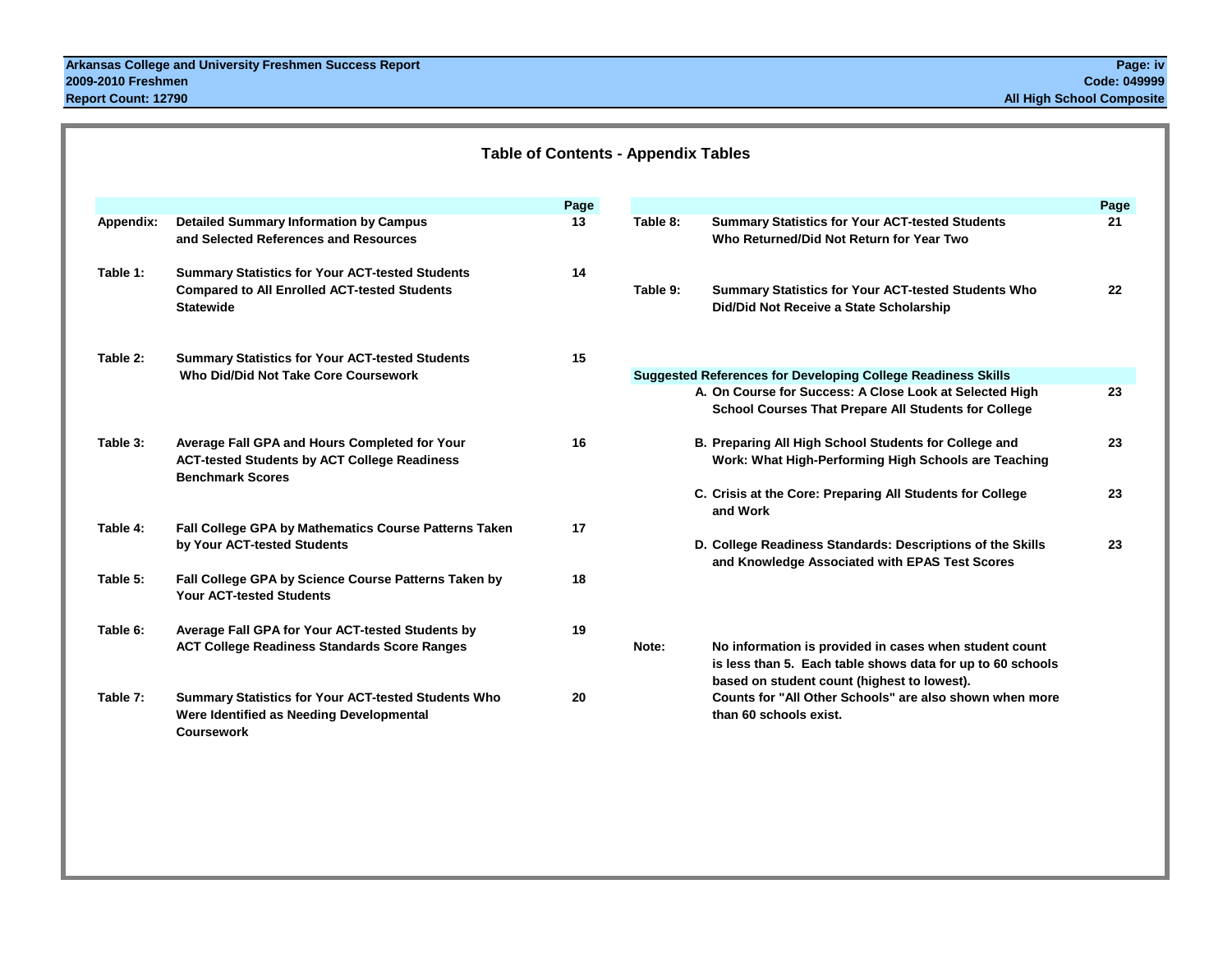#### **Arkansas College and University Freshmen Success Report Page: 1 2009-2010 Freshmen Code: 049999 Report Count: 12790 All High School Composite**







### **What This Chart Tells You:**

Students who were assigned to developmental coursework generally earn lower grades in both high school and college. The need for developmental courses should be less if students take the recommended college preparatory courses: 4 or more years of English, 3 or more years of mathematics beyond pre-algebra, 3 or more years of science and social studies. Comparisons by campus are shown in Tables 2 and 7 (Appendix).

### **Your Next Steps:**

1. Make sure **all** students are taking college-preparatory courses and are taught using a rigorous collegeoriented curriculum.

 2. Using ACT's College Readiness Standards, reevaluate your current high school course objectives, syllabi, and lesson plans for rigorous college-oriented content.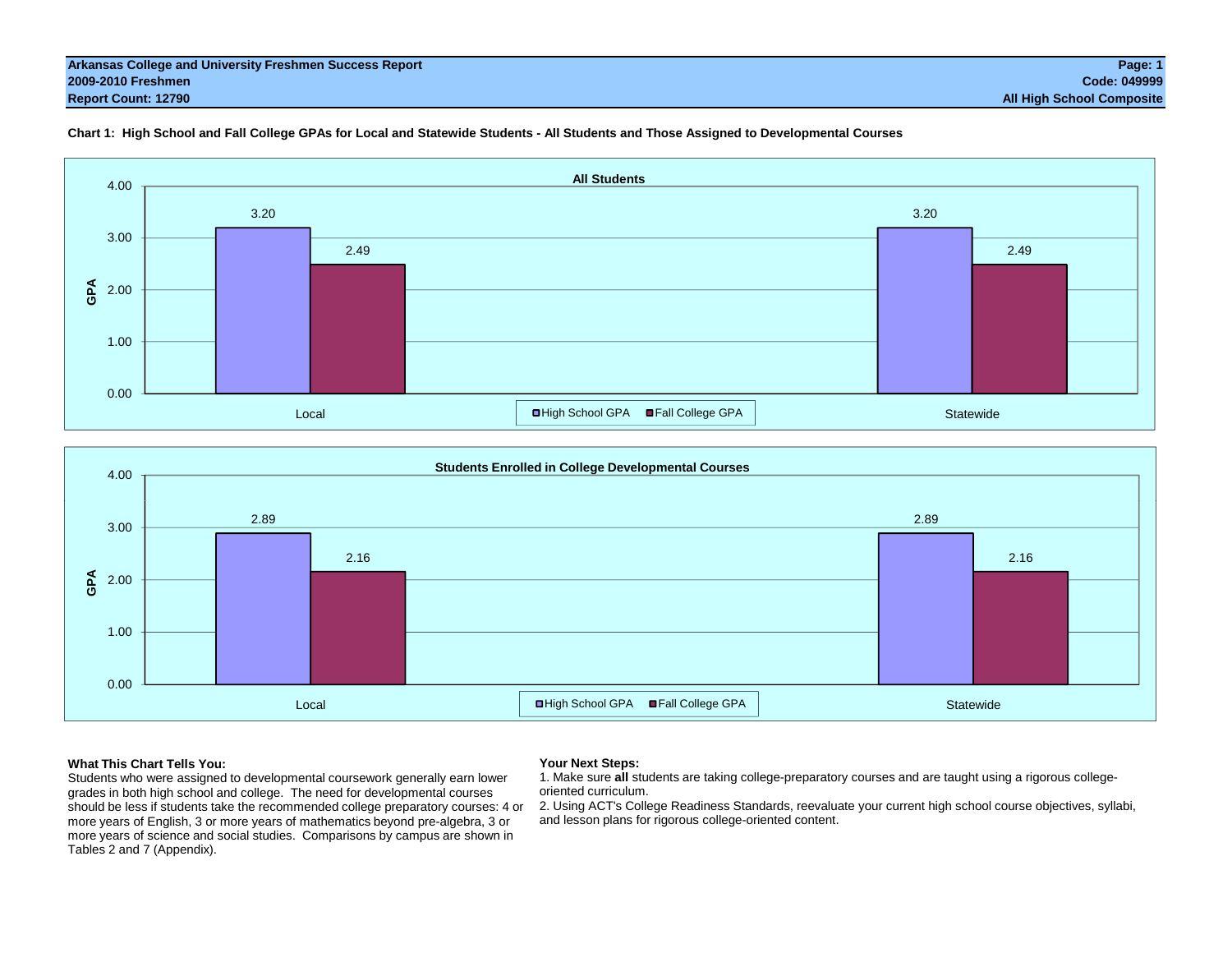|                     | <b>Benchmark</b> | $\overline{N}$ | $\%$ |                                              |
|---------------------|------------------|----------------|------|----------------------------------------------|
|                     |                  |                |      |                                              |
|                     |                  |                |      | 2.63                                         |
| <b>English</b>      | 18 or Higher     | 9260           | 72%  |                                              |
|                     | Less than 18     | 3530           | 28%  | 2.10                                         |
|                     |                  |                |      |                                              |
|                     |                  |                |      |                                              |
|                     |                  |                |      | 2.84                                         |
| <b>Mathematics</b>  | 22 or Higher     | 4896           | 38%  |                                              |
|                     | Less than 22     | 7894           | 62%  | 2.27                                         |
|                     |                  |                |      |                                              |
|                     |                  |                |      |                                              |
|                     |                  |                |      | 2.72                                         |
| <b>Reading</b>      | 21 or Higher     | 6848           | 54%  | Benchmark or Higher                          |
|                     | Less than 21     | 5942           | 46%  | <b>OLess than Benchmark</b><br>2.21          |
|                     |                  |                |      |                                              |
|                     |                  |                |      |                                              |
|                     |                  |                |      | 2.93                                         |
| <b>Science</b>      | 24 or Higher     | 3193           | 25%  |                                              |
|                     | Less than 24     | 9597           | 75%  | 2.34                                         |
|                     |                  |                |      |                                              |
|                     |                  |                |      |                                              |
| <b>Met All Four</b> | Did              | 2489           | 19%  | 3.02                                         |
| <b>Benchmarks</b>   | Did Not          | 10301          | 81%  |                                              |
|                     |                  |                |      | 2,36                                         |
|                     |                  |                |      |                                              |
|                     |                  |                |      | 0.00<br>0.50<br>1.00<br>1.50<br>2.00<br>2.50 |
|                     |                  |                |      | 3.00<br>3.50<br>4.00                         |

**Chart 2: Average Fall College GPA for Students Who Did/Did Not Earn ACT College Readiness Benchmark Scores Across Test Subjects**

#### **What This Chart Tells You:**

#### **Your Next Steps:**

Students who earned the ACT College Readiness Benchmark Scores in high school earned higher freshmen grades that those who fell short of the curriculum. benchmark scores. Comparisons by campus are shown in Table 3 (Appendix). The benchmark scores are associated with a 50% or more chance of earning a B or better in selected courses (Appendix pg. 23).

1. Make sure **all** students are taking college-preparatory courses and are taught a rigorous college-oriented

2. Using ACT's College Readiness Standards, review the skills needed to move your students to a higher score range.

3. Provide students with help both inside and outside the classroom (when needed) with tutors, teachers, and/or other helpers.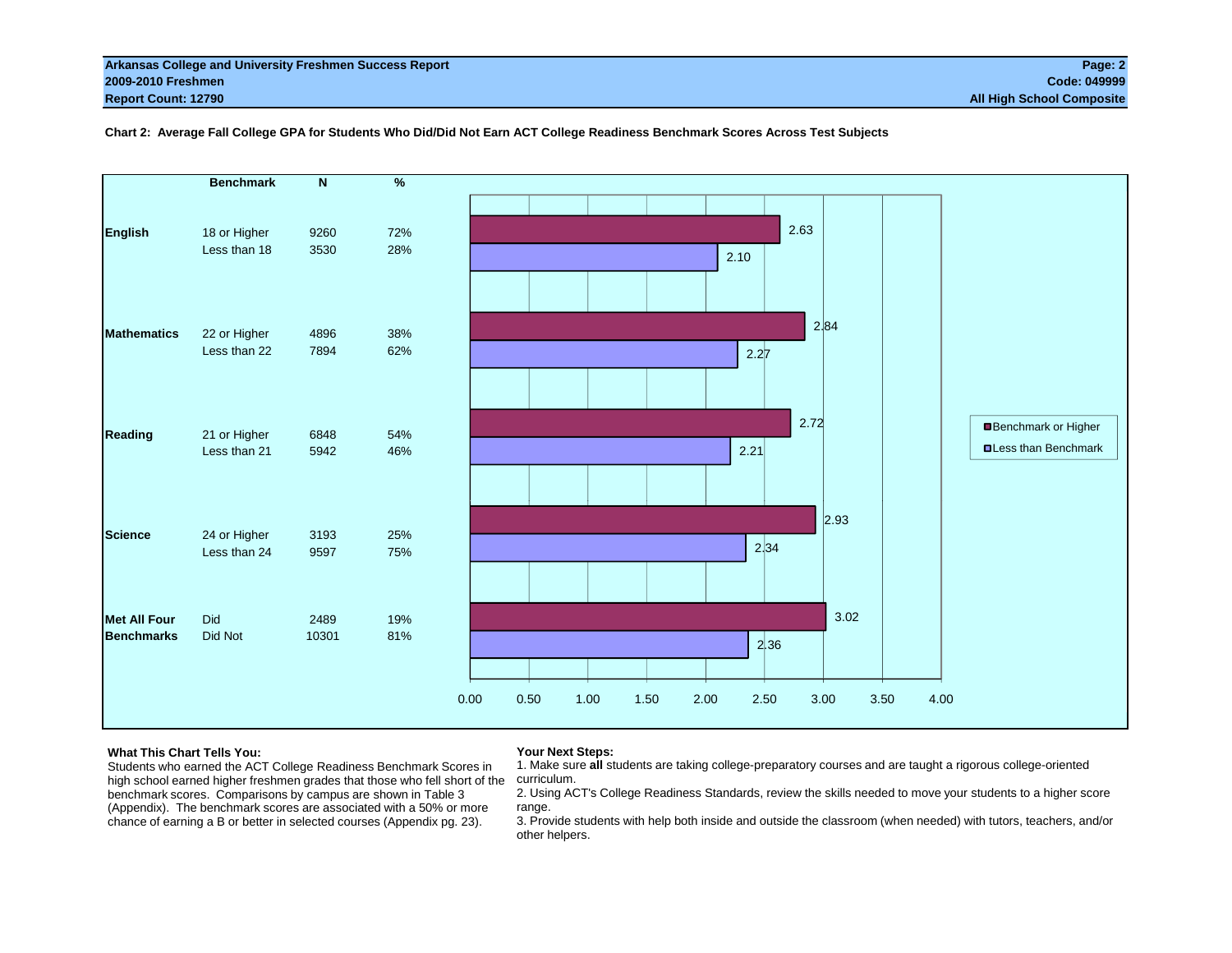|                                                                                      |              | $\mathbf N$ | $\%$ | <b>GPA</b> | Percent Below 2.50 Fall GPA | Percent at or Above 2.50 Fall GPA          |
|--------------------------------------------------------------------------------------|--------------|-------------|------|------------|-----------------------------|--------------------------------------------|
| Algebra 1, Algebra 2,<br><b>Geometry, Trigonometry</b><br><b>Calculus</b>            |              | 766         | 9%   | 2.88       | 26                          | 74                                         |
| <b>Other Comb of 4 or More</b><br><b>Years of Math</b>                               |              | 3365        | 40%  | 2.71       | 32                          | 68                                         |
| Algebra 1, Algebra 2,<br><b>Geometry, Trigonometry</b><br><b>Other Advanced Math</b> |              | 1535        | 18%  | 2.70       | 32                          | 68                                         |
| Algebra 1, Algebra 2,<br><b>Geometry, Trigonometry</b>                               |              | 879         | 10%  | 2.56       | 37                          | 63                                         |
| Algebra 1, Algebra 2,<br><b>Geometry</b>                                             |              | 1367        | 16%  | 2.00       | 56                          | 44                                         |
| <b>Less Than 3 Years</b>                                                             |              | 476         | 6%   | 1.80       | 63                          | 37                                         |
|                                                                                      | <b>Total</b> | 8388        | 100% | 2.54       | 20<br>100<br>80<br>60<br>40 | 20<br>80<br>100<br>$\mathbf 0$<br>40<br>60 |

**Chart 3: Percent 'Below' and 'At or Above' a Fall College GPA of 2.50 by Mathematics Course Sequence Patterns Studied in High School**

### **What This Chart Tells You:**

Most students who took more rigorous mathematics courses in high school earn higher freshmen grades. Students who take more than 3 years of mathematics beyond pre-algebra in high *Course for Success* (Appendix pg. 23). Comparisons by campus are shown in Table 4 (Appendix).

### **Your Next Steps:**

1. Make sure **all** students are taking college-preparatory courses and are taught a rigorous college-oriented curriculum.

2. Monitor students' achievement of college-readiness skills using EPAS-EXPLORE (grades 8/9), PLAN (grade 10), and ACT (grades 11/12). Use the information from EXPLORE and PLAN to help students make proper course selections.

school are more successful in college. See the reference to *On* 3. Using ACT's College Readiness Standards for Mathematics, help the mathematics teachers in your high school ensure that the skills needed to be successful in first-year college mathematics courses are being taught.

4. Encourage all students to take more than 3 years of mathematics beyond pre-algebra.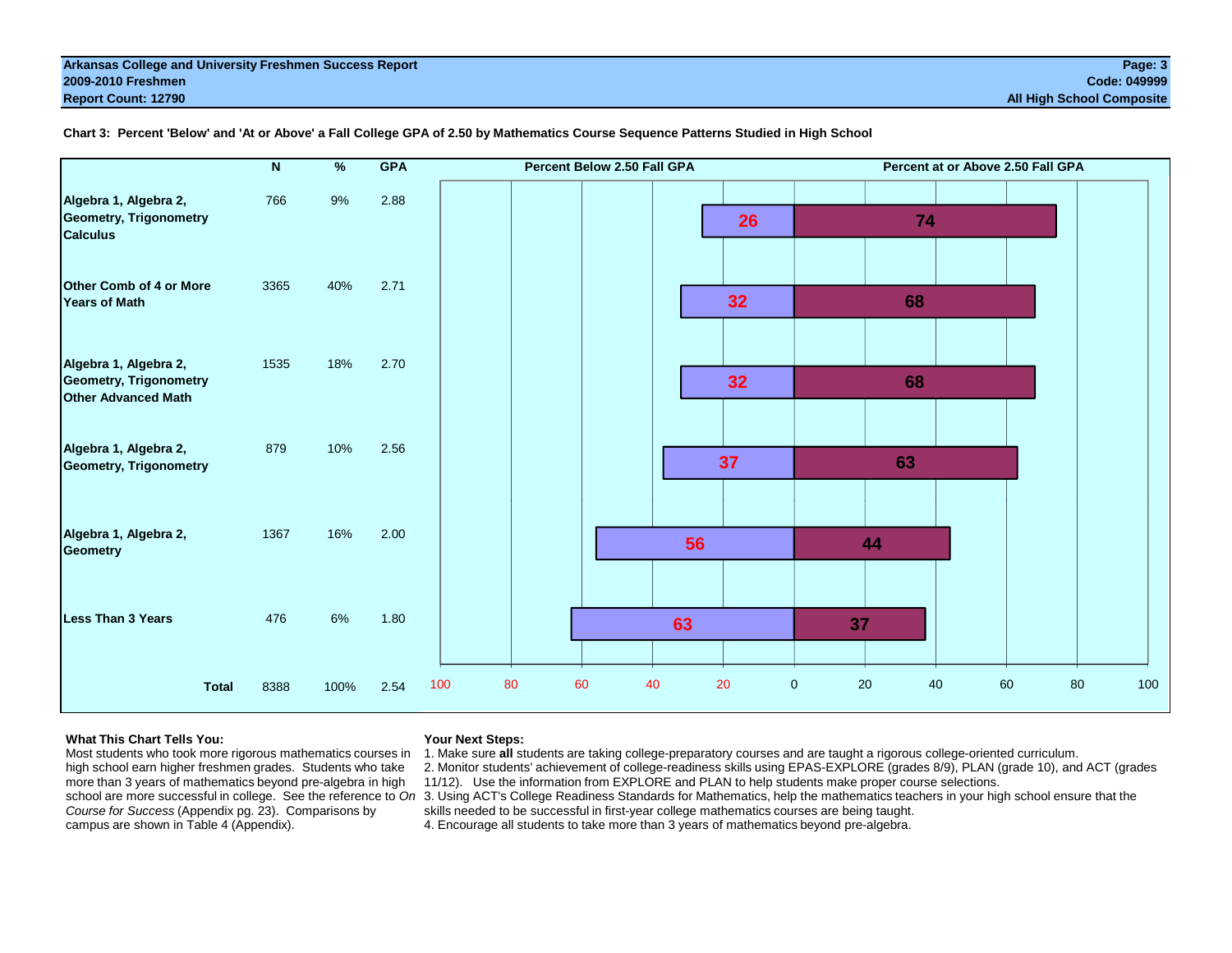|                                                               | $\overline{\mathbf{N}}$ | $\frac{9}{6}$ | <b>GPA</b> | Percent Below 2.50 Fall GPA | Percent at or Above 2.50 Fall GPA |           |
|---------------------------------------------------------------|-------------------------|---------------|------------|-----------------------------|-----------------------------------|-----------|
| <b>Biology, Chemistry,</b><br><b>Physics</b>                  | 281                     | 2%            | 2.65       | 33                          | 67                                |           |
| <b>General Science, Biology,</b><br><b>Chemistry, Physics</b> | 4128                    | 35%           | 2.62       | 35                          | 65                                |           |
| <b>General Science, Biology,</b><br><b>Chemistry</b>          | 5893                    | 50%           | 2.53       | 39                          | 61                                |           |
| <b>Less Than 3 Years</b>                                      | 1486                    | 13%           | 2.06       | 54                          | 46                                |           |
| <b>Total</b>                                                  | 11788                   | 100%          | 2.50       | 80<br>60<br>40<br>20<br>100 | $\pmb{0}$<br>$20\,$<br>40<br>60   | 100<br>80 |

**Chart 4: Percent 'Below' and 'At or Above' a Fall College GPA of 2.50 by Science Course Sequence Patterns Studied in High School**

# **What This Chart Tells You:**

**Your Next Steps:**

Students who took 3 or more years of science tend to earn

Table 5 (Appendix).

1. Make sure **all** students are taking college-preparatory courses and are taught a rigorous college-oriented curriculum.

higher grades in college. Comparisons by campus are shown in 2. Monitor students' achievement of college-readiness skills using EPAS-EXPLORE (grades 8/9), PLAN (grade 10), and ACT (grades 11/12). Use the information from EXPLORE and PLAN to help students make proper course selections.

3. Using ACT's College Readiness Standards for Science, help the science teachers in your high school ensure that the skills needed to be successful in first-year college science courses are being taught.

4. Encourage all students to take more than 3 years of science beyond General Science.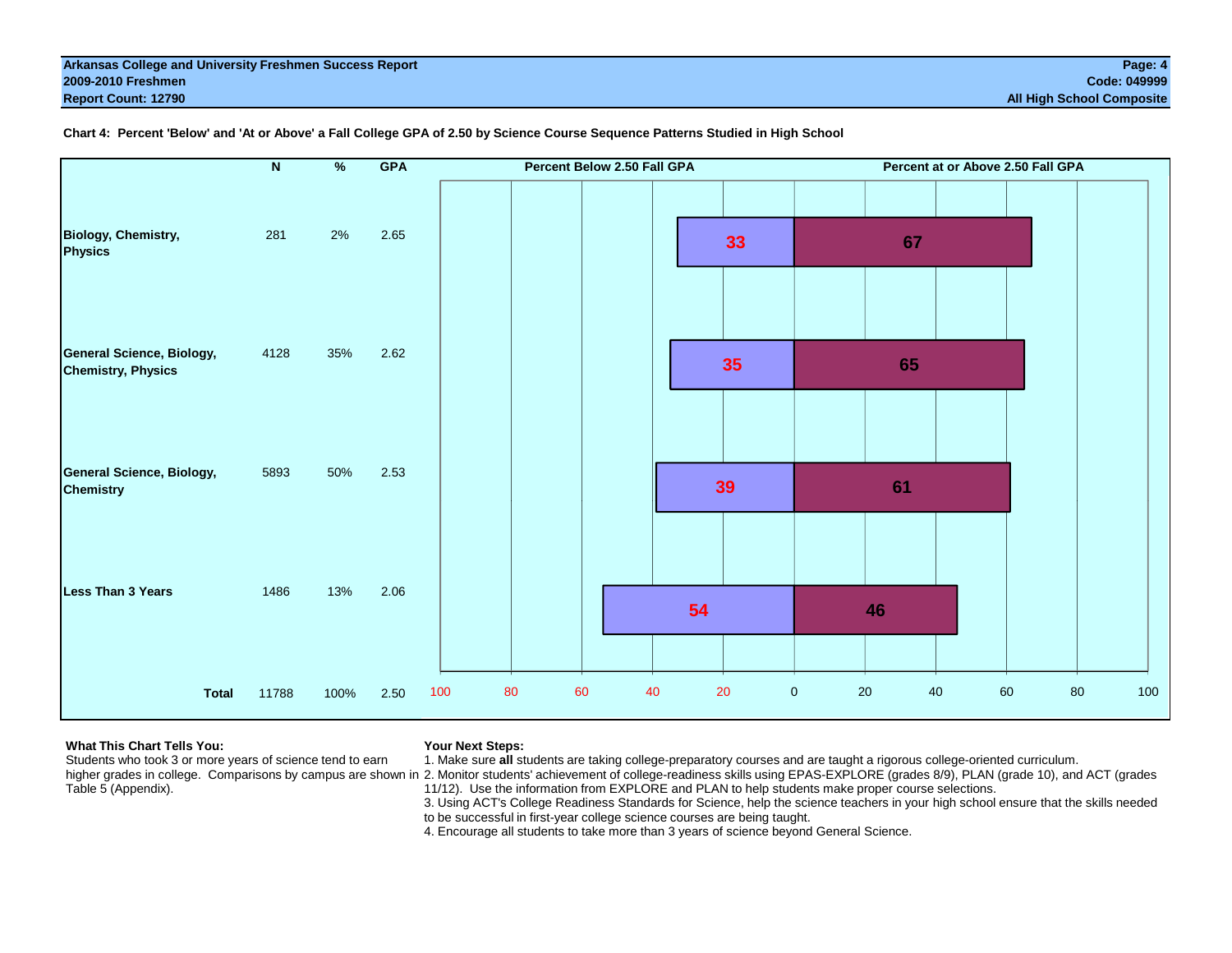#### **Arkansas College and University Freshmen Success Report Page: 5 2009-2010 Freshmen Code: 049999 Report Count: 12790 All High School Composite**

### **Chart 5: Local and Statewide Fall College GPAs by ACT College Readiness Standards Score Ranges**



# **What This Chart Tells You:**

Students in higher ACT College Readiness Standards (CRS) Score Ranges tend to earn higher college freshmen grades. College freshmen GPAs earned by your students and students statewide are shown by CRS Score Ranges. Comparisons by campus are shown in Table 6 (Appendix).

### **Your Next Steps:**

1. Make sure **all** students are taking college-preparatory courses and are taught a rigorous college-oriented curriculum. 2. Using ACT's College Readiness Standards, reevaluate your current high school course objectives, syllabi, and lesson plans for rigorous college-oriented content.

3. Using ACT's College Readiness Standards, review the skills needed to move your students to a higher score range. Higher scores can mean better grades in college.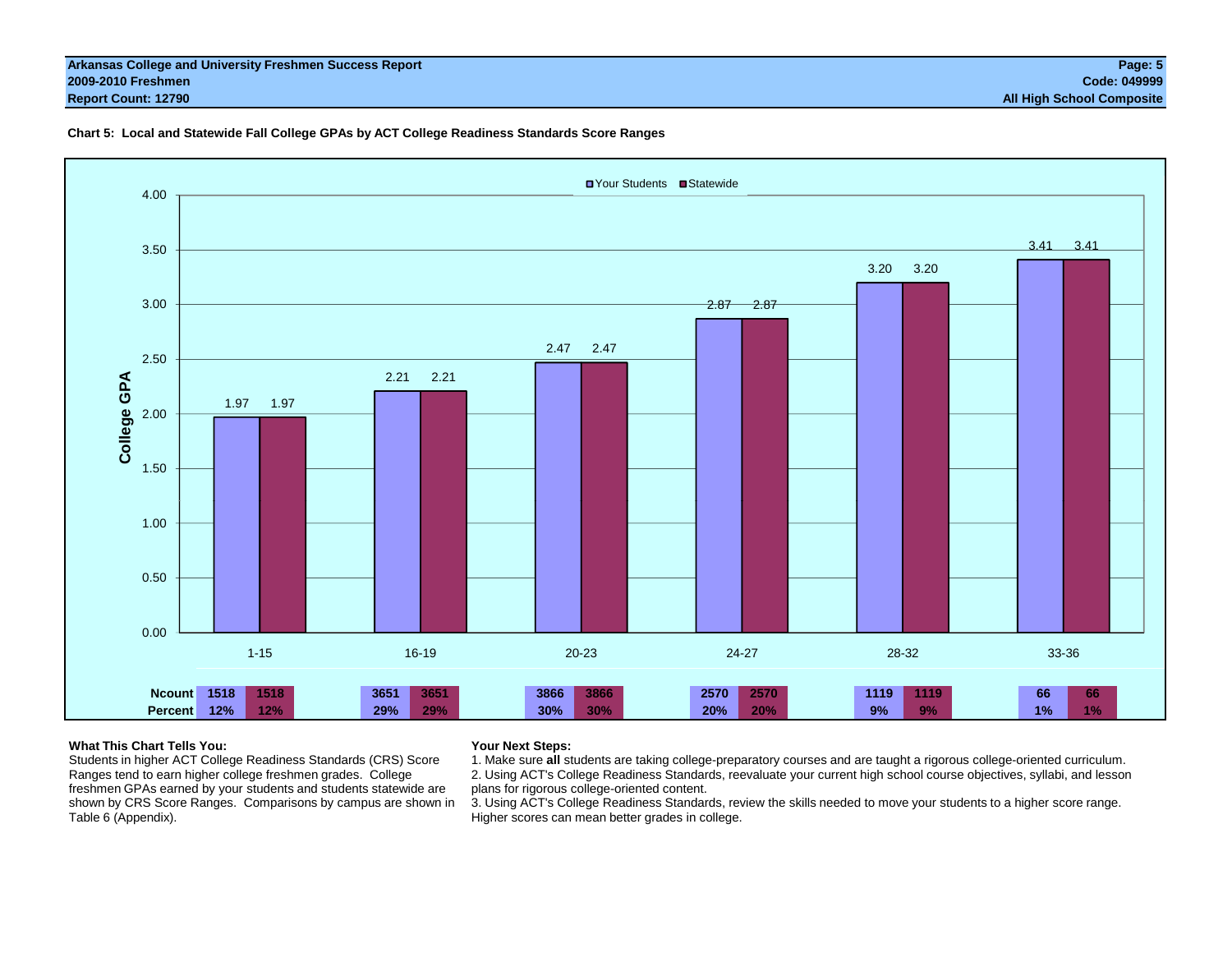# **Chart 6: Fall College GPA by ACT College Readiness Standards Score Ranges and Test Subjects**



## **What This Chart Tells You:**

Across all test subjects, students with higher scores in each of the ACT College Readiness Standards (CRS) ranges tend to earn higher first year college grades. ACT scores are directly associated with freshmen success in college. Comparisons by campus are shown in Table 6 (Appendix).

# **Your Next Steps:**

1. Monitor students' achievement of college-readiness skills using EPAS-EXPLORE (grades 8/9), PLAN (grade 10), and ACT (grades 11/12). Develop experiences for students to improve their skills in grades 8 through 12. 2. Using ACT's College Readiness Standards, review the skills needed to move your students, especially those in the lower two score ranges, to a higher score range. Higher scores generally mean higher college GPA. 3. Using ACT's College Readiness Standards, help teachers ensure that the skills needed to be successful in first-year college courses are being taught in their high school courses.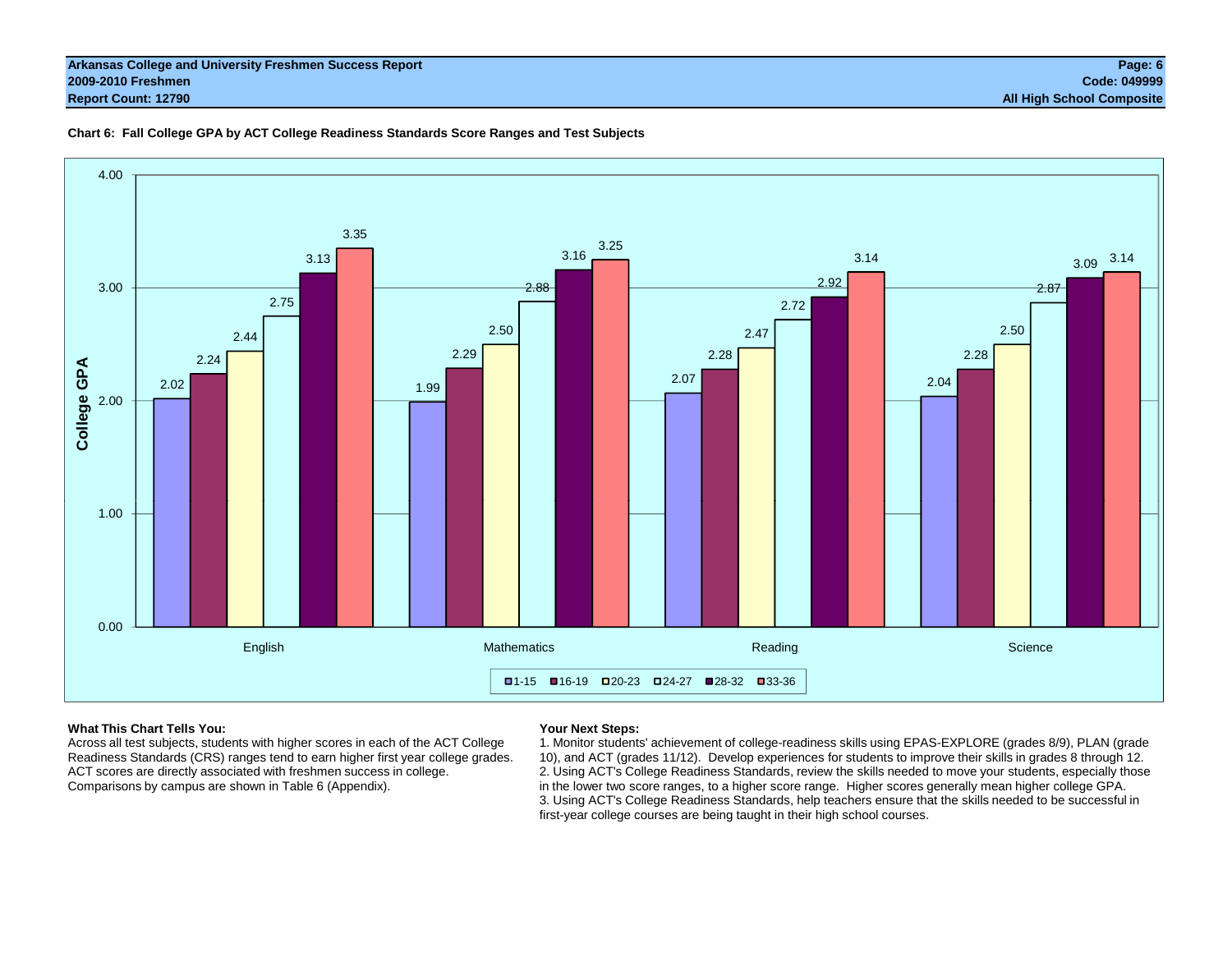#### **Arkansas College and University Freshmen Success Report Page: 7 2009-2010 Freshmen Code: 049999 Report Count: 12790 All High School Composite**



#### **Chart 7a: Local and Statewide ACT Composite Test Scores for All Students and for Students Taking Developmental Courses by Core Course-Taking**

#### **What This Chart Tells You:**

#### **Your Next Steps:**

On average, students who completed the recommended core coursework earned higher ACT 1. Make sure all students are taking college-preparatory courses and are taught a rigorous scores, higher college freshman grades, and are less likely to be assigned to developmental courses. Students assigned to developmental courses earned lower scores and grades compared to all students. The percentage of students listed as developmental are based on the total number in the core and non-core reference groups, respectively. Comparisons by campus are shown in Table 2 (Appendix).

college-oriented curriculum.

2. Using ACT's College Readiness Standards Ranges, reevaluate your current high school course objectives, syllabi, and lesson plans for rigorous college-oriented content.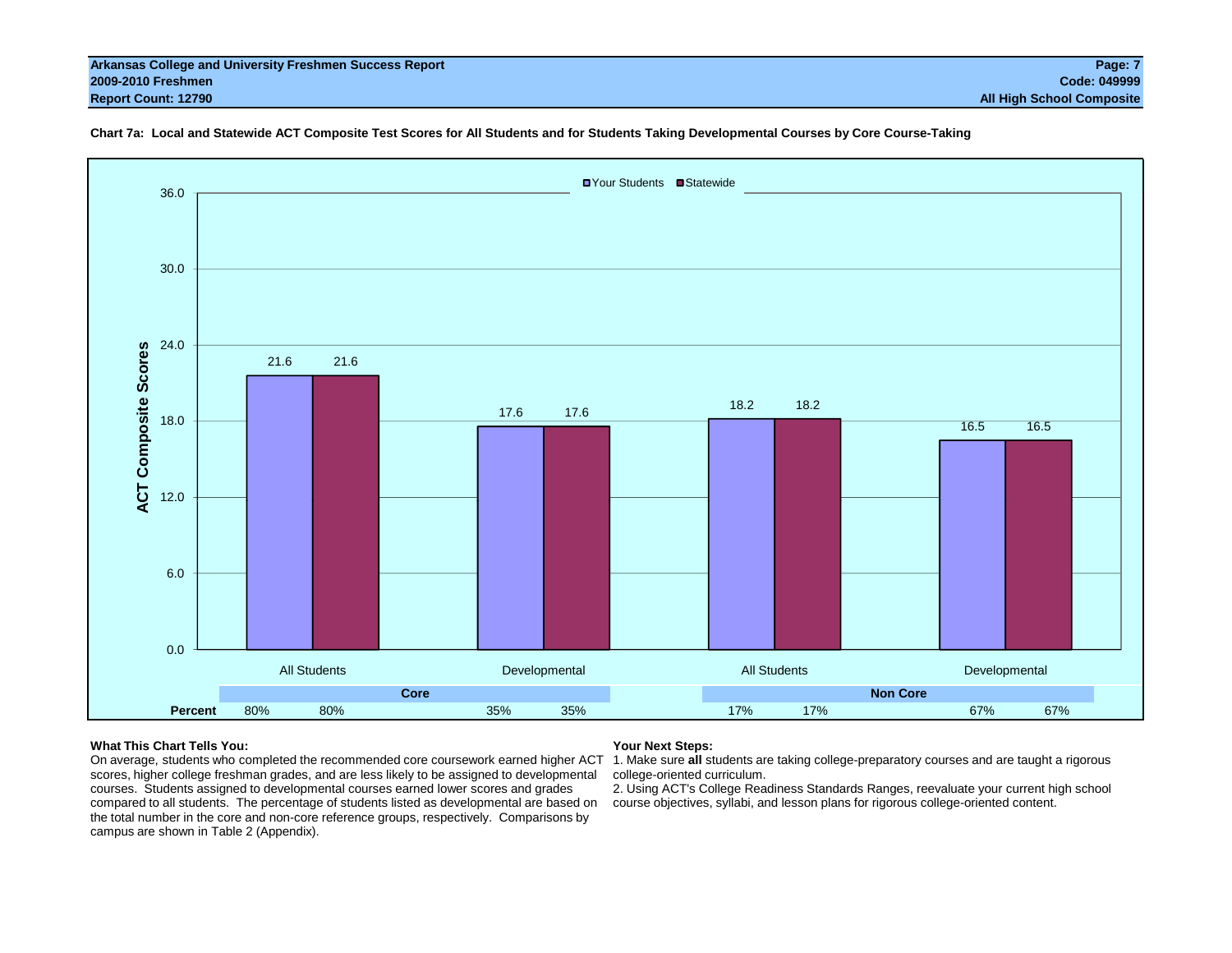#### **Arkansas College and University Freshmen Success Report Page: 8 2009-2010 Freshmen Code: 049999 Report Count: 12790 All High School Composite**

#### **Chart 7b: Local and Statewide Fall College GPAs for All Students and for Students Taking Developmental Courses by Core Course-Taking**



#### **What This Chart Tells You:**

#### **Your Next Steps:**

On average, students who completed the recommended core coursework earned higher ACT 1. Make sure all students are taking college-preparatory courses and are taught a rigorous scores, higher college freshman grades, and are less likely to be assigned to developmental courses. Students assigned to developmental courses earned lower scores and grades compared to all students. The percentage of students listed as developmental are based on the total number in the core and non-core reference groups, respectively. Comparisons by campus are shown in Table 2 (Appendix).

college-oriented curriculum.

2. Using ACT's College Readiness Standards Ranges, reevaluate your current high school course objectives, syllabi, and lesson plans for rigorous college-oriented content.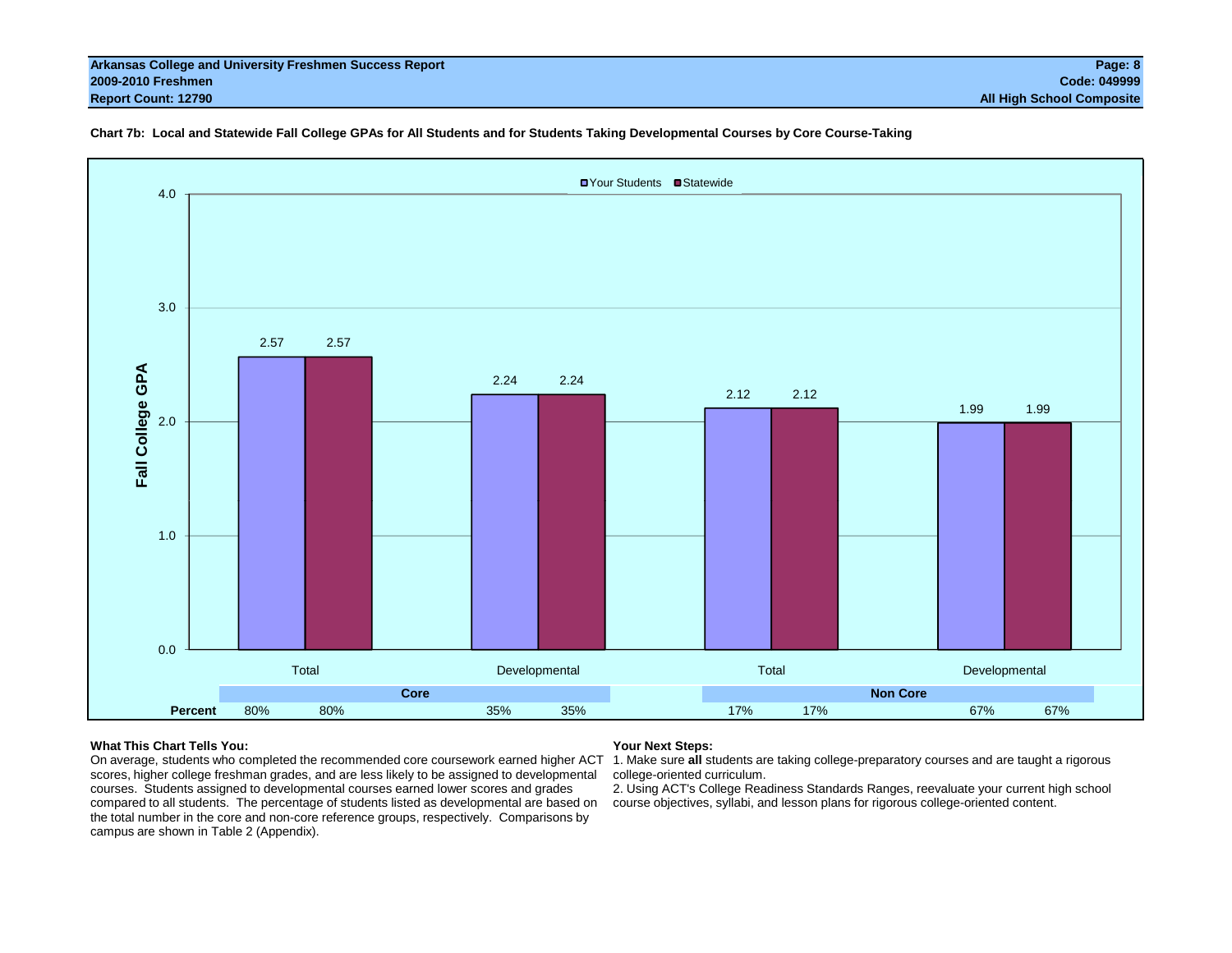



#### **What This Chart Tells You:**

 Students who were identified as needing developmental coursework in college tend to earn lower ACT scores than those of all freshmen and are less likely to have taken the recommended rigorous coursework in high school. Comparisons by campus are shown in Tables 2 and 7 (Appendix).

#### **Your Next Steps:**

1. Make sure **all** students are taking college-preparatory courses and are taught a rigorous college-oriented curriculum.

2. Monitor students' achievement of college-readiness skills using EPAS-EXPLORE (grades 8/9), PLAN (grade 10), and ACT (grades 11/12).

3. Using ACT's College Readiness Standards, reevaluate your current high school course objectives, syllabi, and lesson plans for rigorous college-oriented content.

4. Provide students with help both inside and outside the classroom (when needed) with tutors, teachers, and/or other helpers.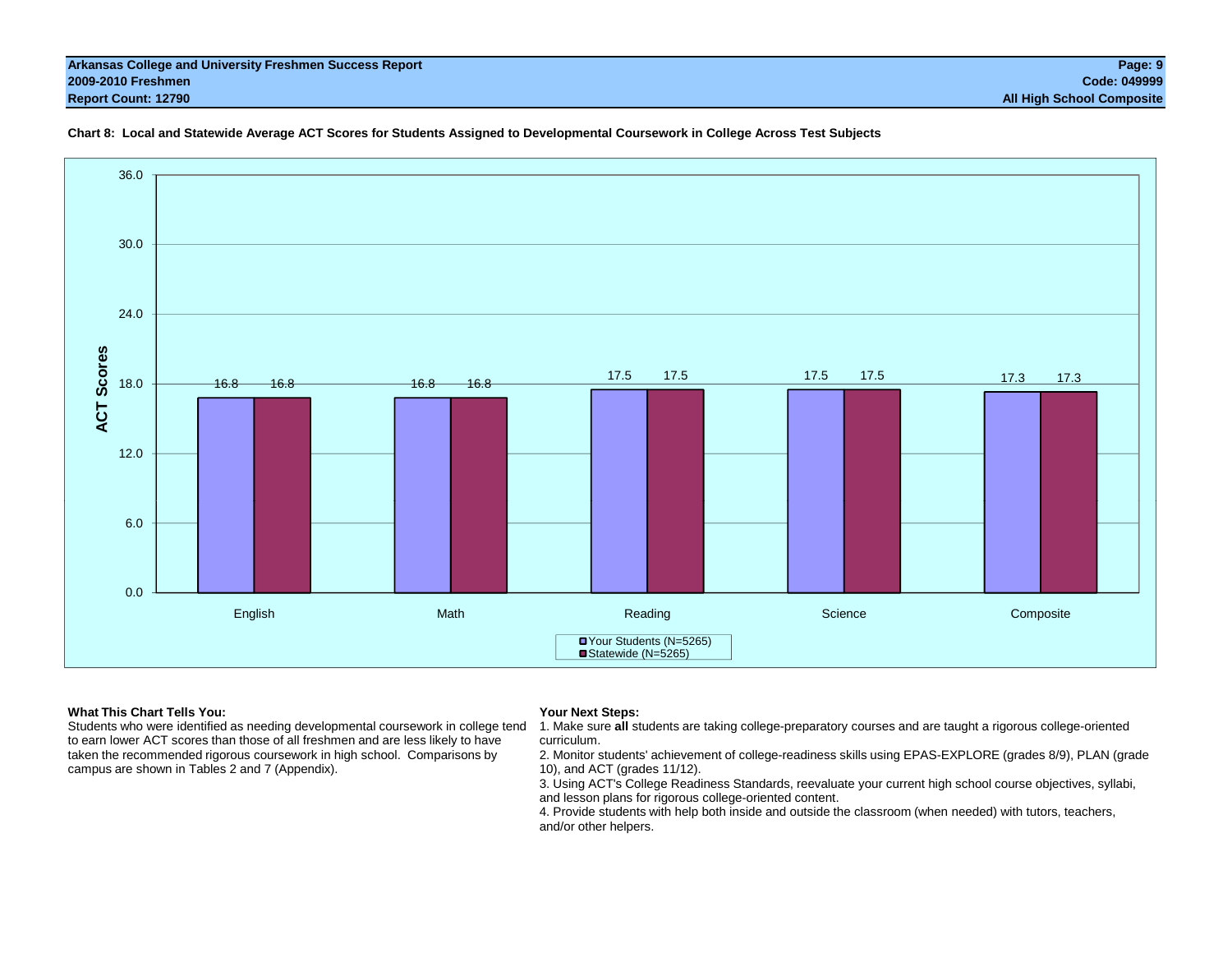#### **Arkansas College and University Freshmen Success Report Page: 10 2009-2010 Freshmen Code: 049999 Report Count: 12790 All High School Composite**



#### **Chart 9: Local and Statewide Students Who Returned in Year Two - Fall College GPA and First Year College GPA**



#### **What This Chart Tells You:**

This chart enables staff to compare your students to students statewide using first term GPA and first year GPA. Comparisons can be made for those who persisted into year two with those who did not persist. Comparisons by campus are shown in Tables 1 and 8 (Appendix).

#### **Your Next Steps:**

1. Make sure **all** students are taking college-preparatory courses and are taught a rigorous college-oriented curriculum. If scores and grades are not satisfactory, review your curriculum for rigor in the courses. Better academic readiness increases persistence.

2. Using ACT's College Readiness Standards, help teachers ensure that the skills needed to be successful in first-year college courses are being taught in their high school courses.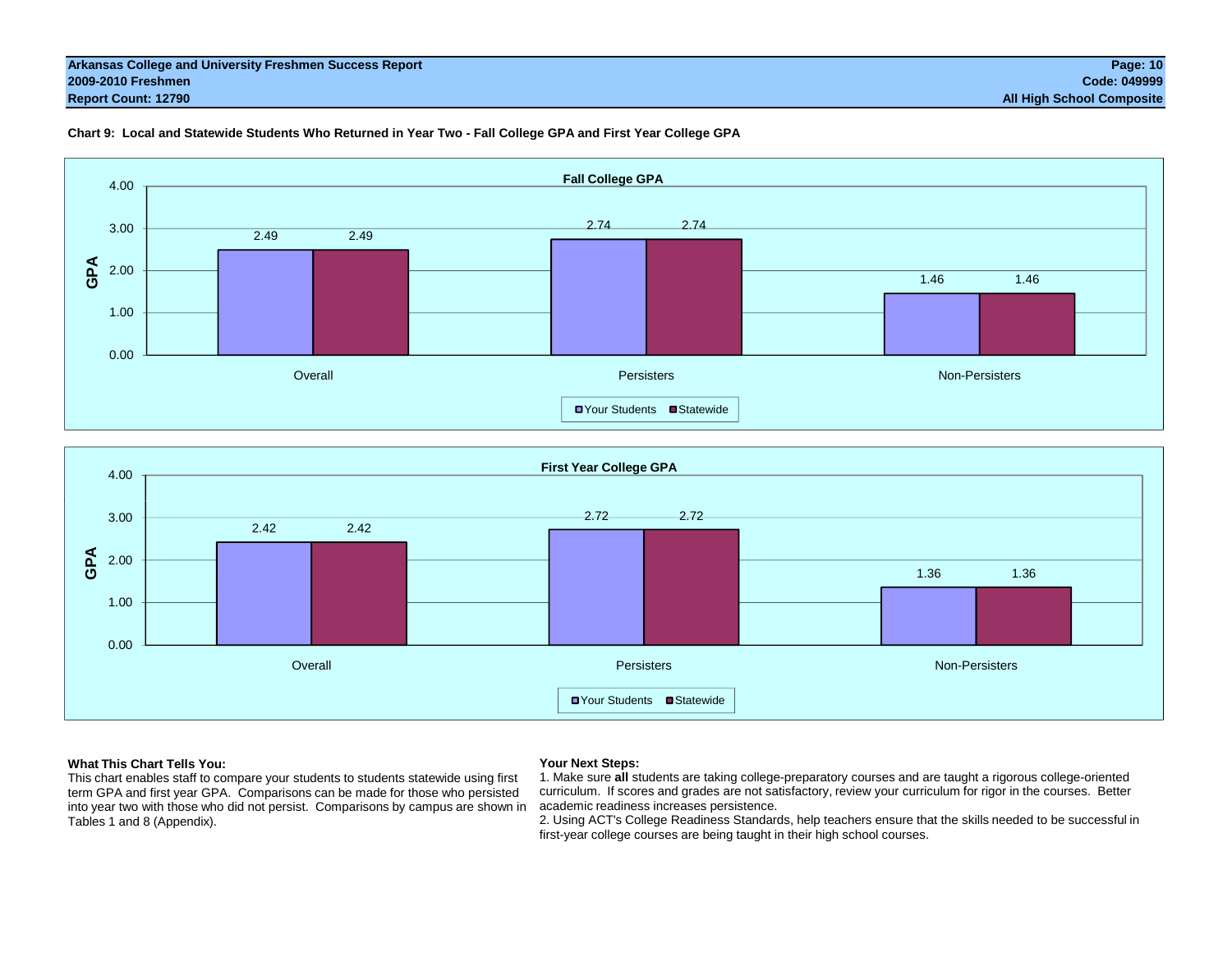#### **Arkansas College and University Freshmen Success Report Page: 11 2009-2010 Freshmen Code: 049999 Report Count: 12790 All High School Composite**

**Chart 10: Local and Statewide Students Who Returned to the Same Campus in Year Two (Persisters) and Those Who Did Not Return (Non-Persisters) - ACT Composite Score and High School GPA**





#### **What This Chart Tells You:**

 Students who completed the freshman year of college and who returned for year two tend to have higher ACT scores and higher high school grades than those who did not return. Comparisons by campus are shown in Table 8 (Appendix).

#### **Your Next Steps:**

1. Make sure **all** students are taking college-preparatory courses and are taught a rigorous college-oriented curriculum.

2. Using ACT's College Readiness Standards, reevaluate your current high school course objectives, syllabi, and lesson plans for rigorous college-oriented content.

3. Using ACT's College Readiness Standards, help teachers ensure that the skills needed to be successful in first-year college courses are being taught in their high school courses.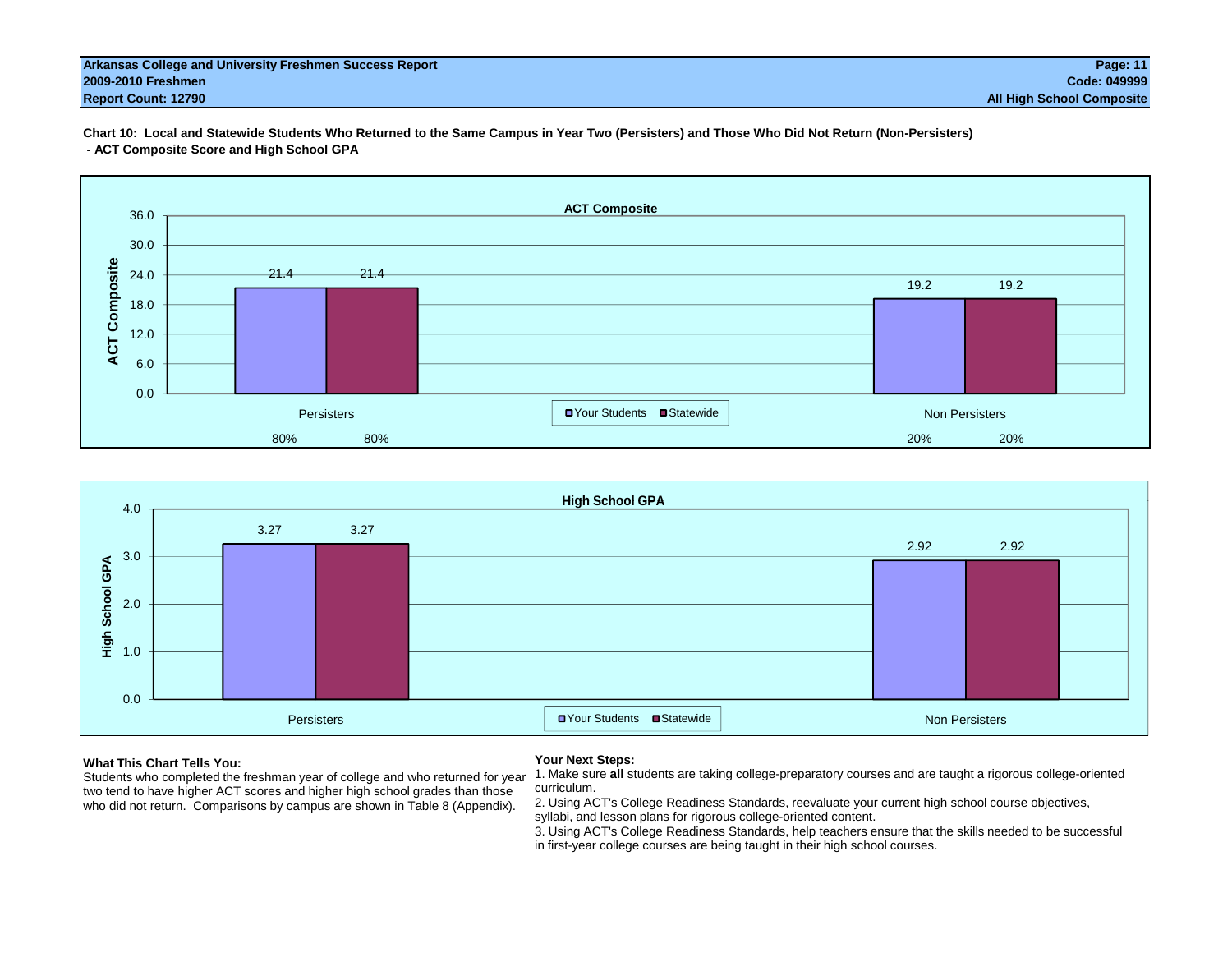#### **Arkansas College and University Freshmen Success Report Page: 12 2009-2010 Freshmen Code: 049999 Report Count: 12790 All High School Composite**

**Chart 11: Local and Statewide Students Who Did/Did Not Receive a State Scholarship - ACT Composite Score and First-Year GPA** *\*Note: NO Scholarship data available at this time.*





#### **What This Chart Tells You:**

Students who received State Scholarships tend to have higher ACT scores and higher first year college GPAs than those who did not. Comparisons by campus are shown in Table 9 (Appendix).

#### **Your Next Steps:**

1. Make sure **all** students are taking college-preparatory courses and are taught a rigorous college-oriented curriculum.

2. Using ACT's College Readiness Standards, reevaluate your current high school course objectives, syllabi, and lesson plans for rigorous college-oriented content.

3. Using ACT's College Readiness Standards, help teachers ensure that the skills needed to be successful in first-year college courses are being taught in their high school courses.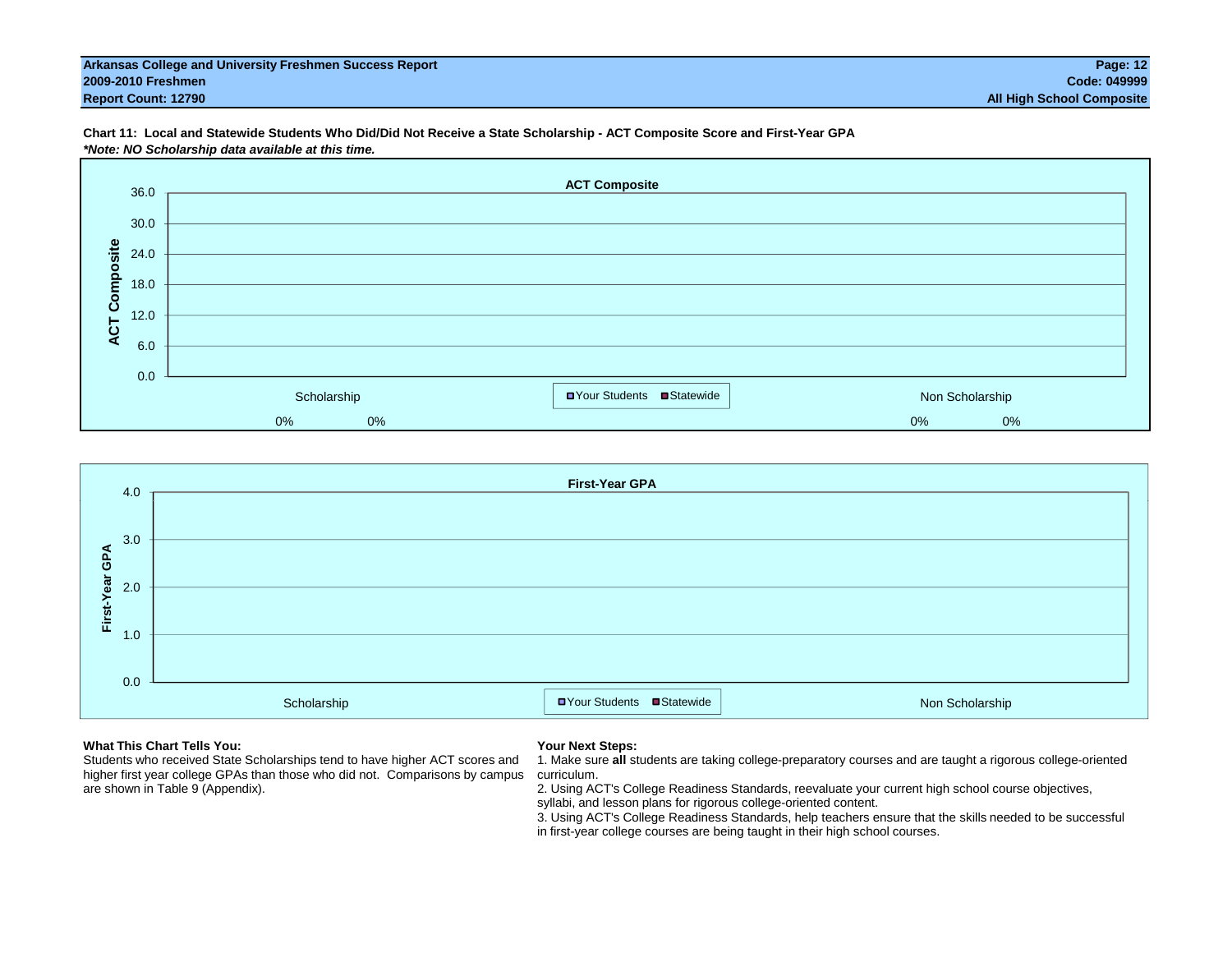a ka



**Detailed Summary Information by Campus**

**Selected References and Resources**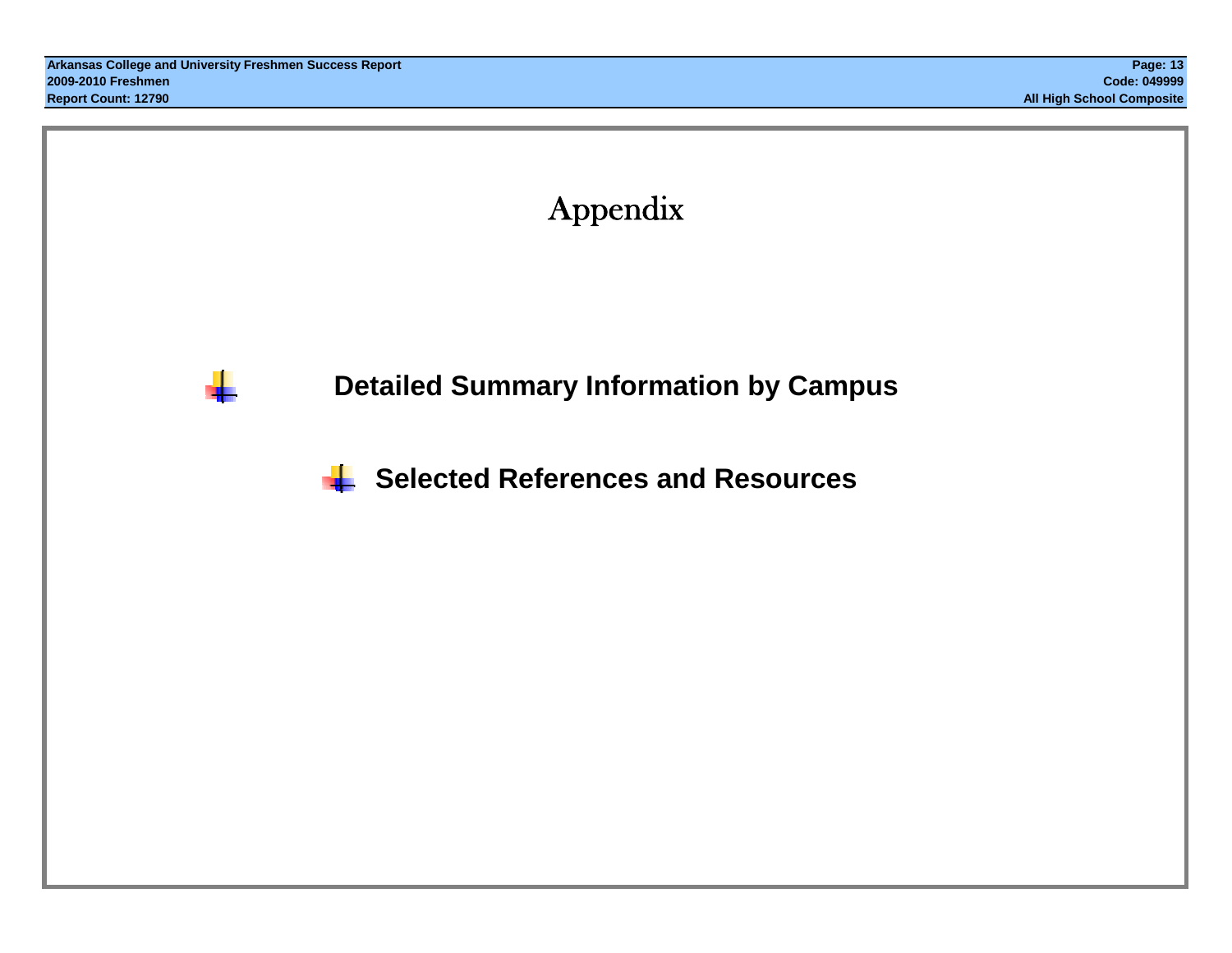#### **Arkansas College and University Freshmen Success Report Page: 14 2009-2010 Freshmen Code: 049999 Report Count: 12790 All High School Composite**

#### **Table 1: Summary Statistics for Your ACT-tested Students Compared to All Enrolled ACT-tested Students Statewide**

**Remarks:** Table 1 allows you to address the following questions and evaluate the readiness of your students for college. Were average ACT composite scores for your students similar to all freshman students? Did your students tend to earn less/more credit hours? How did your students compare with other freshmen on fall college GPA and first-year GPA?

|        |                                         |          |                          | <b>Your Students</b> |            |            |          |            | <b>All Enrolled Arkansas Students</b> |                |            |
|--------|-----------------------------------------|----------|--------------------------|----------------------|------------|------------|----------|------------|---------------------------------------|----------------|------------|
|        |                                         |          |                          |                      | Average    |            |          |            |                                       | Average        |            |
|        |                                         |          | <b>ACT</b>               | <b>Credit</b>        | Fall       | Cum.       |          | <b>ACT</b> | <b>Credit</b>                         | Fall           | Cum.       |
| Code   | <b>Name</b>                             | N        | Comp.                    | <b>Hrs</b>           | <b>GPA</b> | <b>GPA</b> | N        | Comp.      | <b>Hrs</b>                            | <b>GPA</b>     | <b>GPA</b> |
| 0144   | UNIVERSITY OF ARKANSAS                  | 1658     | 24.7                     | 12.4                 | 2.76       | 2.78       | 1658     | 24.7       | 12.4                                  | 2.76           | 2.78       |
| 0118   | UNIVERSITY OF CENTRAL ARKANSAS          | 1402     | 22.6                     | 12.0                 | 2.61       | 2.55       | 1402     | 22.6       | 12.0                                  | 2.61           | 2.55       |
| 0114   | ARKANSAS TECH UNIVERSITY                | 1282     | 22.5                     | 11.8                 | 2.70       | 2.62       | 1282     | 22.5       | 11.8                                  | 2.70           | 2.62       |
| 0116   | ARKANSAS STATE UNIVERSITY               | 1173     | 21.4                     | 10.6                 | 2.78       | 2.64       | 1173     | 21.4       | 10.6                                  | 2.78           | 2.64       |
| 0122   | UNIV OF ARKANSAS-FORT SMITH             | 717      | 21.2                     | 9.8                  | 2.26       | 2.19       | 717      | 21.2       | 9.8                                   | 2.26           | 2.19       |
| 0117   | ARKANSAS STATE UNIVERSITY-BEEBE BRANCH  | 617      | 20.0                     | 9.5                  | 2.44       | 2.32       | 617      | 20.0       | 9.5                                   | 2.44           | 2.32       |
| 4726   | NORTHWEST ARKANSAS COMMUNITY COLLEGE    | 609      | 20.0                     | 7.2                  | 2.08       | 2.09       | 609      | 20.0       | 7.2                                   | 2.08           | 2.09       |
| 0132   | UNIVERSITY OF ARKANSAS AT LITTLE ROCK   | 556      | 21.2                     | 9.0                  | 2.58       | 2.47       | 556      | 21.2       | 9.0                                   | 2.58           | 2.47       |
| 0126   | HENDERSON STATE UNIVERSITY              | 478      | 21.6                     | 10.6                 | 2.40       | 2.36       | 478      | 21.6       | 10.6                                  | 2.40           | 2.36       |
| 6364   | PULASKI TECHNICAL COLLEGE               | 444      | 17.6                     | 6.1                  | 2.44       | 2.36       | 444      | 17.6       | 6.1                                   | 2.44           | 2.36       |
| 0110   | UNIVERSITY OF ARKANSAS AT MONTICELLO    | 431      | 18.7                     | 7.5                  | 1.75       | 1.88       | 431      | 18.7       | 7.5                                   | 1.75           | 1.88       |
| 0108   | UNIVERSITY OF ARKANSAS AT PINE BLUFF    | 402      | 16.5                     | 8.1                  | 2.34       | 2.22       | 402      | 16.5       | 8.1                                   | 2.34           | 2.22       |
| 0142   | SOUTHERN ARKANSAS UNIVERSITY            | 390      | 20.8                     | 10.7                 | 2.68       | 2.56       | 390      | 20.8       | 10.7                                  | 2.68           | 2.56       |
| 5531   | UNIV OF ARKANSAS COMM COLL-MORRILTON    | 380      | 19.5                     | 6.6                  | 1.84       | 1.87       | 380      | 19.5       | 6.6                                   | 1.84           | 1.87       |
| 0113   | NORTH ARKANSAS COMMUNITY/TECHNICAL COLL | 294      | 19.9                     | 8.1                  | 2.48       | 2.51       | 294      | 19.9       | 8.1                                   | 2.48           | 2.51       |
| 0115   | <b>NATIONAL PARK CC</b>                 | 232      | 19.0                     | 8.4                  | 2.54       | 2.31       | 232      | 19.0       | 8.4                                   | 2.54           | 2.31       |
| 4810   | BLACK RIVER TECHNICAL COLLEGE           | 206      | 19.2                     | 8.5                  | 2.58       | 2.58       | 206      | 19.2       | 8.5                                   | 2.58           | 2.58       |
| 5161   | UNIV OF ARKANSAS COMM COLL-BATESVILLE   | 157      | 19.5                     | 7.9                  | 2.40       | 2.31       | 157      | 19.5       | 7.9                                   | 2.40           | 2.31       |
| 4723   | ARKANSAS STATE UNIVERSITY-MOUNTAIN HOME | 151      | 20.4                     | 9.0                  | 2.26       | 2.27       | 151      | 20.4       | 9.0                                   | 2.26           | 2.27       |
| 0129   | ARKANSAS NORTHEASTERN COLLEGE           | 149      | 17.8                     | 6.9                  | 2.04       | 1.84       | 149      | 17.8       | 6.9                                   | 2.04           | 1.84       |
| 0109   | <b>EAST ARKANSAS COMMUNITY COLLEGE</b>  | 118      | 16.5                     | 6.2                  | 2.20       | 2.17       | 118      | 16.5       | 6.2                                   | 2.20           | 2.17       |
| 0125   | PHILLIPS COMMUNITY COLLEGE OF THE UA    | 113      | 17.2                     | 7.5                  | 2.56       | 2.50       | 113      | 17.2       | 7.5                                   | 2.56           | 2.50       |
| 6271   | UNIVERSITY OF ARKANSAS COMM COLL-HOPE   | 109      | 17.4                     | 8.3                  | 2.21       | 2.16       | 109      | 17.4       | 8.3                                   | 2.21           | 2.16       |
| 6031   | SOUTHERN ARKANSAS UNIVERSITY TECH       | 100      | 17.5                     | 8.9                  | 2.55       | 2.50       | 100      | 17.5       | 8.9                                   | 2.55           | 2.50       |
| 6011   | MID-SOUTH COMMUNITY COLLEGE             | 94       | 17.0                     | 4.1                  | 1.65       | 1.92       | 94       | 17.0       | 4.1                                   | 1.65           | 1.92       |
| 6044   | <b>COSSATOT TECHNICAL COLLEGE</b>       | 90       | 17.7                     | 7.3                  | 2.82       | 2.55       | 90       | 17.7       | 7.3                                   | 2.82           | 2.55       |
| 5568   | SOUTHEAST ARKANSAS COLLEGE              | 82       | 17.2                     | 7.8                  | 2.42       | 2.27       | 82       | 17.2       | 7.8                                   | 2.42           | 2.27       |
| 4720   | ARKANSAS STATE UNIVERSITY-NEWPORT       | 79       | 18.3                     | 9.5                  | 2.48       | 2.31       | 79       | 18.3       | 9.5                                   | 2.48           | 2.31       |
| 6026   | OUACHITA TECHNICAL COLLEGE              | 79       | 19.5                     | 9.0                  | 2.47       | 2.21       | 79       | 19.5       | 9.0                                   | 2.47           | 2.21       |
| 6207   | RICH MOUNTAIN COMMUNITY COLLEGE         | 75       | 19.5                     | 6.6                  | 1.77       | 1.75       | 75       | 19.5       | 6.6                                   | 1.77           | 1.75       |
| 6609   | SOUTH ARKANSAS COMMUNITY COLLEGE        | 65       | 16.7                     | 6.4                  | 2.32       | 2.20       | 65       | 16.7       | 6.4                                   | 2.32           | 2.20       |
| 5163   | OZARKA COLLEGE                          | 58       | 19.4                     | 8.0                  | 2.42       | 1.91       | 58       | 19.4       | 8.0                                   | 2.42           | 1.91       |
| ------ | All Other Colleges                      | $\Omega$ | $\overline{\phantom{a}}$ | Ξ.                   | $\sim$     | $\sim$     | $\Omega$ | $\sim$     | н.                                    | Page 80 of 113 | $\sim$     |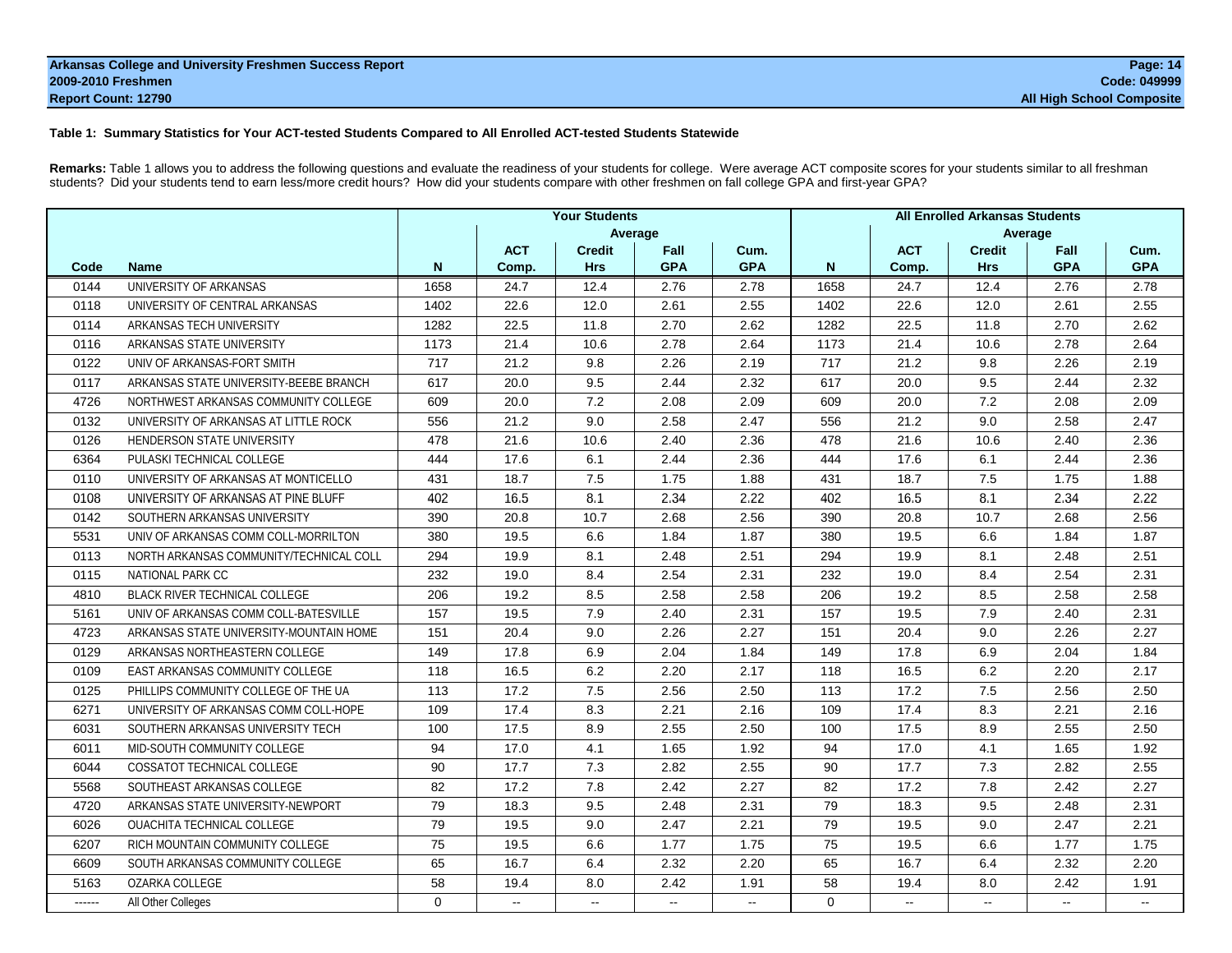| Arkansas College and University Freshmen Success Report | Page: 14                         |
|---------------------------------------------------------|----------------------------------|
| 2009-2010 Freshmen                                      | Code: 049999                     |
| <b>Report Count: 12790</b>                              | <b>All High School Composite</b> |

#### **Table 1: Summary Statistics for Your ACT-tested Students Compared to All Enrolled ACT-tested Students Statewide**

**Remarks:** Table 1 allows you to address the following questions and evaluate the readiness of your students for college. Were average ACT composite scores for your students similar to all freshman students? Did your students tend to earn less/more credit hours? How did your students compare with other freshmen on fall college GPA and first-year GPA?

|      |                  |       |            | <b>Your Students</b> |            |            |       |            | <b>All Enrolled Arkansas Students</b> |            |            |
|------|------------------|-------|------------|----------------------|------------|------------|-------|------------|---------------------------------------|------------|------------|
|      |                  |       |            |                      | Average    |            |       |            |                                       | Average    |            |
|      |                  |       | <b>ACT</b> | <b>Credit</b>        | Fall       | Cum.       |       | <b>ACT</b> | <b>Credit</b>                         | Fall       | Cum.       |
| Code | <b>Name</b>      |       | Comp.      | <b>Hrs</b>           | <b>GPA</b> | <b>GPA</b> |       | Comp.      | <b>Hrs</b>                            | <b>GPA</b> | <b>GPA</b> |
| 9999 | All Institutions | 12790 | 21.0       | 9.8                  | 2.49       | 2.42       | 12790 | 21.0       | 9.8                                   | 2.49       | 2.42       |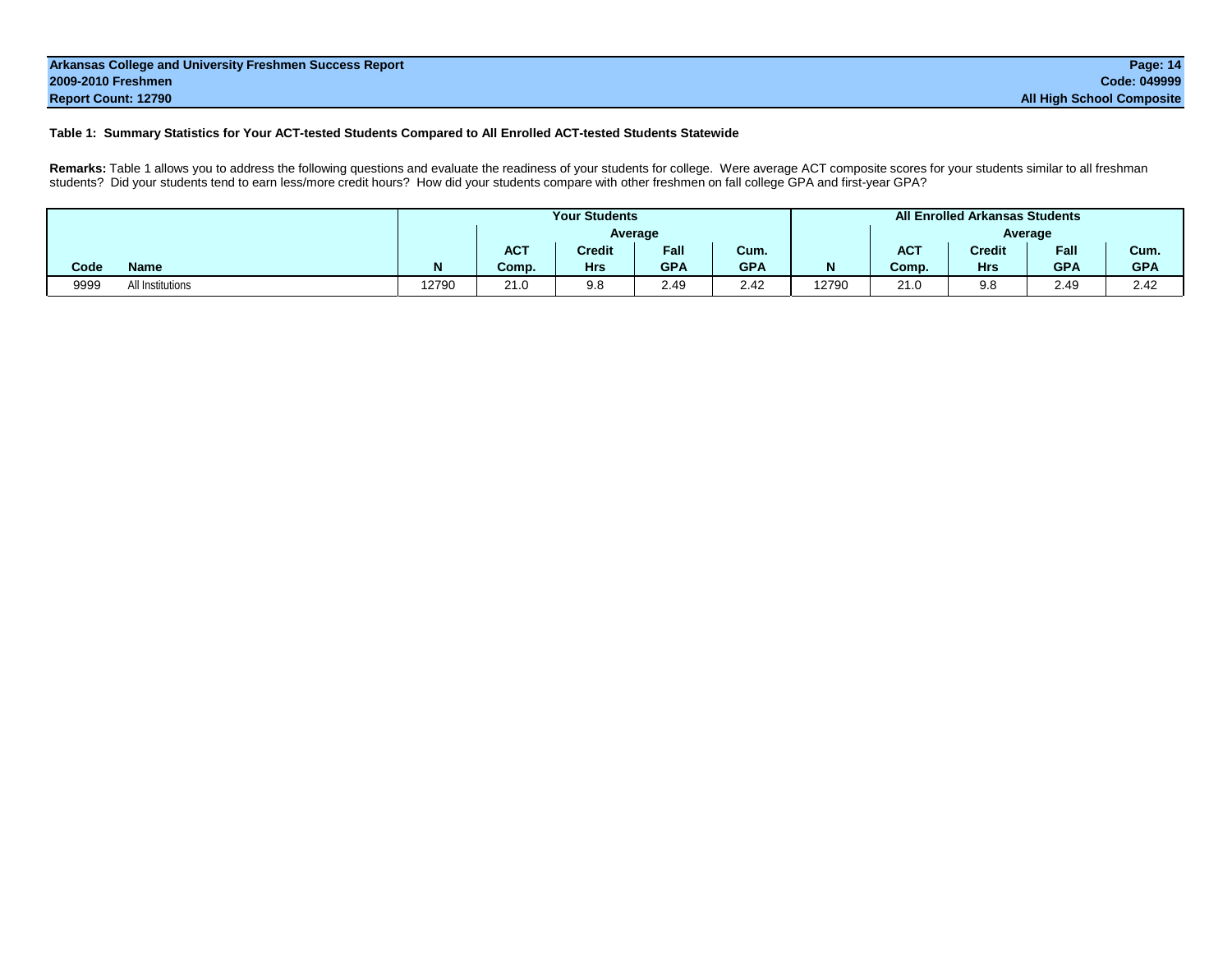#### **Table 2: Summary Statistics for Your ACT-tested Students Who Did/Did Not Take Core Coursework**

Remarks: On average, students who complete ACT recommended college preparatory coursework in high school (core) earn higher ACT composite scores, tend to earn more credit hours during the first semester of college, and earn higher first-term grades in college. Students who take core coursework in high school are also less likely to require developmental coursework during the first year of college. Proper college-readiness is strongly related to first-year college success. Every student should be challenged to take the necessary courses to be ready for college and the workplace.

|                                                 |      |            | <b>Your Students</b> |               |            |     |      | <b>Your Students Taking Core</b> |               |            |     |     | <b>Your Students Not Taking Core</b> |               |            |            |
|-------------------------------------------------|------|------------|----------------------|---------------|------------|-----|------|----------------------------------|---------------|------------|-----|-----|--------------------------------------|---------------|------------|------------|
|                                                 |      | Avg.       | %                    | Avg.          | Avg.       | Any |      | Avg.                             | Avg.          | Avg.       | Any |     | Avg.                                 | Avg.          | Avg.       | Any        |
|                                                 |      | <b>ACT</b> | <b>Taking</b>        | <b>Credit</b> | Fall       | Dev |      | <b>ACT</b>                       | <b>Credit</b> | Fall       | Dev |     | <b>ACT</b>                           | <b>Credit</b> | Fall       | <b>Dev</b> |
| Code Name                                       | N    | Comp.      | Core                 | <b>Hours</b>  | <b>GPA</b> | %   | N    | Comp.                            | <b>Hours</b>  | <b>GPA</b> | %   | N   | Comp.                                | <b>Hours</b>  | <b>GPA</b> | %          |
| 0144 UNIVERSITY OF ARKANSAS                     | 1658 | 24.7       | 92                   | 12.4          | 2.76       | 10  | 1520 | 24.8                             | 12.4          | 2.77       | 10  | 107 | 24.0                                 | 11.7          | 2.56       | 15         |
| UNIVERSITY OF CENTRAL ARKANSAS<br>0118          | 1402 | 22.6       | 87                   | 12.0          | 2.61       | 25  | 1220 | 23.0                             | 12.4          | 2.68       | 22  | 159 | 20.1                                 | 9.7           | 2.15       | 46         |
| ARKANSAS TECH UNIVERSITY<br>0114                | 1282 | 22.5       | 84                   | 11.8          | 2.70       | 29  | 1075 | 22.9                             | 12.2          | 2.78       | 24  | 159 | 19.9                                 | 9.0           | 2.19       | 57         |
| ARKANSAS STATE UNIVERSITY<br>0116               | 1173 | 21.4       | 83                   | 10.6          | 2.78       | 38  | 968  | 21.8                             | 11.0          | 2.84       | 34  | 157 | 19.1                                 | 7.9           | 2.42       | 61         |
| UNIV OF ARKANSAS-FORT SMITH<br>0122             | 717  | 21.2       | 83                   | 9.8           | 2.26       | 34  | 595  | 21.6                             | 10.2          | 2.30       | 30  | 98  | 19.2                                 | 7.8           | 2.07       | 55         |
| ARKANSAS STATE UNIVERSITY-BEEBE BRANCH<br>0117  | 617  | 20.0       | 76                   | 9.5           | 2.44       | 44  | 467  | 20.5                             | 10.0          | 2.50       | 38  | 125 | 18.0                                 | 7.5           | 2.20       | 67         |
| NORTHWEST ARKANSAS COMMUNITY COLLEGE<br>4726    | 609  | 20.0       | 82                   | 7.2           | 2.08       | 62  | 499  | 20.4                             | 7.5           | 2.17       | 59  | 100 | 18.6                                 | 5.9           | 1.64       | 78         |
| UNIVERSITY OF ARKANSAS AT LITTLE ROCK<br>0132   | 556  | 21.2       | 83                   | 9.0           | 2.58       | 44  | 461  | 21.7                             | 9.4           | 2.62       | 39  | 81  | 18.9                                 | 6.3           | 2.28       | 73         |
| <b>HENDERSON STATE UNIVERSITY</b><br>0126       | 478  | 21.6       | 84                   | 10.6          | 2.40       | 36  | 402  | 22.0                             | 11.0          | 2.45       | 32  | 55  | 19.0                                 | 8.1           | 2.05       | 62         |
| <b>PULASKI TECHNICAL COLLEGE</b><br>6364        | 444  | 17.6       | 68                   | 6.1           | 2.44       | 70  | 301  | 17.9                             | 6.7           | 2.47       | 65  | 134 | 16.9                                 | 4.9           | 2.39       | 83         |
| UNIVERSITY OF ARKANSAS AT MONTICELLO<br>0110    | 431  | 18.7       | 72                   | 7.5           | 1.75       | 61  | 312  | 19.4                             | 8.5           | 1.92       | 55  | 99  | 16.6                                 | 4.9           | 1.27       | 82         |
| UNIVERSITY OF ARKANSAS AT PINE BLUFF<br>0108    | 402  | 16.5       | 69                   | 8.1           | 2.34       | 92  | 279  | 17.2                             | 9.0           | 2.49       | 89  | 108 | 14.9                                 | 5.7           | 1.92       | 99         |
| SOUTHERN ARKANSAS UNIVERSITY<br>0142            | 390  | 20.8       | 81                   | 10.7          | 2.68       | 44  | 317  | 21.3                             | 11.5          | 2.78       | 37  | 62  | 18.5                                 | 6.5           | 2.12       | 74         |
| UNIV OF ARKANSAS COMM COLL-MORRILTON<br>5531    | 380  | 19.5       | 70                   | 6.6           | 1.84       | 60  | 265  | 20.3                             | 7.7           | 2.06       | 52  | 100 | 17.6                                 | 4.1           | 1.38       | 83         |
| NORTH ARKANSAS COMMUNITY/TECHNICAL COLL<br>0113 | 294  | 19.9       | 71                   | 8.1           | 2.48       | 54  | 209  | 20.3                             | 8.7           | 2.53       | 46  | 65  | 18.7                                 | 6.4           | 2.41       | 74         |
| NATIONAL PARK CC<br>0115                        | 232  | 19.0       | 73                   | 8.4           | 2.54       | 72  | 169  | 19.8                             | 8.8           | 2.51       | 66  | 59  | 17.4                                 | 7.3           | 2.68       | 86         |
| <b>BLACK RIVER TECHNICAL COLLEGE</b><br>4810    | 206  | 19.2       | 70                   | 8.5           | 2.58       | 38  | 145  | 20.2                             | 9.3           | 2.72       | 34  | 50  | 16.8                                 | 6.1           | 2.23       | 52         |
| UNIV OF ARKANSAS COMM COLL-BATESVILLE<br>5161   | 157  | 19.5       | 72                   | 7.9           | 2.40       | 64  | 113  | 20.0                             | 8.5           | 2.52       | 58  | 36  | 17.9                                 | 6.3           | 2.16       | 81         |
| ARKANSAS STATE UNIVERSITY-MOUNTAIN HOME<br>4723 | 151  | 20.4       | 83                   | 9.0           | 2.26       | 43  | 125  | 20.9                             | 9.2           | 2.31       | 42  | 24  | 17.9                                 | 7.5           | 1.97       | 50         |
| ARKANSAS NORTHEASTERN COLLEGE<br>0129           | 149  | 17.8       | 56                   | 6.9           | 2.04       | 81  | 84   | 18.8                             | 7.7           | 2.03       | 71  | 58  | 16.3                                 | 5.8           | 2.06       | 98         |
| <b>EAST ARKANSAS COMMUNITY COLLEGE</b><br>0109  | 118  | 16.5       | 57                   | 6.2           | 2.20       | 87  | 67   | 17.3                             | 7.5           | 2.37       | 79  | 43  | 15.5                                 | 4.9           | 1.96       | 98         |
| PHILLIPS COMMUNITY COLLEGE OF THE UA<br>0125    | 113  | 17.2       | 81                   | 7.5           | 2.56       | 60  | 91   | 17.7                             | 8.1           | 2.63       | 60  | 18  | 15.2                                 | 5.0           | 2.24       | 61         |
| UNIVERSITY OF ARKANSAS COMM COLL-HOPE<br>6271   | 109  | 17.4       | 67                   | 8.3           | 2.21       | 37  | 73   | 18.0                             | 8.6           | 2.34       | 36  | 31  | 15.8                                 | 7.2           | 1.87       | 39         |
| SOUTHERN ARKANSAS UNIVERSITY TECH<br>6031       | 100  | 17.5       | 65                   | 8.9           | 2.55       | 75  | 65   | 18.0                             | 9.2           | 2.51       | 71  | 32  | 16.5                                 | 8.3           | 2.66       | 81         |
| MID-SOUTH COMMUNITY COLLEGE<br>6011             | 94   | 17.0       | 52                   | 4.1           | 1.65       | 81  | 49   | 17.8                             | 5.1           | 1.78       | 71  | 38  | 16.2                                 | 3.1           | 1.70       | 89         |
| COSSATOT TECHNICAL COLLEGE<br>6044              | 90   | 17.7       | 77                   | 7.3           | 2.82       | 51  | 69   | 18.0                             | 8.0           | 2.87       | 51  | 20  | 16.6                                 | 5.2           | 2.61       | 50         |
| SOUTHEAST ARKANSAS COLLEGE<br>5568              | 82   | 17.2       | 67                   | 7.8           | 2.42       | 20  | 55   | 17.7                             | 8.0           | 2.46       | 11  | 23  | 15.9                                 | 7.0           | 2.26       | 35         |
| ARKANSAS STATE UNIVERSITY-NEWPORT<br>4720       | 79   | 18.3       | 63                   | 9.5           | 2.48       | 43  | 50   | 19.0                             | 9.0           | 2.37       | 40  | 28  | 17.2                                 | 10.5          | 2.65       | 46         |
| OUACHITA TECHNICAL COLLEGE<br>6026              | 79   | 19.5       | 72                   | 9.0           | 2.47       | 35  | 57   | 19.5                             | 9.2           | 2.51       | 30  | 18  | 19.6                                 | 8.3           | 2.54       | 50         |
| 6207 RICH MOUNTAIN COMMUNITY COLLEGE            | 75   | 19.5       | 64                   | 6.6           | 1.77       | 41  | 48   | 20.3                             | 7.3           | 1.80       | 35  | 25  | 18.1                                 | 5.9           | 1.77       | 52         |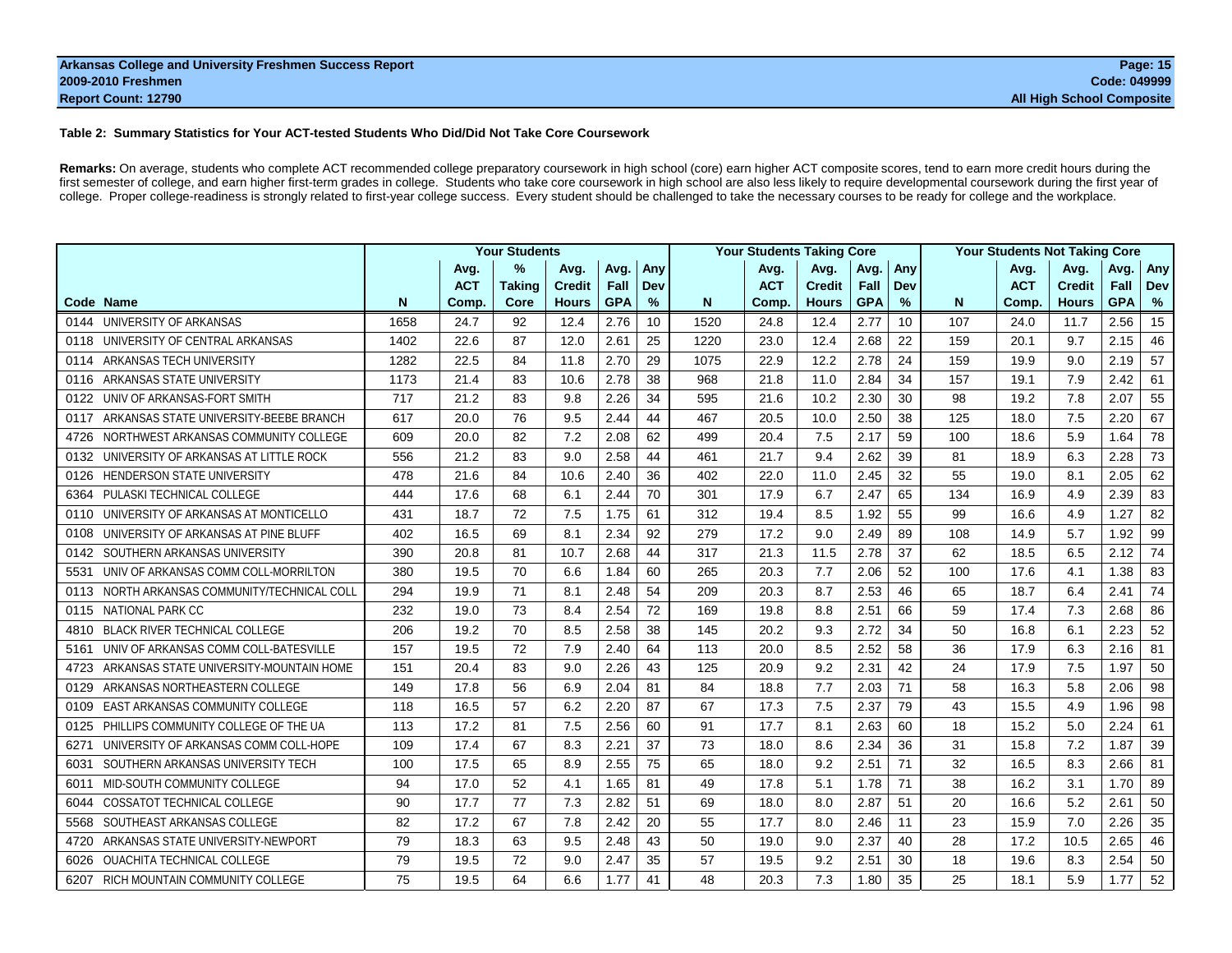#### **Table 2: Summary Statistics for Your ACT-tested Students Who Did/Did Not Take Core Coursework**

Remarks: On average, students who complete ACT recommended college preparatory coursework in high school (core) earn higher ACT composite scores, tend to earn more credit hours during the first semester of college, and earn higher first-term grades in college. Students who take core coursework in high school are also less likely to require developmental coursework during the first year of college. Proper college-readiness is strongly related to first-year college success. Every student should be challenged to take the necessary courses to be ready for college and the workplace.

|                                       |       |               | <b>Your Students</b> |               |               |               |       | <b>Your Students Taking Core</b> |               |            |             |      | Your Students Not Taking Core |               |            |               |
|---------------------------------------|-------|---------------|----------------------|---------------|---------------|---------------|-------|----------------------------------|---------------|------------|-------------|------|-------------------------------|---------------|------------|---------------|
|                                       |       | Avg.          | %                    | Avg.          | Avg.          | Any l         |       | Avg.                             | Avg.          | Avg.       | <b>Anvl</b> |      | Avg.                          | Avg.          | Avg.       | Any           |
|                                       |       | <b>ACT</b>    | <b>Taking</b>        | <b>Credit</b> | Fall          | Dev l         |       | <b>ACT</b>                       | <b>Credit</b> | Fall       | Dev l       |      | <b>ACT</b>                    | <b>Credit</b> | Fall       | Dev           |
| Code Name                             | N     | Comp.         | Core                 | <b>Hours</b>  | <b>GPA</b>    | $\%$          | N     | Comp.                            | <b>Hours</b>  | <b>GPA</b> | $\%$        | N    | Comp.                         | <b>Hours</b>  | <b>GPA</b> | $\frac{9}{6}$ |
| 6609 SOUTH ARKANSAS COMMUNITY COLLEGE | 65    | 16.7          | 55                   | 6.4           | 2.32          | 68            | 36    | 17.5                             | 7.9           | 2.73       | 64          | -26  | 15.5                          | 4.9           | 1.87       | 69            |
| 5163 OZARKA COLLEGE                   | 58    | 19.4          | 62                   | 8.0           | 2.42          | 50            | 36    | 20.3                             | 8.9           | 2.52       | 39          | 17   | 18.2                          | 6.7           | 2.15       | 76            |
| All Other Colleges<br>------          | 0     | $\sim$ $\sim$ | $\sim$ $\sim$        | $\sim$        | $\sim$ $\sim$ | $\sim$ $\sim$ |       | $- -$                            | $\sim$ $\sim$ | $\sim$     | $- -$       |      | $\sim$                        | $\sim$ $\sim$ | $- -$      | <b>STATE</b>  |
| 9999 All Institutions                 | 12790 | 21.0          | 80                   | 9.8           | 2.49          | 41            | 10222 | 21.6                             | 10.5          | 2.57       | 35          | 2155 | 18.2                          | 7.1           | 2.12       | 67            |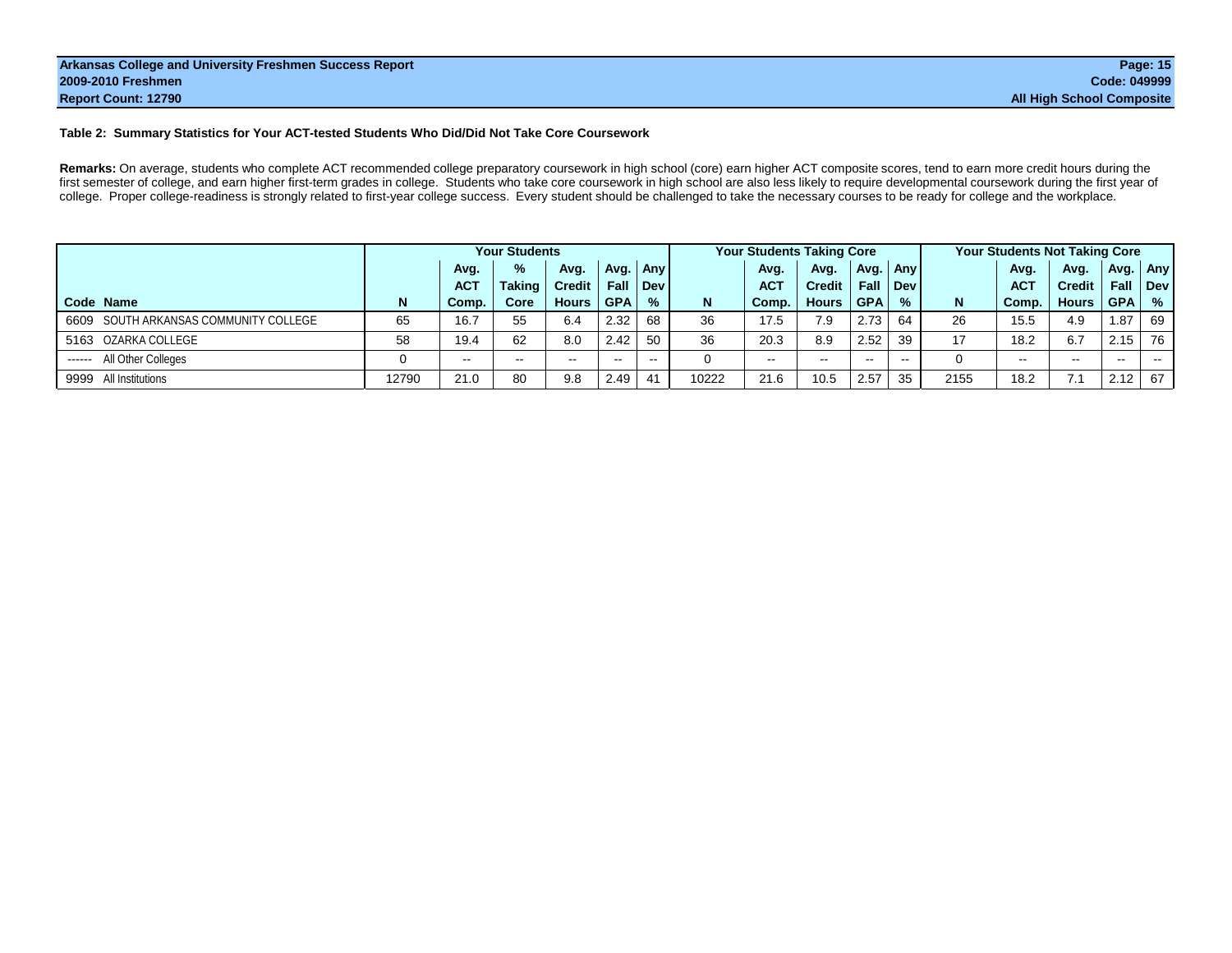#### **Table 3: Average Fall GPA and Hours Completed for Your ACT-tested Students by ACT College Readiness Benchmark Scores**

Remarks: As shown in the table, students who obtained the benchmark scores tended to earn higher grades in college and enrolled in more credit hours. Students become ready for college by taking rigorous coursework--especially in mathematics and science. Students who earn an English score of 18 or higher have at least a 50% chance of earning a B or higher in freshmen English composition. Students who earn a mathematics score of 22 or higher have a 50% chance or higher of earning a B or higher in college algebra. Students who earn a reading score of 21 or higher have a 50% chance or higher of earning a B or higher in college level social studies. Students who earn a science score of 24 or higher have a 50% chance or higher of earning a B or higher in college biology. Suggestions for improving ACT scores and college readiness skills are contained in the references given in the Appendix (pg. 23).

|                                              |     |                     |                |      |                 |      |     |                     |            |                    |              |      | <b>ACT Benchmark Scores</b> |                     |            |      |                 |      |     |                     |                |                |                          |        |
|----------------------------------------------|-----|---------------------|----------------|------|-----------------|------|-----|---------------------|------------|--------------------|--------------|------|-----------------------------|---------------------|------------|------|-----------------|------|-----|---------------------|----------------|----------------|--------------------------|--------|
|                                              |     |                     | <b>English</b> |      |                 |      |     |                     |            | <b>Mathematics</b> |              |      |                             |                     | Reading    |      |                 |      |     |                     | <b>Science</b> |                |                          |        |
|                                              |     | <b>Less Than 18</b> |                |      | 18 or Higher    |      |     | <b>Less Than 22</b> |            |                    | 22 or Hiaher |      |                             | <b>Less Than 21</b> |            |      | 21 or Higher    |      |     | <b>Less Than 24</b> |                |                | 24 or Higher             |        |
| Code<br>Name                                 |     | <b>CGPA</b>         | <b>HRS</b>     | N    | <b>CGPA HRS</b> |      | N   | <b>CGPA</b>         | <b>HRS</b> | N                  | CGPA HRS     |      | N.                          | <b>CGPA</b>         | <b>HRS</b> | N    | <b>CGPA HRS</b> |      | N.  | CGPA HRS            |                |                | CGPA HRS                 |        |
| UNIVERSITY OF ARKANSAS<br>0144               | 70  | 2.41                | 11.1           | 1588 | 2.77            | 12.4 | 529 | 2.44                | 11.4       | 1129               | 2.91         | 12.8 | 306                         | 2.41                | 11.5       | 1352 | 2.84            | 12.6 | 834 | 2.53                | 11.7           | 824            | 2.99                     | 13.1   |
| UNIVERSITY OF CENTRAL ARKANSA<br>0118        | 218 | 2.09                | 8.2            | 1184 | 2.70            | 12.7 | 728 | 2.22                | 10.1       | 674                | 3.02         | 14.1 | 506                         | 2.17                | 9.6        | 896  | 2.85            | 13.4 | 923 | 2.34                | 10.8           | 479            | 3.12                     | 14.4   |
| ARKANSAS TECH UNIVERSITY<br>0114             | 211 | 2.05                | 6.7            | 1071 | 2.83            | 12.8 | 608 | 2.36                | 9.8        | 674                | 3.00         | 13.6 | 435                         | 2.24                | 9.1        | 847  | 2.93            | 13.2 | 831 | 2.54                | 10.9           | 451            | 3.00                     | 13.5   |
| ARKANSAS STATE UNIVERSITY<br>0116            | 246 | 2.59                | 6.0            | 927  | 2.83            | 11.8 | 699 | 2.57                | 8.7        | 474                | 3.09         | 13.5 | 507                         | 2.54                | 8.0        | 666  | 2.97            | 12.6 | 854 | 2.63                | 9.5            | 319            | 3.18                     | 13.6   |
| UNIV OF ARKANSAS-FORT SMITH<br>0122          | 182 | 1.80                | 5.7            | 535  | 2.42            | 11.2 | 419 | 2.06                | 8.1        | 298                | 2.55         | 12.  | 302                         | 1.97                | 7.5        | 415  | 2.48            | 11.5 | 531 | 2.13                | 8.9            | 186            | 2.64                     | 12.4   |
| ARKANSAS STATE UNIVERSITY-BEE<br>0117        | 194 | 2.16                | 6.2            | 423  | 2.57            | 11.0 | 433 | 2.28                | 8.3        | 184                | 2.82         | 12.4 | 312                         | 2.30                | 8.1        | 305  | 2.59            | 11.0 | 509 | 2.38                | 9.1            | 108            | 2.74                     | 11.6   |
| NORTHWEST ARKANSAS COMMUNI<br>4726           | 207 | 1.92                | 5.5            | 402  | 2.16            | 8.2  | 416 | 1.96                | 6.3        | 193                | 2.34         | 9.3  | 327                         | 1.94                | 6.2        | 282  | 2.25            | 8.5  | 516 | 2.03                | 6.8            | 93             | 2.35                     | 9.5    |
| UNIVERSITY OF ARKANSAS AT LITT<br>0132       | 135 | 2.50                | 5.4            | 421  | 2.60            | 10.1 | 347 | 2.48                | 7.4        | 209                | 2.73         | 11.6 | 242                         | 2.47                | 6.4        | 314  | 2.66            | 11.0 | 418 | 2.47                | 7.9            | 138            | 2.91                     | 12.1   |
| <b>HENDERSON STATE UNIVERSITY</b><br>0126    | 105 | 2.12                | 6.4            | 373  | 2.48            | 11.7 | 276 | 2.18                | 8.9        | 202                | 2.70         | 12.8 | 194                         | 2.14                | 8.3        | 284  | 2.57            | 12.1 | 334 | 2.20                | 9.4            | 144            | 2.85                     | 13.3   |
| PULASKI TECHNICAL COLLEGE<br>6364            | 250 | 2.15                | 3.9            | 194  | 2.81            | 9.0  | 392 | 2.38                | 5.5        | 52                 | 2.90         | 11.0 | 325                         | 2.30                | 5.0        | 119  | 2.81            | 9.2  | 411 | 2.41                | 5.8            | 33             | 2.75                     | 10.4   |
| UNIVERSITY OF ARKANSAS AT MON<br>0110        | 187 | 1.12                | 3.9            | 244  | 2.23            | 10.4 | 336 | 1.55                | 6.3        | 95                 | 2.45         | 11.8 | 272                         | 1.39                | 5.7        | 159  | 2.36            | 10.8 | 383 | 1.65                | 7.0            | 48             | 2.56                     | 11.8   |
| UNIVERSITY OF ARKANSAS AT PINE<br>0108       | 253 | 2.06                | 6.1            | 149  | 2.81            | 11.5 | 374 | 2.28                | 7.7        | 28                 | 3.06         | 14.1 | 349                         | 2.25                | 7.4        | 53   | 2.93            | 13.0 | 389 | 2.32                | 7.9            | 13             | 2.97                     | 13.9   |
| SOUTHERN ARKANSAS UNIVERSITY<br>0142         | 103 | 2.37                | 5.1            | 287  | 2.79            | 12.7 | 245 | 2.58                | 9.0        | 145                | 2.85         | 13.5 | 188                         | 2.52                | 8.1        | 202  | 2.83            | 13.2 | 297 | 2.58                | 9.7            | 93             | 2.98                     | 13.8   |
| UNIV OF ARKANSAS COMM COLL-M<br>5531         | 150 | 1.58                | 4.0            | 230  | 1.99            | 8.4  | 281 | 1.78                | 5.8        | 99                 | 2.01         | 8.9  | 212                         | 1.69                | 5.1        | 168  | 2.01            | 8.6  | 322 | 1.79                | 6.2            | 58             | 2.10                     | 9.1    |
| NORTH ARKANSAS COMMUNITY/TE<br>0113          | 102 | 2.16                | 4.6            | 192  | 2.65            | 9.9  | 213 | 2.35                | 6.9        | 81                 | 2.82         | 11.3 | 162                         | 2.32                | 6.2        | 132  | 2.67            | 10.3 | 240 | 2.43                | 7.5            | 54             | 2.71                     | 10.8   |
| NATIONAL PARK CC<br>0115                     | 94  | 2.64                | 6.1            | 138  | 2.48            | 9.9  | 191 | 2.53                | 7.8        | 41                 | 2.61         | 10.9 | 139                         | 2.52                | 7.5        | 93   | 2.58            | 9.7  | 211 | 2.52                | 8.0            | 21             | 2.81                     | 11.8   |
| <b>BLACK RIVER TECHNICAL COLLEGE</b><br>4810 | 75  | 2.49                | 6.1            | 131  | 2.64            | 9.8  | 162 | 2.44                | 7.2        | 44                 | 3.10         | 13.7 | 122                         | 2.46                | 7.0        | 84   | 2.76            | 10.6 | 189 | 2.53                | 8.2            | 17             | 3.15                     | 11.9   |
| UNIV OF ARKANSAS COMM COLL-B/<br>5161        | 46  | 2.55                | 4.9            | 111  | 2.33            | 9.1  | 123 | 2.41                | 7.3        | 34                 | 2.36         | 9.8  | 79                          | 2.34                | 6.1        | 78   | 2.46            | 9.7  | 144 | 2.37                | 7.6            | 13             | 2.67                     | 10.8   |
| ARKANSAS STATE UNIVERSITY-MOL<br>4723        | 42  | 1.98                | 6.1            | 109  | 2.37            | 10.1 | 102 | 2.16                | 8.1        | 49                 | 2.48         | 10.8 | 72                          | 2.24                | 8.0        | 79   | 2.28            | 10.0 | 122 | 2.25                | 8.8            | 29             | 2.32                     | 9.9    |
| ARKANSAS NORTHEASTERN COLLE<br>0129          | -81 | 1.87                | 5.2            | 68   | 2.24            | 8.9  | 126 | 2.00                | 6.5        | 23                 | 2.24         | 9.3  | 110                         | 1.93                | 6.1        | 39   | 2.34            | 9.3  | 137 | 1.96                | 6.6            | 12             | 2.98                     | 10.8   |
| EAST ARKANSAS COMMUNITY COL<br>0109          | 77  | 2.11                | 4.8            | 41   | 2.36            | 8.9  | 111 | 2.19                | 6.0        | 7                  | 2.31         | 10.0 | 100                         | 2.17                | 5.6        | 18   | 2.37            | 9.6  | 113 | 2.17                | 6.0            | 5              | 2.93                     | 11.8   |
| PHILLIPS COMMUNITY COLLEGE OF<br>0125        | 64  | 2.41                | 5.1            | 49   | 2.76            | 10.7 | 104 | 2.53                | 7.1        | 9                  | 2.88         | 12.4 | 90                          | 2.52                | 6.7        | 23   | 2.73            | 10.7 | 108 | 2.53                | 7.3            | 5              | 3.15                     | 11.8   |
| UNIVERSITY OF ARKANSAS COMM<br>6271          | 63  | 1.73                | 5.5            | 46   | 2.85            | 12.1 | 95  | 2.07                | 7.6        | 14                 | 3.16         | 12.9 | 83                          | 1.97                | 7.1        | 26   | 2.96            | 12.0 | 105 | 2.14                | 8.0            | $\overline{4}$ | $\overline{\phantom{a}}$ | $\sim$ |
| SOUTHERN ARKANSAS UNIVERSITY<br>6031         | 60  | 2.46                | 7.1            | 40   | 2.68            | 11.6 | 85  | 2.50                | 8.2        | 15                 | 2.82         | 12.9 | 76                          | 2.53                | 8.1        | 24   | 2.62            | 11.5 | 93  | 2.54                | 8.7            | 7              | 2.65                     | 11.4   |
| MID-SOUTH COMMUNITY COLLEGE<br>6011          | 54  | 1.44                | 1.8            | 40   | 1.94            | 7.3  | 88  | 1.70                | 4.3        | 6                  | 0.99         | 1.2  | 74                          | 1.59                | 3.2        | 20   | 1.89            | 7.6  | 91  | 1.64                | 4.0            | 3              |                          |        |
| COSSATOT TECHNICAL COLLEGE<br>6044           | 47  | 2.87                | 5.9            | 43   | 2.76            | 9.0  | 69  | 2.77                | 6.4        | 21                 | 2.97         | 10.5 | 70                          | 2.79                | 6.8        | 20   | 2.93            | 9.4  | 85  | 2.81                | 7.2            | 5              | 2.92                     | 10.4   |
| SOUTHEAST ARKANSAS COLLEGE<br>5568           | 46  | 2.41                | 5.9            | 36   | 2.43            | 10.1 | 71  | 2.43                | 7.3        | 11                 | 2.30         | 10.5 | 66                          | 2.37                | 7.2        | 16   | 2.60            | 10.2 | 80  | 2.40                | 7.6            | 2              | $\overline{\phantom{a}}$ | $\sim$ |
| ARKANSAS STATE UNIVERSITY-NEV<br>4720        | 36  | 2.39                | 7.5            | 43   | 2.55            | 11.2 | 61  | 2.33                | 8.4        | 18                 | 2.98         | 13.1 | 47                          | 2.44                | 8.3        | 32   | 2.53            | 11.3 | 77  | 2.45                | 9.4            | 2              | $\overline{\phantom{a}}$ |        |
| <b>OUACHITA TECHNICAL COLLEGE</b><br>6026    | 32  | 2.15                | 5.3            | 47   | 2.69            | 11.5 | 51  | 2.39                | 7.8        | 28                 | 2.61         | 11.0 | 49                          | 2.27                | 7.3        | 30   | 2.78            | 11.7 | 69  | 2.46                | 8.5            | 10             | 2.55                     | 11.9   |
| RICH MOUNTAIN COMMUNITY COL<br>6207          | 28  | 1.63                | 4.0            | 47   | 1.85            | 8.2  | 52  | 1.69                | 5.4        | 23                 | 1.95         | 9.3  | 40                          | 1.74                | 5.3        | 35   | 1.80            | 8.2  | 67  | 1.73                | 6.2            | 8              | 2.09                     | 10.1   |
|                                              |     |                     |                |      |                 |      |     |                     |            |                    |              |      |                             |                     |            |      |                 |      |     |                     |                | Page 84 of 113 |                          |        |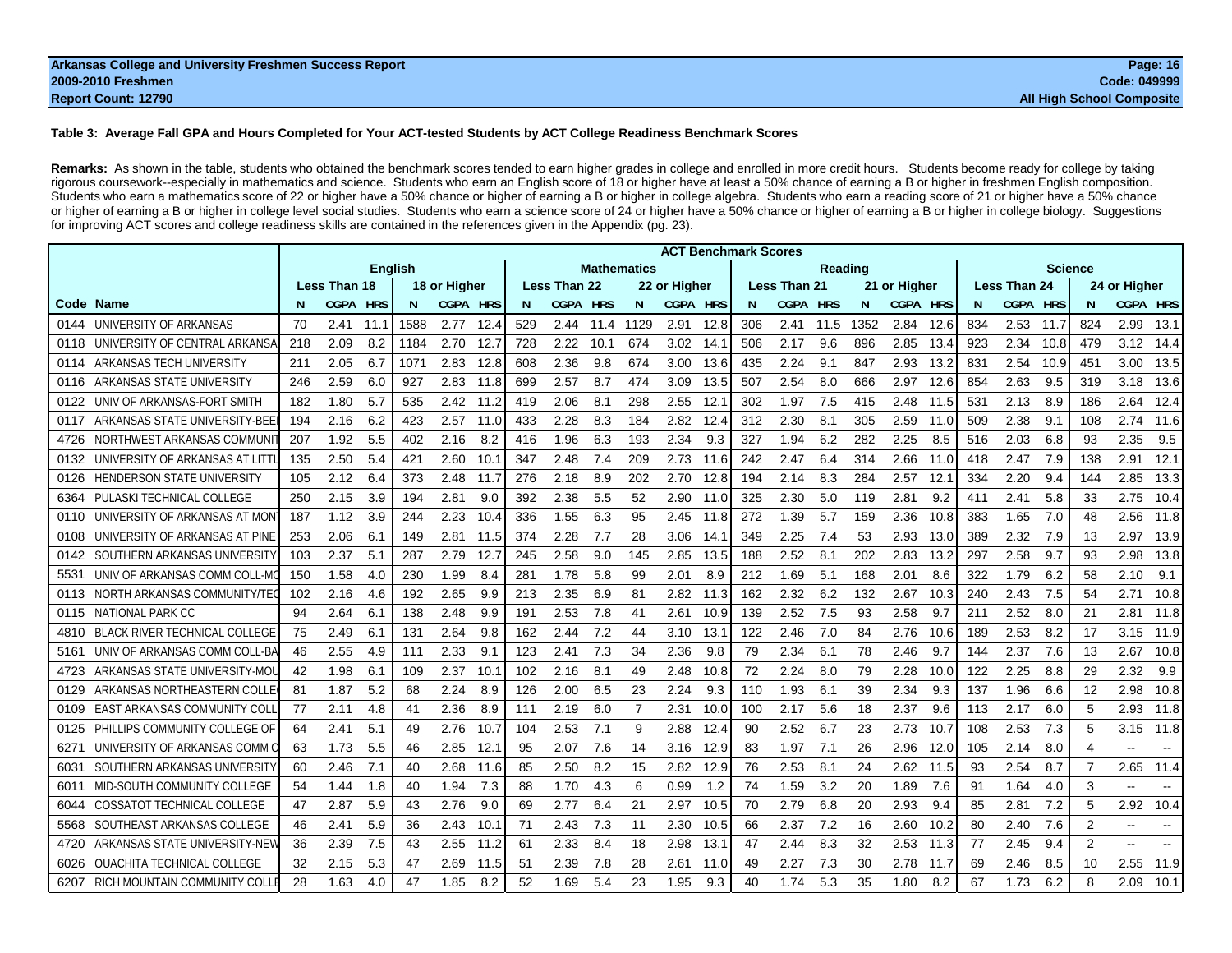#### **Table 3: Average Fall GPA and Hours Completed for Your ACT-tested Students by ACT College Readiness Benchmark Scores**

Remarks: As shown in the table, students who obtained the benchmark scores tended to earn higher grades in college and enrolled in more credit hours. Students become ready for college by taking rigorous coursework--especially in mathematics and science. Students who earn an English score of 18 or higher have at least a 50% chance of earning a B or higher in freshmen English composition. Students who earn a mathematics score of 22 or higher have a 50% chance or higher of earning a B or higher in college algebra. Students who earn a reading score of 21 or higher have a 50% chance or higher of earning a B or higher in college level social studies. Students who earn a science score of 24 or higher have a 50% chance or higher of earning a B or higher in college biology. Suggestions for improving ACT scores and college readiness skills are contained in the references given in the Appendix (pg. 23).

|                                   |      |               |            |                |              |               |      |              |            |             |              |                   | <b>ACT Benchmark Scores</b> |              |               |         |              |            |           |              |            |                |               |      |
|-----------------------------------|------|---------------|------------|----------------|--------------|---------------|------|--------------|------------|-------------|--------------|-------------------|-----------------------------|--------------|---------------|---------|--------------|------------|-----------|--------------|------------|----------------|---------------|------|
|                                   |      |               |            | <b>English</b> |              |               |      |              |            | Mathematics |              |                   |                             |              |               | Reading |              |            |           |              |            | <b>Science</b> |               |      |
|                                   |      | Less Than 18  |            |                | 18 or Higher |               |      | Less Than 22 |            |             | 22 or Higher |                   |                             | Less Than 21 |               |         | 21 or Higher |            |           | Less Than 24 |            |                | 24 or Higher  |      |
| Code Name                         |      | CGPA          | <b>HRS</b> |                | <b>CGPA</b>  | <b>HRS</b>    | 'N.  | <b>CGPA</b>  | <b>HRS</b> |             | <b>CGPA</b>  | <b>HRS</b>        | N                           | <b>CGPA</b>  | <b>HRS</b>    | N.      | CGPA         | <b>HRS</b> | N         | <b>CGPA</b>  | <b>HRS</b> |                | CGPA HRS      |      |
| 6609 SOUTH ARKANSAS COMMUNITY COL | 46   | 2.25          | 4.9        | 19             | 2.50         | 10.0          | 62   | 2.33         | 6.5        |             | $\sim$       | $\sim$ $\sim$     | 51                          | 2.32         | 5.7           | 14      | 2.34         | 9.1        | 63        | 2.29         | 6.3        |                | $\sim$ $\sim$ | $-1$ |
| 5163 OZARKA COLLEGE               | 26   | 2.45          | 6.3        | 32             | 2.40         | 9.4           | 45   | 2.38         | 7.8        | 13          | 2.56         | 8.8               | 35                          | 2.40         | 6.7           | -23     | 2.44         | 9.9        | 51        | 2.33         | 7.5        |                | 3.07          | 11.6 |
| All Other Colleges<br>-------     |      | $\sim$ $\sim$ | $\sim$ $-$ |                | $-$          | $\sim$ $\sim$ |      | $- -$        | $- -$      |             | $\sim$       | $- -$             |                             | $\sim$ $-$   | $\sim$ $\sim$ |         | $- -$        | $- -$      |           |              | $- -$      |                | --            |      |
| 9999 All Institutions             | 3530 | 2.10          | 5.7        | 9260           | 2.63         | 1.41          | 7894 | 2.27         | 8.1        | 4896        | 2.84         | 12.7 <sub>l</sub> | 5942                        | 2.21         | 7.5           | 6848    | 2.72         |            | 11.9 9597 | 2.34         | 8.8        | 3193           | 2.93          | 12.9 |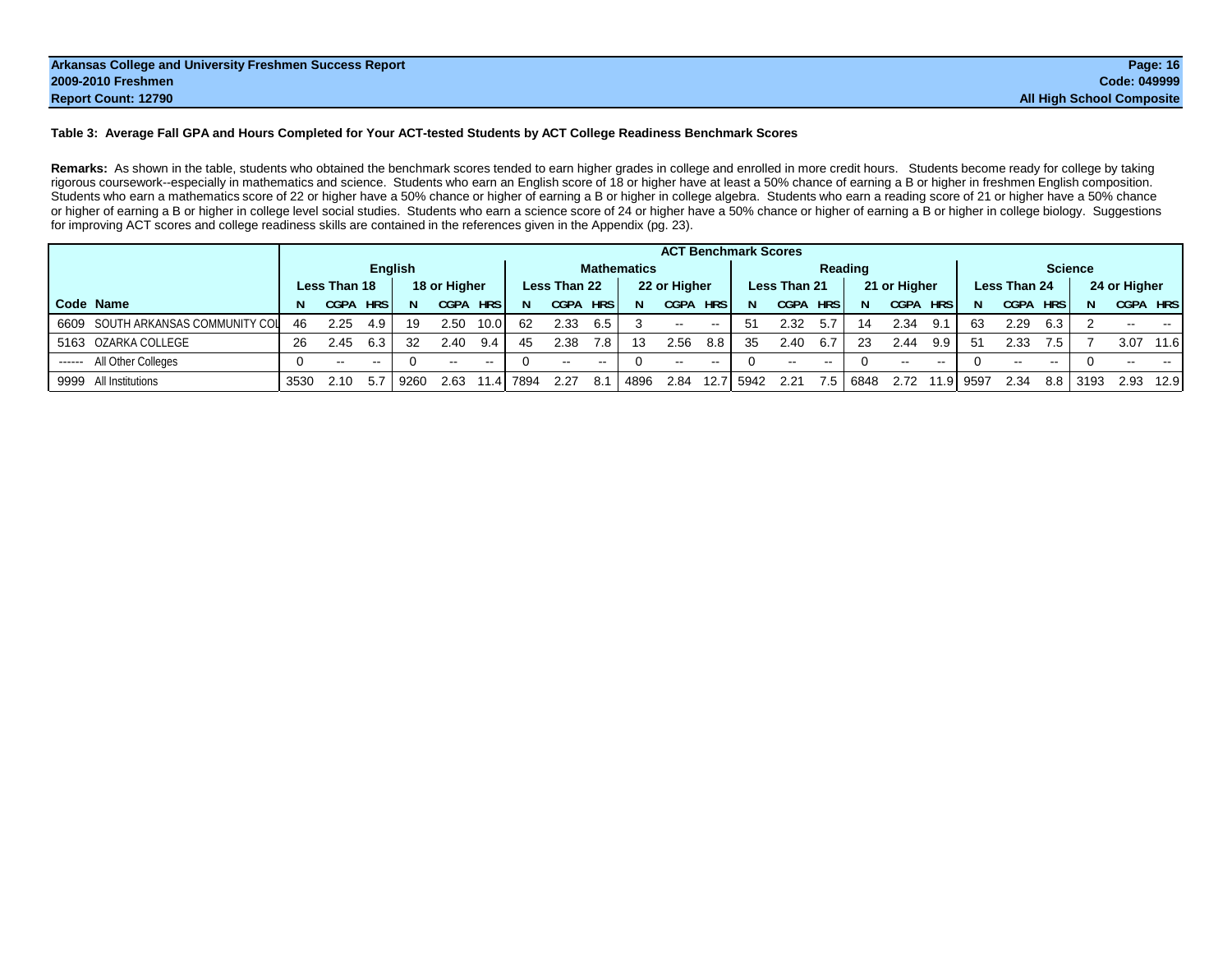#### **Table 4: Fall College GPA by Mathematics Course Patterns Taken by Your ACT-tested Students**

**Remarks:** Students who elect to take more rigorous coursework in mathematics tend to earn higher ACT mathematics scores, higher ACT composite scores, and higher first-term college grades. ACT recommends that all high school students complete 3 or more years of mathematics beyond pre-algebra in high school. Many colleges and universities now want students to have completed 4 years of mathematics while in high school. Many academic majors in the Associate of Science programs in community colleges also demand a strong background in high school mathematics. Encourage all students to take 4 years of mathematics in high school.

|                                                 |                |                  |     |                                          |     | First-Term College Fall GPA by Mathematics Course Sequence Patterns |                |                                                                               |     |                                                  |                |                                                                        |
|-------------------------------------------------|----------------|------------------|-----|------------------------------------------|-----|---------------------------------------------------------------------|----------------|-------------------------------------------------------------------------------|-----|--------------------------------------------------|----------------|------------------------------------------------------------------------|
|                                                 |                | Less Than 3 yrs. |     | Algebra 1, Algebra 2,<br><b>Geometry</b> |     | Algebra 1, Algebra 2,<br>Geometry,<br><b>Trigonometry</b>           |                | Algebra 1, Algebra 2,<br>Geometry,<br><b>Trigonometry, Other</b><br>Adv. Math |     | Other Comb of 4 or<br><b>More Years of Maths</b> |                | Algebra 1, Algebra 2,<br>Geometry,<br>Trigonometry,<br><b>Calculus</b> |
| Code Name                                       | N              | <b>CGPA</b>      | N.  | <b>CGPA</b>                              | N   | <b>CGPA</b>                                                         | N              | <b>CGPA</b>                                                                   | N   | <b>CGPA</b>                                      | N              | <b>CGPA</b>                                                            |
| UNIVERSITY OF ARKANSAS<br>0144                  | 5              | 2.42             | 41  | 2.01                                     | 130 | 2.59                                                                | 282            | 2.88                                                                          | 687 | 2.81                                             | 179            | 2.94                                                                   |
| UNIVERSITY OF CENTRAL ARKANSAS<br>0118          | 18             | 1.81             | 101 | 2.09                                     | 93  | 2.74                                                                | 229            | 2.71                                                                          | 426 | 2.82                                             | 128            | 3.07                                                                   |
| ARKANSAS TECH UNIVERSITY<br>0114                | 28             | 1.86             | 90  | 1.99                                     | 80  | 2.95                                                                | 162            | 2.87                                                                          | 396 | 2.86                                             | 85             | 3.08                                                                   |
| ARKANSAS STATE UNIVERSITY<br>0116               | 27             | 2.06             | 102 | 2.30                                     | 83  | 2.61                                                                | 158            | 2.83                                                                          | 341 | 3.03                                             | 75             | 3.06                                                                   |
| UNIV OF ARKANSAS-FORT SMITH<br>0122             | 18             | 2.15             | 63  | 1.58                                     | 35  | 2.42                                                                | 105            | 2.51                                                                          | 191 | 2.44                                             | 24             | 2.47                                                                   |
| ARKANSAS STATE UNIVERSITY-BEEBE BRANCH<br>0117  | 37             | 2.15             | 84  | 2.11                                     | 30  | 2.34                                                                | 60             | 2.91                                                                          | 100 | 2.47                                             | 15             | 2.86                                                                   |
| NORTHWEST ARKANSAS COMMUNITY COLLEGE<br>4726    | 28             | 1.29             | 108 | 1.76                                     | 37  | 2.12                                                                | 70             | 2.49                                                                          | 130 | 2.20                                             | 16             | 2.42                                                                   |
| UNIVERSITY OF ARKANSAS AT LITTLE ROCK<br>0132   | 15             | 2.56             | 48  | 2.24                                     | 38  | 2.62                                                                | 48             | 2.36                                                                          | 180 | 2.84                                             | 33             | 2.83                                                                   |
| <b>HENDERSON STATE UNIVERSITY</b><br>0126       | 11             | 1.93             | 35  | 2.01                                     | 47  | 2.72                                                                | 81             | 2.45                                                                          | 120 | 2.47                                             | 25             | 2.78                                                                   |
| PULASKI TECHNICAL COLLEGE<br>6364               | 27             | 2.42             | 79  | 2.32                                     | 14  | 2.74                                                                | 22             | 3.01                                                                          | 90  | 2.53                                             | 8              | 2.33                                                                   |
| UNIVERSITY OF ARKANSAS AT MONTICELLO<br>0110    | 32             | 0.88             | 74  | 1.20                                     | 27  | 1.81                                                                | 39             | 2.33                                                                          | 74  | 2.05                                             | 23             | 2.07                                                                   |
| UNIVERSITY OF ARKANSAS AT PINE BLUFF<br>0108    | 31             | 1.56             | 78  | 2.17                                     | 23  | 2.78                                                                | 16             | 2.63                                                                          | 83  | 2.50                                             | 30             | 2.93                                                                   |
| SOUTHERN ARKANSAS UNIVERSITY<br>0142            | 16             | 1.57             | 45  | 1.92                                     | 42  | 2.57                                                                | 52             | 2.85                                                                          | 121 | 2.92                                             | 14             | 3.57                                                                   |
| UNIV OF ARKANSAS COMM COLL-MORRILTON<br>5531    | 25             | 1.44             | 55  | 1.47                                     | 13  | 2.14                                                                | 33             | 2.23                                                                          | 58  | 1.99                                             | 18             | 2.22                                                                   |
| NORTH ARKANSAS COMMUNITY/TECHNICAL COLI<br>0113 | 15             | 1.79             | 36  | 2.07                                     | 29  | 2.62                                                                | 24             | 2.80                                                                          | 57  | 2.80                                             | 11             | 2.50                                                                   |
| <b>NATIONAL PARK CC</b><br>0115                 | 10             | 2.27             | 34  | 2.62                                     | 20  | 2.25                                                                | 18             | 2.76                                                                          | 46  | 2.64                                             | 10             | 2.96                                                                   |
| <b>BLACK RIVER TECHNICAL COLLEGE</b><br>4810    | 11             | 2.22             | 26  | 2.56                                     | 21  | 3.09                                                                | 14             | 3.13                                                                          | 25  | 2.81                                             | 14             | 2.86                                                                   |
| UNIV OF ARKANSAS COMM COLL-BATESVILLE<br>5161   | 11             | 1.48             | 23  | 1.92                                     | 14  | 2.23                                                                | 11             | 2.62                                                                          | 22  | 2.68                                             | 3              | $\sim$                                                                 |
| ARKANSAS STATE UNIVERSITY-MOUNTAIN HOME<br>4723 | 5              | 1.85             | 18  | 1.89                                     | 11  | 2.45                                                                | 16             | 2.73                                                                          | 36  | 2.40                                             | 5              | 3.04                                                                   |
| ARKANSAS NORTHEASTERN COLLEGE<br>0129           | 13             | 1.94             | 30  | 1.82                                     | 11  | 1.74                                                                | 8              | 2.54                                                                          | 15  | 1.86                                             | $\overline{7}$ | 2.44                                                                   |
| EAST ARKANSAS COMMUNITY COLLEGE<br>0109         | 15             | 2.04             | 22  | 1.68                                     | 8   | 2.45                                                                | 8              | 2.23                                                                          | 20  | 2.68                                             | 5              | 2.92                                                                   |
| PHILLIPS COMMUNITY COLLEGE OF THE UA<br>0125    | $\overline{7}$ | 2.00             | 23  | 1.76                                     | 14  | 2.99                                                                | 8              | 2.97                                                                          | 20  | 3.02                                             | $\overline{7}$ | 2.68                                                                   |
| UNIVERSITY OF ARKANSAS COMM COLL-HOPE<br>6271   | 14             | 1.91             | 21  | 1.43                                     | 14  | 1.73                                                                | 12             | 2.69                                                                          | 20  | 2.92                                             | 5              | 2.33                                                                   |
| SOUTHERN ARKANSAS UNIVERSITY TECH<br>6031       | 8              | 1.86             | 18  | 2.77                                     | 8   | 2.44                                                                | 11             | 2.63                                                                          | 14  | 2.89                                             | $\overline{2}$ | $\mathbf{L}$                                                           |
| MID-SOUTH COMMUNITY COLLEGE<br>6011             | 12             | 1.00             | 17  | 1.66                                     | 6   | 3.04                                                                | $\overline{4}$ | н.                                                                            | 16  | 1.94                                             | $\Omega$       | $\sim$                                                                 |
| <b>COSSATOT TECHNICAL COLLEGE</b><br>6044       | 6              | 2.75             | 26  | 2.79                                     | 5   | 2.33                                                                | 3              | $\sim$                                                                        | 18  | 3.11                                             | $\overline{4}$ | $\sim$                                                                 |
| SOUTHEAST ARKANSAS COLLEGE<br>5568              | 5              | 1.80             | 13  | 2.19                                     | 3   | $\sim$                                                              | 6              | 2.25                                                                          | 12  | 2.73                                             | $\overline{2}$ | $\sim$                                                                 |
| 4720 ARKANSAS STATE UNIVERSITY-NEWPORT          | 4              | $\sim$           | 19  | 2.45                                     | 4   | $\sim$ $-$                                                          | 8              | 3.06                                                                          | 6   | 2.63                                             | $\overline{2}$ | $\sim$                                                                 |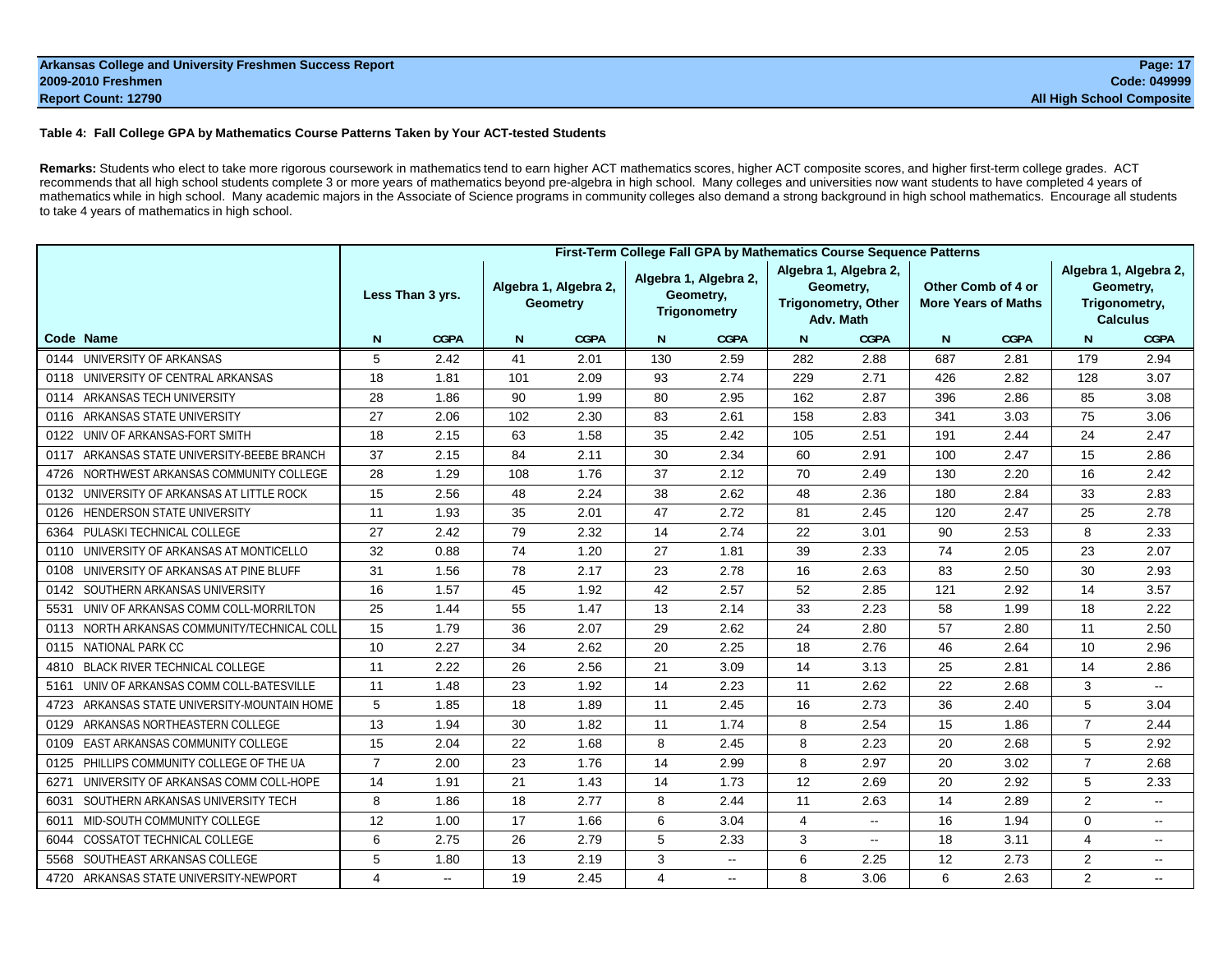#### **Table 4: Fall College GPA by Mathematics Course Patterns Taken by Your ACT-tested Students**

**Remarks:** Students who elect to take more rigorous coursework in mathematics tend to earn higher ACT mathematics scores, higher ACT composite scores, and higher first-term college grades. ACT recommends that all high school students complete 3 or more years of mathematics beyond pre-algebra in high school. Many colleges and universities now want students to have completed 4 years of mathematics while in high school. Many academic majors in the Associate of Science programs in community colleges also demand a strong background in high school mathematics. Encourage all students to take 4 years of mathematics in high school.

|                                       |     |                          |      |                                          |     | First-Term College Fall GPA by Mathematics Course Sequence Patterns |          |                                                                        |      |                                                  |     |                                                                        |
|---------------------------------------|-----|--------------------------|------|------------------------------------------|-----|---------------------------------------------------------------------|----------|------------------------------------------------------------------------|------|--------------------------------------------------|-----|------------------------------------------------------------------------|
|                                       |     | Less Than 3 yrs.         |      | Algebra 1, Algebra 2,<br><b>Geometry</b> |     | Algebra 1, Algebra 2,<br>Geometry,<br>Trigonometry                  |          | Algebra 1, Algebra 2,<br>Geometry.<br>Trigonometry, Other<br>Adv. Math |      | Other Comb of 4 or<br><b>More Years of Maths</b> |     | Algebra 1, Algebra 2,<br>Geometry,<br>Trigonometry,<br><b>Calculus</b> |
| Code Name                             | N   | <b>CGPA</b>              | N.   | <b>CGPA</b>                              | N   | <b>CGPA</b>                                                         | N        | <b>CGPA</b>                                                            | N    | <b>CGPA</b>                                      | N   | <b>CGPA</b>                                                            |
| 6026 OUACHITA TECHNICAL COLLEGE       |     | 2.13                     | 9    | 2.54                                     | 8   | 2.22                                                                | 6        | 2.78                                                                   | 12   | 2.80                                             | 5   | 2.98                                                                   |
| 6207 RICH MOUNTAIN COMMUNITY COLLEGE  |     | 0.57                     | 10   | 2.08                                     | 2   | $\sim$ $\sim$                                                       | 11       | 1.62                                                                   | 12   | 1.61                                             | 5   | 0.97                                                                   |
| 6609 SOUTH ARKANSAS COMMUNITY COLLEGE |     | 1.58                     | 8    | 2.75                                     | 6   | 2.64                                                                | 5        | 2.68                                                                   | 6    | 2.93                                             | 5   | 1.97                                                                   |
| 5163 OZARKA COLLEGE                   |     | $\sim$ $-$               | 11   | 1.44                                     | 3   | $\sim$ $\sim$                                                       | 5        | 1.78                                                                   | 11   | 2.20                                             |     |                                                                        |
| All Other Colleges<br>-------         |     | $\overline{\phantom{a}}$ | 0    | $\sim$ $\sim$                            |     | $\sim$ $\sim$                                                       | $\Omega$ | $\sim$ $\sim$                                                          |      | $\overline{\phantom{a}}$                         | 0   | $- -$                                                                  |
| 9999 All Institutions                 | 476 | 1.80                     | 1367 | 2.00                                     | 879 | 2.56                                                                | 1535     | 2.70                                                                   | 3365 | 2.71                                             | 766 | 2.88                                                                   |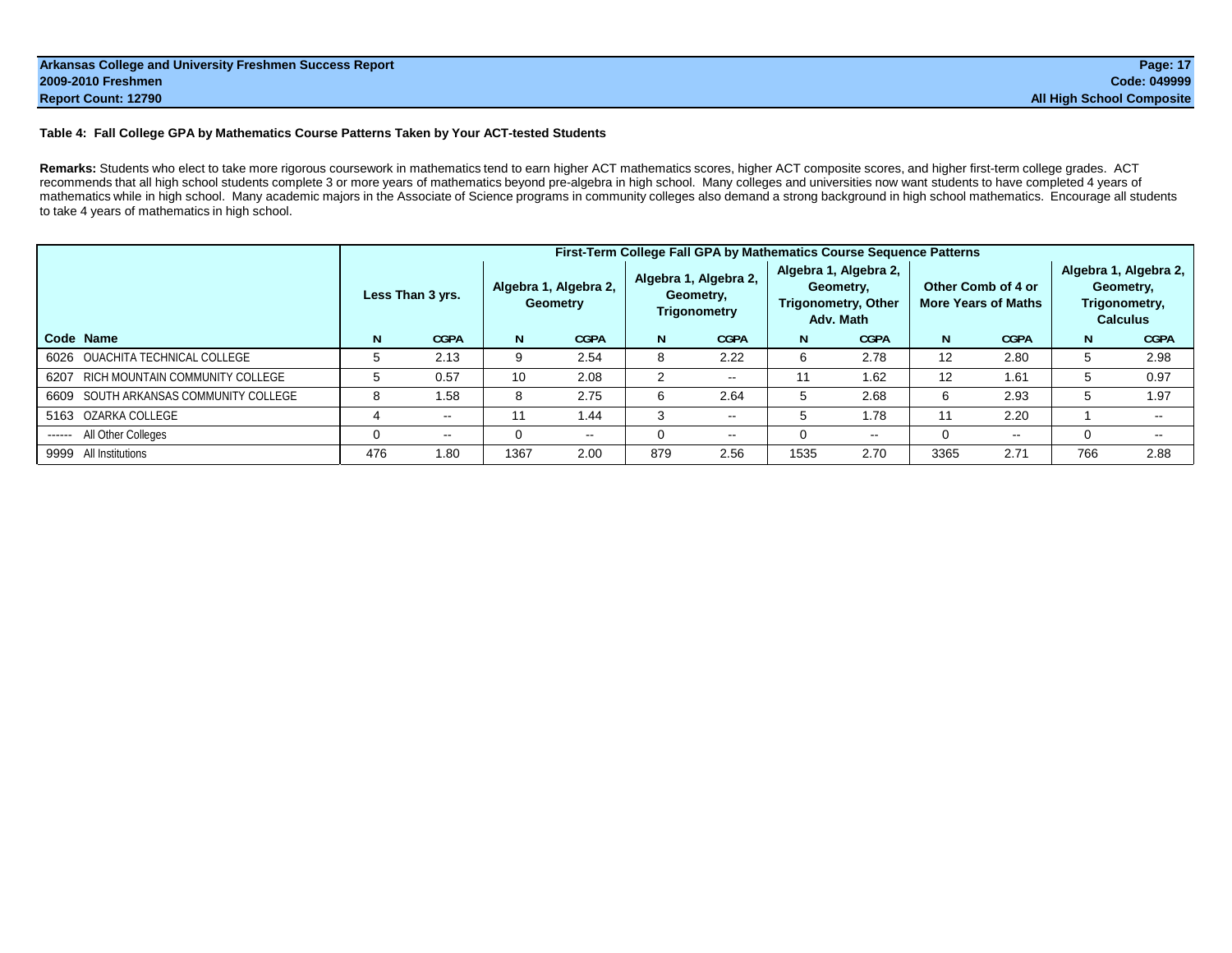#### **Table 5: Fall College GPA by Science Course Patterns Taken by Your ACT-tested Students**

Remarks: Students who elect to take a more rigorous pattern of science courses earn higher grades during the first-term (fall) of college. ACT recommends that students take at least 3 years of science in high school. The ACT Science benchmark score of 24 is associated with a 50% chance or higher of earning a B or higher in college Biology. See "On Course for Success," referenced in the Appendix (pg. 23), for the science skills needed to be successful in college.

|                                                 |     |                  |     |                                               | First-Term College Fall GPA by Science Course Sequence Patterns |                           |                                    |                           |
|-------------------------------------------------|-----|------------------|-----|-----------------------------------------------|-----------------------------------------------------------------|---------------------------|------------------------------------|---------------------------|
|                                                 |     | Less Than 3 yrs. |     | General Science, Biology,<br><b>Chemistry</b> | <b>General Science, Biology,</b>                                | <b>Chemistry, Physics</b> | <b>Biology, Chemistry, Physics</b> |                           |
| Code Name                                       | N   | <b>CGPA</b>      | N   | <b>CGPA</b>                                   | N.                                                              | <b>CGPA</b>               | N                                  | <b>CGPA</b>               |
| 0144 UNIVERSITY OF ARKANSAS                     | 42  | 2.38             | 674 | 2.71                                          | 786                                                             | 2.82                      | 49                                 | 2.96                      |
| 0118 UNIVERSITY OF CENTRAL ARKANSAS             | 89  | 2.01             | 672 | 2.66                                          | 520                                                             | 2.68                      | 45                                 | 2.61                      |
| 0114 ARKANSAS TECH UNIVERSITY                   | 92  | 2.04             | 663 | 2.76                                          | 395                                                             | 2.78                      | 24                                 | 3.09                      |
| ARKANSAS STATE UNIVERSITY<br>0116               | 101 | 2.24             | 562 | 2.83                                          | 414                                                             | 2.90                      | 18                                 | 2.85                      |
| UNIV OF ARKANSAS-FORT SMITH<br>0122             | 69  | 2.07             | 350 | 2.33                                          | 220                                                             | 2.31                      | 4                                  | $\overline{\phantom{a}}$  |
| ARKANSAS STATE UNIVERSITY-BEEBE BRANCH<br>0117  | 99  | 2.11             | 319 | 2.51                                          | 157                                                             | 2.47                      | 3                                  | $\sim$ $\sim$             |
| NORTHWEST ARKANSAS COMMUNITY COLLEGE<br>4726    | 72  | 1.82             | 314 | 2.12                                          | 152                                                             | 2.15                      | 16                                 | 2.51                      |
| UNIVERSITY OF ARKANSAS AT LITTLE ROCK<br>0132   | 50  | 2.07             | 221 | 2.61                                          | 215                                                             | 2.68                      | 44                                 | 2.49                      |
| <b>HENDERSON STATE UNIVERSITY</b><br>0126       | 35  | 2.13             | 222 | 2.33                                          | 177                                                             | 2.53                      | 14                                 | 2.63                      |
| PULASKI TECHNICAL COLLEGE<br>6364               | 91  | 2.50             | 175 | 2.55                                          | 123                                                             | 2.38                      | 28                                 | 2.24                      |
| UNIVERSITY OF ARKANSAS AT MONTICELLO<br>0110    | 84  | 1.34             | 210 | 1.98                                          | 98                                                              | 1.81                      | 2                                  | $\mathbb{L}^{\mathbb{L}}$ |
| UNIVERSITY OF ARKANSAS AT PINE BLUFF<br>0108    | 75  | 1.88             | 163 | 2.56                                          | 108                                                             | 2.37                      | 23                                 | 2.22                      |
| SOUTHERN ARKANSAS UNIVERSITY<br>0142            | 46  | 2.11             | 165 | 2.66                                          | 153                                                             | 2.84                      | 2                                  | $\sim$ $\sim$             |
| UNIV OF ARKANSAS COMM COLL-MORRILTON<br>5531    | 72  | 1.29             | 163 | 1.87                                          | 71                                                              | 2.18                      | $\mathbf{1}$                       | $\mathbf{u}$              |
| NORTH ARKANSAS COMMUNITY/TECHNICAL COLL<br>0113 | 50  | 2.41             | 128 | 2.57                                          | 72                                                              | 2.57                      | 3                                  | $\sim$                    |
| NATIONAL PARK CC<br>0115                        | 44  | 2.70             | 95  | 2.40                                          | 80                                                              | 2.56                      | 2                                  | $\sim$ $\sim$             |
| <b>BLACK RIVER TECHNICAL COLLEGE</b><br>4810    | 41  | 2.25             | 90  | 2.61                                          | 49                                                              | 2.79                      | $\mathbf 0$                        | $\sim$                    |
| UNIV OF ARKANSAS COMM COLL-BATESVILLE<br>5161   | 28  | 1.99             | 86  | 2.59                                          | 31                                                              | 2.39                      | $\mathbf 0$                        | $\sim$                    |
| ARKANSAS STATE UNIVERSITY-MOUNTAIN HOME<br>4723 | 20  | 1.98             | 95  | 2.26                                          | 33                                                              | 2.49                      | $\Omega$                           | $\sim$ $\sim$             |
| ARKANSAS NORTHEASTERN COLLEGE<br>0129           | 48  | 2.16             | 62  | 1.96                                          | 29                                                              | 2.00                      | $\mathbf 0$                        | $\sim$                    |
| <b>EAST ARKANSAS COMMUNITY COLLEGE</b><br>0109  | 37  | 1.93             | 39  | 2.33                                          | 25                                                              | 2.49                      | $\mathbf{1}$                       | $\sim$ $\sim$             |
| PHILLIPS COMMUNITY COLLEGE OF THE UA<br>0125    | 13  | 2.49             | 50  | 2.58                                          | 43                                                              | 2.58                      | $\mathbf 0$                        | $\overline{\phantom{a}}$  |
| UNIVERSITY OF ARKANSAS COMM COLL-HOPE<br>6271   | 21  | 1.83             | 40  | 2.38                                          | 28                                                              | 2.37                      | $\mathbf 0$                        | $\sim$ $\sim$             |
| SOUTHERN ARKANSAS UNIVERSITY TECH<br>6031       | 22  | 2.57             | 38  | 2.43                                          | 23                                                              | 2.65                      | $\mathbf 0$                        | $\sim$                    |
| MID-SOUTH COMMUNITY COLLEGE<br>6011             | 24  | 1.68             | 37  | 1.88                                          | 18                                                              | 1.39                      | $\mathbf 0$                        | $\mathbf{u}$              |
| COSSATOT TECHNICAL COLLEGE<br>6044              | 11  | 2.64             | 45  | 2.80                                          | 24                                                              | 2.78                      | $\mathbf{1}$                       | $\mathbf{u}$              |
| SOUTHEAST ARKANSAS COLLEGE<br>5568              | 17  | 1.89             | 48  | 2.54                                          | 12                                                              | 2.59                      | $\mathbf 0$                        | $\sim$                    |
| ARKANSAS STATE UNIVERSITY-NEWPORT<br>4720       | 24  | 2.66             | 38  | 2.08                                          | 16                                                              | 3.09                      | $\Omega$                           | $\sim$                    |
| 6026 OUACHITA TECHNICAL COLLEGE                 | 11  | 2.63             | 47  | 2.40                                          | 13                                                              | 2.70                      | $\overline{1}$                     | $\sim$                    |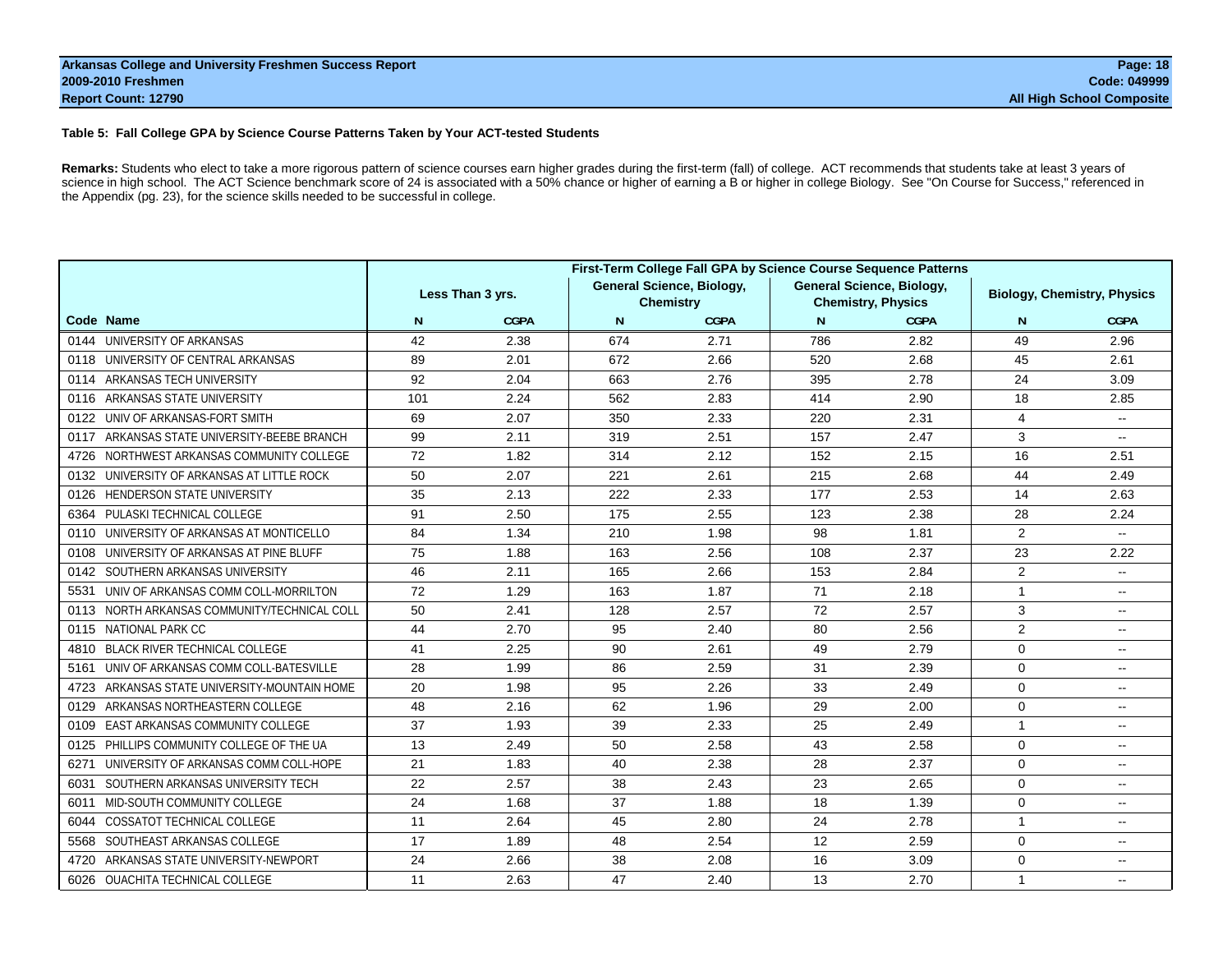#### **Table 5: Fall College GPA by Science Course Patterns Taken by Your ACT-tested Students**

Remarks: Students who elect to take a more rigorous pattern of science courses earn higher grades during the first-term (fall) of college. ACT recommends that students take at least 3 years of science in high school. The ACT Science benchmark score of 24 is associated with a 50% chance or higher of earning a B or higher in college Biology. See "On Course for Success," referenced in the Appendix (pg. 23), for the science skills needed to be successful in college.

|                                       |      |                  |      | First-Term College Fall GPA by Science Course Sequence Patterns |      |                                                               |     |                                    |
|---------------------------------------|------|------------------|------|-----------------------------------------------------------------|------|---------------------------------------------------------------|-----|------------------------------------|
|                                       |      | Less Than 3 yrs. |      | <b>General Science, Biology,</b><br><b>Chemistry</b>            |      | <b>General Science, Biology,</b><br><b>Chemistry, Physics</b> |     | <b>Biology, Chemistry, Physics</b> |
| Code Name                             |      | <b>CGPA</b>      |      | <b>CGPA</b>                                                     |      | <b>CGPA</b>                                                   |     | <b>CGPA</b>                        |
| 6207 RICH MOUNTAIN COMMUNITY COLLEGE  | 18   | 1.64             | 27   | 2.14                                                            | 24   | 1.78                                                          |     |                                    |
| 6609 SOUTH ARKANSAS COMMUNITY COLLEGE | 24   | 1.78             | 25   | 2.86                                                            | 12   | 2.80                                                          |     | $\sim$ $\sim$                      |
| 5163 OZARKA COLLEGE                   | 16   | 2.35             | 30   | 2.43                                                            |      | 2.74                                                          |     | $\overline{\phantom{a}}$           |
| ------ All Other Colleges             |      | $\sim$           |      | $\sim$ $\sim$                                                   |      | $\sim$                                                        |     | --                                 |
| 9999 All Institutions                 | 1486 | 2.06             | 5893 | 2.53                                                            | 4128 | 2.62                                                          | 281 | 2.65                               |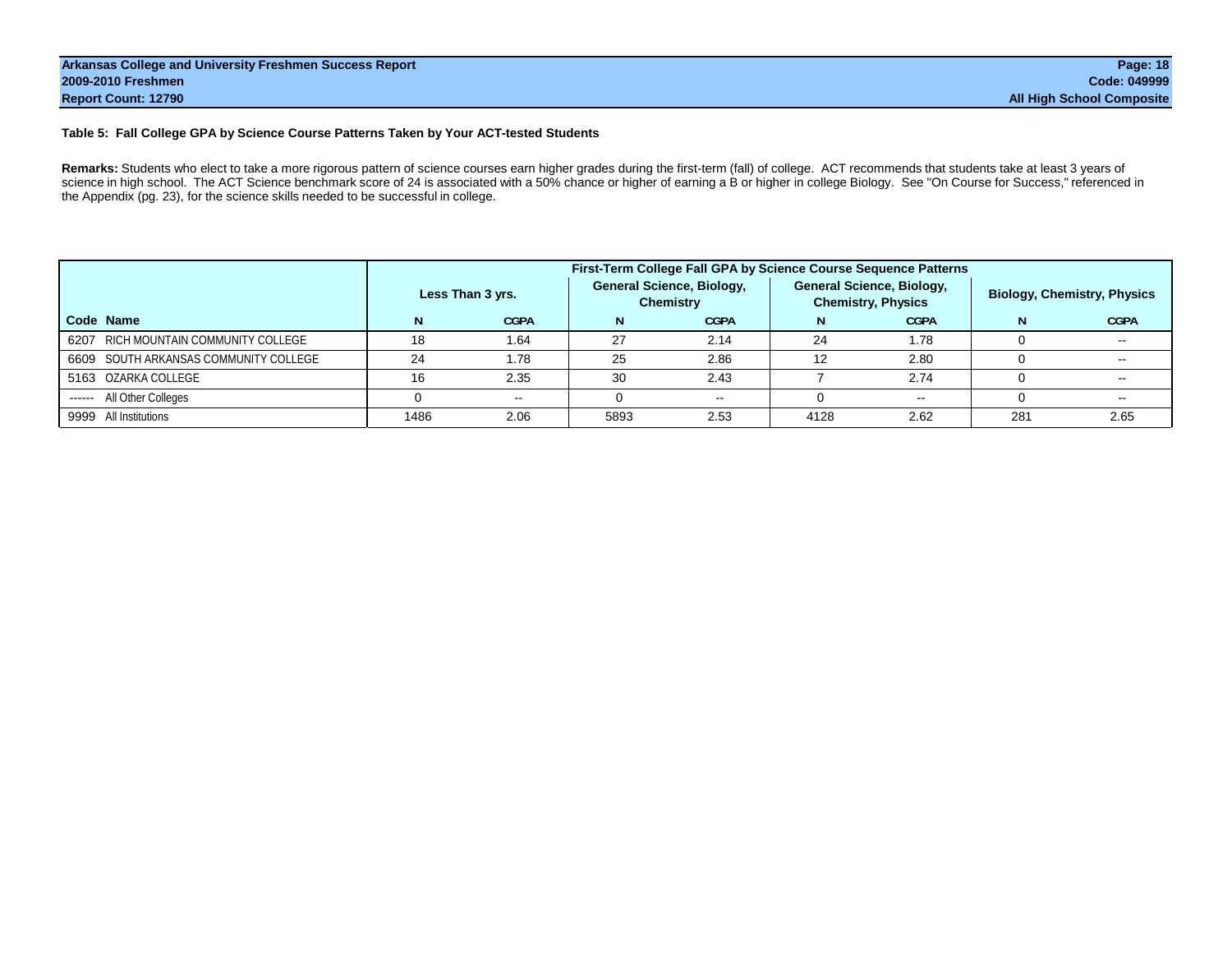#### **Table 6: Average Fall GPA for Your ACT-tested Students by ACT College Readiness Standards Score Ranges**

**Remarks:** The ACT College Readiness Standards (CRS) Score Ranges are directly associated with average first semester grade point average. Higher scores are associated with higher grades. To help secondary school students develop better educational backgrounds, see the "College Readiness Standards", referenced in the Appendix. Depending on the score range, suggestions are provided to help students strengthen their skills to reach the next score range level. All secondary students can develop better college readiness by taking more rigorous courses in high school, which in turn leads to higher ACT test scores and better preparation for college.

|                                                 |                |             |           |             |           |             | <b>College Freshmen Fall GPA by ACT CRS Score Ranges</b> |                          |                |                          |             |                          |
|-------------------------------------------------|----------------|-------------|-----------|-------------|-----------|-------------|----------------------------------------------------------|--------------------------|----------------|--------------------------|-------------|--------------------------|
|                                                 | $1 - 15$       |             | $16 - 19$ |             | $20 - 23$ |             | $24 - 27$                                                |                          | 28-32          |                          | 33-36       |                          |
| Code Name                                       | N              | <b>CGPA</b> | N         | <b>CGPA</b> | N         | <b>CGPA</b> | N                                                        | <b>CGPA</b>              | N              | <b>CGPA</b>              | N           | <b>CGPA</b>              |
| 0144 UNIVERSITY OF ARKANSAS                     | $\overline{7}$ | 2.11        | 141       | 2.37        | 551       | 2.48        | 517                                                      | 2.80                     | 394            | 3.15                     | 48          | 3.48                     |
| UNIVERSITY OF CENTRAL ARKANSAS<br>0118          | 66             | 2.01        | 331       | 2.10        | 436       | 2.36        | 325                                                      | 3.02                     | 235            | 3.35                     | 9           | 3.35                     |
| ARKANSAS TECH UNIVERSITY<br>0114                | 55             | 2.05        | 273       | 2.09        | 390       | 2.58        | 426                                                      | 3.12                     | 132            | 3.17                     | 6           | 3.01                     |
| ARKANSAS STATE UNIVERSITY<br>0116               | 106            | 2.39        | 329       | 2.53        | 338       | 2.65        | 274                                                      | 3.09                     | 125            | 3.44                     | 1           | н.                       |
| UNIV OF ARKANSAS-FORT SMITH<br>0122             | 43             | 1.68        | 211       | 1.90        | 261       | 2.30        | 162                                                      | 2.62                     | 40             | 3.06                     | $\Omega$    | $\overline{\phantom{a}}$ |
| ARKANSAS STATE UNIVERSITY-BEEBE BRANCH<br>0117  | 76             | 1.92        | 216       | 2.38        | 209       | 2.47        | 103                                                      | 2.85                     | 13             | 2.78                     | $\Omega$    | $\overline{a}$           |
| NORTHWEST ARKANSAS COMMUNITY COLLEGE<br>4726    | 63             | 1.57        | 221       | 2.01        | 221       | 2.14        | 86                                                       | 2.38                     | 18             | 2.60                     | 0           | $\sim$ $-$               |
| UNIVERSITY OF ARKANSAS AT LITTLE ROCK<br>0132   | 54             | 2.75        | 166       | 2.30        | 159       | 2.55        | 123                                                      | 2.62                     | 52             | 3.24                     | 2           | $\sim$                   |
| <b>HENDERSON STATE UNIVERSITY</b><br>0126       | 35             | 2.42        | 121       | 1.90        | 154       | 2.29        | 130                                                      | 2.80                     | 38             | 3.06                     | $\Omega$    | $\overline{\phantom{a}}$ |
| PULASKI TECHNICAL COLLEGE<br>6364               | 140            | 1.99        | 183       | 2.46        | 90        | 2.84        | 25                                                       | 3.45                     | 6              | 1.93                     | $\Omega$    | $\sim$                   |
| UNIVERSITY OF ARKANSAS AT MONTICELLO<br>0110    | 112            | 0.96        | 144       | 1.64        | 105       | 2.14        | 63                                                       | 2.60                     | $\overline{7}$ | 2.93                     | 0           | $\sim$                   |
| UNIVERSITY OF ARKANSAS AT PINE BLUFF<br>0108    | 180            | 1.93        | 156       | 2.53        | 53        | 2.97        | 11                                                       | 3.27                     | $\overline{2}$ | --                       | $\Omega$    | $\sim$                   |
| SOUTHERN ARKANSAS UNIVERSITY<br>0142            | 41             | 2.38        | 113       | 2.45        | 133       | 2.74        | 72                                                       | 2.94                     | 31             | 3.04                     | $\mathbf 0$ | $\sim$ $\sim$            |
| UNIV OF ARKANSAS COMM COLL-MORRILTON<br>5531    | 53             | 1.20        | 147       | 1.73        | 127       | 2.06        | 50                                                       | 2.00                     | 3              | $\overline{\phantom{a}}$ | 0           | $\sim$                   |
| NORTH ARKANSAS COMMUNITY/TECHNICAL COLL<br>0113 | 37             | 1.39        | 100       | 2.48        | 108       | 2.71        | 40                                                       | 2.69                     | 9              | 3.26                     | $\Omega$    | $\sim$ $-$               |
| <b>NATIONAL PARK CC</b><br>0115                 | 41             | 2.79        | 89        | 2.40        | 80        | 2.45        | 21                                                       | 2.96                     | $\mathbf{1}$   | $\overline{a}$           | $\Omega$    | $\overline{a}$           |
| <b>BLACK RIVER TECHNICAL COLLEGE</b><br>4810    | 27             | 2.76        | 82        | 2.26        | 69        | 2.65        | 28                                                       | 3.19                     | $\Omega$       | $\sim$                   | $\Omega$    | $\sim$                   |
| UNIV OF ARKANSAS COMM COLL-BATESVILLE<br>5161   | 18             | 2.42        | 58        | 2.30        | 64        | 2.48        | 16                                                       | 2.32                     | 1              | $\overline{\phantom{a}}$ | $\Omega$    | $\sim$ $\sim$            |
| ARKANSAS STATE UNIVERSITY-MOUNTAIN HOME<br>4723 | 13             | 1.58        | 55        | 2.21        | 51        | 2.34        | 28                                                       | 2.50                     | 4              | ۰.                       | 0           | $\sim$ $-$               |
| ARKANSAS NORTHEASTERN COLLEGE<br>0129           | 41             | 1.88        | 61        | 1.91        | 36        | 2.06        | 10                                                       | 3.41                     | 1              | $\overline{\phantom{a}}$ | 0           | $\sim$                   |
| EAST ARKANSAS COMMUNITY COLLEGE<br>0109         | 55             | 2.06        | 42        | 2.17        | 17        | 2.63        | 3                                                        | $\overline{\phantom{a}}$ | $\mathbf{1}$   | --                       | $\Omega$    | $-1$                     |
| PHILLIPS COMMUNITY COLLEGE OF THE UA<br>0125    | 36             | 2.37        | 51        | 2.52        | 22        | 2.79        | 4                                                        | $\overline{\phantom{a}}$ | $\Omega$       | ۰.                       | $\Omega$    | $\sim$                   |
| UNIVERSITY OF ARKANSAS COMM COLL-HOPE<br>6271   | 38             | 1.68        | 42        | 2.15        | 23        | 2.79        | 6                                                        | 3.72                     | $\Omega$       | $\overline{\phantom{a}}$ | $\Omega$    | $\sim$ $\sim$            |
| SOUTHERN ARKANSAS UNIVERSITY TECH<br>6031       | 33             | 2.28        | 43        | 2.68        | 17        | 2.67        | 6                                                        | 2.79                     | $\mathbf{1}$   | $\overline{\phantom{a}}$ | $\Omega$    | $\sim$ $-$               |
| MID-SOUTH COMMUNITY COLLEGE<br>6011             | 31             | 1.16        | 45        | 1.78        | 17        | 2.23        | $\mathbf{1}$                                             | $\overline{\phantom{a}}$ | $\mathbf 0$    | $-$                      | $\mathbf 0$ | $\sim$ $\sim$            |
| <b>COSSATOT TECHNICAL COLLEGE</b><br>6044       | 23             | 3.01        | 43        | 2.61        | 22        | 2.98        | 2                                                        | н.                       | $\Omega$       | $\overline{\phantom{a}}$ | $\mathbf 0$ | $\sim$ $-$               |
| SOUTHEAST ARKANSAS COLLEGE<br>5568              | 26             | 2.20        | 41        | 2.48        | 13        | 2.45        | $\mathbf{1}$                                             | $\overline{\phantom{a}}$ | $\mathbf{1}$   | $\overline{\phantom{a}}$ | $\mathbf 0$ | $\sim$ $\sim$            |
| ARKANSAS STATE UNIVERSITY-NEWPORT<br>4720       | 17             | 2.28        | 30        | 2.24        | 27        | 2.80        | 4                                                        | $\overline{\phantom{a}}$ | 1              | $\overline{\phantom{a}}$ | $\Omega$    | $\sim$                   |
| <b>OUACHITA TECHNICAL COLLEGE</b><br>6026       | 8              | 2.58        | 35        | 2.10        | 25        | 2.74        | 11                                                       | 2.90                     | $\mathbf 0$    | $\overline{\phantom{a}}$ | $\mathbf 0$ | $\overline{a}$           |
| RICH MOUNTAIN COMMUNITY COLLEGE<br>6207         | 12             | 1.50        | 27        | 1.70        | 21        | 1.81        | 14                                                       | 2.08                     | $\mathbf{1}$   | $\overline{\phantom{a}}$ | $\Omega$    | $\sim$ $\sim$            |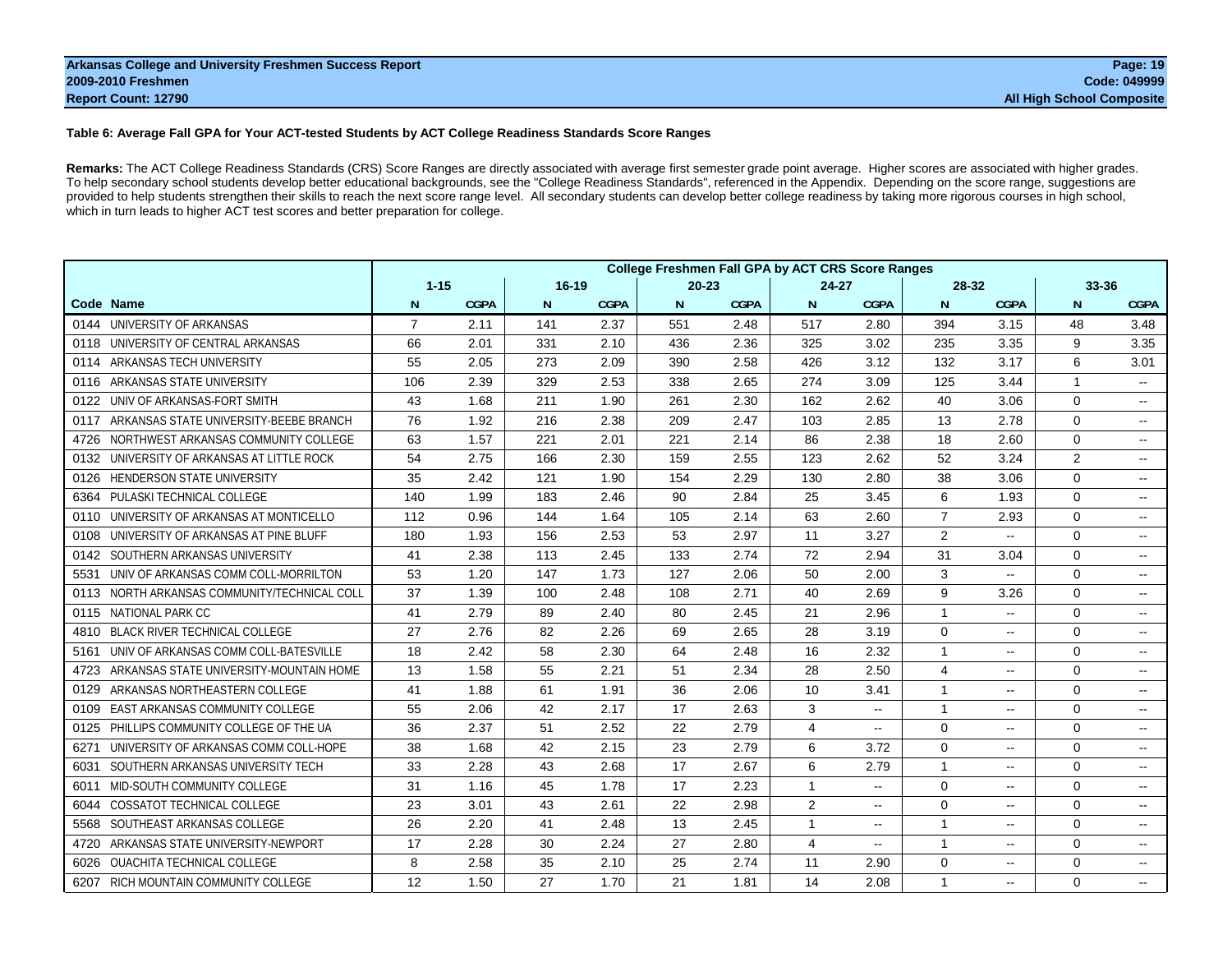#### **Table 6: Average Fall GPA for Your ACT-tested Students by ACT College Readiness Standards Score Ranges**

**Remarks:** The ACT College Readiness Standards (CRS) Score Ranges are directly associated with average first semester grade point average. Higher scores are associated with higher grades. To help secondary school students develop better educational backgrounds, see the "College Readiness Standards", referenced in the Appendix. Depending on the score range, suggestions are provided to help students strengthen their skills to reach the next score range level. All secondary students can develop better college readiness by taking more rigorous courses in high school, which in turn leads to higher ACT test scores and better preparation for college.

|                                       | <b>College Freshmen Fall GPA by ACT CRS Score Ranges</b> |             |           |             |           |             |           |             |       |               |           |               |  |
|---------------------------------------|----------------------------------------------------------|-------------|-----------|-------------|-----------|-------------|-----------|-------------|-------|---------------|-----------|---------------|--|
|                                       | $1 - 15$                                                 |             | $16 - 19$ |             | $20 - 23$ |             | $24 - 27$ |             | 28-32 |               | $33 - 36$ |               |  |
| Code Name                             |                                                          | <b>CGPA</b> | N         | <b>CGPA</b> | N         | <b>CGPA</b> | N         | <b>CGPA</b> | N     | <b>CGPA</b>   |           | <b>CGPA</b>   |  |
| 6609 SOUTH ARKANSAS COMMUNITY COLLEGE | 24                                                       | 2.20        | 30        | 2.39        | 10        | 2.34        |           | $\sim$      |       | $\sim$ $\sim$ |           | $\sim$ $\sim$ |  |
| 5163 OZARKA COLLEGE                   |                                                          | 2.17        | 25        | 2.46        | 17        | 2.57        |           | 2.28        |       | $\sim$ $\sim$ |           | $\sim$ $-$    |  |
| All Other Colleges<br>------          |                                                          | $- -$       |           | $\sim$ $-$  |           | $- -$       |           | $- -$       |       | $\sim$        |           | $- -$         |  |
| 9999<br>All Institutions              | 1518                                                     | 1.97        | 365'      | 2.21        | 3866      | 2.47        | 2570      | 2.87        | 1119  | 3.20          | 66        | 3.41          |  |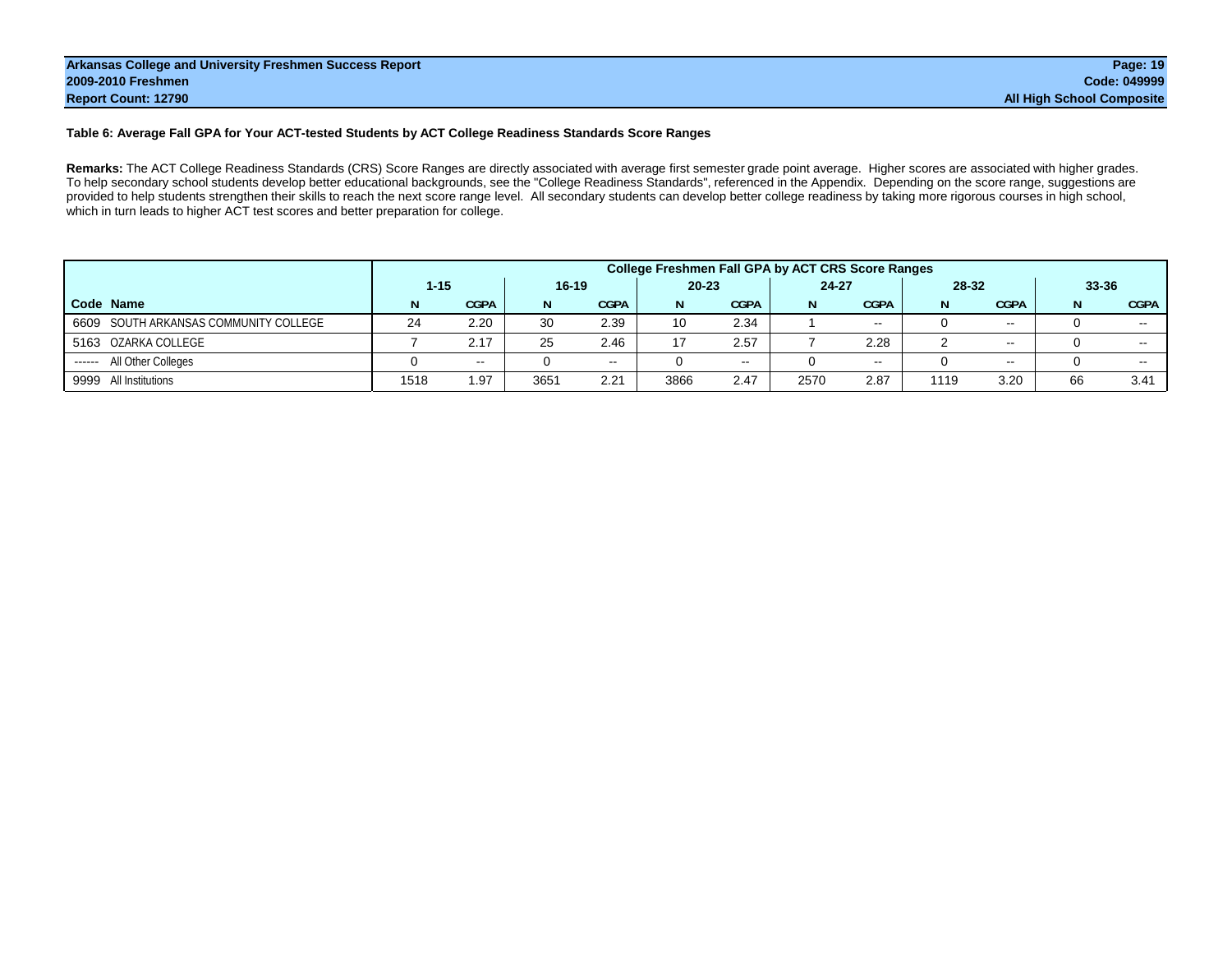#### **Table 7: Summary Statistics for Your ACT-tested Students Who Were Identified as Needing Developmental Coursework**

**Remarks:** Colleges have different standards for assigning incoming freshmen to developmental coursework. Generally, lower ACT scores are associated with students assigned to developmental courses. ACT recommends all students take rigorous courses in high school to reduce the risk of being assigned to developmental courses in college. The data in this table enable staff to determine how many ACT-tested graduates were assigned to one or more developmental courses at each postsecondary institution. The content of courses taken in high school courses should be designed to help build readiness skills to take college level courses. The "College Readiness Standards" (referenced in the Appendix) provides suggestions for improving college readiness skills.

|                                                 |     | <b>Average ACT Scores</b> |                    |         |                |                  |  |  |  |  |
|-------------------------------------------------|-----|---------------------------|--------------------|---------|----------------|------------------|--|--|--|--|
| Code Name                                       | N   | <b>English</b>            | <b>Mathematics</b> | Reading | <b>Science</b> | <b>Composite</b> |  |  |  |  |
| 0144 UNIVERSITY OF ARKANSAS                     | 169 | 19.9                      | 18.2               | 20.2    | 19.7           | 19.7             |  |  |  |  |
| 0118 UNIVERSITY OF CENTRAL ARKANSAS             | 348 | 18.2                      | 16.5               | 18.5    | 18.0           | 17.9             |  |  |  |  |
| 0114 ARKANSAS TECH UNIVERSITY                   | 369 | 17.4                      | 17.3               | 18.3    | 18.3           | 18.0             |  |  |  |  |
| 0116 ARKANSAS STATE UNIVERSITY                  | 441 | 17.4                      | 16.8               | 17.5    | 17.5           | 17.4             |  |  |  |  |
| 0122 UNIV OF ARKANSAS-FORT SMITH                | 242 | 17.0                      | 17.0               | 18.3    | 18.2           | 17.7             |  |  |  |  |
| 0117 ARKANSAS STATE UNIVERSITY-BEEBE BRANCH     | 274 | 16.8                      | 16.6               | 17.7    | 17.6           | 17.3             |  |  |  |  |
| NORTHWEST ARKANSAS COMMUNITY COLLEGE<br>4726    | 380 | 17.4                      | 18.1               | 18.4    | 18.2           | 18.1             |  |  |  |  |
| 0132 UNIVERSITY OF ARKANSAS AT LITTLE ROCK      | 244 | 17.4                      | 16.4               | 17.8    | 17.6           | 17.4             |  |  |  |  |
| <b>HENDERSON STATE UNIVERSITY</b><br>0126       | 171 | 17.2                      | 16.8               | 17.8    | 17.7           | 17.5             |  |  |  |  |
| 6364 PULASKI TECHNICAL COLLEGE                  | 313 | 15.3                      | 16.0               | 16.4    | 16.4           | 16.1             |  |  |  |  |
| 0110 UNIVERSITY OF ARKANSAS AT MONTICELLO       | 264 | 15.4                      | 16.3               | 16.1    | 16.2           | 16.2             |  |  |  |  |
| 0108 UNIVERSITY OF ARKANSAS AT PINE BLUFF       | 371 | 15.4                      | 16.0               | 15.6    | 16.2           | 15.9             |  |  |  |  |
| 0142 SOUTHERN ARKANSAS UNIVERSITY               | 171 | 16.8                      | 17.0               | 17.3    | 17.7           | 17.4             |  |  |  |  |
| UNIV OF ARKANSAS COMM COLL-MORRILTON<br>5531    | 229 | 16.7                      | 17.5               | 17.8    | 17.8           | 17.6             |  |  |  |  |
| 0113 NORTH ARKANSAS COMMUNITY/TECHNICAL COLL    | 159 | 16.8                      | 17.1               | 18.2    | 18.1           | 17.7             |  |  |  |  |
| NATIONAL PARK CC<br>0115                        | 166 | 17.2                      | 17.4               | 18.6    | 17.7           | 17.8             |  |  |  |  |
| 4810 BLACK RIVER TECHNICAL COLLEGE              | 78  | 16.8                      | 16.9               | 18.3    | 17.4           | 17.5             |  |  |  |  |
| 5161 UNIV OF ARKANSAS COMM COLL-BATESVILLE      | 100 | 17.8                      | 17.3               | 18.8    | 17.3           | 17.9             |  |  |  |  |
| ARKANSAS STATE UNIVERSITY-MOUNTAIN HOME<br>4723 | 65  | 17.8                      | 17.2               | 18.7    | 18.8           | 18.3             |  |  |  |  |
| ARKANSAS NORTHEASTERN COLLEGE<br>0129           | 121 | 16.1                      | 16.2               | 16.7    | 16.8           | 16.6             |  |  |  |  |
| EAST ARKANSAS COMMUNITY COLLEGE<br>0109         | 103 | 14.9                      | 16.0               | 15.9    | 16.0           | 15.8             |  |  |  |  |
| PHILLIPS COMMUNITY COLLEGE OF THE UA<br>0125    | 68  | 15.6                      | 16.4               | 15.7    | 16.0           | 16.1             |  |  |  |  |
| UNIVERSITY OF ARKANSAS COMM COLL-HOPE<br>6271   | 40  | 15.4                      | 16.0               | 16.6    | 17.5           | 16.5             |  |  |  |  |
| SOUTHERN ARKANSAS UNIVERSITY TECH<br>6031       | 75  | 15.8                      | 16.5               | 15.9    | 16.6           | 16.4             |  |  |  |  |
| MID-SOUTH COMMUNITY COLLEGE<br>6011             | 76  | 15.5                      | 16.3               | 15.6    | 16.4           | 16.0             |  |  |  |  |
| 6044 COSSATOT TECHNICAL COLLEGE                 | 46  | 15.8                      | 17.0               | 16.7    | 17.0           | 16.7             |  |  |  |  |
| 5568 SOUTHEAST ARKANSAS COLLEGE                 | 16  | 14.8                      | 15.3               | 15.8    | 15.6           | 15.4             |  |  |  |  |
| ARKANSAS STATE UNIVERSITY-NEWPORT<br>4720       | 34  | 16.6                      | 16.7               | 18.2    | 17.1           | 17.2             |  |  |  |  |
| 6026 OUACHITA TECHNICAL COLLEGE                 | 28  | 16.0                      | 17.2               | 17.4    | 17.6           | 17.2             |  |  |  |  |
| 6207 RICH MOUNTAIN COMMUNITY COLLEGE            | 31  | 16.1                      | 16.6               | 17.1    | 16.7           | 16.7             |  |  |  |  |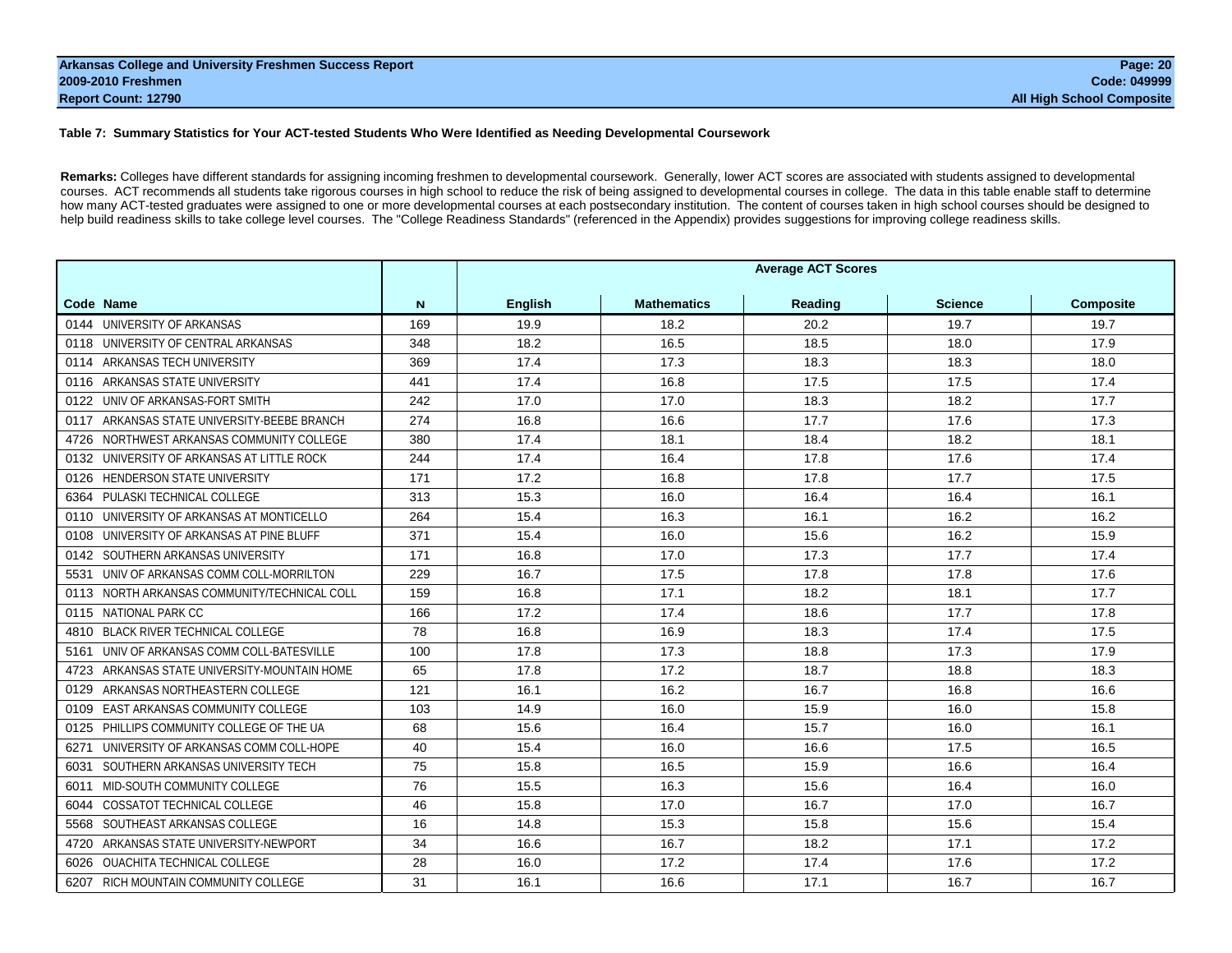#### **Table 7: Summary Statistics for Your ACT-tested Students Who Were Identified as Needing Developmental Coursework**

**Remarks:** Colleges have different standards for assigning incoming freshmen to developmental coursework. Generally, lower ACT scores are associated with students assigned to developmental courses. ACT recommends all students take rigorous courses in high school to reduce the risk of being assigned to developmental courses in college. The data in this table enable staff to determine how many ACT-tested graduates were assigned to one or more developmental courses at each postsecondary institution. The content of courses taken in high school courses should be designed to help build readiness skills to take college level courses. The "College Readiness Standards" (referenced in the Appendix) provides suggestions for improving college readiness skills.

|                                       |      | <b>Average ACT Scores</b> |                    |         |                |                  |  |  |  |  |  |  |
|---------------------------------------|------|---------------------------|--------------------|---------|----------------|------------------|--|--|--|--|--|--|
| Code Name                             | N    | English                   | <b>Mathematics</b> | Reading | <b>Science</b> | <b>Composite</b> |  |  |  |  |  |  |
| 6609 SOUTH ARKANSAS COMMUNITY COLLEGE | 44   | 14.7                      | 16.8               | 16.2    | 15.4           | 15.9             |  |  |  |  |  |  |
| 5163 OZARKA COLLEGE                   | 29   | 16.4                      | 17.4               | 18.5    | 18.7           | 17.8             |  |  |  |  |  |  |
| ------ All Other Colleges             |      | $\sim$                    | $\sim$             | $\sim$  | $\sim$         | $\sim$           |  |  |  |  |  |  |
| 9999 All Institutions                 | 5265 | 16.8                      | 16.8               | 17.5    | 17.5           | 17.3             |  |  |  |  |  |  |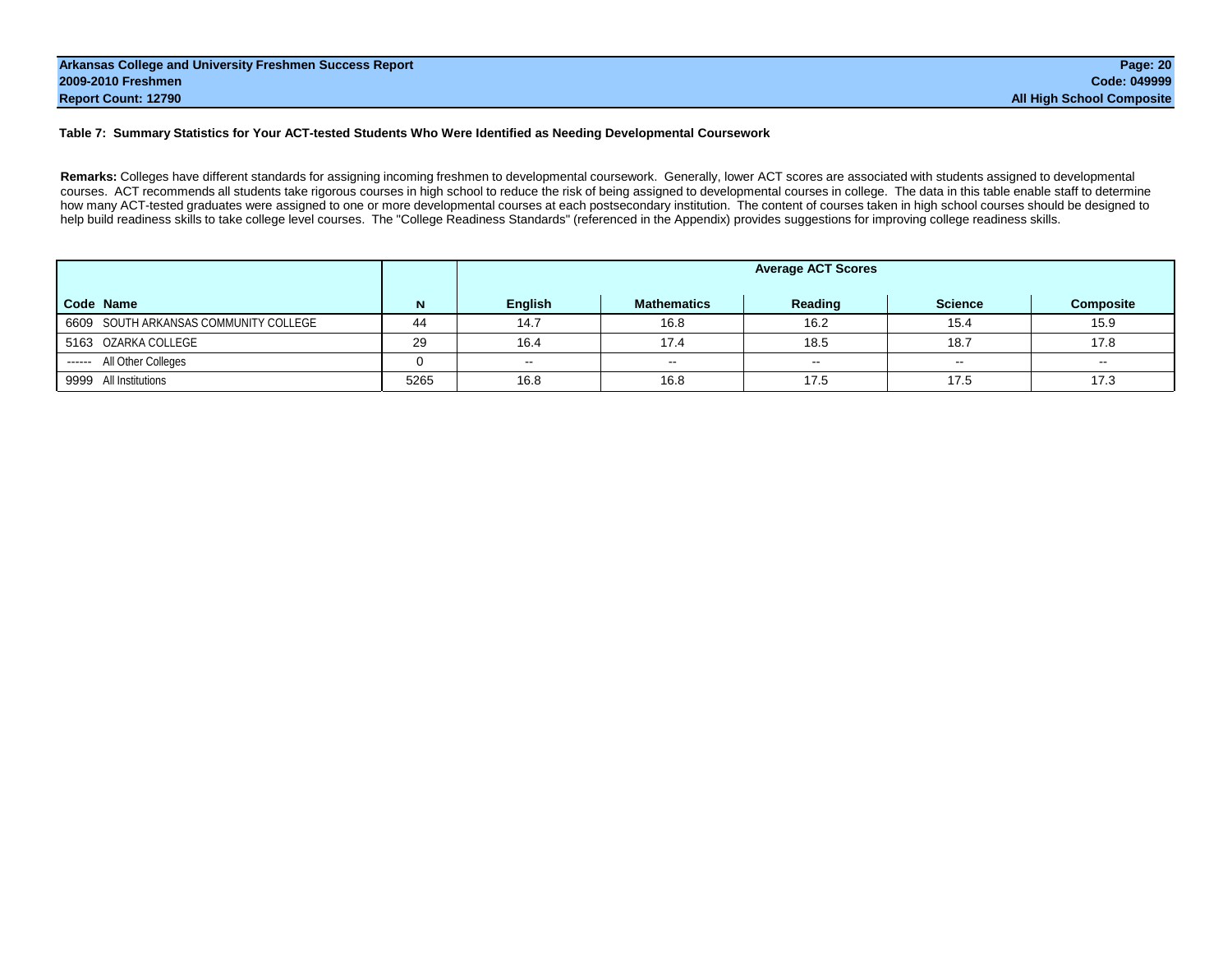#### **Table 8: Summary Statistics for Your ACT-tested Students Who Returned/Did Not Return for Year Two**

**Remarks:** Nationally about 25% of first-term college students do not return to the same college in year 2. Persisters tend to have higher ACT scores, higher high school grades, and higher first-year college grades. To increase a student's chances of staying in college, all students need to take rigorous coursework in high school. Such academic preparation leads to higher test scores, better grades, and better college-readiness skills. Suggestions for the proper courses to take in high school and the recommended content covered in those courses are referenced in "College Readiness Standards" in the Appendix.

|                                                 |      | <b>Persisters</b> |                   |            |            |            |     | <b>Non-Persisters</b> |            |            |            |  |  |
|-------------------------------------------------|------|-------------------|-------------------|------------|------------|------------|-----|-----------------------|------------|------------|------------|--|--|
|                                                 |      |                   | % Meeting         |            | Average    |            |     | % Meeting             |            | Average    |            |  |  |
|                                                 |      |                   | <b>All Four</b>   | <b>HS</b>  | Fall       | <b>ACT</b> |     | <b>All Four</b>       | <b>HS</b>  | Fall       | <b>ACT</b> |  |  |
| Code Name                                       | N    | N                 | <b>Benchmarks</b> | <b>GPA</b> | <b>GPA</b> | Comp       | N   | <b>Benchmarks</b>     | <b>GPA</b> | <b>GPA</b> | Comp       |  |  |
| 0144 UNIVERSITY OF ARKANSAS                     | 1658 | 1556              | 44                | 3.54       | 2.83       | 24.8       | 102 | 27                    | 3.36       | 1.55       | 23.8       |  |  |
| 0118 UNIVERSITY OF CENTRAL ARKANSAS             | 1402 | 1260              | 30                | 3.41       | 2.74       | 22.8       | 142 | 13                    | 3.09       | 1.42       | 20.9       |  |  |
| 0114 ARKANSAS TECH UNIVERSITY                   | 1282 | 1106              | 29                | 3.42       | 2.89       | 22.7       | 176 | 27                    | 3.15       | 1.46       | 21.6       |  |  |
| ARKANSAS STATE UNIVERSITY<br>0116               | 1173 | 1010              | 23                | 3.33       | 2.96       | 21.6       | 163 | 13                    | 3.06       | 1.64       | 20.3       |  |  |
| UNIV OF ARKANSAS-FORT SMITH<br>0122             | 717  | 552               | 20                | 3.29       | 2.57       | 21.5       | 165 | 15                    | 3.07       | 1.23       | 20.1       |  |  |
| ARKANSAS STATE UNIVERSITY-BEEBE BRANCH<br>0117  | 617  | 451               | 10                | 3.13       | 2.76       | 20.3       | 166 | 9                     | 2.90       | 1.58       | 19.2       |  |  |
| NORTHWEST ARKANSAS COMMUNITY COLLEGE<br>4726    | 609  | 432               | 12                | 3.05       | 2.42       | 20.1       | 177 | $\overline{7}$        | 2.86       | 1.26       | 19.8       |  |  |
| UNIVERSITY OF ARKANSAS AT LITTLE ROCK<br>0132   | 556  | 447               | 20                | 3.18       | 2.85       | 21.4       | 109 | 18                    | 3.07       | 1.45       | 20.5       |  |  |
| <b>HENDERSON STATE UNIVERSITY</b><br>0126       | 478  | 389               | 23                | 3.29       | 2.66       | 21.9       | 89  | 17                    | 2.95       | 1.25       | 20.7       |  |  |
| PULASKI TECHNICAL COLLEGE<br>6364               | 444  | 315               | 4                 | 2.83       | 2.76       | 17.7       | 129 | 5                     | 2.71       | 1.65       | 17.1       |  |  |
| UNIVERSITY OF ARKANSAS AT MONTICELLO<br>0110    | 431  | 294               | 9                 | 3.10       | 2.21       | 19.6       | 137 | 4                     | 2.70       | 0.75       | 16.8       |  |  |
| UNIVERSITY OF ARKANSAS AT PINE BLUFF<br>0108    | 402  | 321               | $\overline{2}$    | 2.89       | 2.55       | 16.9       | 81  | 2                     | 2.57       | 1.50       | 15.0       |  |  |
| 0142 SOUTHERN ARKANSAS UNIVERSITY               | 390  | 324               | 16                | 3.30       | 2.85       | 20.9       | 66  | 15                    | 3.12       | 1.82       | 20.4       |  |  |
| UNIV OF ARKANSAS COMM COLL-MORRILTON<br>5531    | 380  | 247               | 9                 | 3.14       | 2.26       | 19.7       | 133 | 10                    | 2.82       | 1.04       | 19.1       |  |  |
| NORTH ARKANSAS COMMUNITY/TECHNICAL COLL<br>0113 | 294  | 205               | 11                | 3.19       | 2.75       | 20.0       | 89  | 11                    | 2.91       | 1.86       | 19.5       |  |  |
| <b>NATIONAL PARK CC</b><br>0115                 | 232  | 165               | 5                 | 3.01       | 2.76       | 19.3       | 67  | $\mathbf{1}$          | 2.81       | 2.01       | 18.4       |  |  |
| 4810 BLACK RIVER TECHNICAL COLLEGE              | 206  | 154               | 5                 | 3.17       | 2.78       | 19.3       | 52  | 4                     | 2.92       | 2.02       | 19.0       |  |  |
| UNIV OF ARKANSAS COMM COLL-BATESVILLE<br>5161   | 157  | 108               | 6                 | 3.22       | 2.80       | 19.6       | 49  | 4                     | 2.96       | 1.51       | 19.3       |  |  |
| ARKANSAS STATE UNIVERSITY-MOUNTAIN HOME<br>4723 | 151  | 110               | 14                | 3.13       | 2.70       | 20.8       | 41  | 12                    | 2.89       | 1.09       | 19.4       |  |  |
| ARKANSAS NORTHEASTERN COLLEGE<br>0129           | 149  | 100               | 6                 | 2.98       | 2.39       | 18.2       | 49  | 2                     | 2.73       | 1.33       | 16.9       |  |  |
| EAST ARKANSAS COMMUNITY COLLEGE<br>0109         | 118  | 88                | $\mathbf{1}$      | 2.83       | 2.44       | 16.7       | 30  | 3                     | 2.60       | 1.49       | 16.1       |  |  |
| PHILLIPS COMMUNITY COLLEGE OF THE UA<br>0125    | 113  | 87                | 2                 | 2.90       | 2.80       | 17.5       | 26  | $\Omega$              | 2.68       | 1.75       | 16.3       |  |  |
| UNIVERSITY OF ARKANSAS COMM COLL-HOPE<br>6271   | 109  | 77                | 4                 | 3.02       | 2.52       | 18.0       | 32  | $\mathbf 0$           | 2.60       | 1.46       | 15.9       |  |  |
| SOUTHERN ARKANSAS UNIVERSITY TECH<br>6031       | 100  | 71                | $\overline{7}$    | 2.87       | 2.86       | 17.9       | 29  | $\Omega$              | 2.73       | 1.72       | 16.6       |  |  |
| MID-SOUTH COMMUNITY COLLEGE<br>6011             | 94   | 62                | 2                 | 3.05       | 1.90       | 17.0       | 32  | $\Omega$              | 2.90       | 1.17       | 16.9       |  |  |
| <b>COSSATOT TECHNICAL COLLEGE</b><br>6044       | 90   | 57                | 4                 | 3.02       | 3.06       | 18.3       | 33  | 3                     | 2.68       | 2.39       | 16.7       |  |  |
| SOUTHEAST ARKANSAS COLLEGE<br>5568              | 82   | 59                | 2                 | 2.89       | 2.66       | 17.7       | 23  | $\mathbf 0$           | 2.70       | 1.79       | 16.0       |  |  |
| ARKANSAS STATE UNIVERSITY-NEWPORT<br>4720       | 79   | 40                | $\mathbf 0$       | 3.14       | 2.93       | 18.8       | 39  | 5                     | 2.70       | 2.01       | 17.8       |  |  |
| 6026 OUACHITA TECHNICAL COLLEGE                 | 79   | 48                | 6                 | 3.13       | 2.94       | 19.8       | 31  | 10                    | 2.89       | 1.71       | 19.2       |  |  |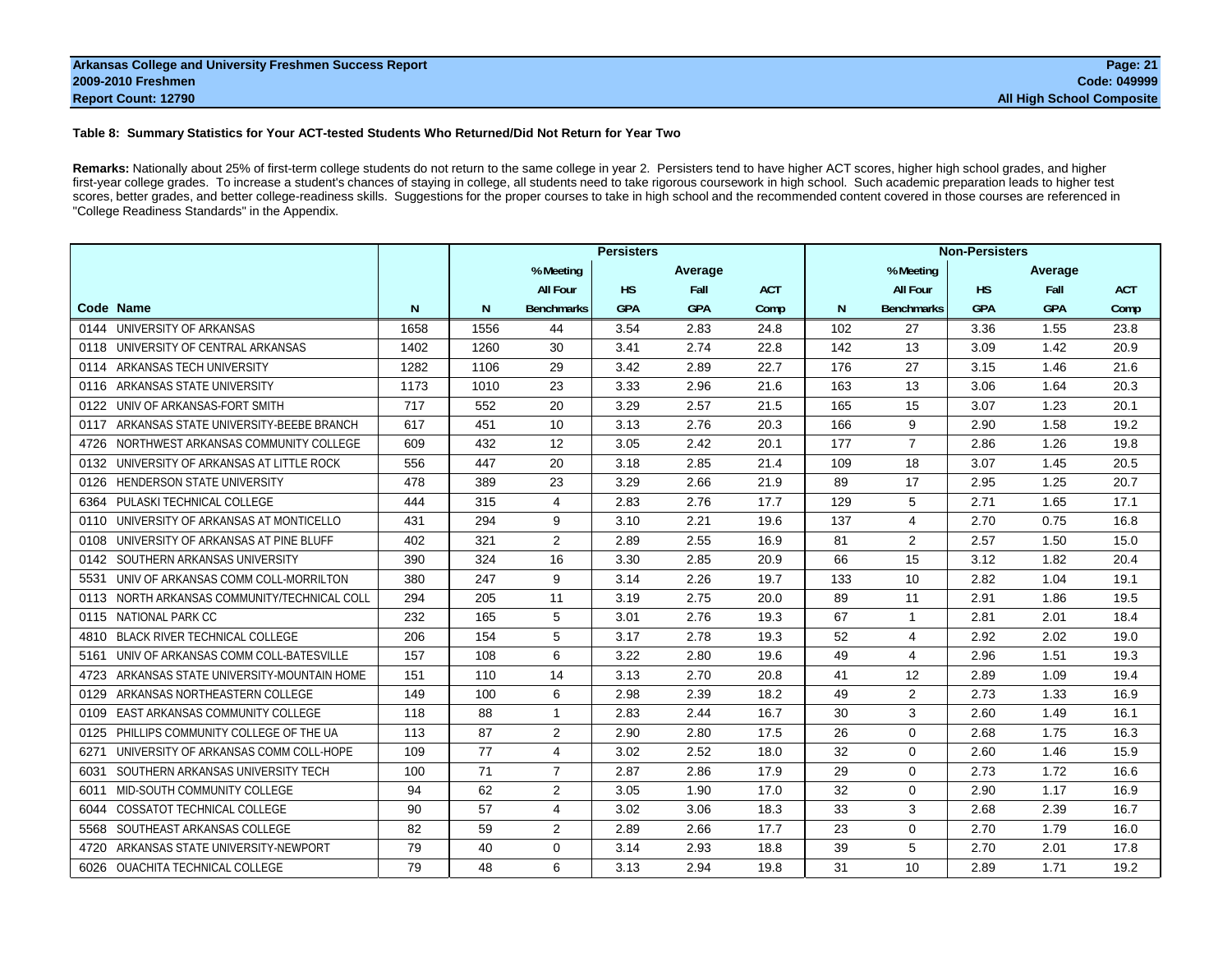#### **Table 8: Summary Statistics for Your ACT-tested Students Who Returned/Did Not Return for Year Two**

**Remarks:** Nationally about 25% of first-term college students do not return to the same college in year 2. Persisters tend to have higher ACT scores, higher high school grades, and higher first-year college grades. To increase a student's chances of staying in college, all students need to take rigorous coursework in high school. Such academic preparation leads to higher test scores, better grades, and better college-readiness skills. Suggestions for the proper courses to take in high school and the recommended content covered in those courses are referenced in "College Readiness Standards" in the Appendix.

|                                         |          |       |                      | <b>Persisters</b> |            |            |      |                   | <b>Non-Persisters</b> |            |            |
|-----------------------------------------|----------|-------|----------------------|-------------------|------------|------------|------|-------------------|-----------------------|------------|------------|
|                                         |          |       | % Meeting<br>Average |                   |            |            |      | % Meeting         |                       | Average    |            |
|                                         |          |       | <b>All Four</b>      | <b>HS</b>         | Fall       | <b>ACT</b> |      | <b>All Four</b>   | <b>HS</b>             | Fall       | <b>ACT</b> |
| Code Name                               |          | N     | <b>Benchmarks</b>    | <b>GPA</b>        | <b>GPA</b> | Comp       | N    | <b>Benchmarks</b> | <b>GPA</b>            | <b>GPA</b> | Comp       |
| RICH MOUNTAIN COMMUNITY COLLEGE<br>6207 | 75       | 36    | 14                   | 2.94              | 2.56       | 19.9       | 39   | 8                 | 2.85                  | 1.03       | 19.0       |
| 6609 SOUTH ARKANSAS COMMUNITY COLLEGE   | 65       | 47    |                      | 2.96              | 2.74       | 17.1       | 18   | 0                 | 2.64                  | 1.25       | 15.6       |
| 5163 OZARKA COLLEGE                     | 58       | 44    |                      | 3.05              | 2.85       | 20.0       | 14   | $\Omega$          | 2.64                  | 1.08       | 17.5       |
| ------ All Other Colleges               | $\Omega$ | 0     | $\sim$ $\sim$        | $\sim$ $\sim$     | $- -$      | $\sim$     |      | $\sim$            | $\sim$ $\sim$         | $\sim$     | $\sim$     |
| 9999 All Institutions                   | 12790    | 10262 | 22                   | 3.27              | 2.74       | 21.4       | 2528 | 11                | 2.92                  | 1.46       | 19.2       |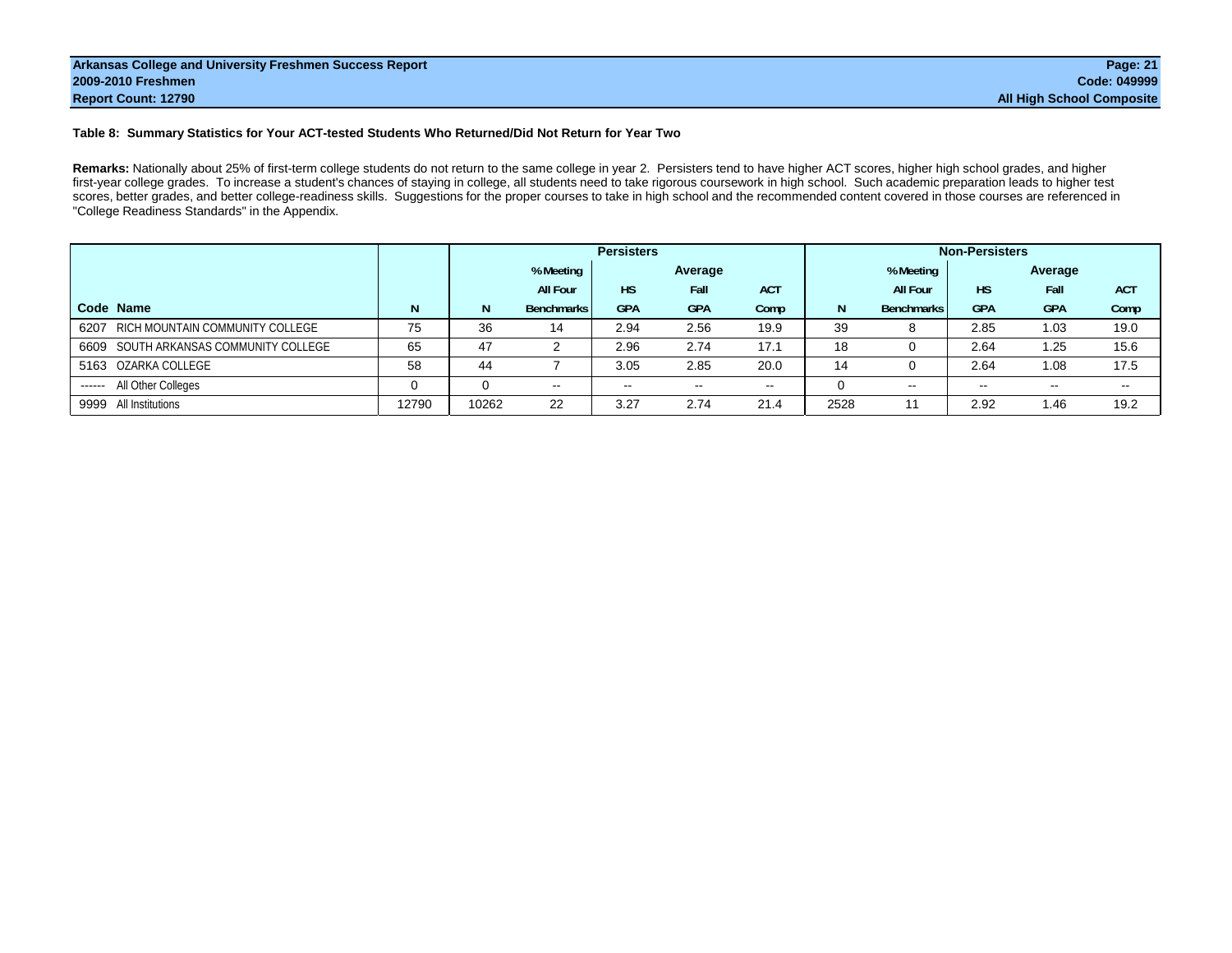#### **Table 9: Summary Statistics for Your ACT-tested Students Who Did/Did Not Receive a State Scholarship**

**Remarks:** The state provides scholarships to students based on specific criteria. This table summarizes selected statistics on those graduates who did/did not receive state scholarship funds. The comparisons are made on the number who completed the recommended core coursework in high school, high school GPA, Fall College GPA, and average ACT Composite score.

| *Note: NO Scholarship data available at this time. |  |
|----------------------------------------------------|--|
|                                                    |  |

|                                                 |      |              |                          | Scholarship              |                          |                          | <b>No Scholarship</b> |                          |                          |               |                          |
|-------------------------------------------------|------|--------------|--------------------------|--------------------------|--------------------------|--------------------------|-----------------------|--------------------------|--------------------------|---------------|--------------------------|
|                                                 |      |              | % Meeting                |                          | Average                  |                          |                       | % Meeting                |                          | Average       |                          |
|                                                 |      |              | <b>All Four</b>          | <b>HS</b>                | Fall                     | <b>ACT</b>               |                       | <b>All Four</b>          | <b>HS</b>                | Fall          | <b>ACT</b>               |
| Code Name                                       | N    | N            | <b>Benchmarks</b>        | <b>GPA</b>               | <b>GPA</b>               | Comp                     | N                     | <b>Benchmarks</b>        | <b>GPA</b>               | <b>GPA</b>    | Comp                     |
| 0144 UNIVERSITY OF ARKANSAS                     | 1658 | 0            |                          | $\overline{\phantom{a}}$ | $\sim$ $\sim$            | $- -$                    | $\mathbf 0$           | --                       | $- -$                    | $\mathbf{u}$  | --                       |
| UNIVERSITY OF CENTRAL ARKANSAS<br>0118          | 1402 | $\mathbf 0$  | $\overline{\phantom{a}}$ | $\overline{\phantom{a}}$ | $\sim$                   | $\overline{a}$           | $\mathbf 0$           | $\overline{\phantom{a}}$ | $\mathbf{u}$             | $\sim$ $\sim$ | $-$                      |
| ARKANSAS TECH UNIVERSITY<br>0114                | 1282 | $\mathbf 0$  | $\overline{\phantom{a}}$ | $\overline{\phantom{a}}$ | $\mathbf{L}$             | $\overline{a}$           | 0                     | $\sim$                   | $\mathbf{u}$             | $\sim$        | н.                       |
| ARKANSAS STATE UNIVERSITY<br>0116               | 1173 | 0            | --                       | $\overline{\phantom{a}}$ | $\sim$                   | $-$                      | 0                     | $\overline{\phantom{a}}$ | $\sim$ $\sim$            | $\sim$        | $\overline{\phantom{a}}$ |
| UNIV OF ARKANSAS-FORT SMITH<br>0122             | 717  | $\mathbf 0$  | ——                       | $\sim$                   | $\sim$                   | $\overline{\phantom{a}}$ | $\mathbf 0$           | $\overline{a}$           | $\overline{\phantom{a}}$ | $\sim$        | --                       |
| ARKANSAS STATE UNIVERSITY-BEEBE BRANCH<br>0117  | 617  | $\mathbf 0$  | $\overline{\phantom{a}}$ | $\overline{\phantom{a}}$ | $\sim$                   | $\overline{a}$           | $\mathbf 0$           | --                       | $\overline{\phantom{a}}$ | $\mathbf{L}$  | --                       |
| NORTHWEST ARKANSAS COMMUNITY COLLEGE<br>4726    | 609  | $\mathbf 0$  | $\sim$                   | $\overline{\phantom{a}}$ | $\bullet\bullet$         | $\overline{\phantom{a}}$ | $\mathbf 0$           | --                       | $\overline{\phantom{a}}$ | $\sim$        | --                       |
| UNIVERSITY OF ARKANSAS AT LITTLE ROCK<br>0132   | 556  | 0            | $\overline{\phantom{a}}$ | $\overline{\phantom{a}}$ | $\sim$                   | $\overline{a}$           | 0                     | $\overline{a}$           | $\mathbf{u}$             | $\sim$ $\sim$ | $\overline{\phantom{a}}$ |
| <b>HENDERSON STATE UNIVERSITY</b><br>0126       | 478  | $\mathbf 0$  | $\overline{a}$           | $\overline{\phantom{a}}$ | $\sim$                   | $-$                      | $\mathbf 0$           | $\overline{\phantom{a}}$ | $\mathbf{u}$             | $\sim$        | $-$                      |
| PULASKI TECHNICAL COLLEGE<br>6364               | 444  | $\mathbf{0}$ | $\overline{\phantom{a}}$ | $\overline{\phantom{a}}$ | $\mathbf{u}$             | $\overline{\phantom{a}}$ | $\mathbf 0$           | --                       | $\overline{\phantom{a}}$ | $\sim$        | --                       |
| UNIVERSITY OF ARKANSAS AT MONTICELLO<br>0110    | 431  | 0            | --                       | $\overline{\phantom{a}}$ | $\sim$                   | $\overline{\phantom{a}}$ | 0                     | $\overline{\phantom{a}}$ | $\overline{\phantom{a}}$ | $\sim$        | $\overline{\phantom{a}}$ |
| UNIVERSITY OF ARKANSAS AT PINE BLUFF<br>0108    | 402  | $\Omega$     | $\overline{\phantom{a}}$ | $\overline{\phantom{a}}$ | $\sim$                   | $\mathbf{u}$             | $\Omega$              | $\overline{\phantom{a}}$ | $\overline{\phantom{a}}$ | $\mathbf{u}$  | $\overline{\phantom{a}}$ |
| SOUTHERN ARKANSAS UNIVERSITY<br>0142            | 390  | $\mathbf 0$  | $\overline{\phantom{a}}$ | $\overline{\phantom{a}}$ | $\sim$                   | $\overline{a}$           | $\mathbf 0$           | $\overline{a}$           | $\sim$                   | $\sim$        | --                       |
| UNIV OF ARKANSAS COMM COLL-MORRILTON<br>5531    | 380  | 0            | $\overline{\phantom{a}}$ | $\overline{\phantom{a}}$ | $\sim$                   | $\overline{\phantom{a}}$ | 0                     | $\overline{a}$           | $\sim$ $\sim$            | $\sim$        | н.                       |
| NORTH ARKANSAS COMMUNITY/TECHNICAL COLL<br>0113 | 294  | $\Omega$     | $\overline{\phantom{a}}$ | $\overline{\phantom{a}}$ | $\sim$                   | $\overline{a}$           | $\Omega$              | $\overline{a}$           | $\sim$ $\sim$            | $\sim$        | $\overline{\phantom{a}}$ |
| NATIONAL PARK CC<br>0115                        | 232  | $\mathbf 0$  | $\overline{\phantom{a}}$ | $\overline{\phantom{a}}$ | $\sim$                   | $\sim$                   | $\mathbf 0$           | $\overline{a}$           | $\mathbf{u}$             | $\sim$        | $-$                      |
| <b>BLACK RIVER TECHNICAL COLLEGE</b><br>4810    | 206  | 0            | $\overline{\phantom{a}}$ | $\overline{\phantom{a}}$ | $\sim$                   | $\overline{a}$           | 0                     | $\overline{a}$           | $\sim$ $-$               | $\sim$        | --                       |
| UNIV OF ARKANSAS COMM COLL-BATESVILLE<br>5161   | 157  | $\Omega$     | $\overline{\phantom{a}}$ | $\overline{\phantom{a}}$ | $\sim$                   | $\overline{a}$           | $\Omega$              | $\overline{\phantom{a}}$ | $\overline{\phantom{a}}$ | $\sim$        | $\overline{\phantom{a}}$ |
| ARKANSAS STATE UNIVERSITY-MOUNTAIN HOME<br>4723 | 151  | $\Omega$     | $\overline{\phantom{a}}$ | $\overline{\phantom{a}}$ | $\mathbf{u}$             | $- -$                    | $\Omega$              | $\overline{a}$           | $\mathbf{u}$             | $\mathbf{u}$  | $\overline{\phantom{a}}$ |
| ARKANSAS NORTHEASTERN COLLEGE<br>0129           | 149  | $\mathbf 0$  | $\overline{a}$           | $\overline{\phantom{a}}$ | $\sim$                   | $\overline{a}$           | $\mathbf 0$           | $\overline{\phantom{a}}$ | $\sim$                   | $\sim$        | --                       |
| EAST ARKANSAS COMMUNITY COLLEGE<br>0109         | 118  | 0            | $\overline{\phantom{a}}$ | $\overline{\phantom{a}}$ | $\sim$                   | $\overline{a}$           | $\mathbf 0$           | $\overline{a}$           | $\sim$                   | $\sim$        | $\overline{\phantom{a}}$ |
| PHILLIPS COMMUNITY COLLEGE OF THE UA<br>0125    | 113  | 0            | $\overline{a}$           | $\overline{\phantom{a}}$ | $\sim$                   | $\overline{a}$           | $\mathbf 0$           | $\overline{\phantom{a}}$ | $\mathbf{u}$             | $\mathbf{L}$  | $\overline{\phantom{a}}$ |
| UNIVERSITY OF ARKANSAS COMM COLL-HOPE<br>6271   | 109  | $\mathbf 0$  | $\overline{\phantom{a}}$ | $\overline{\phantom{a}}$ | $\sim$                   | $-$                      | $\mathbf 0$           | $\overline{\phantom{a}}$ | $\mathbf{u}$             | $\sim$        | $-$                      |
| SOUTHERN ARKANSAS UNIVERSITY TECH<br>6031       | 100  | 0            | $\overline{\phantom{a}}$ | $\overline{\phantom{a}}$ | $\sim$                   | $-$                      | 0                     | $\overline{a}$           | $\overline{\phantom{a}}$ | $\sim$        | $\overline{\phantom{a}}$ |
| MID-SOUTH COMMUNITY COLLEGE<br>6011             | 94   | $\mathbf 0$  | $\overline{\phantom{a}}$ | $\overline{\phantom{a}}$ | $\mathbf{u}$             | $\overline{a}$           | $\mathbf 0$           | $\overline{a}$           | $\mathbf{u}$             | $\sim$        | $\overline{\phantom{a}}$ |
| <b>COSSATOT TECHNICAL COLLEGE</b><br>6044       | 90   | $\Omega$     | ——                       | $\overline{\phantom{a}}$ | $\overline{\phantom{a}}$ | $\overline{\phantom{a}}$ | $\Omega$              | $\overline{\phantom{a}}$ | $\overline{\phantom{a}}$ | $\sim$        | --                       |
| SOUTHEAST ARKANSAS COLLEGE<br>5568              | 82   | $\mathbf 0$  | $\overline{\phantom{a}}$ | $\overline{\phantom{a}}$ | $\sim$                   | $\overline{a}$           | $\mathbf 0$           | $\overline{a}$           | $\sim$                   | $\sim$ $\sim$ | --                       |
| ARKANSAS STATE UNIVERSITY-NEWPORT<br>4720       | 79   | 0            | $\mathbf{u}$             | $\overline{\phantom{a}}$ | $\overline{\phantom{a}}$ | $\overline{\phantom{a}}$ | 0                     | --                       | $\overline{\phantom{a}}$ | $\sim$        | --                       |
| 6026<br><b>OUACHITA TECHNICAL COLLEGE</b>       | 79   | $\Omega$     | $\overline{\phantom{a}}$ | $\overline{\phantom{a}}$ | $\sim$                   | $- -$                    | $\Omega$              | $\overline{a}$           | $\overline{\phantom{a}}$ | $\sim$ $\sim$ | --                       |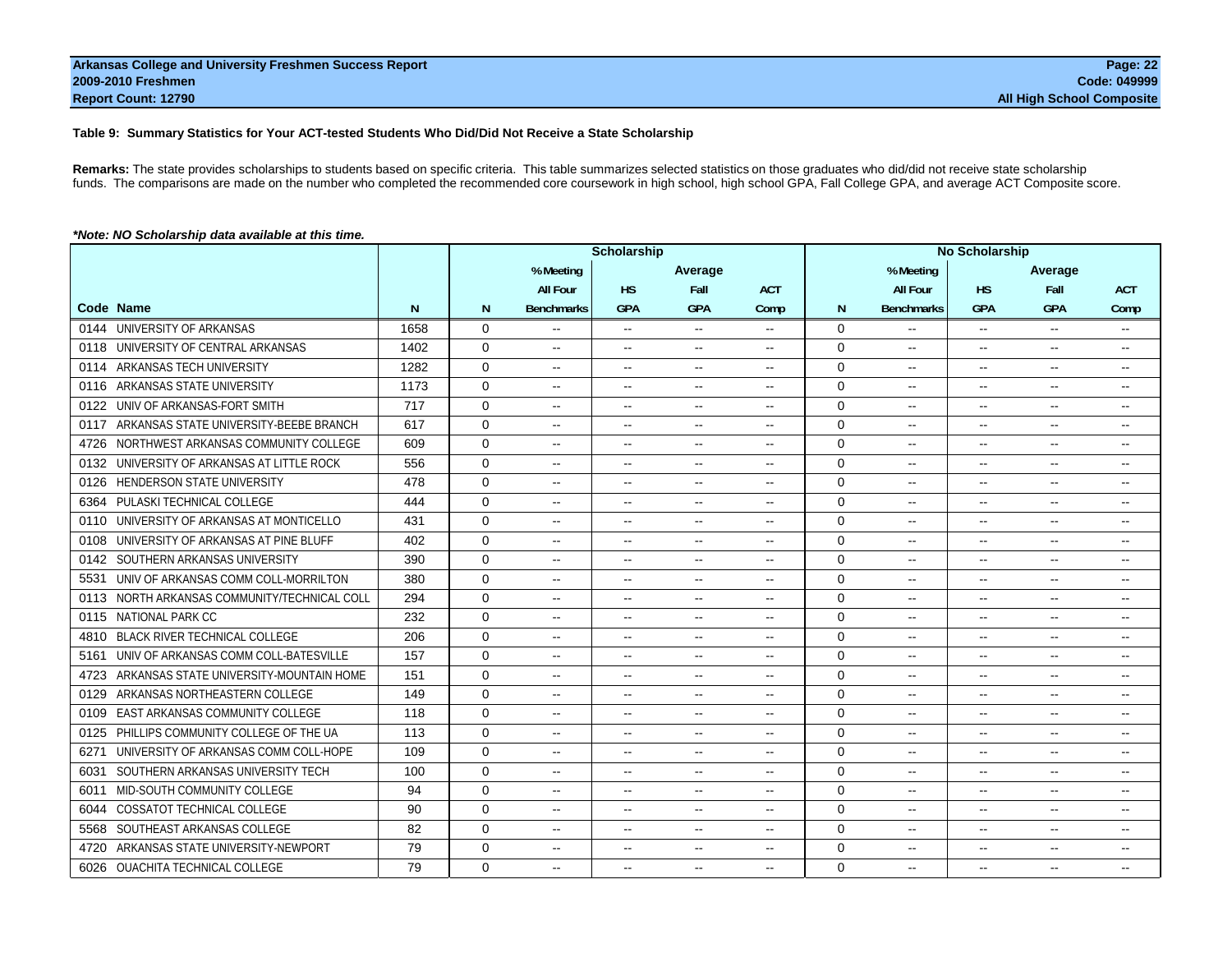#### **Table 9: Summary Statistics for Your ACT-tested Students Who Did/Did Not Receive a State Scholarship**

**Remarks:** The state provides scholarships to students based on specific criteria. This table summarizes selected statistics on those graduates who did/did not receive state scholarship funds. The comparisons are made on the number who completed the recommended core coursework in high school, high school GPA, Fall College GPA, and average ACT Composite score.

|                                       |       |          |                          | Scholarship              |                          |               |   |                   | <b>No Scholarship</b> |                          |                          |
|---------------------------------------|-------|----------|--------------------------|--------------------------|--------------------------|---------------|---|-------------------|-----------------------|--------------------------|--------------------------|
|                                       |       |          | % Meeting<br>Average     |                          |                          |               |   | % Meeting         |                       | Average                  |                          |
|                                       |       |          | <b>All Four</b>          | <b>HS</b>                | Fall                     | <b>ACT</b>    |   | <b>All Four</b>   | <b>HS</b>             | Fall                     | <b>ACT</b>               |
| Code Name                             | N     | N        | <b>Benchmarks</b>        | <b>GPA</b>               | <b>GPA</b>               | Comp          | N | <b>Benchmarks</b> | <b>GPA</b>            | <b>GPA</b>               | Comp                     |
| 6207 RICH MOUNTAIN COMMUNITY COLLEGE  | 75    |          | $\sim$ $\sim$            | $\sim$                   | $- -$                    | $\sim$ $\sim$ |   | $\sim$ $\sim$     | $- -$                 | $\overline{\phantom{m}}$ |                          |
| 6609 SOUTH ARKANSAS COMMUNITY COLLEGE | 65    | 0        | $\sim$                   | $\sim$                   | $\overline{\phantom{a}}$ | $\sim$ $\sim$ |   | $\sim$ $\sim$     | --                    |                          |                          |
| 5163 OZARKA COLLEGE                   | 58    | 0        | $\sim$                   | $\sim$                   | $- -$                    | $\sim$        |   | $\sim$            | $- -$                 | $\sim$ $\sim$            | $\overline{\phantom{a}}$ |
| ------ All Other Colleges             | 0     | $\Omega$ | $\sim$                   | $\sim$                   | $\sim$ $\sim$            | $\sim$ $\sim$ |   | $\sim$            |                       | $\sim$ $\sim$            |                          |
| 9999 All Institutions                 | 12790 |          | $\overline{\phantom{a}}$ | $\overline{\phantom{m}}$ | $\overline{\phantom{a}}$ | $\sim$ $\sim$ |   | $\sim$ $\sim$     |                       |                          |                          |

#### *\*Note: NO Scholarship data available at this time.*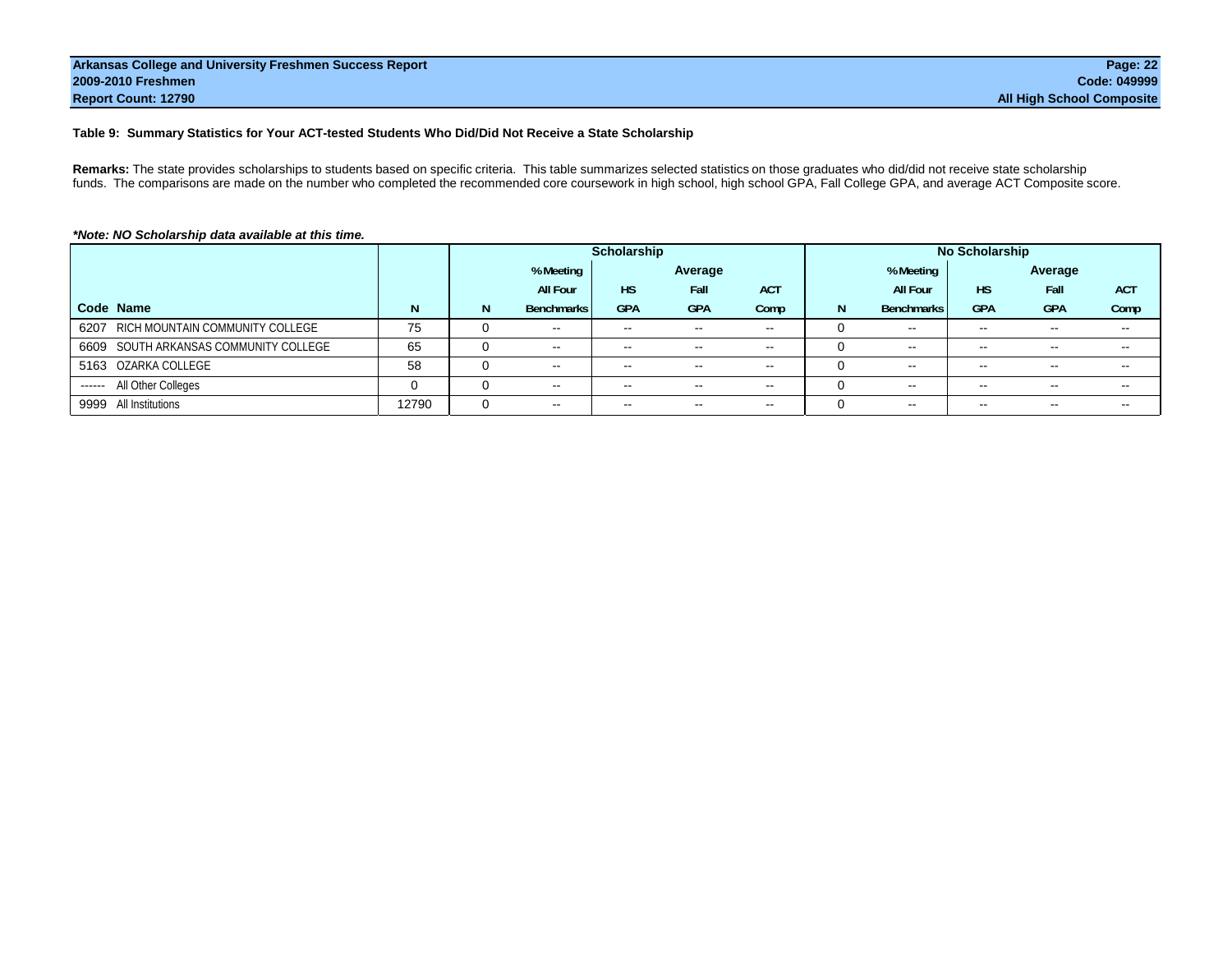### Suggested References for Developing College Readiness Skills

- **A. On Course for Success: A Close Look at Selected High School Courses That Prepare All Students for College** http://www.act.org/path/policy/reports/success.html
- **B. Preparing All High School Students for College and Work: What High-Performing High Schools Are Teaching** http://www.act.org/news/releases/2005/2-23-05.html
- **C. Crisis at the Core: Preparing All Students for College and Work** http://www.act.org/path/policy/reports/crisis.html
- **D. The following website provides information about ACT's College Readiness Standards and how they can be used to link assessment to instruction for ACT's EPAS programs.** http://www.act.org/standard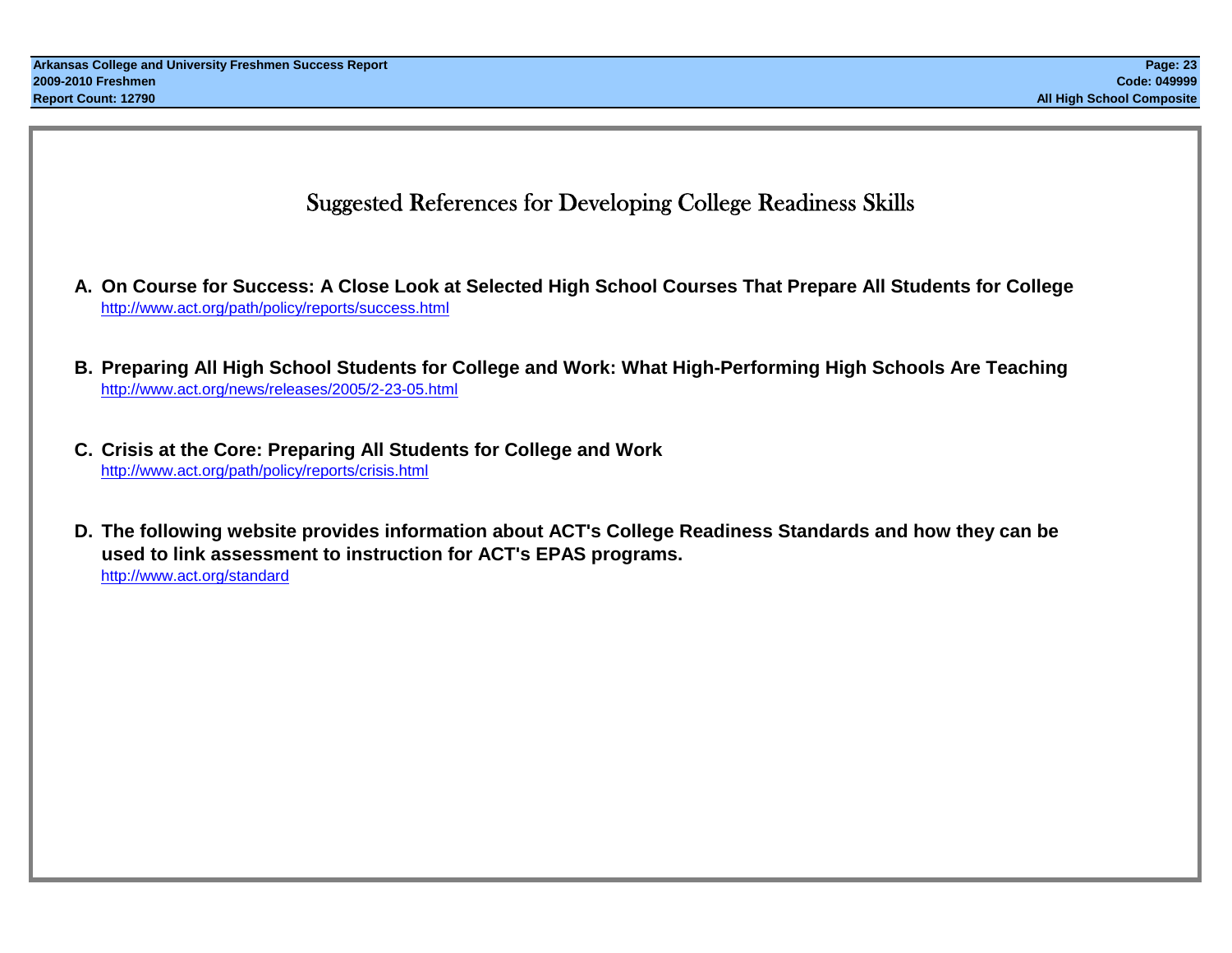

## High School-to-College Success Report : Custom Addendum

Arkansas

## 2009-2010 Freshmen - Public Institutions

**ACT Code: 049999All High School Composite**

How well are Arkansas high schools preparing students for success in Arkansas postsecondary institutions?

# ACT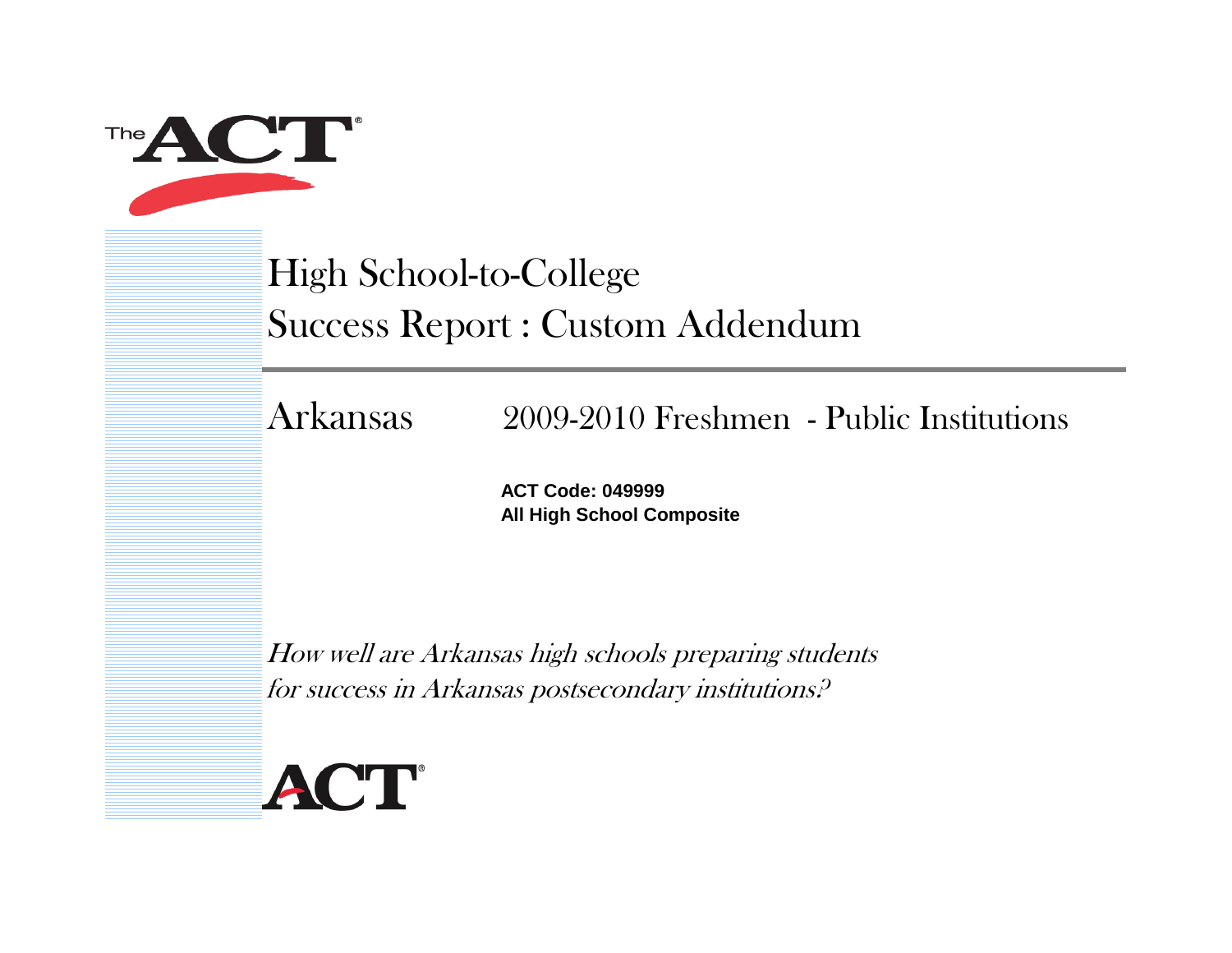**Addendum Table 1: Summary Statistics for Your ACT-tested Students Who Were Placed in College-level or Developmental Courses**

**Remarks:** The criteria for assignment of students to a developmental (remedial) course are an ACT score below 19 in English, Mathematics, or Reading.

|      |                                         |      |               | Any | English |                                 |     | <b>Mathematics</b> |         |               |                      | Reading        |      |                                  |                    |                |
|------|-----------------------------------------|------|---------------|-----|---------|---------------------------------|-----|--------------------|---------|---------------|----------------------|----------------|------|----------------------------------|--------------------|----------------|
|      |                                         |      | Developmental |     |         | Developmental<br><b>College</b> |     |                    | College |               | <b>Developmental</b> |                |      |                                  |                    |                |
| Code | <b>Name</b>                             | N    | N             | %   | N.      | %                               | N   | %                  | N       | $\frac{9}{6}$ | N                    | $\%$           | N    | <b>College</b><br>$\frac{9}{6}$  | Developmental<br>N | %              |
| 0144 | UNIVERSITY OF ARKANSAS                  | 1658 | 169           | 10  | 1489    | 90                              | 169 | 10                 | 1547    | 93            | 111                  | $\overline{7}$ | 1624 | 98                               | 34                 | $\overline{2}$ |
| 0118 | UNIVERSITY OF CENTRAL ARKANSAS          | 1402 | 348           | 25  | 1054    | 75                              | 348 | 25                 | 1084    | 77            | 318                  | 23             | 1335 | 95                               | 67                 | 5              |
| 0114 | ARKANSAS TECH UNIVERSITY                | 1282 | 369           | 29  | 913     | 71                              | 369 | 29                 | 1004    | 78            | 278                  | 22             | 1106 | 86                               | 176                | 14             |
| 0116 | ARKANSAS STATE UNIVERSITY               | 1173 | 441           | 38  | 732     | 62                              | 441 | 38                 | 825     | 70            | 348                  | 30             | 954  | 81                               | 219                | 19             |
| 0122 | UNIV OF ARKANSAS-FORT SMITH             | 717  | 242           | 34  | 475     | 66                              | 242 | 34                 | 524     | 73            | 193                  | 27             | 635  | 89                               | 82                 | 11             |
| 0117 | ARKANSAS STATE UNIVERSITY-BEEBE BRANCH  | 617  | 274           | 44  | 343     | 56                              | 274 | 44                 | 387     | 63            | 230                  | 37             | 495  | 80                               | 122                | 20             |
| 4726 | NORTHWEST ARKANSAS COMMUNITY COLLEGE    | 609  | 380           | 62  | 229     | 38                              | 380 | 62                 | 308     | 51            | 301                  | 49             | 422  | 69                               | 187                | 31             |
| 0132 | UNIVERSITY OF ARKANSAS AT LITTLE ROCK   | 556  | 244           | 44  | 312     | 56                              | 244 | 44                 | 358     | 64            | 198                  | 36             | 425  | 76                               | 131                | 24             |
| 0126 | HENDERSON STATE UNIVERSITY              | 478  | 171           | 36  | 307     | 64                              | 171 | 36                 | 344     | 72            | 134                  | 28             | 393  | 82                               | 85                 | 18             |
| 6364 | PULASKI TECHNICAL COLLEGE               | 444  | 313           | 70  | 131     | 30                              | 313 | 70                 | 153     | 34            | 291                  | 66             | 242  | 55                               | 202                | 45             |
| 0110 | UNIVERSITY OF ARKANSAS AT MONTICELLO    | 431  | 264           | 61  | 167     | 39                              | 264 | 61                 | 209     | 48            | 222                  | 52             | 244  | 57                               | 187                | 43             |
| 0108 | UNIVERSITY OF ARKANSAS AT PINE BLUFF    | 402  | 371           | 92  | 31      | 8                               | 371 | 92                 | 67      | 17            | 335                  | 83             | 90   | 22                               | 312                | 78             |
| 0142 | SOUTHERN ARKANSAS UNIVERSITY            | 390  | 171           | 44  | 219     | 56                              | 171 | 44                 | 250     | 64            | 140                  | 36             | 294  | 75                               | 96                 | 25             |
| 5531 | UNIV OF ARKANSAS COMM COLL-MORRILTON    | 380  | 229           | 60  | 151     | 40                              | 229 | 60                 | 212     | 56            | 168                  | 44             | 267  | 70                               | 113                | 30             |
| 0113 | NORTH ARKANSAS COMMUNITY/TECHNICAL COLL | 294  | 159           | 54  | 135     | 46                              | 159 | 54                 | 171     | 58            | 123                  | 42             | 219  | 74                               | 75                 | 26             |
| 0115 | <b>NATIONAL PARK CC</b>                 | 232  | 166           | 72  | 66      | 28                              | 166 | 72                 | 89      | 38            | 143                  | 62             | 144  | 62                               | 88                 | 38             |
| 4810 | <b>BLACK RIVER TECHNICAL COLLEGE</b>    | 206  | 78            | 38  | 128     | 62                              | 78  | 38                 | 147     | 71            | 59                   | 29             | 166  | 81                               | 40                 | 19             |
| 5161 | UNIV OF ARKANSAS COMM COLL-BATESVILLE   | 157  | 100           | 64  | 57      | 36                              | 100 | 64                 | 74      | 47            | 83                   | 53             | 114  | 73                               | 43                 | 27             |
| 4723 | ARKANSAS STATE UNIVERSITY-MOUNTAIN HOME | 151  | 65            | 43  | 86      | 57                              | 65  | 43                 | 96      | 64            | 55                   | 36             | 124  | 82                               | 27                 | 18             |
| 0129 | ARKANSAS NORTHEASTERN COLLEGE           | 149  | 121           | 81  | 28      | 19                              | 121 | 81                 | 32      | 21            | 117                  | 79             | 89   | 60                               | 60                 | 40             |
| 0109 | EAST ARKANSAS COMMUNITY COLLEGE         | 118  | 103           | 87  | 15      | 13                              | 103 | 87                 | 25      | 21            | 93                   | 79             | 38   | 32                               | 80                 | 68             |
| 0125 | PHILLIPS COMMUNITY COLLEGE OF THE UA    | 113  | 68            | 60  | 45      | 40                              | 68  | 60                 | 57      | 50            | 56                   | 50             | 60   | 53                               | 53                 | 47             |
| 6271 | UNIVERSITY OF ARKANSAS COMM COLL-HOPE   | 109  | 40            | 37  | 69      | 63                              | 40  | 37                 | 78      | 72            | 31                   | 28             | 83   | 76                               | 26                 | 24             |
| 6031 | SOUTHERN ARKANSAS UNIVERSITY TECH       | 100  | 75            | 75  | 25      | 25                              | 75  | 75                 | 39      | 39            | 61                   | 61             | 43   | 43                               | 57                 | 57             |
| 6011 | MID-SOUTH COMMUNITY COLLEGE             | 94   | 76            | 81  | 18      | 19                              | 76  | 81                 | 29      | 31            | 65                   | 69             | 36   | 38                               | 58                 | 62             |
| 6044 | COSSATOT TECHNICAL COLLEGE              | 90   | 46            | 51  | 44      | 49                              | 46  | 51                 | 60      | 67            | 30                   | 33             | 59   | 66                               | 31                 | 34             |
| 5568 | SOUTHEAST ARKANSAS COLLEGE              | 82   | 16            | 20  | 66      | 80                              | 16  | 20                 | 66      | 80            | 16                   | 20             | 82   | 100                              | $\Omega$           | $\Omega$       |
| 4720 | ARKANSAS STATE UNIVERSITY-NEWPORT       | 79   | 34            | 43  | 45      | 57                              | 34  | 43                 | 48      | 61            | 31                   | 39             | 65   | 82                               | 14                 | 18             |
| 6026 | <b>OUACHITA TECHNICAL COLLEGE</b>       | 79   | 28            | 35  | 51      | 65                              | 28  | 35                 | 55      | 70            | 24                   | 30             | 67   | 85                               | 12                 | 15             |
| 6207 | RICH MOUNTAIN COMMUNITY COLLEGE         | 75   | 31            | 41  | 44      | 59                              | 31  | 41                 | 48      | 64            | 27                   | 36             | 60   | 80                               | 15                 | 20             |
| 6609 | SOUTH ARKANSAS COMMUNITY COLLEGE        | 65   | 44            | 68  | 21      | 32                              | 44  | 68                 | 30      | 46            | 35                   | 54             |      | 36 Page <sup>5</sup> 100 of 4913 |                    | 45             |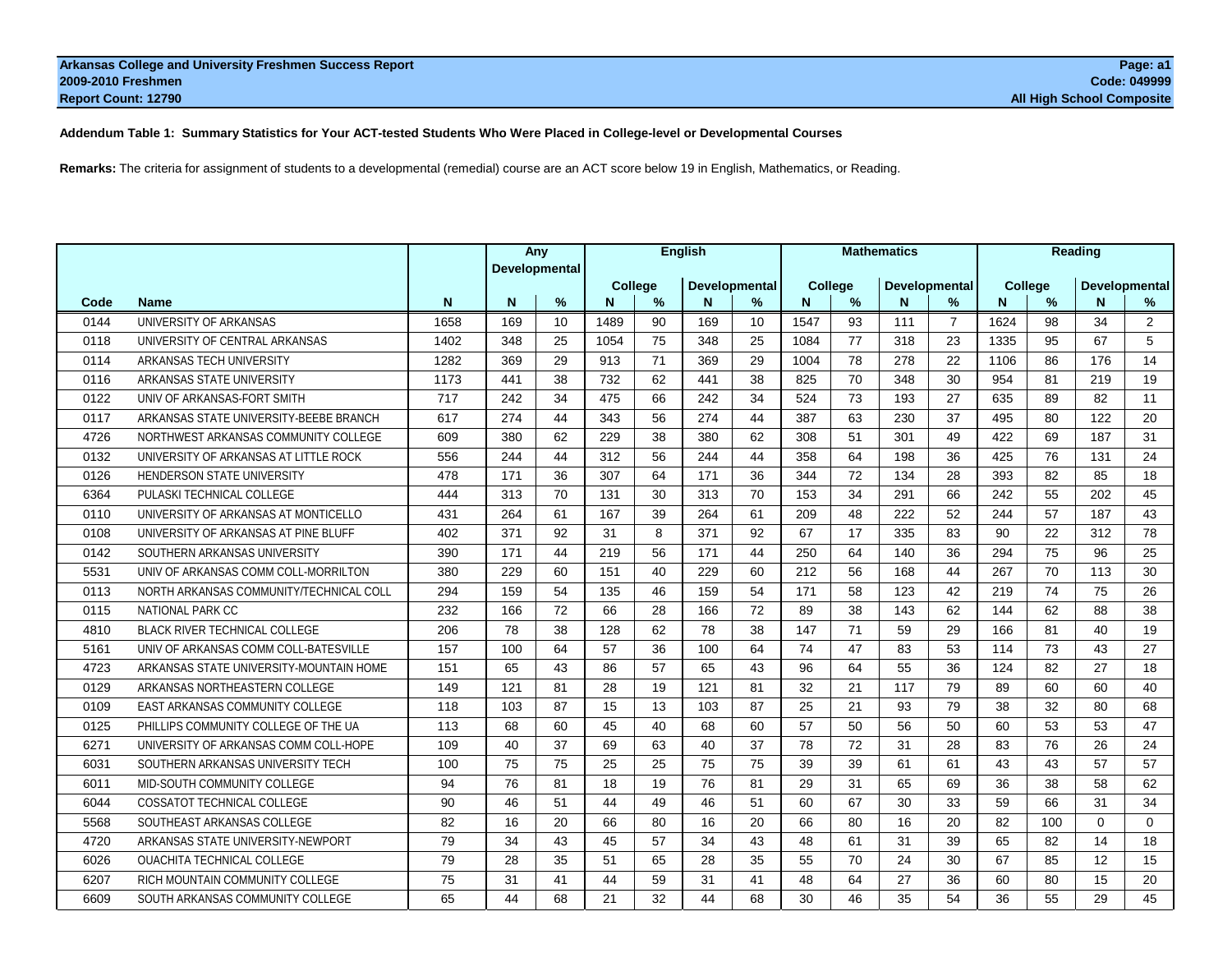#### **Addendum Table 1: Summary Statistics for Your ACT-tested Students Who Were Placed in College-level or Developmental Courses**

**Remarks:** The criteria for assignment of students to a developmental (remedial) course are an ACT score below 19 in English, Mathematics, or Reading.

|        |                        |       | Any   |               | <b>English</b> |         |               |       | <b>Mathematics</b> |               |               |       | Reading |               |                      |          |
|--------|------------------------|-------|-------|---------------|----------------|---------|---------------|-------|--------------------|---------------|---------------|-------|---------|---------------|----------------------|----------|
|        |                        |       |       | Developmental |                |         |               |       |                    |               |               |       |         |               |                      |          |
|        |                        |       |       |               |                | College | Developmental |       |                    | College       | Developmental |       |         | College       | <b>Developmental</b> |          |
| Code   | Name                   | N     | N     | $\frac{9}{6}$ | N              | %       | N             | $\%$  |                    | $\frac{9}{6}$ | N             | %     |         | %             | N                    | %        |
| 5163   | OZARKA COLLEGE         | 58    | 29    | 50            | 29             | 50      | 29            | 50    | 41                 | 74            |               | 29    | 50      | 86            | C                    | 11       |
| $----$ | All Other Institutions |       | $- -$ | $- -$         | $- -$          |         | $\sim$ $\sim$ | $- -$ | $- -$              | $-$           | $- -$         | $- -$ | $- -$   | $\sim$ $\sim$ | $- -$                | --       |
| 9999   | All Institutions       | 12790 | 5265  | 41            | 7525           | 59      | 5265          | 41    | 8457               | 66            | 4333          | 34    | 10061   | 79            | 2729                 | $\Omega$ |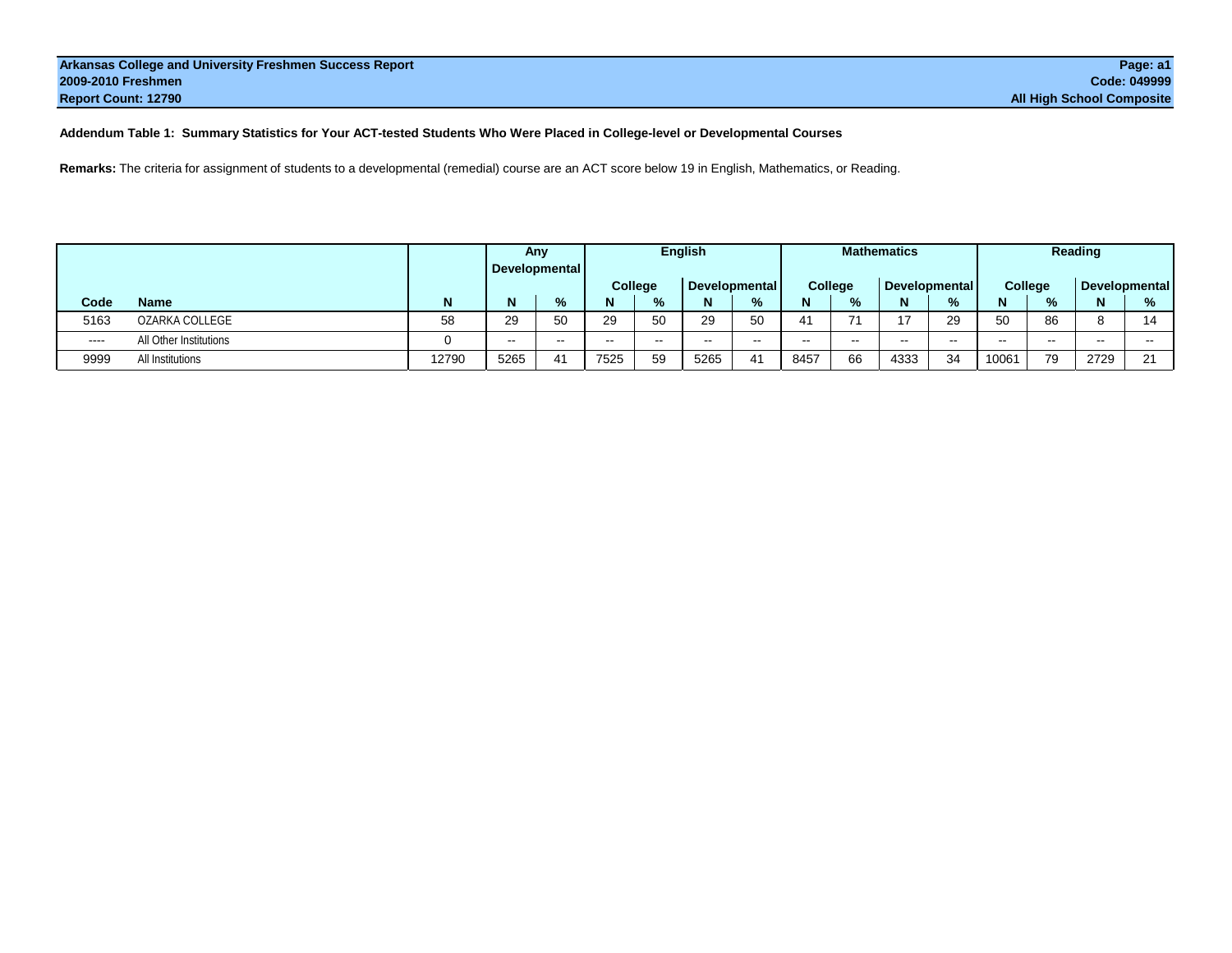#### **Addendum Table 2: Summary Statistics for Your ACT-tested Students Who Were Placed in Any Developmental Courses by Academic Preparation**

**Remarks:** The Smart Core curriculum (22 units) consists of 4 units of English, 1/2 unit of Oral Communication, 4 units of Mathematics beyond Pre-Algebra, 3 units of Science including a Lab Experience, 3 units of Social Studies, 1/2 unit of Physical Education, Health and Safety, Fine Arts, and 6 units of Career Focus.

|      |                                         |             | <b>High School Course Patterns</b> |                             |             |                          |                |                             |  |  |  |  |
|------|-----------------------------------------|-------------|------------------------------------|-----------------------------|-------------|--------------------------|----------------|-----------------------------|--|--|--|--|
|      |                                         |             |                                    | <b>Less than Smart Core</b> |             | <b>Smart Core</b>        |                | <b>More than Smart Core</b> |  |  |  |  |
|      |                                         |             |                                    | <b>Any Developmental</b>    |             | <b>Any Developmental</b> |                | <b>Any Developmental</b>    |  |  |  |  |
| Code | <b>Name</b>                             | $\mathbf N$ | N                                  | %                           | N           | %                        | N              | %                           |  |  |  |  |
| 0144 | UNIVERSITY OF ARKANSAS                  | 1658        | $\mathbf 0$                        | 0%                          | $\Omega$    | 0%                       | $\mathbf 0$    | 0%                          |  |  |  |  |
| 0118 | UNIVERSITY OF CENTRAL ARKANSAS          | 1402        | $\mathbf 0$                        | $0\%$                       | $\Omega$    | 0%                       | $\mathbf 0$    | 0%                          |  |  |  |  |
| 0114 | ARKANSAS TECH UNIVERSITY                | 1282        | $\Omega$                           | 0%                          | $\Omega$    | 0%                       | $\Omega$       | 0%                          |  |  |  |  |
| 0116 | ARKANSAS STATE UNIVERSITY               | 1173        | $\Omega$                           | 0%                          | $\Omega$    | 0%                       | $\Omega$       | 0%                          |  |  |  |  |
| 0122 | UNIV OF ARKANSAS-FORT SMITH             | 717         | $\mathbf 0$                        | 0%                          | $\mathbf 0$ | 0%                       | 0              | 0%                          |  |  |  |  |
| 0117 | ARKANSAS STATE UNIVERSITY-BEEBE BRANCH  | 617         | $\Omega$                           | 0%                          | $\Omega$    | 0%                       | $\mathbf 0$    | 0%                          |  |  |  |  |
| 4726 | NORTHWEST ARKANSAS COMMUNITY COLLEGE    | 609         | $\mathbf 0$                        | 0%                          | $\mathbf 0$ | 0%                       | 0              | 0%                          |  |  |  |  |
| 0132 | UNIVERSITY OF ARKANSAS AT LITTLE ROCK   | 556         | $\mathbf 0$                        | 0%                          | $\Omega$    | 0%                       | $\mathbf 0$    | 0%                          |  |  |  |  |
| 0126 | <b>HENDERSON STATE UNIVERSITY</b>       | 478         | $\Omega$                           | 0%                          | $\Omega$    | $0\%$                    | $\Omega$       | 0%                          |  |  |  |  |
| 6364 | PULASKI TECHNICAL COLLEGE               | 444         | $\mathbf 0$                        | 0%                          | $\mathbf 0$ | 0%                       | 0              | 0%                          |  |  |  |  |
| 0110 | UNIVERSITY OF ARKANSAS AT MONTICELLO    | 431         | $\Omega$                           | 0%                          | $\Omega$    | 0%                       | $\mathbf 0$    | 0%                          |  |  |  |  |
| 0108 | UNIVERSITY OF ARKANSAS AT PINE BLUFF    | 402         | $\Omega$                           | 0%                          | $\Omega$    | 0%                       | $\mathbf 0$    | 0%                          |  |  |  |  |
| 0142 | SOUTHERN ARKANSAS UNIVERSITY            | 390         | $\Omega$                           | 0%                          | $\Omega$    | 0%                       | $\mathbf 0$    | 0%                          |  |  |  |  |
| 5531 | UNIV OF ARKANSAS COMM COLL-MORRILTON    | 380         | $\mathbf 0$                        | 0%                          | $\Omega$    | 0%                       | $\mathbf 0$    | 0%                          |  |  |  |  |
| 0113 | NORTH ARKANSAS COMMUNITY/TECHNICAL COLL | 294         | $\Omega$                           | 0%                          | $\Omega$    | 0%                       | $\Omega$       | 0%                          |  |  |  |  |
| 0115 | <b>NATIONAL PARK CC</b>                 | 232         | $\Omega$                           | 0%                          | $\Omega$    | 0%                       | $\Omega$       | 0%                          |  |  |  |  |
| 4810 | <b>BLACK RIVER TECHNICAL COLLEGE</b>    | 206         | $\Omega$                           | 0%                          | $\Omega$    | 0%                       | $\mathbf 0$    | 0%                          |  |  |  |  |
| 5161 | UNIV OF ARKANSAS COMM COLL-BATESVILLE   | 157         | $\Omega$                           | 0%                          | $\Omega$    | 0%                       | $\Omega$       | 0%                          |  |  |  |  |
| 4723 | ARKANSAS STATE UNIVERSITY-MOUNTAIN HOME | 151         | $\Omega$                           | 0%                          | $\Omega$    | 0%                       | $\mathbf 0$    | 0%                          |  |  |  |  |
| 0129 | ARKANSAS NORTHEASTERN COLLEGE           | 149         | $\Omega$                           | 0%                          | $\Omega$    | 0%                       | $\Omega$       | 0%                          |  |  |  |  |
| 0109 | EAST ARKANSAS COMMUNITY COLLEGE         | 118         | $\mathbf 0$                        | 0%                          | $\Omega$    | 0%                       | $\mathbf 0$    | 0%                          |  |  |  |  |
| 0125 | PHILLIPS COMMUNITY COLLEGE OF THE UA    | 113         | $\mathbf 0$                        | $0\%$                       | $\mathbf 0$ | 0%                       | $\mathbf 0$    | 0%                          |  |  |  |  |
| 6271 | UNIVERSITY OF ARKANSAS COMM COLL-HOPE   | 109         | $\Omega$                           | 0%                          | $\Omega$    | 0%                       | $\Omega$       | 0%                          |  |  |  |  |
| 6031 | SOUTHERN ARKANSAS UNIVERSITY TECH       | 100         | $\Omega$                           | 0%                          | $\Omega$    | 0%                       | $\Omega$       | 0%                          |  |  |  |  |
| 6011 | MID-SOUTH COMMUNITY COLLEGE             | 94          | $\Omega$                           | 0%                          | $\Omega$    | 0%                       | $\overline{0}$ | 0%                          |  |  |  |  |
| 6044 | COSSATOT TECHNICAL COLLEGE              | 90          | $\Omega$                           | 0%                          | $\Omega$    | 0%                       | 0              | 0%                          |  |  |  |  |
| 5568 | SOUTHEAST ARKANSAS COLLEGE              | 82          | $\mathbf 0$                        | 0%                          | $\mathbf 0$ | 0%                       | 0              | 0%                          |  |  |  |  |
| 4720 | ARKANSAS STATE UNIVERSITY-NEWPORT       | 79          | $\mathbf 0$                        | 0%                          | $\Omega$    | 0%                       | $\mathbf 0$    | 0%                          |  |  |  |  |
| 6026 | <b>OUACHITA TECHNICAL COLLEGE</b>       | 79          | $\Omega$                           | 0%                          | $\Omega$    | 0%                       | $\mathbf 0$    | 0%                          |  |  |  |  |
| 6207 | RICH MOUNTAIN COMMUNITY COLLEGE         | 75          | $\Omega$                           | 0%                          | $\Omega$    | 0%                       | $\Omega$       | $0\%$                       |  |  |  |  |
| 6609 | SOUTH ARKANSAS COMMUNITY COLLEGE        | 65          | $\Omega$                           | 0%                          | $\Omega$    | 0%                       | 0              | Page 102 of 19 <sup>%</sup> |  |  |  |  |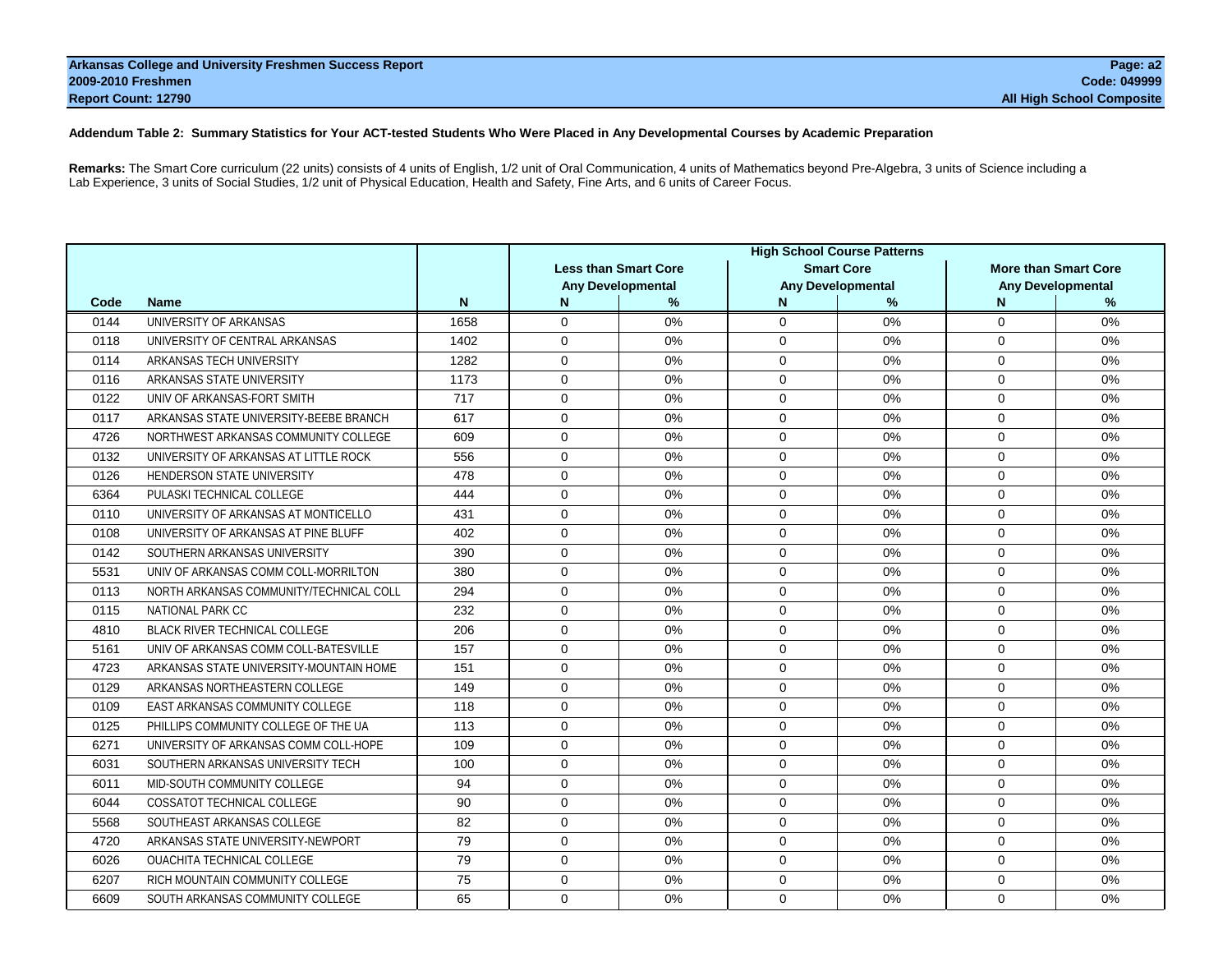#### **Addendum Table 2: Summary Statistics for Your ACT-tested Students Who Were Placed in Any Developmental Courses by Academic Preparation**

**Remarks:** The Smart Core curriculum (22 units) consists of 4 units of English, 1/2 unit of Oral Communication, 4 units of Mathematics beyond Pre-Algebra, 3 units of Science including a Lab Experience, 3 units of Social Studies, 1/2 unit of Physical Education, Health and Safety, Fine Arts, and 6 units of Career Focus.

|      |                        |       | <b>High School Course Patterns</b> |                                                         |     |                                               |    |                                                  |  |  |  |  |  |
|------|------------------------|-------|------------------------------------|---------------------------------------------------------|-----|-----------------------------------------------|----|--------------------------------------------------|--|--|--|--|--|
|      |                        |       |                                    | <b>Less than Smart Core</b><br><b>Any Developmental</b> |     | <b>Smart Core</b><br><b>Any Developmental</b> |    | More than Smart Core<br><b>Any Developmental</b> |  |  |  |  |  |
| Code | <b>Name</b>            |       |                                    | %                                                       |     | %                                             |    |                                                  |  |  |  |  |  |
| 5163 | OZARKA COLLEGE         | 58    |                                    | $0\%$                                                   |     | 0%                                            |    | 0%                                               |  |  |  |  |  |
| ---- | All Other Institutions |       | $\sim$ $\sim$                      | $\sim$ $\sim$                                           | $-$ | $\sim$ $\sim$                                 | -- | --                                               |  |  |  |  |  |
| 9999 | All Institutions       | 12790 |                                    | 0%                                                      |     | 0%                                            |    | 0%                                               |  |  |  |  |  |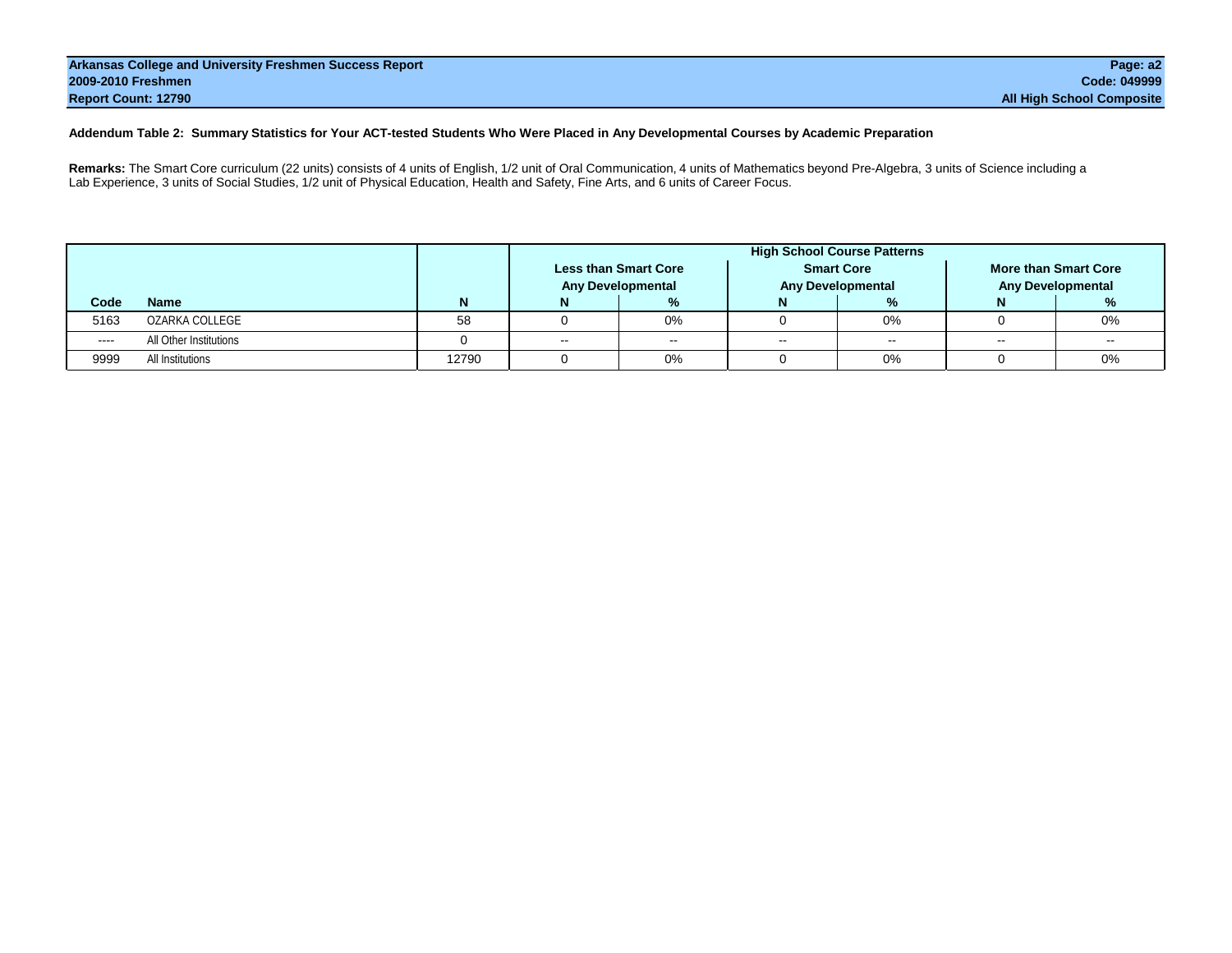**Addendum Table 3: Distribution of ACT Scores of Your ACT-tested Students Who Enrolled in College**

**Remarks:** Generally, students with high test scores are more successful in college.

|      |                                         |          | <b>English</b> |           |                |               |                |                | <b>Mathematics</b> |                          |                |                          |                   |                | Reading        |           |                |                     |                |                |
|------|-----------------------------------------|----------|----------------|-----------|----------------|---------------|----------------|----------------|--------------------|--------------------------|----------------|--------------------------|-------------------|----------------|----------------|-----------|----------------|---------------------|----------------|----------------|
| Code | <b>Name</b>                             | N        | $1 - 15$       | $16 - 18$ | 19             | $20 - 23$     | $24 - 27$      | 28-36          | $1 - 15$           | $16 - 18$                | 19             | $20 - 23$                | $24 - 27$         | 28-36          | $1 - 15$       | $16 - 18$ | 19             | $20 - 23$           | $24 - 27$      | 28-36          |
| 0144 | UNIVERSITY OF ARKANSAS                  | 1658     | 22             | 73        | 66             | 477           | 483            | 537            | 15                 | 198                      | 85             | 458                      | 542               | 360            | 40             | 107       | 65             | 501                 | 350            | 595            |
| 0118 | UNIVERSITY OF CENTRAL ARKANSAS          | 1402     | 123            | 143       | 93             | 391           | 309            | 343            | 77                 | 385                      | 79             | 340                      | 358               | 163            | 130            | 191       | 88             | 395                 | 229            | 369            |
| 0114 | ARKANSAS TECH UNIVERSITY                | 1282     | 130            | 127       | 68             | 367           | 376            | 214            | 62                 | 304                      | 70             | 350                      | 385               | 111            | 114            | 164       | 80             | 347                 | 274            | 303            |
| 0116 | ARKANSAS STATE UNIVERSITY               | 1173     | 139            | 160       | 86             | 347           | 253            | 188            | 107                | 359                      | 101            | 268                      | 243               | 95             | 165            | 191       | 69             | 328                 | 215            | 205            |
| 0122 | UNIV OF ARKANSAS-FORT SMITH             | 717      | 102            | 112       | 45             | 235           | 156            | 67             | 44                 | 222                      | 68             | 186                      | 155               | 42             | 82             | 121       | 49             | 228                 | 141            | 96             |
| 0117 | ARKANSAS STATE UNIVERSITY-BEEBE BRANCH  | 617      | 112            | 111       | 52             | 205           | 105            | 32             | 85                 | 231                      | 36             | 152                      | 102               | 11             | 113            | 116       | 45             | 204                 | 86             | 53             |
| 4726 | NORTHWEST ARKANSAS COMMUNITY COLLEGE    | 609      | 128            | 117       | 51             | 183           | 99             | 31             | 39                 | 233                      | 54             | 177                      | 90                | 16             | 101            | 124       | 51             | 182                 | 94             | 57             |
| 0132 | UNIVERSITY OF ARKANSAS AT LITTLE ROCK   | 556      | 72             | 97        | 34             | 153           | 112            | 88             | 81                 | 178                      | 36             | 118                      | 92                | 51             | 83             | 94        | 29             | 156                 | 77             | 117            |
| 0126 | <b>HENDERSON STATE UNIVERSITY</b>       | 478      | 53             | 70        | 29             | 139           | 125            | 62             | 41                 | 136                      | 33             | 131                      | 112               | 25             | 62             | 64        | 31             | 135                 | 74             | 112            |
| 6364 | PULASKI TECHNICAL COLLEGE               | 444      | 188            | 85        | 28             | 103           | 35             | 5              | 134                | 191                      | 28             | 68                       | 20                | 3              | 166            | 103       | 28             | 87                  | 39             | 21             |
| 0110 | UNIVERSITY OF ARKANSAS AT MONTICELLO    | 431      | 141            | 70        | 28             | 113           | 62             | 17             | 97                 | 154                      | 32             | 87                       | 55                | 6              | 129            | 91        | 25             | 103                 | 48             | 35             |
| 0108 | UNIVERSITY OF ARKANSAS AT PINE BLUFF    | 402      | 190            | 92        | 23             | 72            | 21             | $\overline{4}$ | 172                | 162                      | 13             | 42                       | 13                | $\mathbf 0$    | 195            | 106       | 26             | 61                  | $\overline{7}$ | $\overline{7}$ |
| 0142 | SOUTHERN ARKANSAS UNIVERSITY            | 390      | 72             | 55        | 33             | 104           | 84             | 42             | 39                 | 135                      | 28             | 100                      | 67                | 21             | 66             | 76        | 18             | 97                  | 67             | 66             |
| 5531 | UNIV OF ARKANSAS COMM COLL-MORRILTON    | 380      | 87             | 84        | 26             | 119           | 54             | 10             | 53                 | 133                      | 34             | 107                      | 50                | 3              | 75             | 83        | 24             | 117                 | 45             | 36             |
| 0113 | NORTH ARKANSAS COMMUNITY/TECHNICAL COLL | 294      | 62             | 58        | 21             | 88            | 54             | 11             | 34                 | 114                      | 21             | 81                       | 39                | 5              | 54             | 53        | 28             | 83                  | 45             | 31             |
| 0115 | NATIONAL PARK CC                        | 232      | 67             | 39        | 19             | 65            | 35             | $\overline{7}$ | 34                 | 87                       | 29             | 62                       | 18                | $\overline{2}$ | 46             | 55        | 22             | 57                  | 31             | 21             |
| 4810 | <b>BLACK RIVER TECHNICAL COLLEGE</b>    | 206      | 46             | 43        | 16             | 64            | 30             | $\overline{7}$ | 27                 | 90                       | 21             | 49                       | 17                | 2              | 38             | 41        | 20             | 65                  | 27             | 15             |
| 5161 | UNIV OF ARKANSAS COMM COLL-BATESVILLE   | 157      | 27             | 32        | 10             | 64            | 19             | 5              | 20                 | 69                       | 18             | 34                       | 14                | 2              | 19             | 39        | 10             | 57                  | 17             | 15             |
| 4723 | ARKANSAS STATE UNIVERSITY-MOUNTAIN HOME | 151      | 25             | 30        | 9              | 54            | 24             | 9              | 14                 | 61                       | 10             | 35                       | 26                | 5              | 16             | 42        | 5              | 44                  | 25             | 19             |
| 0129 | ARKANSAS NORTHEASTERN COLLEGE           | 149      | 47             | 43        | 11             | 30            | 10             | 8              | 44                 | 68                       | 6              | 19                       | $12 \overline{ }$ | $\mathbf 0$    | 52             | 31        | 16             | 29                  | 13             | 8              |
| 0109 | <b>EAST ARKANSAS COMMUNITY COLLEGE</b>  | 118      | 62             | 25        | 6              | 17            | 6              | 2              | 47                 | 51                       | 5              | 10                       | 5                 | 0              | 54             | 31        | 8              | 21                  | 3              | $\mathbf{1}$   |
| 0125 | PHILLIPS COMMUNITY COLLEGE OF THE UA    | 113      | 44             | 25        | 10             | 22            | 12             | $\Omega$       | 32                 | 54                       | 5              | 18                       | $\overline{4}$    | $\Omega$       | 40             | 36        | 9              | 20                  | $\overline{7}$ | $\mathbf{1}$   |
| 6271 | UNIVERSITY OF ARKANSAS COMM COLL-HOPE   | 109      | 48             | 22        | 8              | 22            | 9              | $\Omega$       | 37                 | 42                       | $\overline{2}$ | 21                       | 6                 | $\mathbf{1}$   | 38             | 32        | 8              | 20                  | $\overline{7}$ | $\overline{4}$ |
| 6031 | SOUTHERN ARKANSAS UNIVERSITY TECH       | 100      | 41             | 21        | 5              | 23            | 6              | $\overline{4}$ | 34                 | 36                       | 10             | 13                       | $\overline{7}$    | $\Omega$       | 43             | 24        | 6              | 18                  | $\overline{7}$ | 2              |
| 6011 | MID-SOUTH COMMUNITY COLLEGE             | 94       | 42             | 21        | 3              | 22            | 6              | $\mathbf 0$    | 32                 | 39                       | 6              | 14                       | 3                 | $\mathbf 0$    | 41             | 22        | $\overline{7}$ | 18                  | 6              | 0              |
| 6044 | <b>COSSATOT TECHNICAL COLLEGE</b>       | 90       | 33             | 21        | 8              | 21            | $\overline{7}$ | $\mathbf 0$    | 20                 | 36                       | 6              | 18                       | 9                 | $\mathbf{1}$   | 33             | 24        | 8              | 21                  | 2              | $\overline{2}$ |
| 5568 | SOUTHEAST ARKANSAS COLLEGE              | 82       | 33             | 19        | $\overline{7}$ | 18            | $\overline{4}$ | $\overline{1}$ | 24                 | 38                       | $\overline{4}$ | 10                       | 6                 | $\Omega$       | 32             | 24        | 8              | 12                  | $\overline{4}$ | $\overline{2}$ |
| 4720 | ARKANSAS STATE UNIVERSITY-NEWPORT       | 79       | 21             | 22        | $\overline{7}$ | 23            | $\overline{4}$ | 2              | 12                 | 38                       | $\overline{7}$ | 15                       | 6                 | $\mathbf{1}$   | 21             | 16        | $\overline{4}$ | 22                  | 11             | 5              |
| 6026 | <b>OUACHITA TECHNICAL COLLEGE</b>       | 79       | 17             | 20        | 6              | 21            | 13             | 2              | 6                  | 32                       | $\overline{4}$ | 20                       | 16                | $\mathbf{1}$   | 15             | 21        | 6              | 21                  | 10             | 6              |
| 6207 | RICH MOUNTAIN COMMUNITY COLLEGE         | 75       | 18             | 16        | 3              | 26            | 10             | 2              | 9                  | 33                       | 5              | 12                       | 15                | $\mathbf{1}$   | 13             | 16        | 6              | 24                  | 9              | $\overline{7}$ |
| 6609 | SOUTH ARKANSAS COMMUNITY COLLEGE        | 65       | 32             | 15        | $\overline{7}$ | 10            | $\mathbf{1}$   | $\Omega$       | 19                 | 25                       | 10             | 10                       | $\mathbf{1}$      | $\Omega$       | 26             | 18        | 5              | 9                   | 6              | $\mathbf{1}$   |
| 5163 | OZARKA COLLEGE                          | 58       | 14             | 15        | 3              | 18            | 6              | 2              | $\overline{7}$     | 24                       | 9              | 13                       | 5                 | $\Omega$       | 8              | 14        | 2              | 20                  | 5              | 9              |
|      | All Other Institutions                  | $\Omega$ | $\sim$ $\sim$  | $\sim$    | $\sim$         | $\sim$ $\sim$ | $\sim$         | $\sim$         | $\overline{a}$     | $\overline{\phantom{a}}$ | $\sim$         | $\overline{\phantom{a}}$ | $-$               |                | $\overline{a}$ |           |                | Page $104$ of $113$ |                | $\sim$         |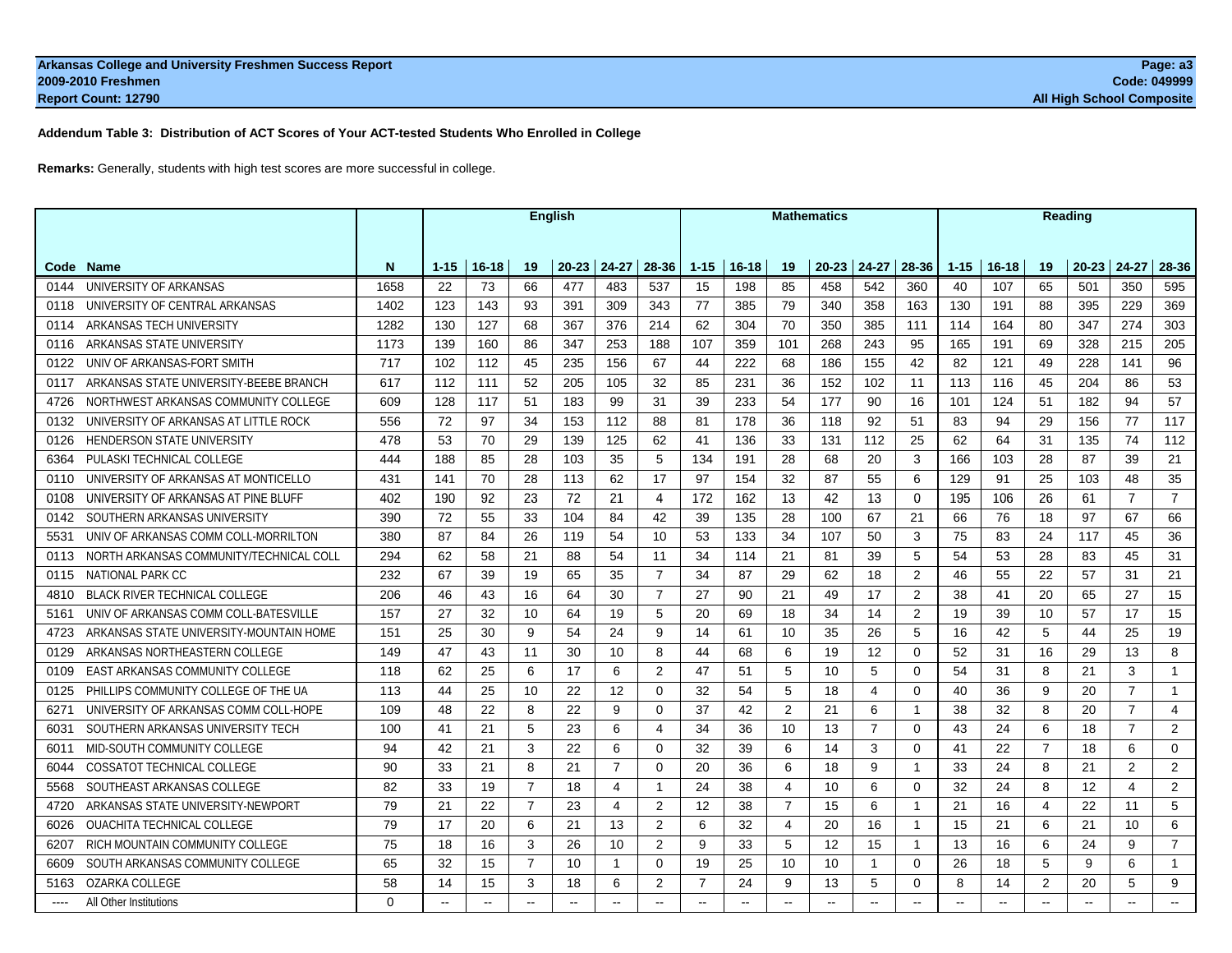**Addendum Table 3: Distribution of ACT Scores of Your ACT-tested Students Who Enrolled in College**

**Remarks:** Generally, students with high test scores are more successful in college.

|                             |       |          | <b>English</b> |     |      |      | <b>Mathematics</b>     |            |           |     |      |                   | Reading |          |           |     |                     |      |      |
|-----------------------------|-------|----------|----------------|-----|------|------|------------------------|------------|-----------|-----|------|-------------------|---------|----------|-----------|-----|---------------------|------|------|
| Code<br>Name                |       | $1 - 15$ | $16-18$        | 19  |      |      | 20-23 24-27 28-36 1-15 |            | $16 - 18$ | 19  |      | 20-23 24-27 28-36 |         | $1 - 15$ | $16 - 18$ | 19  | $20-23$ 24-27 28-36 |      |      |
| All Institutions<br>9999    | 12790 | 2238     | 1883           | 821 | 3616 | 2530 | 1702                   | 1498       | 3958      | 875 | 3038 | 2493              | 928     | 2110     | 2170      | 806 | 3502                | 1981 | 2221 |
| Percent across institutions | 100   | 17       | 15             |     | 28   | 20   | 12                     | $\sqrt{2}$ | 21        |     | 24   | 19                |         | 16       |           |     | 27                  |      | 17   |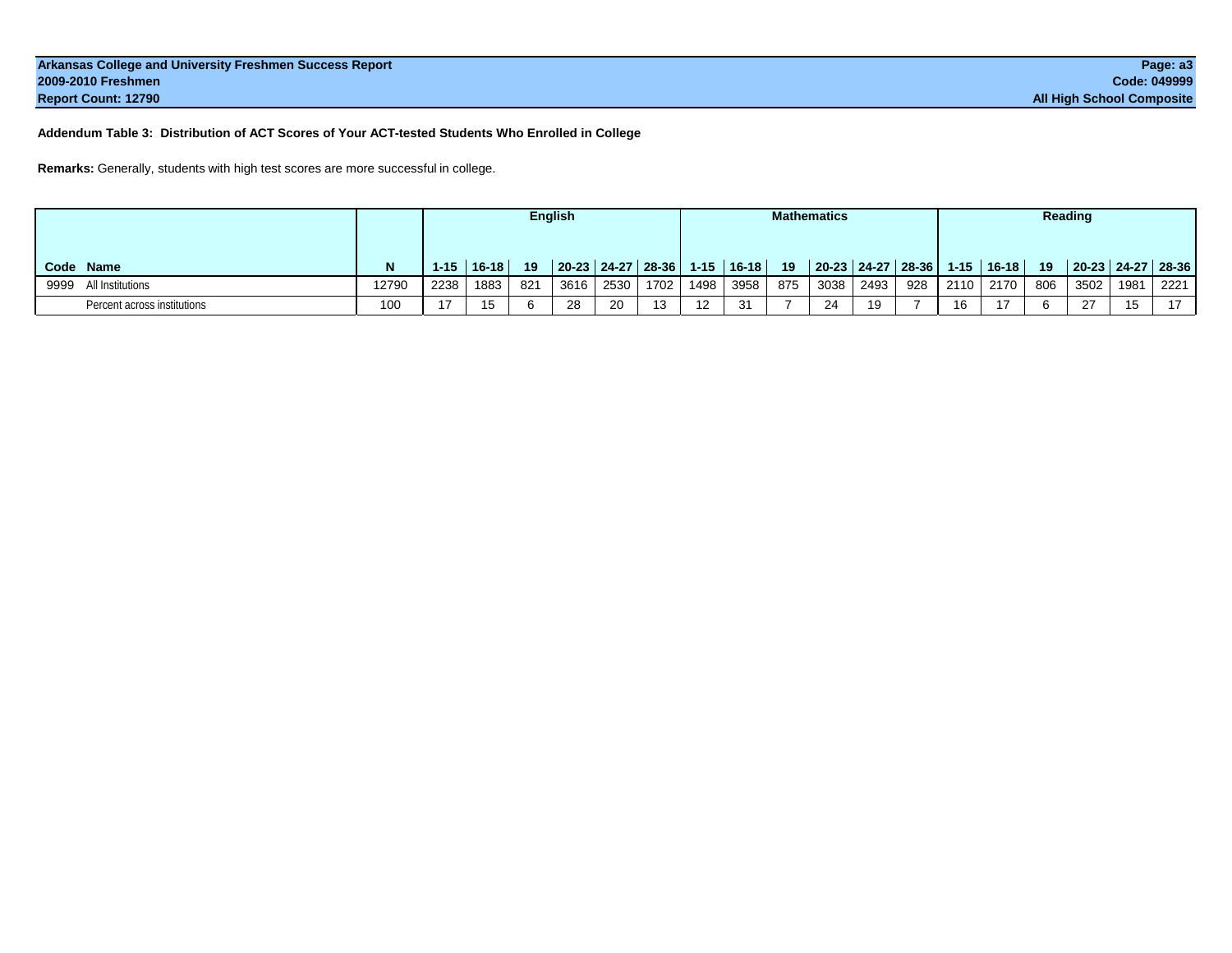#### **Addendum Table 4: Summary Statistics for Your ACT-tested Students Who Were Placed in College-level or Developmental Courses by High School Math Course Sequence Taken**

**Remarks:** Students who take more rigorous patterns of courses in mathematics are less likely to require developmental (remedial) course assignment in college.

Key: A1 = Algebra 1, A2 = Algebra 2, G = Geometry, T = Trigonometry

|      |                                         |      | <b>High School Mathematics Taken</b> |                |                |                |                |                |                |                          |                         |                          |  |
|------|-----------------------------------------|------|--------------------------------------|----------------|----------------|----------------|----------------|----------------|----------------|--------------------------|-------------------------|--------------------------|--|
|      |                                         |      | <b>Less Than</b>                     |                |                |                |                |                |                | <b>Combinations of 4</b> |                         | <b>Combinations of 5</b> |  |
|      |                                         |      | A1, A2, G *                          |                |                | A1, A2, G *    |                | A1, A2, G, T*  |                | vears of math *          | or more years of math * |                          |  |
|      | Code Name                               | N    | College                              | Developmental  | College        | Developmental  | College        | Developmental  | College        | Developmental            | College                 | Developmental            |  |
| 0144 | UNIVERSITY OF ARKANSAS                  | 1658 | 5                                    | 0              | 29             | 12             | 117            | 14             | 920            | 34                       | 187                     | 9                        |  |
| 0118 | UNIVERSITY OF CENTRAL ARKANSAS          | 1402 | 6                                    | 12             | 46             | 55             | 79             | 14             | 610            | 82                       | 72                      | 19                       |  |
| 0114 | ARKANSAS TECH UNIVERSITY                | 1282 | 6                                    | 23             | 31             | 59             | 60             | 20             | 503            | 51                       | 83                      | 8                        |  |
| 0116 | ARKANSAS STATE UNIVERSITY               | 1173 | $\overline{7}$                       | 20             | 42             | 60             | 60             | 23             | 425            | 81                       | 51                      | 17                       |  |
| 0122 | UNIV OF ARKANSAS-FORT SMITH             | 717  | $\overline{7}$                       | 11             | 15             | 48             | 27             | 8              | 239            | 33                       | 40                      | 8                        |  |
| 0117 | ARKANSAS STATE UNIVERSITY-BEEBE BRANCH  | 617  | 12                                   | 25             | 25             | 59             | 22             | 8              | 116            | 30                       | 23                      | 6                        |  |
| 4726 | NORTHWEST ARKANSAS COMMUNITY COLLEGE    | 609  | $\overline{7}$                       | 21             | 30             | 78             | 17             | 20             | 125            | 58                       | 21                      | 12                       |  |
| 0132 | UNIVERSITY OF ARKANSAS AT LITTLE ROCK   | 556  | 2                                    | 13             | 12             | 36             | 24             | 14             | 157            | 45                       | 52                      | $\overline{7}$           |  |
| 0126 | <b>HENDERSON STATE UNIVERSITY</b>       | 478  | 2                                    | 9              | 13             | 22             | 33             | 14             | 160            | 29                       | 33                      | $\overline{4}$           |  |
| 6364 | PULASKI TECHNICAL COLLEGE               | 444  | 4                                    | 23             | 17             | 62             | 11             | 3              | 45             | 51                       | 12                      | $12 \overline{ }$        |  |
| 0110 | UNIVERSITY OF ARKANSAS AT MONTICELLO    | 431  | $\overline{4}$                       | 28             | 15             | 59             | 13             | 14             | 77             | 35                       | 14                      | 10 <sup>1</sup>          |  |
| 0108 | UNIVERSITY OF ARKANSAS AT PINE BLUFF    | 402  | $\overline{1}$                       | 30             | $\overline{4}$ | 74             | 5              | 18             | 34             | 72                       | 6                       | 17                       |  |
| 0142 | SOUTHERN ARKANSAS UNIVERSITY            | 390  | 3                                    | 13             | 15             | 30             | 24             | 18             | 121            | 30                       | 25                      | 11                       |  |
| 5531 | UNIV OF ARKANSAS COMM COLL-MORRILTON    | 380  | 6                                    | 23             | 22             | 38             | 9              | 4              | 74             | 27                       | 10                      | 4                        |  |
| 0113 | NORTH ARKANSAS COMMUNITY/TECHNICAL COLL | 294  | 3                                    | 12             | 10             | 26             | 19             | 10             | 61             | 18                       | 9                       | $\overline{4}$           |  |
| 0115 | <b>NATIONAL PARK CC</b>                 | 232  | $\mathbf{1}$                         | 9              | 6              | 28             | 10             | 10             | 25             | 35                       | $\overline{7}$          | $\overline{7}$           |  |
| 4810 | <b>BLACK RIVER TECHNICAL COLLEGE</b>    | 206  | $\overline{7}$                       | 4              | 14             | 12             | 17             | 4              | 39             | $\overline{7}$           | 5                       | 2                        |  |
| 5161 | UNIV OF ARKANSAS COMM COLL-BATESVILLE   | 157  | 2                                    | 9              | 5              | 18             | $\overline{7}$ | $\overline{7}$ | 22             | 9                        | 2                       | 3                        |  |
| 4723 | ARKANSAS STATE UNIVERSITY-MOUNTAIN HOME | 151  | $\mathbf{1}$                         | 4              | 10             | 8              | 10             | $\mathbf{1}$   | 39             | 11                       | 2                       | 5                        |  |
| 0129 | ARKANSAS NORTHEASTERN COLLEGE           | 149  | $\Omega$                             | 13             | $\overline{2}$ | 28             | 5              | 6              | 8              | 18                       | 3                       | $\mathbf{1}$             |  |
| 0109 | <b>EAST ARKANSAS COMMUNITY COLLEGE</b>  | 118  | $\mathbf{1}$                         | 14             | 3              | 19             | 3              | 5              | 8              | 25                       | 0                       | $\mathbf 0$              |  |
| 0125 | PHILLIPS COMMUNITY COLLEGE OF THE UA    | 113  | $\overline{4}$                       | 3              | $\overline{7}$ | 16             | 6              | 8              | 15             | 9                        | 3                       | 8                        |  |
| 627' | UNIVERSITY OF ARKANSAS COMM COLL-HOPE   | 109  | 11                                   | 3              | 15             | 6              | 9              | 5              | 26             | $\overline{7}$           | $\overline{4}$          | $\mathbf 0$              |  |
| 6031 | SOUTHERN ARKANSAS UNIVERSITY TECH       | 100  | 2                                    | $\overline{7}$ | 6              | 15             | 5              | 3              | 13             | 12                       | $\mathbf{1}$            | 5                        |  |
| 6011 | MID-SOUTH COMMUNITY COLLEGE             | 94   | 2                                    | 10             | 3              | 14             | 5              | $\overline{1}$ | 8              | $\overline{7}$           | 2                       | 3                        |  |
| 6044 | <b>COSSATOT TECHNICAL COLLEGE</b>       | 90   | 3                                    | 3              | 14             | 12             | $\overline{1}$ | 4              | 17             | 4                        | 2                       | 2                        |  |
| 5568 | SOUTHEAST ARKANSAS COLLEGE              | 82   | 2                                    | 3              | 9              | $\overline{4}$ | 2              | $\overline{1}$ | 13             | 3                        | $\overline{4}$          | $\mathbf 0$              |  |
| 4720 | ARKANSAS STATE UNIVERSITY-NEWPORT       | 79   | $\mathbf{1}$                         | 3              | 10             | 9              | 4              | $\Omega$       | 10             | 5                        | $\Omega$                | $\mathbf{1}$             |  |
| 6026 | <b>OUACHITA TECHNICAL COLLEGE</b>       | 79   | 2                                    | 3              | $\overline{2}$ | $\overline{7}$ | 4              | 4              | 19             | 2                        | 3                       | $\mathbf 0$              |  |
| 6207 | RICH MOUNTAIN COMMUNITY COLLEGE         | 75   | 3                                    | $\overline{2}$ | 3              | $\overline{7}$ | $\mathbf{1}$   | $\mathbf{1}$   | 18             | $\overline{7}$           | 3                       | $\mathbf 0$              |  |
| 6609 | SOUTH ARKANSAS COMMUNITY COLLEGE        | 65   | $\overline{2}$                       | 6              | $\overline{2}$ | 6              | 4              | $\overline{2}$ | $\overline{7}$ | 6                        | $\Omega$                | 3                        |  |
|      | 5163 OZARKA COLLEGE                     | 58   | $\mathbf{1}$                         | 3              | 5              | 6              | 3              | 0              | 10             |                          | 4 Page 106 of 113       | $\mathbf 0$              |  |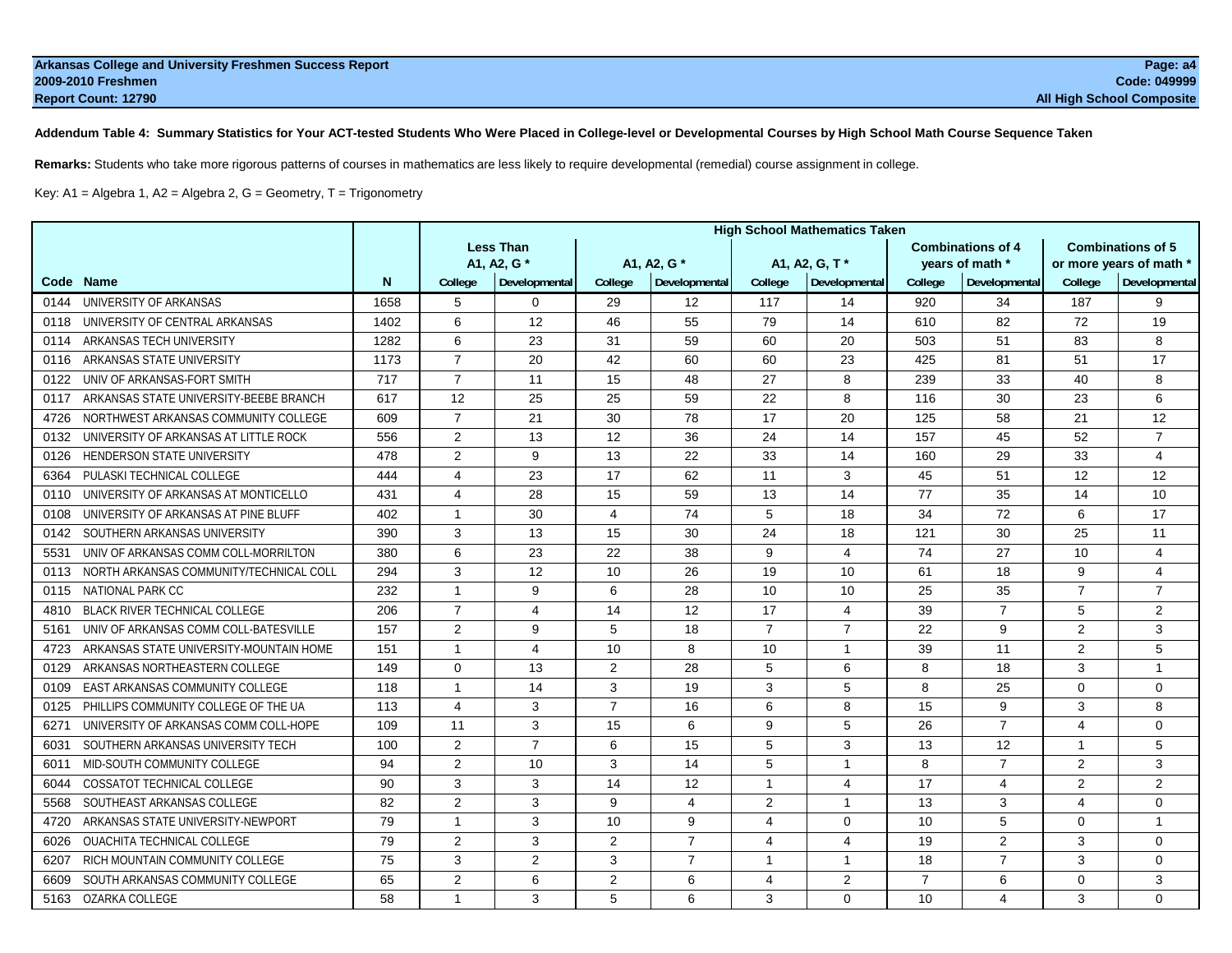| Arkansas College and University Freshmen Success Report | Page: a4                         |
|---------------------------------------------------------|----------------------------------|
| 2009-2010 Freshmen                                      | Code: 049999                     |
| <b>Report Count: 12790</b>                              | <b>All High School Composite</b> |

**Addendum Table 4: Summary Statistics for Your ACT-tested Students Who Were Placed in College-level or Developmental Courses by High School Math Course Sequence Taken**

**Remarks:** Students who take more rigorous patterns of courses in mathematics are less likely to require developmental (remedial) course assignment in college.

Key: A1 = Algebra 1, A2 = Algebra 2, G = Geometry, T = Trigonometry

|                                                                                                                                                                                |       | <b>High School Mathematics Taken</b> |                  |             |                                               |               |                |         |                          |                          |               |  |
|--------------------------------------------------------------------------------------------------------------------------------------------------------------------------------|-------|--------------------------------------|------------------|-------------|-----------------------------------------------|---------------|----------------|---------|--------------------------|--------------------------|---------------|--|
|                                                                                                                                                                                |       |                                      | <b>Less Than</b> |             |                                               |               |                |         | <b>Combinations of 4</b> | <b>Combinations of 5</b> |               |  |
|                                                                                                                                                                                |       | A1, A2, G *                          |                  | A1, A2, G * |                                               |               | A1, A2, G, T * |         | years of math *          | or more years of math *  |               |  |
| Code Name                                                                                                                                                                      | N     | College                              | Developmental    | College     | Developmental                                 | College       | Developmental  | College | Developmental            | College                  | Developmental |  |
| All Other Institutions<br>$\frac{1}{2} \left( \frac{1}{2} \right) \left( \frac{1}{2} \right) \left( \frac{1}{2} \right) \left( \frac{1}{2} \right) \left( \frac{1}{2} \right)$ |       | $\sim$                               | $\sim$           | $\sim$      | $\mathord{\hspace{1pt}\text{--}\hspace{1pt}}$ | $\sim$ $\sim$ | $\sim$ $\sim$  | $- -$   |                          | $\sim$ $-$               | $- -$         |  |
| 9999 All Institutions                                                                                                                                                          | 12790 | 120                                  | 362              | 442         | 933                                           | 616           | 264            | 3964    | 847                      | 682                      | 188           |  |
| Percent across institutions                                                                                                                                                    |       |                                      |                  |             |                                               |               |                | 31      |                          |                          |               |  |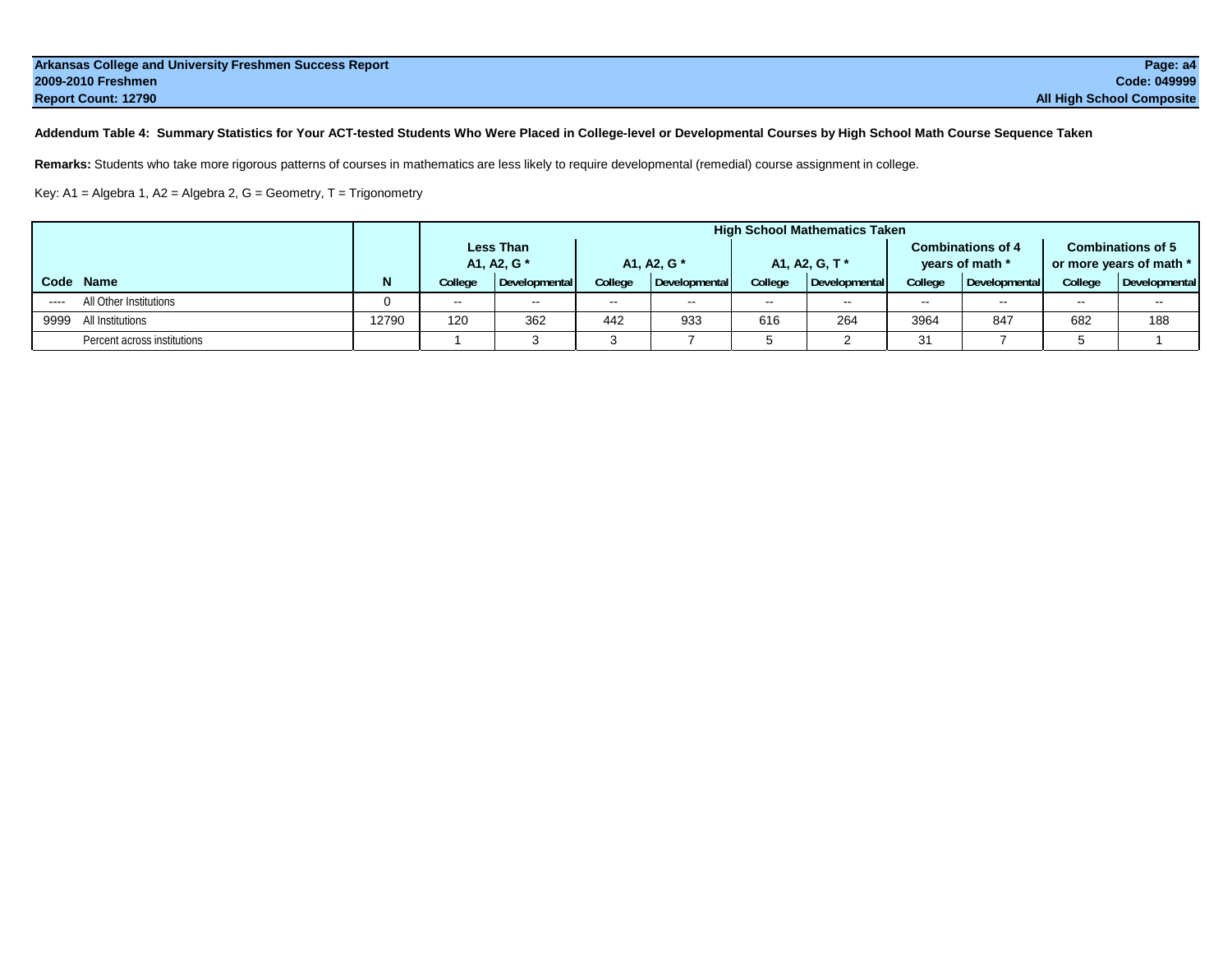**Addendum Table 5: Summary Statistics for Your ACT-tested Students Who Were Placed in College-level or Developmental Courses by High School English Course Sequence Taken**

**Remarks:** Generally, taking more English courses in high school will better prepare students for college-level English.

|                                                 |          | <b>High School English Taken</b> |                      |                |                |              |                         |                   |                       |  |  |
|-------------------------------------------------|----------|----------------------------------|----------------------|----------------|----------------|--------------|-------------------------|-------------------|-----------------------|--|--|
|                                                 |          |                                  | Less Than 4 years of |                | Eng 9, Eng 10, |              | Eng 9, Eng 10, Eng 11,  | <b>No English</b> |                       |  |  |
|                                                 |          | <b>English</b>                   |                      |                | Eng 11, Eng 12 |              | Eng 12, & Other Eng     |                   | <b>Information</b>    |  |  |
| Code Name                                       | N        | College                          | Developmental        | College        | Developmental  | College      | Developmental           | College           | Developmental         |  |  |
| UNIVERSITY OF ARKANSAS<br>0144                  | 1658     | 15                               | 1                    | 1113           | 125            | 335          | 39                      | 26                | $\boldsymbol{\Delta}$ |  |  |
| UNIVERSITY OF CENTRAL ARKANSAS<br>0118          | 1402     | 15                               | 10                   | 800            | 258            | 228          | 70                      | 11                | 10                    |  |  |
| ARKANSAS TECH UNIVERSITY<br>0114                | 1282     | 17                               | 11                   | 685            | 290            | 181          | 54                      | 30                | 14                    |  |  |
| ARKANSAS STATE UNIVERSITY<br>0116               | 1173     | 9                                | $\overline{7}$       | 522            | 349            | 171          | 70                      | 30                | 15                    |  |  |
| UNIV OF ARKANSAS-FORT SMITH<br>0122             | 717      | 5                                | 5                    | 374            | 196            | 85           | 30                      | 11                | 11                    |  |  |
| ARKANSAS STATE UNIVERSITY-BEEBE BRANCH<br>0117  | 617      | 11                               | 6                    | 259            | 216            | 60           | 42                      | 13                | 10                    |  |  |
| NORTHWEST ARKANSAS COMMUNITY COLLEGE<br>4726    | 609      | $\Omega$                         | 6                    | 183            | 313            | 44           | 54                      | $\overline{2}$    | $\overline{7}$        |  |  |
| UNIVERSITY OF ARKANSAS AT LITTLE ROCK<br>0132   | 556      | 4                                | $\overline{7}$       | 231            | 193            | 69           | 41                      | 8                 | 3                     |  |  |
| HENDERSON STATE UNIVERSITY<br>0126              | 478      | 5                                | 5                    | 205            | 119            | 86           | 38                      | 11                | 9                     |  |  |
| PULASKI TECHNICAL COLLEGE<br>6364               | 444      | 2                                | $\overline{7}$       | 97             | 247            | 28           | 54                      | 4                 | 5                     |  |  |
| UNIVERSITY OF ARKANSAS AT MONTICELLO<br>0110    | 431      | 6                                | 5                    | 122            | 211            | 33           | 41                      | 6                 | $\overline{7}$        |  |  |
| UNIVERSITY OF ARKANSAS AT PINE BLUFF<br>0108    | 402      | $\Omega$                         | 8                    | 25             | 295            | 6            | 55                      | 0                 | 13                    |  |  |
| SOUTHERN ARKANSAS UNIVERSITY<br>0142            | 390      | 2                                | 6                    | 138            | 124            | 76           | 35                      | 3                 | 6                     |  |  |
| UNIV OF ARKANSAS COMM COLL-MORRILTON<br>5531    | 380      | 3                                | 3                    | 121            | 188            | 19           | 34                      | 8                 | $\overline{4}$        |  |  |
| NORTH ARKANSAS COMMUNITY/TECHNICAL COLL<br>0113 | 294      | 3                                | 6                    | 102            | 120            | 24           | 22                      | 6                 | 11                    |  |  |
| <b>NATIONAL PARK CC</b><br>0115                 | 232      | 2                                | 3                    | 51             | 133            | 13           | 28                      | $\Omega$          | $\overline{2}$        |  |  |
| <b>BLACK RIVER TECHNICAL COLLEGE</b><br>4810    | 206      | $\mathbf{1}$                     | 3                    | 108            | 59             | 12           | 13                      | $\overline{7}$    | 3                     |  |  |
| UNIV OF ARKANSAS COMM COLL-BATESVILLE<br>5161   | 157      | $\Omega$                         | $\overline{2}$       | 41             | 79             | 14           | 14                      | $\overline{2}$    | 5                     |  |  |
| ARKANSAS STATE UNIVERSITY-MOUNTAIN HOME<br>4723 | 151      | -1                               | $\Omega$             | 63             | 56             | 21           | 8                       | $\overline{1}$    | $\mathbf{1}$          |  |  |
| ARKANSAS NORTHEASTERN COLLEGE<br>0129           | 149      | $\Omega$                         | 4                    | 23             | 95             | 3            | 18                      | 2                 | $\overline{4}$        |  |  |
| <b>EAST ARKANSAS COMMUNITY COLLEGE</b><br>0109  | 118      | $\Omega$                         | $\overline{7}$       | 14             | 82             | 1            | 9                       | $\Omega$          | 5                     |  |  |
| PHILLIPS COMMUNITY COLLEGE OF THE UA<br>0125    | 113      | $\Omega$                         | $\overline{2}$       | 34             | 51             | 9            | 15                      | $\overline{2}$    | $\Omega$              |  |  |
| UNIVERSITY OF ARKANSAS COMM COLL-HOPE<br>6271   | 109      | 3                                | $\mathbf{1}$         | 56             | 31             | 8            | 6                       | 2                 | $\overline{2}$        |  |  |
| SOUTHERN ARKANSAS UNIVERSITY TECH<br>6031       | 100      | $\Omega$                         | $\overline{2}$       | 20             | 54             | 5            | 17                      | $\Omega$          | 2                     |  |  |
| MID-SOUTH COMMUNITY COLLEGE<br>6011             | 94       | $\mathbf{1}$                     | 5                    | 14             | 57             | 3            | 9                       | 0                 | 5                     |  |  |
| <b>COSSATOT TECHNICAL COLLEGE</b><br>6044       | 90       | 2                                | 4                    | 33             | 38             | 9            | $\overline{4}$          | $\Omega$          | $\Omega$              |  |  |
| SOUTHEAST ARKANSAS COLLEGE<br>5568              | 82       | $\overline{2}$                   | $\overline{2}$       | 53             | 10             | 9            | 3                       | $\overline{2}$    | $\mathbf{1}$          |  |  |
| ARKANSAS STATE UNIVERSITY-NEWPORT<br>4720       | 79       | $\mathbf 0$                      | $\mathbf 0$          | 42             | 32             | 3            | 2                       | 0                 | $\mathbf 0$           |  |  |
| OUACHITA TECHNICAL COLLEGE<br>6026              | 79       | 4                                | $\mathbf{1}$         | 34             | 24             | 11           | $\mathbf{1}$            | $\overline{2}$    | $\overline{2}$        |  |  |
| RICH MOUNTAIN COMMUNITY COLLEGE<br>6207         | 75       | 3                                | $\mathbf{1}$         | 30             | 25             | 10           | $\overline{\mathbf{4}}$ | $\overline{1}$    | $\overline{1}$        |  |  |
| SOUTH ARKANSAS COMMUNITY COLLEGE<br>6609        | 65       | $\Omega$                         | $\overline{2}$       | 20             | 29             | $\mathbf{1}$ | 11                      | 0                 | $\overline{2}$        |  |  |
| OZARKA COLLEGE<br>5163                          | 58       | $\Omega$                         | 1                    | 17             | 24             | 9            | 3                       | 3                 | $\overline{1}$        |  |  |
| All Other Institutions<br>$-- -$                | $\Omega$ | $\mathbf{u}$                     | $\sim$               | $\overline{a}$ | $\sim$         | $\sim$       | $\overline{a}$          | Page 108 of 113   |                       |  |  |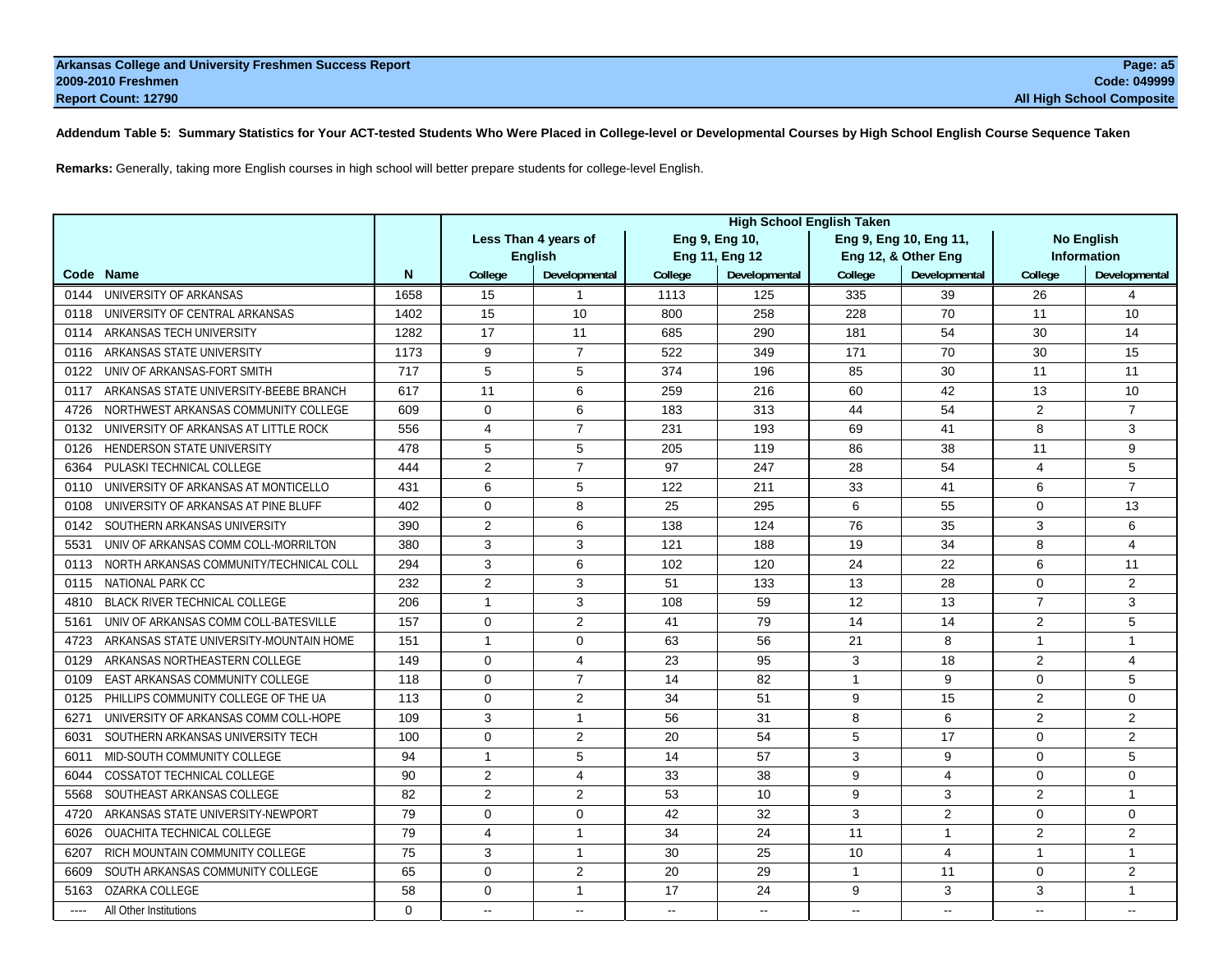**Addendum Table 5: Summary Statistics for Your ACT-tested Students Who Were Placed in College-level or Developmental Courses by High School English Course Sequence Taken**

**Remarks:** Generally, taking more English courses in high school will better prepare students for college-level English.

|                             |       | High School English Taken |                      |         |                |      |                        |                    |                   |  |  |  |  |  |  |  |
|-----------------------------|-------|---------------------------|----------------------|---------|----------------|------|------------------------|--------------------|-------------------|--|--|--|--|--|--|--|
|                             |       |                           | Less Than 4 years of |         | Eng 9, Eng 10, |      | Eng 9, Eng 10, Eng 11, |                    | <b>No English</b> |  |  |  |  |  |  |  |
|                             |       |                           | <b>English</b>       |         | Eng 11, Eng 12 |      | Eng 12, & Other Eng    | <b>Information</b> |                   |  |  |  |  |  |  |  |
| Code Name                   |       | <b>College</b>            | <b>Developmental</b> | College | Developmental  |      | Developmental          | College            | Developmental     |  |  |  |  |  |  |  |
| 9999 All Institutions       | 12790 | 116                       | 133                  | 5630    | 4123           | 1586 | 844                    | 193                | 165               |  |  |  |  |  |  |  |
| Percent across institutions |       |                           |                      | 44      | 32             | 12   |                        |                    |                   |  |  |  |  |  |  |  |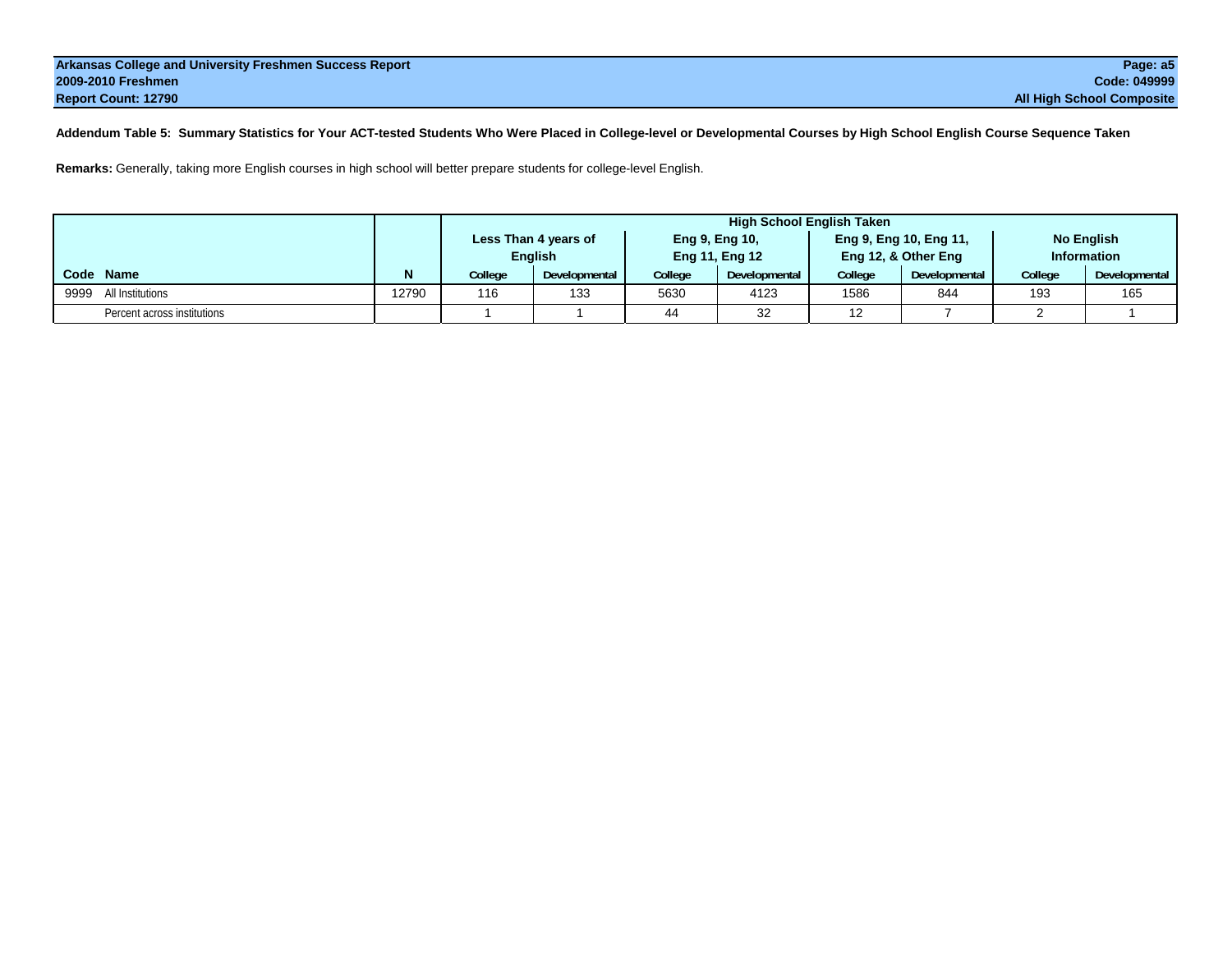| Arkansas College and University Freshmen Success Report | Page: a6                         |
|---------------------------------------------------------|----------------------------------|
| 2009-2010 Freshmen                                      | <b>Code: 049999</b>              |
| <b>Report Count: 12790</b>                              | <b>All High School Composite</b> |

## **Addendum Table 6: Summary Statistics for Your ACT-tested Students Who Were Placed in College-level or Developmental Courses by High School GPA Range**

**Remarks:** This table shows the number of students who were assigned to college-level / developmental coursework in English, Mathematics, or Reading by ACT high school grade averages (based on selfreported grades).

|                     |                                         |      |                                 |                |                |                    |      |                |                |                | <b>High School GPA Ranges</b> |                    |         |             |                |                |                    |                |                |                |
|---------------------|-----------------------------------------|------|---------------------------------|----------------|----------------|--------------------|------|----------------|----------------|----------------|-------------------------------|--------------------|---------|-------------|----------------|----------------|--------------------|----------------|----------------|----------------|
|                     |                                         |      | $3.00 - 3.49$<br>Less than 2.99 |                |                |                    |      |                |                |                |                               |                    |         |             |                |                |                    |                |                |                |
|                     |                                         |      |                                 | <b>English</b> |                | <b>Mathematics</b> |      | Reading        | <b>English</b> |                |                               | <b>Mathematics</b> | Reading |             | <b>English</b> |                | <b>Mathematics</b> |                | Reading        |                |
| <b>Name</b><br>Code |                                         | N    | Coll                            | Dev            | Coll           | Dev                | Coll | Dev            | Coll           | Dev            | Coll                          | Dev                | Coll    | Dev         | Coll           | Dev            | Coll               | Dev            | Coll           | Dev            |
| 0144                | UNIVERSITY OF ARKANSAS                  | 1658 | 113                             | 36             | 126            | 23                 | 139  | 10             | 389            | 79             | 417                           | 51                 | 455     | 13          | 863            | 35             | 872                | 26             | 892            | 6              |
| 0118                | UNIVERSITY OF CENTRAL ARKANSAS          | 1402 | 136                             | 136            | 147            | 125                | 248  | 24             | 267            | 133            | 275                           | 125                | 375     | 25          | 570            | 46             | 579                | 37             | 604            | 12             |
| 0114                | ARKANSAS TECH UNIVERSITY                | 1282 | 71                              | 153            | 103            | 121                | 149  | 75             | 246            | 124            | 281                           | 89                 | 310     | 60          | 525            | 52             | 538                | 39             | 555            | 22             |
| 0116                | ARKANSAS STATE UNIVERSITY               | 1173 | 82                              | 215            | 122            | 175                | 161  | 136            | 172            | 123            | 200                           | 95                 | 241     | 54          | 412            | 61             | 430                | 43             | 460            | 13             |
| 0122                | UNIV OF ARKANSAS-FORT SMITH             | 717  | 86                              | 91             | 99             | 78                 | 144  | 33             | 138            | 86             | 158                           | 66                 | 194     | 30          | 209            | 31             | 220                | 20             | 233            | $\overline{7}$ |
| 0117                | ARKANSAS STATE UNIVERSITY-BEEBE BRANCH  | 617  | 87                              | 136            | 106            | 117                | 159  | 64             | 118            | 78             | 132                           | 64                 | 165     | 31          | 115            | 29             | 124                | 20             | 136            | 8              |
| 4726                | NORTHWEST ARKANSAS COMMUNITY COLLEGE    | 609  | 57                              | 187            | 86             | 158                | 141  | 103            | 77             | 107            | 104                           | 80                 | 141     | 43          | 67             | 37             | 79                 | 25             | 86             | 18             |
| 0132                | UNIVERSITY OF ARKANSAS AT LITTLE ROCK   | 556  | 67                              | 125            | 92             | 100                | 120  | 72             | 78             | 70             | 90                            | 58                 | 114     | 34          | 131            | 27             | 137                | 21             | 148            | 10             |
| 0126                | HENDERSON STATE UNIVERSITY              | 478  | 55                              | 78             | 65             | 68                 | 88   | 45             | 95             | 48             | 107                           | 36                 | 122     | 21          | 129            | 23             | 139                | 13             | 140            | 12             |
| 6364                | PULASKI TECHNICAL COLLEGE               | 444  | 49                              | 191            | 57             | 183                | 117  | 123            | 35             | 68             | 45                            | 58                 | 62      | 41          | 29             | 18             | 31                 | 16             | 34             | 13             |
| 0110                | UNIVERSITY OF ARKANSAS AT MONTICELLO    | 431  | 29                              | 133            | 43             | 119                | 50   | 112            | 61             | 80             | 78                            | 63                 | 97      | 44          | 57             | 26             | 64                 | 19             | 68             | 15             |
| 0108                | UNIVERSITY OF ARKANSAS AT PINE BLUFF    | 402  | $\overline{4}$                  | 207            | 19             | 192                | 27   | 184            | 10             | 95             | 22                            | 83                 | 28      | 77          | 15             | 35             | 21                 | 29             | 28             | 22             |
| 0142                | SOUTHERN ARKANSAS UNIVERSITY            | 390  | 23                              | 70             | 31             | 62                 | 44   | 49             | 67             | 57             | 80                            | 44                 | 95      | 29          | 114            | 23             | 120                | 17             | 130            | $\overline{7}$ |
| 5531                | UNIV OF ARKANSAS COMM COLL-MORRILTON    | 380  | 36                              | 105            | 63             | 78                 | 79   | 62             | 47             | 68             | 65                            | 50                 | 84      | 31          | 49             | 25             | 59                 | 15             | 70             | $\overline{4}$ |
| 0113                | NORTH ARKANSAS COMMUNITY/TECHNICAL COLL | 294  | 28                              | 64             | 41             | 51                 | 56   | 36             | 37             | 54             | 51                            | 40                 | 67      | 24          | 55             | 13             | 58                 | 10             | 65             | 3              |
| 0115                | <b>NATIONAL PARK CC</b>                 | 232  | 17                              | 80             | 30             | 67                 | 55   | 42             | 19             | 49             | 24                            | 44                 | 41      | 27          | 22             | 17             | 25                 | 14             | 32             | $\overline{7}$ |
| 4810                | <b>BLACK RIVER TECHNICAL COLLEGE</b>    | 206  | 39                              | 35             | 47             | 27                 | 53   | 21             | 33             | 21             | 36                            | 18                 | 44      | 10          | 40             | 12             | 46                 | 6              | 46             | 6              |
| 5161                | UNIV OF ARKANSAS COMM COLL-BATESVILLE   | 157  | 10                              | 34             | 17             | 27                 | 25   | 19             | 21             | 38             | 25                            | 34                 | 45      | 14          | 21             | 15             | 25                 | 11             | 32             | $\overline{4}$ |
| 4723                | ARKANSAS STATE UNIVERSITY-MOUNTAIN HOME | 151  | 23                              | 33             | 29             | 27                 | 40   | 16             | 22             | 26             | 26                            | 22                 | 38      | 10          | 33             | 3              | 33                 | 3              | 35             | 1              |
| 0129                | ARKANSAS NORTHEASTERN COLLEGE           | 149  | $\overline{7}$                  | 55             | 9              | 53                 | 33   | 29             | 8              | 37             | 9                             | 36                 | 29      | 16          | 9              | 11             | 10                 | 10             | 16             | $\overline{4}$ |
| 0109                | EAST ARKANSAS COMMUNITY COLLEGE         | 118  | 3                               | 61             | $\overline{7}$ | 57                 | 13   | 51             | 8              | 23             | 12                            | 19                 | 15      | 16          | 3              | $\overline{7}$ | 5                  | 5              | $\overline{7}$ | 3              |
| 0125                | PHILLIPS COMMUNITY COLLEGE OF THE UA    | 113  | 21                              | 35             | 26             | 30                 | 27   | 29             | 10             | 21             | 14                            | 17                 | 17      | 14          | 8              | 10             | 11                 | $\overline{7}$ | 10             | 8              |
| 6271                | UNIVERSITY OF ARKANSAS COMM COLL-HOPE   | 109  | 28                              | 20             | 34             | 14                 | 35   | 13             | 22             | 11             | 25                            | 8                  | 24      | 9           | 13             | $\overline{2}$ | 13                 | $\overline{2}$ | 15             | $\Omega$       |
| 6031                | SOUTHERN ARKANSAS UNIVERSITY TECH       | 100  | 6                               | 40             | 11             | 35                 | 15   | 31             | 10             | 16             | 13                            | 13                 | 16      | 10          | 4              | 6              | 6                  | 4              | 5              | 5              |
| 6011                | MID-SOUTH COMMUNITY COLLEGE             | 94   | 5                               | 26             | 8              | 23                 | 11   | 20             | 6              | 29             | 10                            | 25                 | 13      | 22          | $\overline{4}$ | 10             | $\overline{7}$     | $\overline{7}$ | $\overline{7}$ | $\overline{7}$ |
| 6044                | <b>COSSATOT TECHNICAL COLLEGE</b>       | 90   | 18                              | 26             | 28             | 16                 | 24   | 20             | 11             | 9              | 14                            | 6                  | 14      | 6           | 12             | 3              | 13                 | $\overline{2}$ | 15             | 0              |
| 5568                | SOUTHEAST ARKANSAS COLLEGE              | 82   | 32                              | 8              | 32             | 8                  | 40   | $\mathbf{0}$   | 20             | 5              | 20                            | 5                  | 25      | $\mathbf 0$ | 5              | $\mathbf{1}$   | 5                  | 1              | 6              | 0              |
| 4720                | ARKANSAS STATE UNIVERSITY-NEWPORT       | 79   | 18                              | 18             | 21             | 15                 | 29   | $\overline{7}$ | 16             | 11             | 16                            | 11                 | 23      | 4           | $\overline{7}$ | 4              | $\overline{7}$     | 4              | 9              | 2              |
| 6026                | <b>OUACHITA TECHNICAL COLLEGE</b>       | 79   | 14                              | 14             | 17             | 11                 | 21   | 7              | 23             | 6              | 23                            | 6                  | 26      | 3           | 8              | 3              | 8                  | 3              | 11             | $\Omega$       |
| 6207                | RICH MOUNTAIN COMMUNITY COLLEGE         | 75   | 20                              | 18             | 21             | 17                 | 27   | 11             | 10             | $\overline{7}$ | 12                            | 5                  | 15      | 2           | 11             | $\mathbf 0$    | 11                 | $\Omega$       | 11             | $\mathbf 0$    |
| 6609                | SOUTH ARKANSAS COMMUNITY COLLEGE        | 65   | 9                               | 21             | 13             | 17                 | 12   | 18             | 8              | 14             | 10                            | 12                 | 17      | 5           | 3              | $\overline{7}$ | 5                  | 5              | 6              | $\overline{4}$ |
| 5163                | OZARKA COLLEGE                          | 58   | $\overline{7}$                  | 17             | 15             | 9                  | 19   | 5              | 9              | 9              | 12                            | 6                  | 16      | 2           | $\overline{7}$ |                | 2 Page 110 of 113  |                | 8              |                |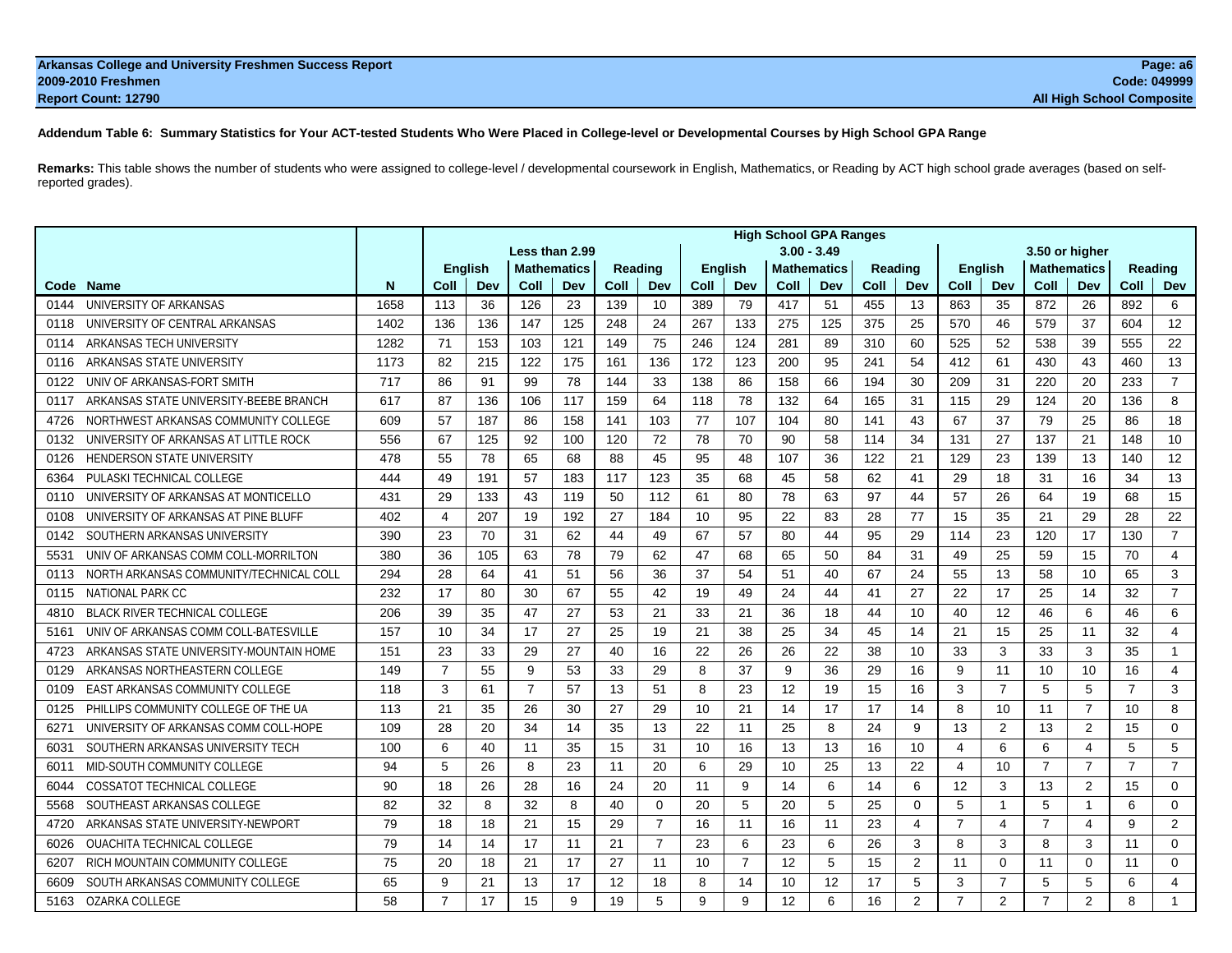| Arkansas College and University Freshmen Success Report | Page: a6                         |
|---------------------------------------------------------|----------------------------------|
| 2009-2010 Freshmen                                      | Code: 049999                     |
| Report Count: 12790                                     | <b>All High School Composite</b> |

## **Addendum Table 6: Summary Statistics for Your ACT-tested Students Who Were Placed in College-level or Developmental Courses by High School GPA Range**

**Remarks:** This table shows the number of students who were assigned to college-level / developmental coursework in English, Mathematics, or Reading by ACT high school grade averages (based on selfreported grades).

|           |                             |       | <b>High School GPA Ranges</b> |                                      |               |               |                          |               |      |               |                                      |               |               |         |                |              |                    |               |         |               |  |  |
|-----------|-----------------------------|-------|-------------------------------|--------------------------------------|---------------|---------------|--------------------------|---------------|------|---------------|--------------------------------------|---------------|---------------|---------|----------------|--------------|--------------------|---------------|---------|---------------|--|--|
|           |                             |       | Less than 2.99                |                                      |               |               |                          |               |      |               |                                      | $3.00 - 3.49$ |               |         | 3.50 or higher |              |                    |               |         |               |  |  |
|           |                             |       |                               | <b>English</b><br><b>Mathematics</b> |               |               |                          | Reading       |      |               | <b>Mathematics</b><br><b>English</b> |               |               | Reading | <b>English</b> |              | <b>Mathematics</b> |               | Reading |               |  |  |
| Code Name |                             | N     | Coll                          | Dev                                  | Coll          | Dev           | Coll                     | Dev           | Coll | Dev           | Coll                                 | Dev           | Coll          | Dev     | Coll           | Dev          | Coll               | Dev           | Coll    | Dev           |  |  |
| ----      | All Other Institutions      |       | $\sim$ $\sim$                 | $- -$                                | $\sim$ $\sim$ | $\sim$ $\sim$ | $\overline{\phantom{a}}$ | $\sim$ $\sim$ | --   | $\sim$ $\sim$ | $- -$                                | $\sim$        | $\sim$ $\sim$ | $\sim$  | $- -$          | <b>STATE</b> | $- -$              | $\sim$ $\sim$ | $-$     | $\sim$ $\sim$ |  |  |
| 9999      | All Institutions            | 12790 | 1200                          | 2468                                 | 1565          | 2103          | 2201                     | 1467          | 2093 | 1602          | 2406                                 | 1289          | 2968          | 727     | 3550           | 594          | 3708               | 436           | 3920    | 224           |  |  |
|           | Percent across institutions |       |                               | 19                                   | 12            |               |                          | 11            | 16   | 13            | 10                                   | 10            | 23            |         | 28             |              | 29                 |               | 31      |               |  |  |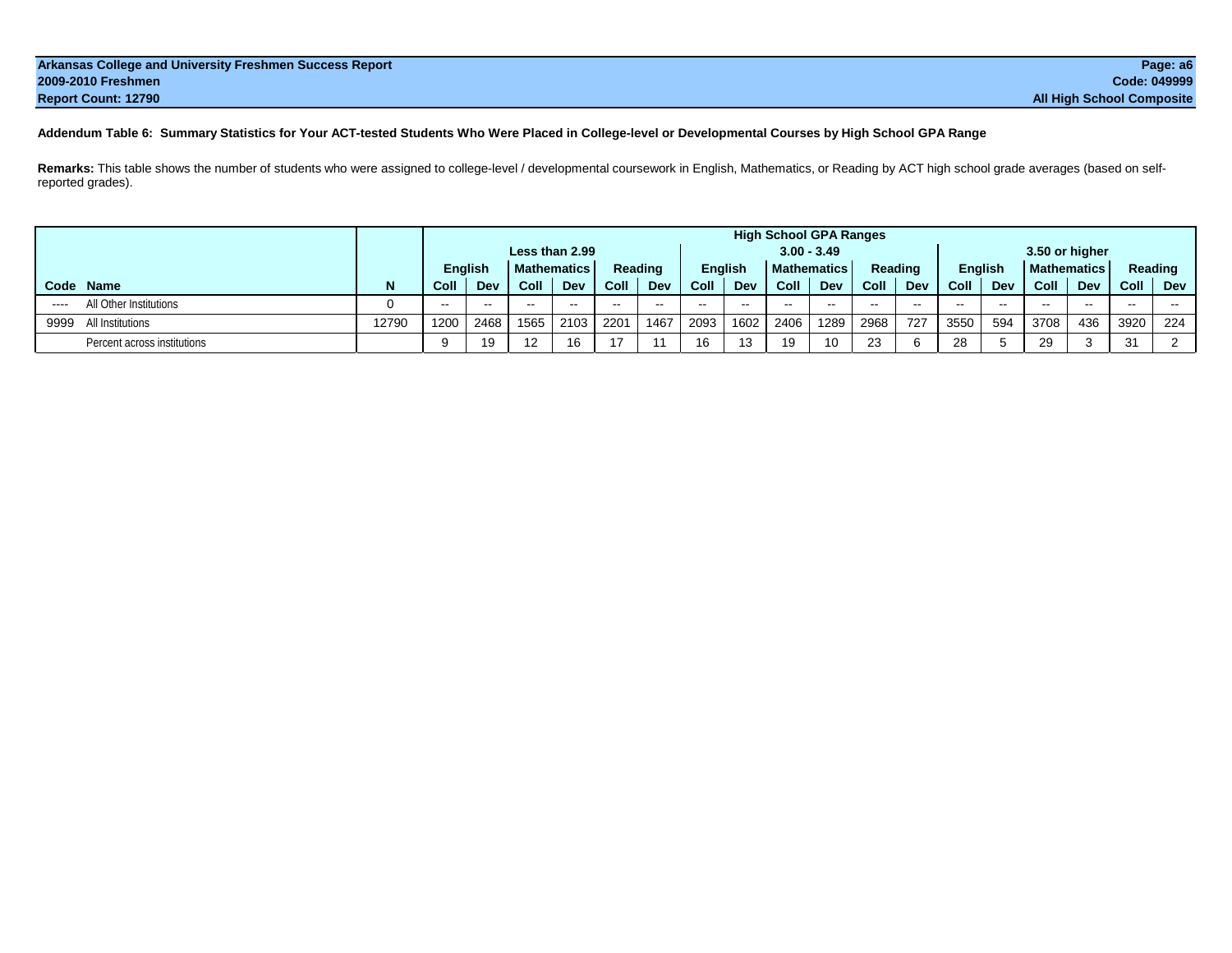## **Addendum Table 7: Summary Statistics for Your ACT-tested Students Who Were Placed in College-level or Developmental Courses by High School Rank**

**Remarks:** This table shows the number of students who were assigned to college-level / developmental coursework in English, Mathematics, or Reading by ACT self-reported class rank.

|      |                                         |      |                |                |      |                    |                |                |                 |                | <b>High School Class Rank</b> |                |         |                |                |                |                                    |                |                |                |
|------|-----------------------------------------|------|----------------|----------------|------|--------------------|----------------|----------------|-----------------|----------------|-------------------------------|----------------|---------|----------------|----------------|----------------|------------------------------------|----------------|----------------|----------------|
|      |                                         |      |                |                |      | <b>Bottom Half</b> |                |                |                 |                | <b>Third Quarter</b>          |                |         |                |                |                | <b>Top (Fourth) Quarter</b>        |                |                |                |
|      |                                         |      |                | <b>English</b> |      | <b>Mathematics</b> | <b>Reading</b> |                |                 | <b>English</b> | <b>Mathematics</b>            |                | Reading |                | <b>English</b> |                | <b>Mathematics</b>                 |                | Reading        |                |
| Code | <b>Name</b>                             | N    | Coll           | Dev            | Coll | Dev                | Coll           | Dev            | Coll            | Dev            | Coll                          | Dev            | Coll    | Dev            | Coll           | Dev            | Coll                               | Dev            | Coll           | Dev            |
| 0144 | UNIVERSITY OF ARKANSAS                  | 1658 | 74             | 19             | 78   | 15                 | 92             | $\mathbf{1}$   | 366             | 81             | 401                           | 46             | 426     | 21             | 945            | 47             | 959                                | 33             | 985            | $\overline{7}$ |
| 0118 | UNIVERSITY OF CENTRAL ARKANSAS          | 1402 | 87             | 80             | 95   | 72                 | 153            | 14             | 278             | 155            | 286                           | 147            | 405     | 28             | 625            | 83             | 636                                | 72             | 693            | 15             |
| 0114 | ARKANSAS TECH UNIVERSITY                | 1282 | 45             | 101            | 63   | 83                 | 95             | 51             | 200             | 159            | 245                           | 114            | 278     | 81             | 617            | 71             | 636                                | 52             | 663            | 25             |
| 0116 | ARKANSAS STATE UNIVERSITY               | 1173 | 52             | 123            | 75   | 100                | 101            | 74             | 159             | 190            | 198                           | 151            | 250     | 99             | 473            | 97             | 494                                | 76             | 536            | 34             |
| 0122 | UNIV OF ARKANSAS-FORT SMITH             | 717  | 56             | 87             | 70   | 73                 | 106            | 37             | 175             | 84             | 193                           | 66             | 234     | 25             | 204            | 43             | 216                                | 31             | 240            | $\overline{7}$ |
| 0117 | ARKANSAS STATE UNIVERSITY-BEEBE BRANCH  | 617  | 43             | 90             | 53   | 80                 | 92             | 41             | 120             | 105            | 138                           | 87             | 175     | 50             | 150            | 46             | 164                                | 32             | 181            | 15             |
| 4726 | NORTHWEST ARKANSAS COMMUNITY COLLEGE    | 609  | 42             | 134            | 73   | 103                | 107            | 69             | 88              | 157            | 115                           | 130            | 169     | 76             | 76             | 53             | 90                                 | 39             | 100            | 29             |
| 0132 | UNIVERSITY OF ARKANSAS AT LITTLE ROCK   | 556  | 34             | 74             | 45   | 63                 | 66             | 42             | 94              | 98             | 116                           | 76             | 138     | 54             | 163            | 52             | 173                                | 42             | 193            | 22             |
| 0126 | <b>HENDERSON STATE UNIVERSITY</b>       | 478  | 20             | 46             | 26   | 40                 | 48             | 18             | 85              | 71             | 97                            | 59             | 117     | 39             | 189            | 37             | 204                                | 22             | 206            | 20             |
| 6364 | PULASKI TECHNICAL COLLEGE               | 444  | 34             | 132            | 41   | 125                | 79             | 87             | 41              | 113            | 51                            | 103            | 84      | 70             | 45             | 35             | 47                                 | 33             | 56             | 24             |
| 0110 | UNIVERSITY OF ARKANSAS AT MONTICELLO    | 431  | 16             | 79             | 23   | 72                 | 28             | 67             | 44              | 107            | 67                            | 84             | 77      | 74             | 100            | 52             | 112                                | 40             | 126            | 26             |
| 0108 | UNIVERSITY OF ARKANSAS AT PINE BLUFF    | 402  | 2              | 134            | 6    | 130                | 15             | 121            | 8               | 144            | 26                            | 126            | 30      | 122            | 21             | 72             | 34                                 | 59             | 43             | 50             |
| 0142 | SOUTHERN ARKANSAS UNIVERSITY            | 390  | 12             | 53             | 20   | 45                 | 30             | 35             | 54              | 60             | 66                            | 48             | 81      | 33             | 146            | 41             | 154                                | 33             | 170            | 17             |
| 5531 | UNIV OF ARKANSAS COMM COLL-MORRILTON    | 380  | 26             | 70             | 43   | 53                 | 53             | 43             | 53              | 96             | 79                            | 70             | 108     | 41             | 57             | 40             | 70                                 | 27             | 79             | 18             |
| 0113 | NORTH ARKANSAS COMMUNITY/TECHNICAL COLL | 294  | 19             | 43             | 25   | 37                 | 39             | 23             | 44              | 66             | 61                            | 49             | 75      | 35             | 61             | 31             | 71                                 | 21             | 80             | 12             |
| 0115 | NATIONAL PARK CC                        | 232  | 13             | 40             | 16   | 37                 | 37             | 16             | 25              | 69             | 35                            | 59             | 53      | 41             | 27             | 38             | 33                                 | 32             | 47             | 18             |
| 4810 | <b>BLACK RIVER TECHNICAL COLLEGE</b>    | 206  | 23             | 16             | 27   | 12                 | 28             | 11             | 49              | 45             | 59                            | 35             | 70      | 24             | 44             | 10             | 47                                 | $\overline{7}$ | 51             | 3              |
| 5161 | UNIV OF ARKANSAS COMM COLL-BATESVILLE   | 157  | 9              | 25             | 15   | 19                 | 22             | 12             | 18              | 46             | 24                            | 40             | 43      | 21             | 28             | 21             | 32                                 | 17             | 44             | 5              |
| 4723 | ARKANSAS STATE UNIVERSITY-MOUNTAIN HOME | 151  | 11             | 19             | 15   | 15                 | 20             | 10             | 31              | 28             | 32                            | 27             | 49      | 10             | 38             | 13             | 42                                 | 9              | 46             | 5              |
| 0129 | ARKANSAS NORTHEASTERN COLLEGE           | 149  | $\overline{4}$ | 32             | 5    | 31                 | 19             | 17             | 5               | 58             | 8                             | 55             | 34      | 29             | 16             | 23             | 16                                 | 23             | 31             | 8              |
| 0109 | <b>EAST ARKANSAS COMMUNITY COLLEGE</b>  | 118  | 3              | 37             | 5    | 35                 | 8              | 32             | 4               | 38             | 10                            | 32             | 13      | 29             | $\overline{7}$ | 19             | 9                                  | 17             | 14             | 12             |
| 0125 | PHILLIPS COMMUNITY COLLEGE OF THE UA    | 113  | 11             | 20             | 13   | 18                 | 17             | 14             | 17              | 27             | 23                            | 21             | 21      | 23             | 12             | 16             | 16                                 | 12             | 16             | 12             |
| 627' | UNIVERSITY OF ARKANSAS COMM COLL-HOPE   | 109  | 16             | 12             | 18   | 10                 | 19             | 9              | 20              | 15             | 24                            | 11             | 25      | 10             | 29             | 6              | 31                                 | $\overline{4}$ | 32             | 3              |
| 6031 | SOUTHERN ARKANSAS UNIVERSITY TECH       | 100  | $\overline{4}$ | 24             | 8    | 20                 | 9              | 19             | 8               | 31             | 13                            | 26             | 14      | 25             | 12             | 17             | 16                                 | 13             | 19             | 10             |
| 6011 | MID-SOUTH COMMUNITY COLLEGE             | 94   | 3              | 32             | 5    | 30                 | $\overline{7}$ | 28             | 10              | 27             | 15                            | 22             | 20      | 17             | $\overline{4}$ | 10             | 6                                  | 8              | $\overline{7}$ | $\overline{7}$ |
| 6044 | <b>COSSATOT TECHNICAL COLLEGE</b>       | 90   | 11             | 18             | 18   | 11                 | 17             | 12             | 13              | 16             | 16                            | 13             | 17      | 12             | 18             | 8              | 21                                 | 5              | 23             | 3              |
| 5568 | SOUTHEAST ARKANSAS COLLEGE              | 82   | 22             | 8              | 22   | 8                  | 30             | $\Omega$       | 34              | 5              | 34                            | 5              | 39      | $\Omega$       | $\overline{7}$ | 2              | $\overline{7}$                     | $\mathbf{2}$   | 9              | $\Omega$       |
| 4720 | ARKANSAS STATE UNIVERSITY-NEWPORT       | 79   | 14             | 11             | 14   | 11                 | 18             | $\overline{7}$ | 17              | 16             | 20                            | 13             | 27      | 6              | 10             | 5              | 10                                 | 5              | 15             | 0              |
| 6026 | <b>OUACHITA TECHNICAL COLLEGE</b>       | 79   | $\overline{7}$ | $\overline{7}$ | 8    | 6                  | 10             | $\overline{4}$ | 20              | 13             | 23                            | 10             | 29      | $\overline{4}$ | 20             | $\overline{4}$ | 20                                 | $\overline{4}$ | 23             | $\mathbf{1}$   |
| 6207 | RICH MOUNTAIN COMMUNITY COLLEGE         | 75   | 9              | 9              | 9    | 9                  | 13             | 5              | 13              | 17             | 17                            | 13             | 22      | 8              | 18             | 3              | 18                                 | 3              | 20             | $\mathbf{1}$   |
| 6609 | SOUTH ARKANSAS COMMUNITY COLLEGE        | 65   | 8              | 18             | 10   | 16                 | 13             | 13             | 5               | 17             | 10                            | 12             | 10      | 12             | 8              | 8              | 10                                 | 6              | 12             | $\overline{4}$ |
| 5163 | OZARKA COLLEGE                          | 58   | 8              | $\overline{7}$ | 9    | 6                  | 12             | 3              | 10 <sup>1</sup> | 15             | 18                            | $\overline{7}$ | 23      | $\overline{2}$ | 6              | 3              | $\frac{7}{4}$ and $\frac{2}{4}$ 11 |                |                | $\overline{2}$ |
|      |                                         |      |                |                |      |                    |                |                |                 |                |                               |                |         |                |                |                |                                    |                |                |                |